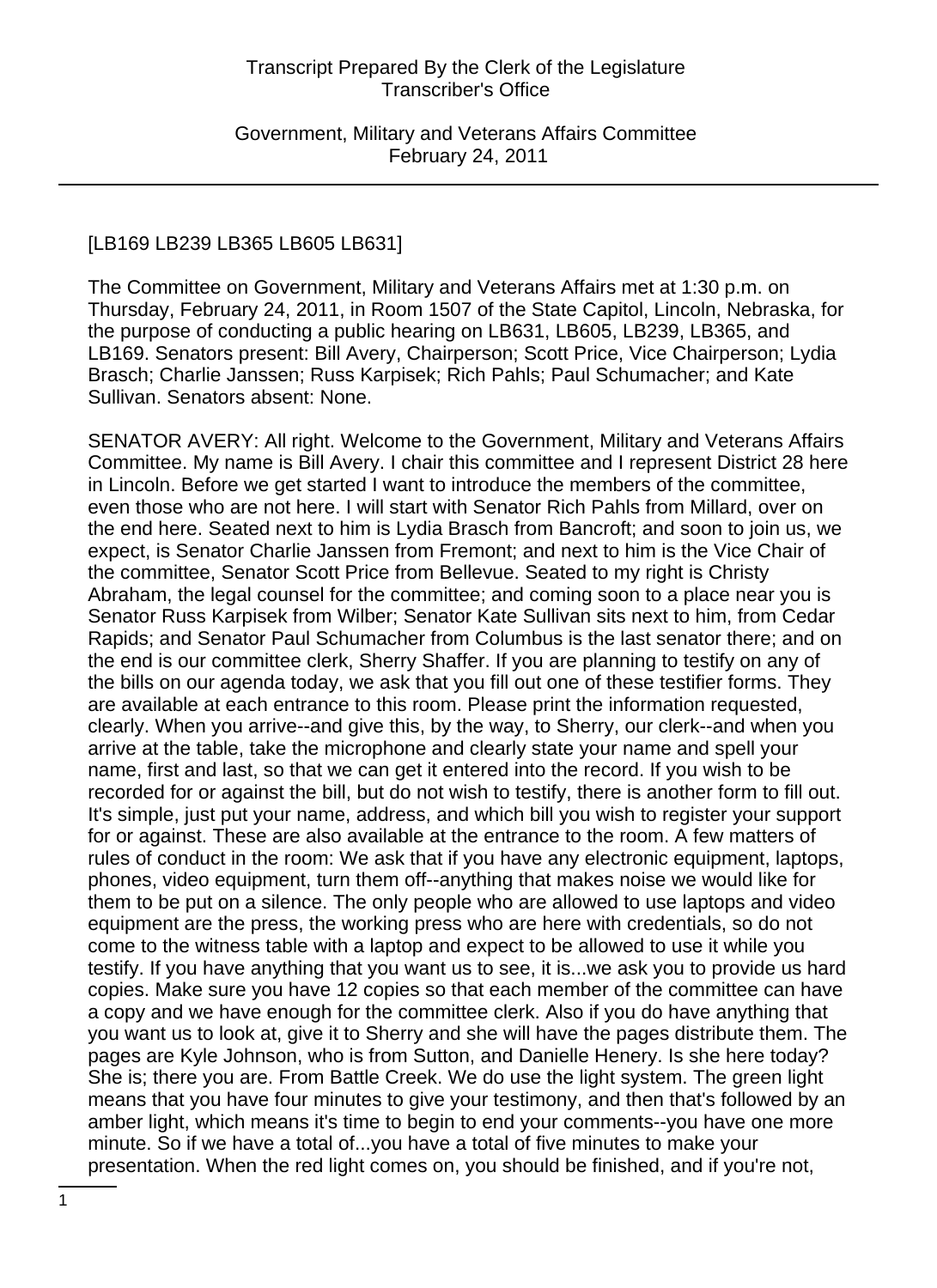Government, Military and Veterans Affairs Committee February 24, 2011

usually we will stop you. All right. That should take care of it. We will have...the hearing will follow the order of the agenda posted outside the door. We have five bills today. It could be a long day, so we ask that you please pay attention to the testimony prior to yours so that you do not repeat what has been said already. With that, we will start with LB631, and welcome Senator Cook to the Government Committee. Welcome.

SENATOR COOK: Thank you, Mr. Chair and members of the committee. My name is Senator Tanya Cook; that's spelled T-a-n-y-a C-o-o-k. I'm the Nebraska state senator representing Legislative District 13 and the introducer of LB631. LB631 establishes a duty for election commissioners and county clerks to maintain a permanent early voting request list, and outlines procedures for the administration of the permanent early voting request list. A permanent early voting request list works like this: A registered voter, when applying for an early vote by mail ballot, can request to be placed on a permanent early vote request list. The voter does this by merely checking a box on the application. Election commissioners or county clerks maintain a list of voters wishing to be on a permanent early vote list. Prior to each election, the election commissioner or county clerk then mails an application to request a ballot for early voting. Again, they mail an application to request a ballot for early voting; not a ballot. The voter then must fill out the application to request a ballot for early voting. LB631 serves to strengthen and preserve our democracy. Here's how. This policy will increase voter turnout. Voter turnout is dismally low for most elections. Creating a policy that creates a permanent automatic early voter request list will increase voter turnout. Also, early voting by mail is vital to the continued participation of Nebraska's elderly population. My district has a growing elderly population, and it is my belief that creating a permanent early voting request list will help these Nebraskans continue their engagement with our democracy not only in my district but in each of yours as well. Additionally, LB631 allows for active military service persons serving overseas to request to be placed on the permanent early voting list. This provision will ensure that while serving our nation that service men and women are afforded this additional opportunity and convenience to remain vibrant citizens of Nebraska. Finally, LB631's permanent early vote request list will lead to increased voter turnout in off-cycle elections. Historically, primary elections and nonpresidential year general elections have low voter turnout. Because applications for a vote by mail ballots will be delivered for each election, a permanent early voter request list will facilitate continued engagement in any and all ballots. This is a key component to keeping Nebraska's democracy bright. Not only does LB631 encourage greater voter participation, but the legislation will also lead to greater accuracy of Nebraska's voter rolls. Because addresses are verified each election, the changes of addresses for participants of an early voter request list will be constantly updated. This will lessen confusion at the polls and the need for provisional ballots in many cases. These constant verifications will create a more accurate voter roll for Nebraska's election commissioners and county clerks. These are the reasons for the legislation and the practical effect that its passage will encourage. I appreciate your careful consideration and support for the advancement of LB631 to General File. Thank you.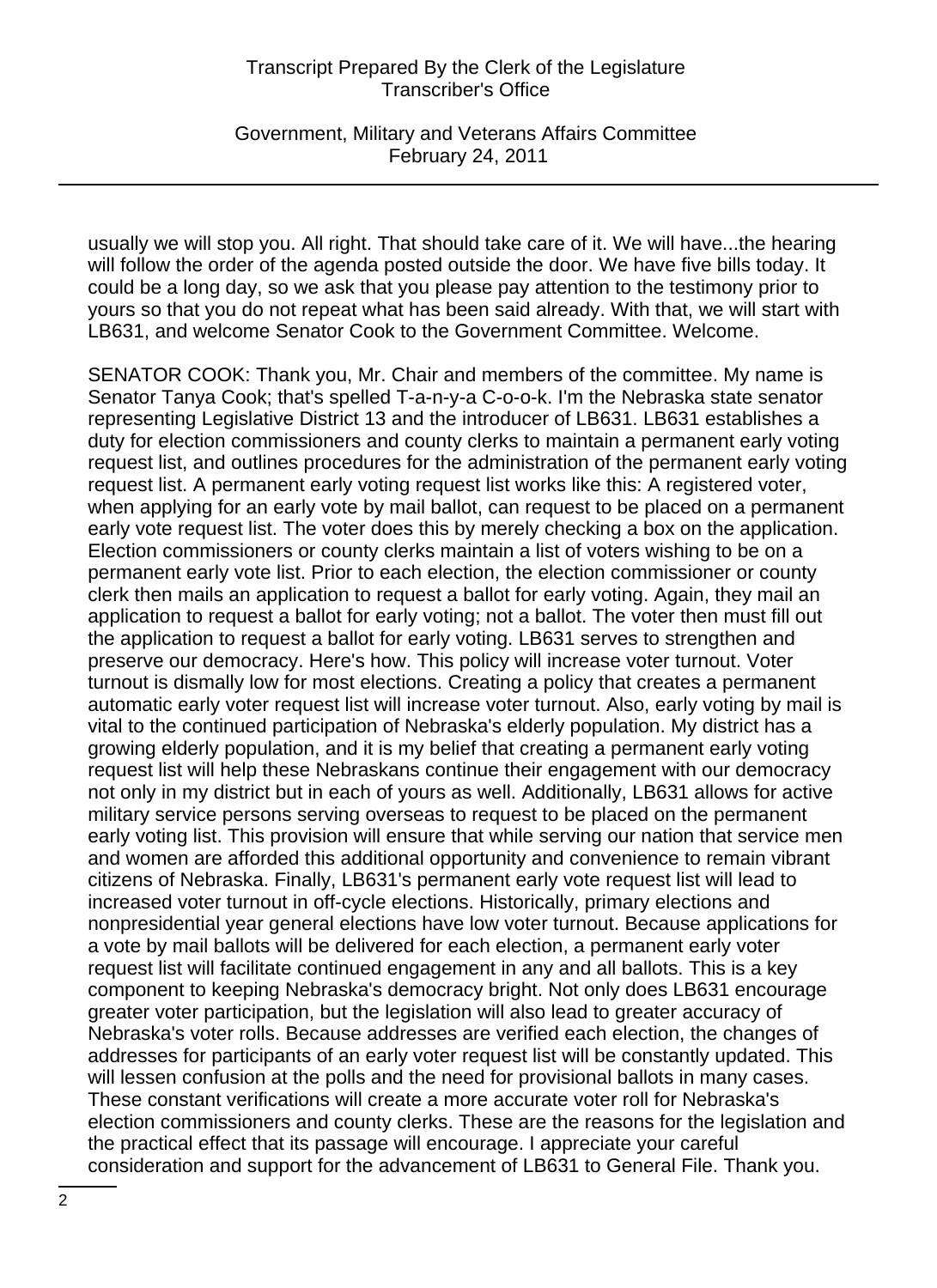Government, Military and Veterans Affairs Committee February 24, 2011

[LB631]

SENATOR AVERY: Thank you, Senator Cook. Questions from the committee? Senator Price. [LB631]

SENATOR PRICE: Chairman Avery, thank you. Senator Cook, thank you for bringing this bill. Thank you for considering the military component of it--obviously I have a deep affection for. But I have a question for you, and I started out with a question of: What's the mechanism for a returned ballot and checking the addresses? And I see that we have in here section (5), paragraph 5, it's on page 5 there, where you talk about if the application is returned undeliverable. And then you say that the election commissioner or clerk shall take the necessary steps to contact the voter. Well, I'm concerned, and how many steps are necessary steps? In other words...and honestly, is it...do I do one...do I go one time to call? I mean you have a returned...particularly with a military one. I wanted you to send it to the 1st HBN Batallion somewhere. That person is deployed; something is going on. How many times will constitute enough for checking? Because it could be quite cumbersome tracking down folks. You know you have, let's say, two years between any ballot opportunity. [LB631]

SENATOR COOK: Absolutely. [LB631]

SENATOR PRICE: So do you envision how we call enough to meet this here? [LB631]

SENATOR COOK: I always have an opinion and a vision for just about every topic that there is. In terms of this as a...including this as part of our state's policy and enacting it and promulgating rules and regs, what I would like to do is to leave that for the witness from the Secretary of State's Office to potentially expound upon as to whether or not there exists, currently in statute, a precedent or a definition for necessary steps to contact. If we were going through a kind of commonsense interpretation for someone like me, I would probably try via telephone at least twice. And if it were a small enough community, I might even get nosier than that to ask some questions about what the best way would be. But I'm certain that the witness can offer some...shed some light on that. And then I understand that another witness is going to speak to her or his direct experience in this role and may be able to talk about what they do now. But thank you. That's a very good question. [LB631]

SENATOR PRICE: Thank you. [LB631]

SENATOR AVERY: Senator Sullivan. [LB631]

SENATOR SULLIVAN: Thank you, Senator Avery. Thank you, Senator Cook. I'm not quite sure that I heard enough from you on how you think this actually does increase voter turnout. [LB631]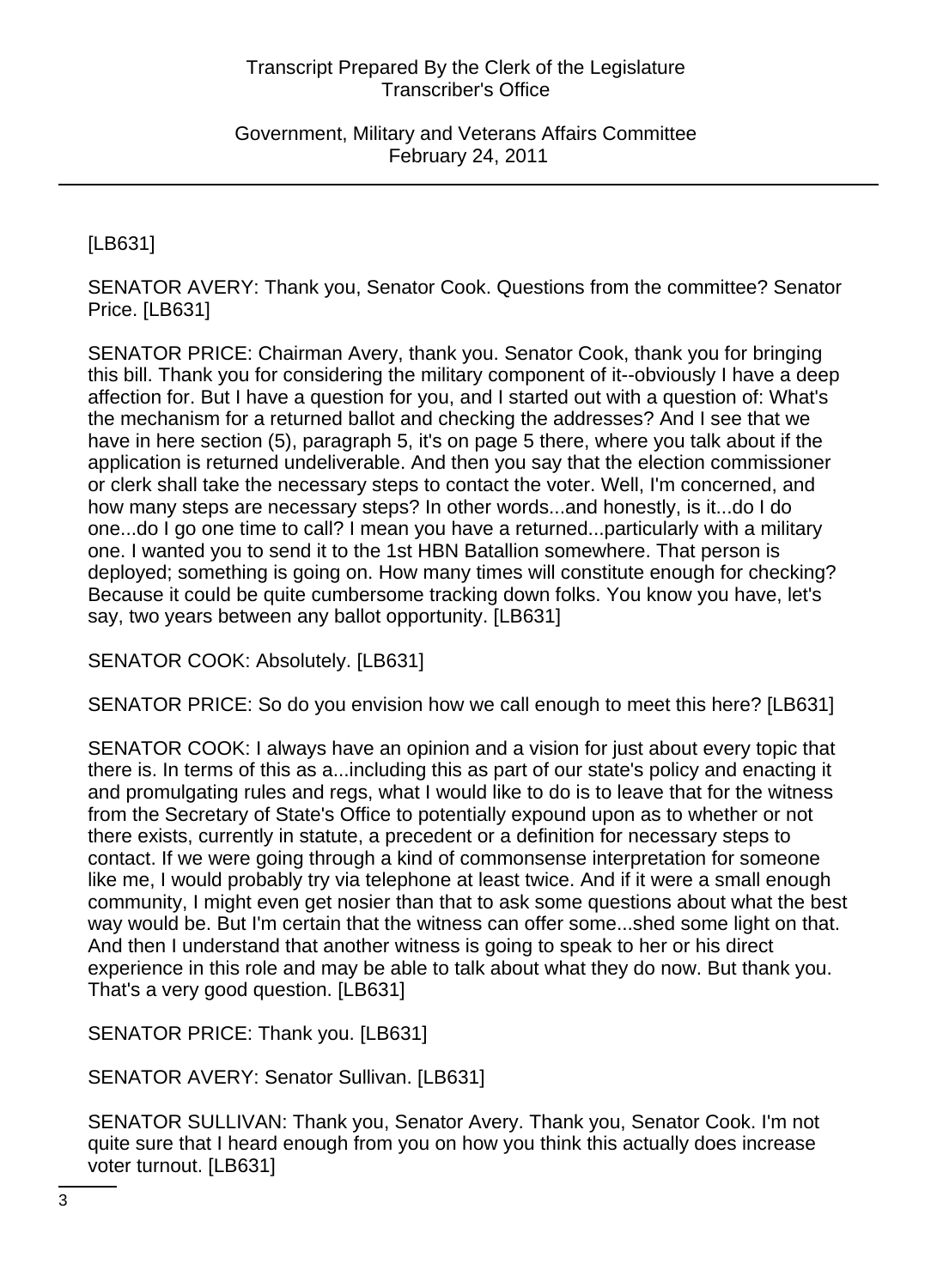Government, Military and Veterans Affairs Committee February 24, 2011

SENATOR COOK: Well, I guess I'm thinking that it serves minimally as a reminder that there is an election coming up. I, as somebody who participates in every election and ballot initiative, am always surprised when people that I know don't recognize that it is an election day. So minimally, to remind people that there's an election (inaudible) sure candidate on the ballot. And by taking the action of completing the application for the early ballot, I guess I am assuming that they will complete the early ballot once it is received. [LB631]

SENATOR SULLIVAN: Some...it's been the experience of some county clerks that even when they send that application out they don't get a response. So I am not quite sure that just a reminder is enough to substantiate that they will, in fact, vote. [LB631]

SENATOR COOK: Absolutely. Nor will ads or outreach from political parties or campaigns. I guess there's...I guess what I'm attempting to do with this legislation is to provide an opportunity to cull through existing voter lists to provide an opportunity for elderly who are not able maybe to make it out to the polls to get their voices included. [LB631]

SENATOR SULLIVAN: Can you remind me again of just what...aside from not even having this list, what's the process of...how many different ways can a person request an early ballot? [LB631]

SENATOR COOK: My bill speaks to this way of requesting an early ballot. The witness behind me can enumerate the other ways in which one might procure an early ballot. [LB631]

SENATOR SULLIVAN: Okay. All right, thank you. [LB631]

SENATOR AVERY: Senator Schumacher. [LB631]

SENATOR SCHUMACHER: Thank you, Senator Avery. Senator Cook, I'm trying to visualize the process. So basically you sign up for this list, and then before an election you get a card or something from the election office saying: Hey, do you want to vote? Do you want a ballot? [LB631]

SENATOR COOK: You receive an application to receive an early voting ballot. [LB631]

SENATOR SCHUMACHER: Okay. So you get this saying: Do you want to do this? [LB631]

SENATOR COOK: Correct. [LB631]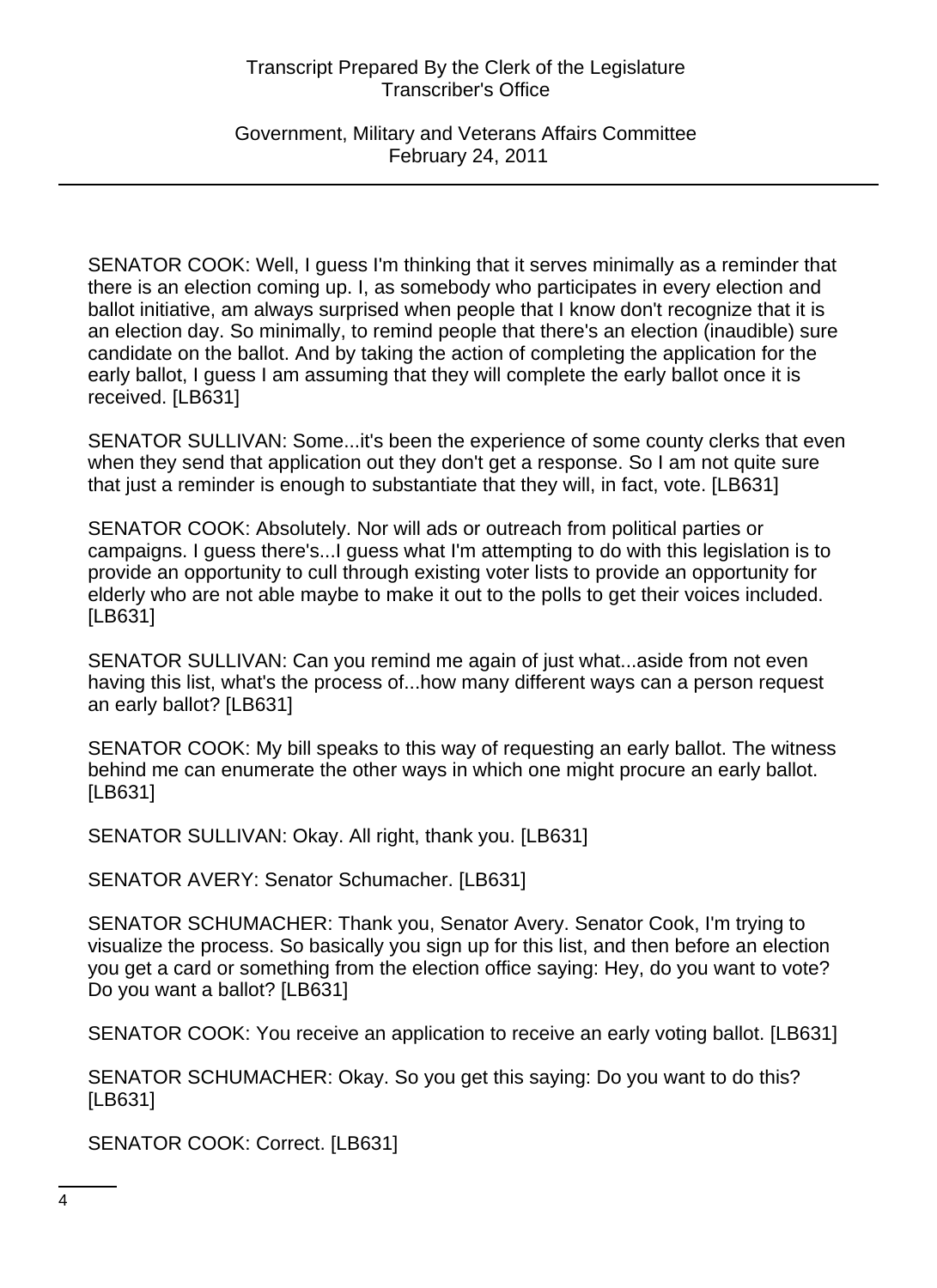## Government, Military and Veterans Affairs Committee February 24, 2011

SENATOR SCHUMACHER: And then you sign up and you send it back. [LB631]

SENATOR COOK: Correct. [LB631]

SENATOR SCHUMACHER: Is that mailed by certified mail or is that just a postcard, or doesn't it specify? [LB631]

SENATOR COOK: It's mailed in the same manner the early ballots are mailed. [LB631]

SENATOR SCHUMACHER: The application is. [LB631]

SENATOR COOK: Correct. [LB631]

SENATOR SCHUMACHER: So we have two mailings then coming out. The first one saying: Hey, do you want to vote in this election?; if so, return this whatever. And the second one which is the actual ballot. [LB631]

SENATOR COOK: Correct. [LB631]

SENATOR SCHUMACHER: Now...and one of the things that you said concerned you, or tried to be accomplished by this, is folks who are elderly being able to continue to vote. [LB631]

SENATOR COOK: Yes, that's one example that I offered. [LB631]

SENATOR SCHUMACHER: What...I know there's some concern that at some point in nursing home institutions and things like that, particularly in cases of limited competency, that these types of procedures can be abused. Is there any check and balance on that? [LB631]

SENATOR COOK: In this proposal as it reads right now? [LB631]

SENATOR SCHUMACHER: Right. [LB631]

SENATOR COOK: No. This goes...for example, my father's voting address is still in District 3, in Senator Price's district. He primarily resides in a nursing home. And then it's up to somebody trustworthy, like me, his trustee, to ensure that he gets to participate in the election. So I'm open to considering such a check and balance as we move forward with consideration of the bill. The bill as it's drafted right now does not speak specifically to people who are not...who perhaps legally or just through their functionality cannot follow through with their own mail at their own permanent place, legal place of residence. [LB631]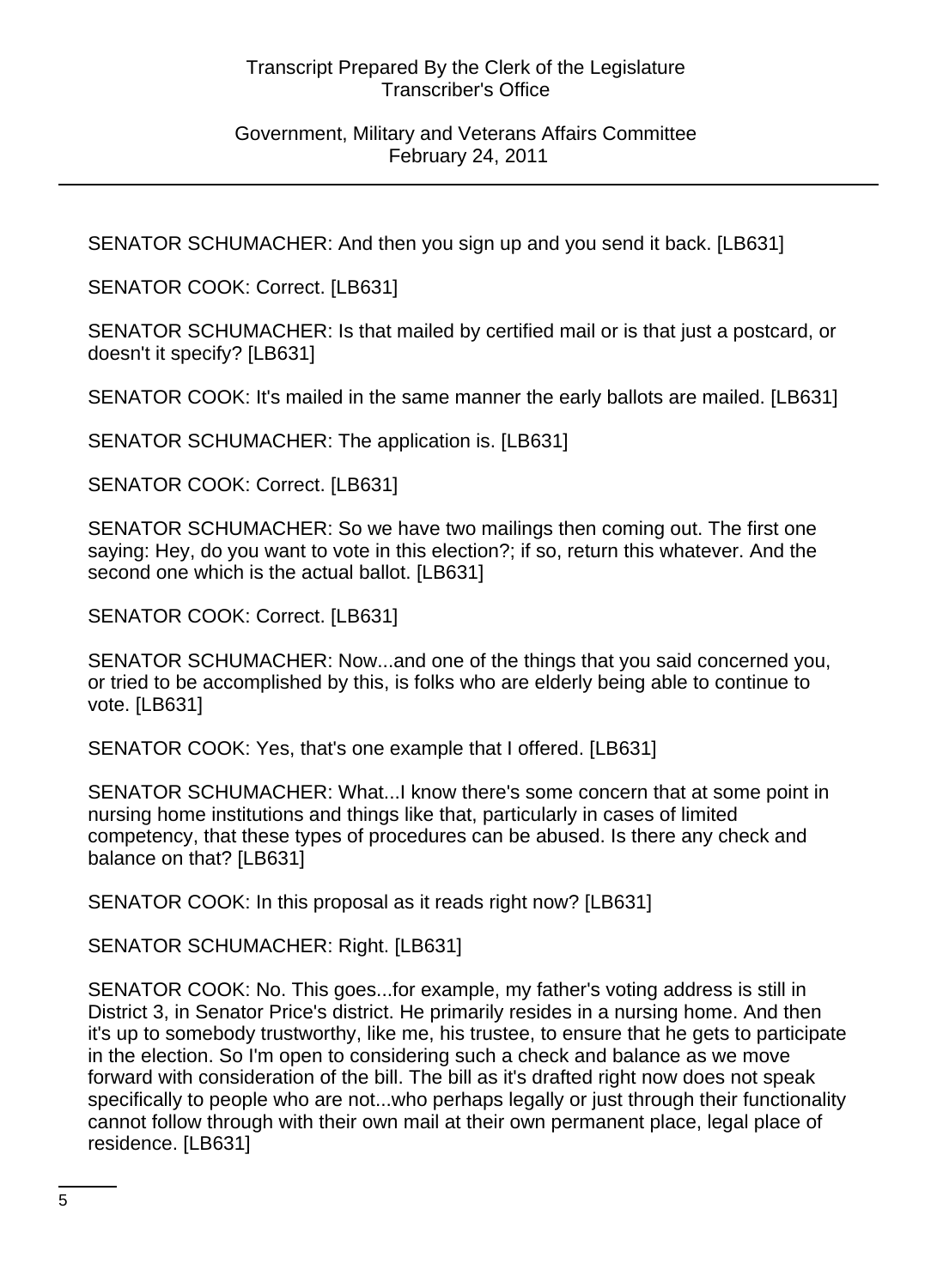Government, Military and Veterans Affairs Committee February 24, 2011

SENATOR SCHUMACHER: You know, and what concerns me is that you may have someone suffering from some form of dementia. All of sudden, in a retirement or a nursing facility or something, this card shows up. And they go and say, "Here, sign this," and they really don't realize what they're doing. It gets mailed back in. Now you've got a loose ballot out there. [LB631]

SENATOR COOK: Oh, I see. [LB631]

SENATOR SCHUMACHER: And that ballot, particularly if they're suffering from some type of dementia, may be filled out by anybody, you know, and you just don't know. And so by making this too easy, I just think we need to think about how we can stop what might be abuse there. [LB631]

SENATOR COOK: Right. Absolutely. And I would also add that that scenario could unfold in any private home. Just because the person might happen to reside in a nursing home facility, they could live in a private home and have a caregiver or a family member say, "I know this person is not going to the White House, so," and it may have absolutely nothing to do with the actual registered voter's part. What I would ask is for you to consider the language here. I've got a witness, actually on each side today, so we're all going to learn a lot. And thank you very much. [LB631]

SENATOR AVERY: Any more questions? Thank you, Senator Cook. Are you going to stay for closing? [LB631]

SENATOR COOK: Absolutely. [LB631]

SENATOR AVERY: Okay. Proponent testimony. And are you sure you are a proponent? (Laughter) I just wanted to make note of the fact that that's rare. (Laugh) [LB631]

NEAL ERICKSON: Probably the only one today, but. Senator Avery, members of the committee, for the record my name is Neal Erickson, N-e-a-l E-r-i-c-k-s-o-n. I'm Deputy Secretary of State for Elections here on behalf of Secretary of State John Gale, testifying in support of LB631. Unfortunately he could not be here today as he is in Oklahoma City at a federal Election Assistance Commission Standards Board meeting. I think Senator Cook has kind of laid out the provisions of the bill. Our interest in this type of permanent absentee request list came after we were starting to see, oh, suggestions, proposals to establish permanent absentee lists where we were automatically sending ballots out to people. There are a number of jurisdictions across the country that do that. We consider that a very bad practice because we don't know where those people are, and then you have, as Senator Schumacher mentioned, loose ballots floating around. We've advocated this is an alternative, and that is to have an absentee request list for those people that, you know, may be infirm or, just out of habit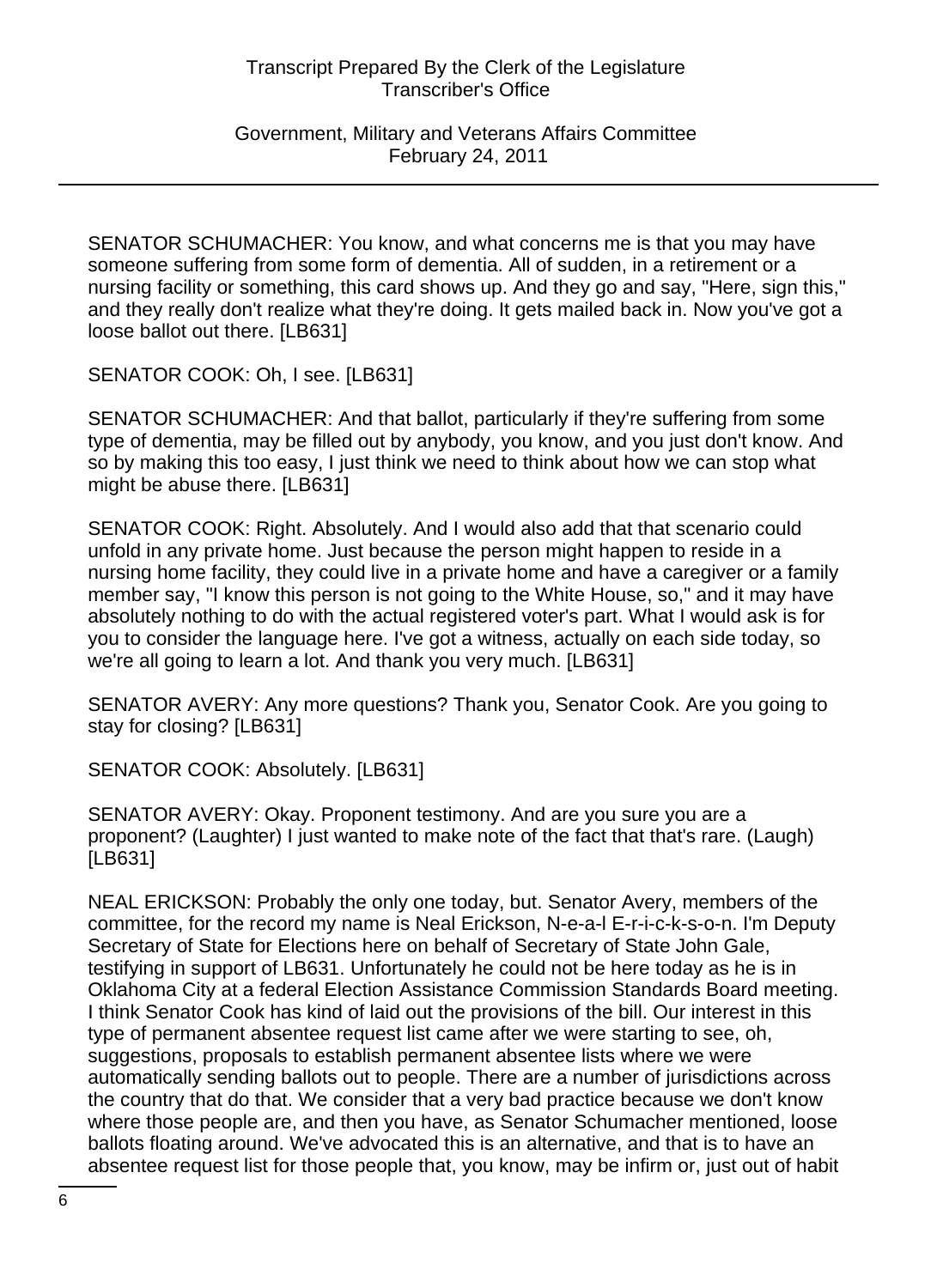Government, Military and Veterans Affairs Committee February 24, 2011

are going to vote by early voting every election, for the local election officials to send the request out to them. They can return it and then they will receive the ballot. That way we don't have the ballots floating out there with no address to get attached to or no person to get attached to. And so this has been a practice that we've advocated with the local officials. Not everybody has...not all counties have taken advantage of this or gone to this type of system. There are some that have. I know you'll be hearing from Lancaster County Election Commissioner. And we are cognizant that there is a cost associated with this, and particularly for the medium to large size, that may be a significant cost. But we believe this is a good policy on behalf of the state and would encourage your support of it. And with that, I'd answer any questions. [LB631]

SENATOR AVERY: Thank you, Mr. Erickson. A question from Senator Price. [LB631]

SENATOR PRICE: Chairman Avery, thank you very much. Mr. Erickson, thank you for testifying. I think you can clear this up for me a little bit. One of the questions I have, I noticed on the fiscal note it said there was no cost. We understand that the Fiscal Office note doesn't record the political subdivisions. [LB631]

NEAL ERICKSON: Correct. [LB631]

SENATOR PRICE: So what were the number of early ballots cast in the last General Election--give or take; plus or minus? [LB631]

NEAL ERICKSON: Well, it was about roughly 20 percent. So you're probably talking about 140,000. [LB631]

SENATOR PRICE: And it probably is safe to say that you had more than 140,000 that were mailed out. [LB631]

NEAL ERICKSON: Right. [LB631]

SENATOR PRICE: That was only 140,000 returned. [LB631]

NEAL ERICKSON: Yeah. There were probably more mailed out than were returned. Right. [LB631]

SENATOR PRICE: Right. So therefore we would probably have to say that there would be at least 140,000 that were paid by (inaudible) by somebody to get the application out. That's going to be paid for by somebody, correct? [LB631]

NEAL ERICKSON: Well, yeah. But when you're talking a permanent absentee list, these are people who would be habitually using the early voting process--and not everybody does that. [LB631]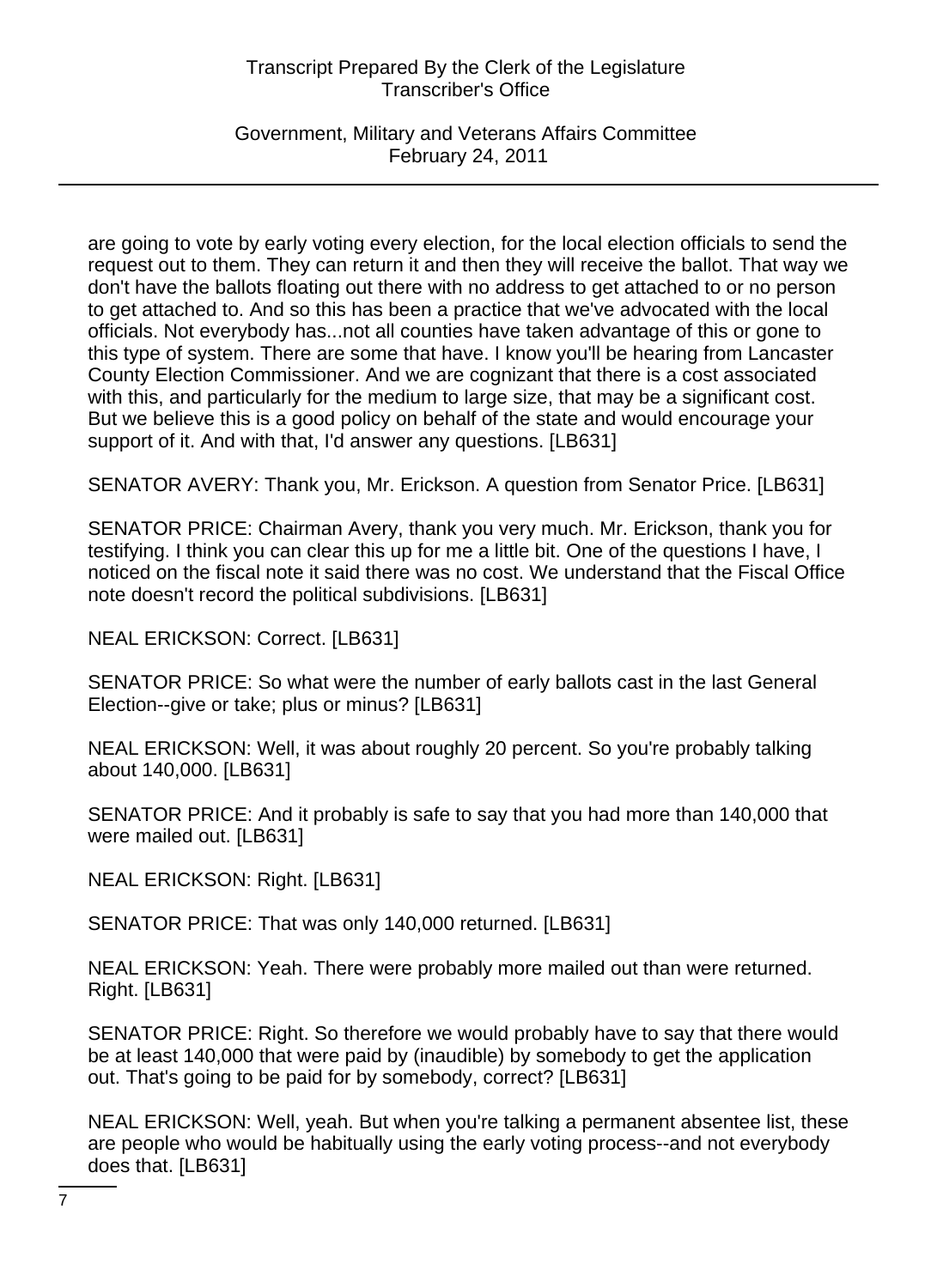## Government, Military and Veterans Affairs Committee February 24, 2011

SENATOR PRICE: No, no. But I mean, like I said, this requires that you send out the early application. Each voting time you send out a letter: Do you want to vote by early? So someone has to pay for that first piece of paper to come out, correct? [LB631]

NEAL ERICKSON: Well, the first piece of paper, yeah; I mean you can get from anywhere. In fact, actually we would accept even a letter that has the required information on it. It doesn't have to be on any specific form. Now what this bill does is say, okay, if you want to become part of this permanent absentee request list, then check this box. So would everybody check that box? You know, probably not. [LB631]

SENATOR PRICE: No, but I meant, in subsequent elections, the election office would have to send out a letter to the people listed. So if I'm in Sarpy County--which by the way, I am--and I have 25,000 early people on that permanent list, Sarpy County Election Commissioner's Office would have to mail out and generate 25,000 pieces of mail. [LB631]

NEAL ERICKSON: Correct. [LB631]

SENATOR PRICE: That would have to be paid for by somebody. [LB631]

NEAL ERICKSON: Right. [LB631]

SENATOR PRICE: Okay. I just wanted that because the fiscal note says there is no impact. [LB631]

NEAL ERICKSON: Yeah. [LB631]

SENATOR PRICE: And so that was one of my questions. The other one is what would be the date it says for sending out this application? So it doesn't...is there another statute that stipulates when that letter would be generated? Two weeks prior to? One week prior to? Ten days? [LB631]

NEAL ERICKSON: Generally, you're seeing when the absentees are available. So you're talking more around the 35-day or 40-day area when you're seeing those sent out. Now, one thing about this, and one advantage that we have seen with counties that have used this, is it does allow them, in effect, an ability to kind of manage their workload, because once you send this out, within a few days after that is when you're going to start seeing those return and having to process those absentee requests or early voting requests. So there is kind of that aspect to it. But you are correct, I mean on fiscal notes. It's only the state agencies and it's not for the local subdivision. [LB631]

SENATOR PRICE: And then, finally, on that first question I asked Senator Cook on the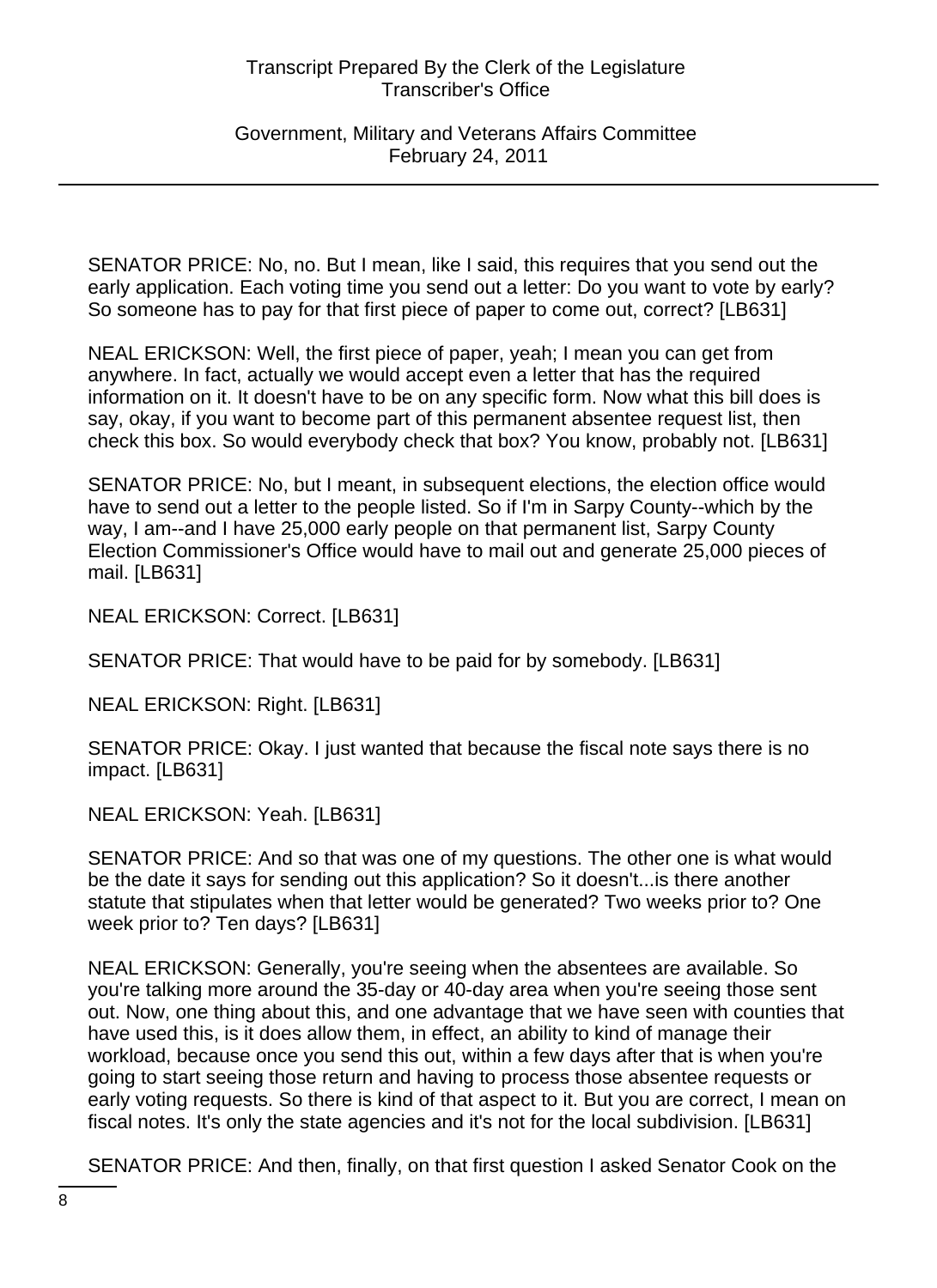Government, Military and Veterans Affairs Committee February 24, 2011

mechanism and then finding out what is...how do we say necessary to validate an address? Is that in statute somewhere that articulates and defines when they've done their job? One call? One call, mail? Two calls, one mail, and a pigeon? I mean...? [LB631]

NEAL ERICKSON: Generally, it would probably be one follow-up, whether it be by phone or by mail. Now in regards to your...let's talk about military. Actually I kind of look at this bill being kind of a belt and suspenders for the military. Because, right now, with the MOVE Act, what you have is the military encouraging them to use the federal postcard application, the FPCA. And as a result of the MOVE Act, part of the MOVE Act, those were good for two election cycles, so if you received one, you would automatically send them a ballot the second cycle. The MOVE Act changed that. And so the military is now encouraging them to send that FPCA every year and...which we think is a good thing, because you're exactly right: when you're stationed overseas, you're not...your tour, you can say in some cases, yeah, you may be there for an extended period of time, but other places you may be there three, six, nine months--not the two-year cycle that we're looking at. In addition, and I think another advantage to the FPCA, is that with the MOVE Act we are communicating a lot more with our military and overseas people via e-mail. Fifteen years ago they were suggesting faxes. Well, nobody had faxes out in the field. So now that we're looking at e-mails is the way to do it, and the FPCA provides that information, and so the FPCA would probably be a better request than this, but if they forgot to do an FPCA, here's another reminder for them. [LB631]

SENATOR PRICE: Thank you so much. [LB631]

SENATOR AVERY: Any other questions? Senator Sullivan. [LB631]

SENATOR SULLIVAN: Thank you, Senator Avery. How long have you been encouraging counties to do this, Neal? [LB631]

NEAL ERICKSON: Oh, probably about the past ten years. [LB631]

SENATOR SULLIVAN: Okay. And do you have any idea how many counties are currently doing it? [LB631]

NEAL ERICKSON: Oh, I would say it's probably about a half-dozen. It's not a whole lot out of the total. [LB631]

SENATOR SULLIVAN: Okay. Thank you. [LB631]

SENATOR AVERY: Senator Schumacher. [LB631]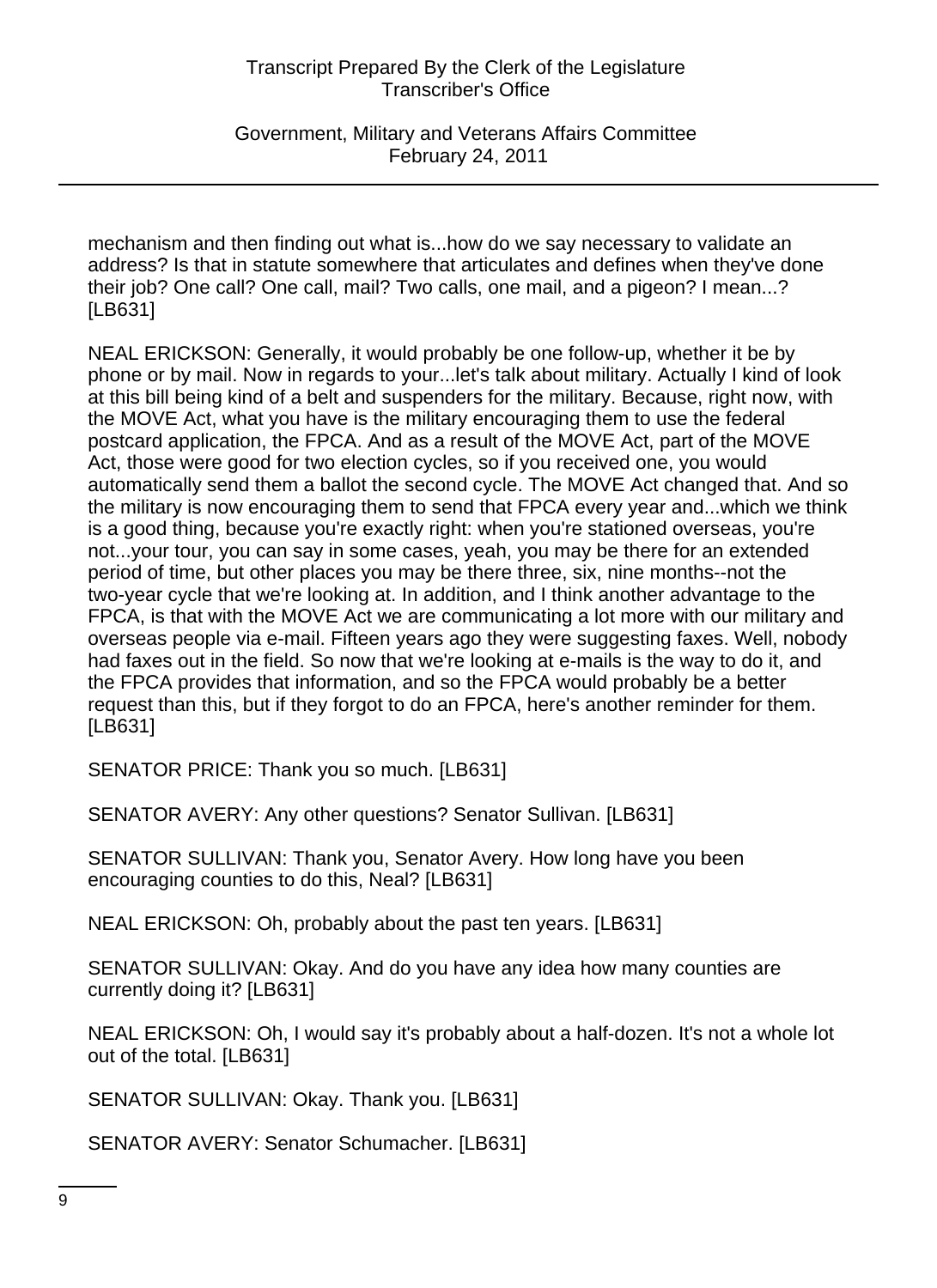Government, Military and Veterans Affairs Committee February 24, 2011

SENATOR SCHUMACHER: Thank you, Senator Avery. Mr. Erickson, in the experience in other jurisdictions where this has been done, the argument apparently for this is it will increase voter turnout and try to fight the mess we have with people not showing up to vote. What's been the experience? Has it increased voter turnout? [LB631]

NEAL ERICKSON: Well, any time we...you know, any time you make a change to statute, you know, there's a potential to impact turnout, either positively or negatively. Quite honestly, our office doesn't look at it in that respect because you have so many factors going on. Whether you can say, yes, this increase in turnout this cycle was due to this factor or the decrease in turnout was due to that factor, is more conjecture that anything else. One thing this does do, that this bill does, and we see the value in it, is not necessarily increased turnout or decreased turnout, but we have a population out there or a segment of the population out there that is not capable of going to a polling site, or, you know, whether because of work, whatever, chooses not to go to that polling site to vote. And this provides a little more of a convenience for them in terms of getting their early voting ballot in a timely manner. [LB631]

SENATOR SCHUMACHER: So really it's almost speculation to say whether this (inaudible). [LB631]

NEAL ERICKSON: Generally, that's the way we've used it. I mean I recall, four years ago, when we were talking about satellite voting and, oh, I was getting: Well, this is going to make the election go one way or another. Well, it's...generally, that is speculation at that level. And even if you were to try and track it historically, it is very difficult to attribute changes in turnout to one particular factor or another. [LB631]

SENATOR SCHUMACHER: But by doing it in kind of a mass-produced assembly line kind of mechanism here, is there any savings? [LB631]

NEAL ERICKSON: Well, and what you'll see is it will be economies of scale depending on the size of the county, because when they do these mailings they can do them in mass, and depending on the size of the county, they can get different postal rates depending on the size of the mailing. [LB631]

SENATOR SCHUMACHER: Are we talking about a postcard going out? I mean that's the cheapest. [LB631]

NEAL ERICKSON: Yeah, it...a postcard is probably a little bit small to get the information necessary on the...although I have seen special interest groups squeeze it onto a postcard. The writing tends to get a little bit small at that point. Generally, the election officials will use a little bit larger type situation like that, or a type of...a forum than that. And even with, depending on the size of the county, if you are...depending on what mail code you're using and how you're sorting your mail, you can get rates that are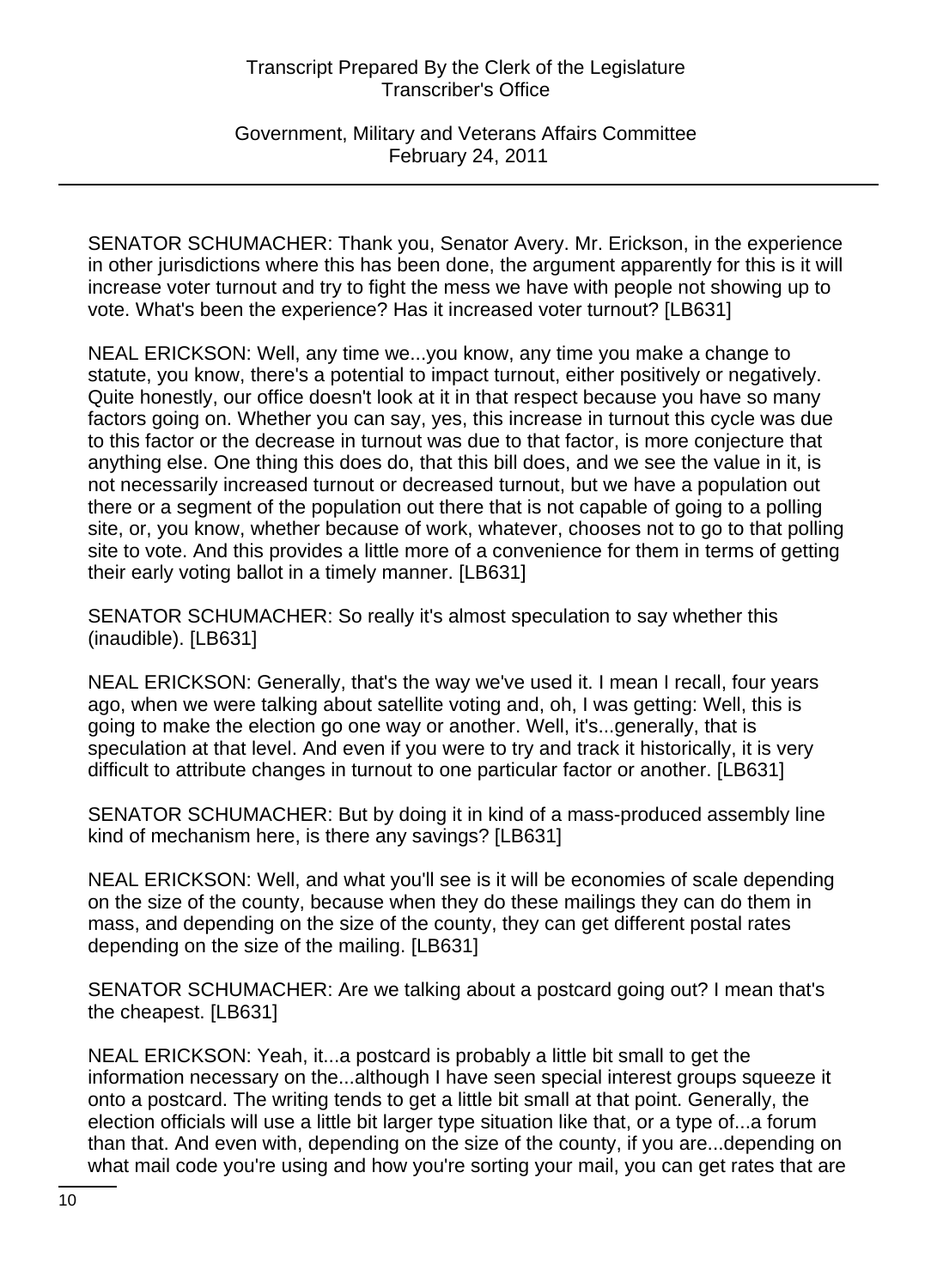Government, Military and Veterans Affairs Committee February 24, 2011

almost equal to postcards. [LB631]

SENATOR SCHUMACHER: How would you handle a situation where, or is it contemplated in there, somebody who is blind? I mean are there Braille postcards or Braille things, or...? [LB631]

NEAL ERICKSON: Not for any of the typical mailings that go out at this point in time. No. [LB631]

SENATOR SCHUMACHER: Do we have a problem with that? [LB631]

NEAL ERICKSON: Well, I suppose arguably you'll see the visually impaired community, yeah, complain about it. But in terms of the election practices, the HAVA provisions I think came a long step for the visually impaired, and they're more concerned, at this point in time, in terms of making sure that works--having a voting system that's in place for them to be able to vote in private and unassisted. For example, even if they were requesting an early voting ballot, they...at that point in time they're generally using assistance to mark that ballot; whereas, the polling site, we have equipment that allows them to vote in private and unassisted. [LB631]

SENATOR SCHUMACHER: Thank you, Mr. Erickson. [LB631]

SENATOR AVERY: Thank you. Any more questions for Mr. Erickson? I don't see any. Thank you for your testimony. [LB631]

NEAL ERICKSON: Thank you. [LB631]

SENATOR AVERY: Any more proponent testimony? Welcome, Mr. Morfeld. [LB631]

ADAM MORFELD: (Exhibit 1) Good afternoon. My name is Adam Morfeld; that's A-d-a-m M-o-r-f-e-l-d, and I am here on behalf of Nebraskans for Civic Reform. I'm going to be testifying on three other bills this afternoon, so I'll make this kind of short and sweet. First off, our organization is in support of it for many of the reasons that Mr. Erickson just highlighted. First, we believe that a permanent vote by mail list is a proven method of administering elections in Nebraska. I think Lancaster County has been doing it since, I believe, '98; however, Mr. Shively may be able to shed light on that. In addition, we think that permanent vote by mail lists will likely increase voter turnout. While you're right, Senator Sullivan, there are people that can ignore it and probably do currently, we think that it will enhance other individuals' ability to know that there is an election coming up and be able to participate in the process, so I think that overall it has the ability to increase turnout. In addition, I think LB631 would also maybe increase the awareness of small or local elections or off-year elections, more so in counties and states that have all vote by mail elections. This also increases turnout among those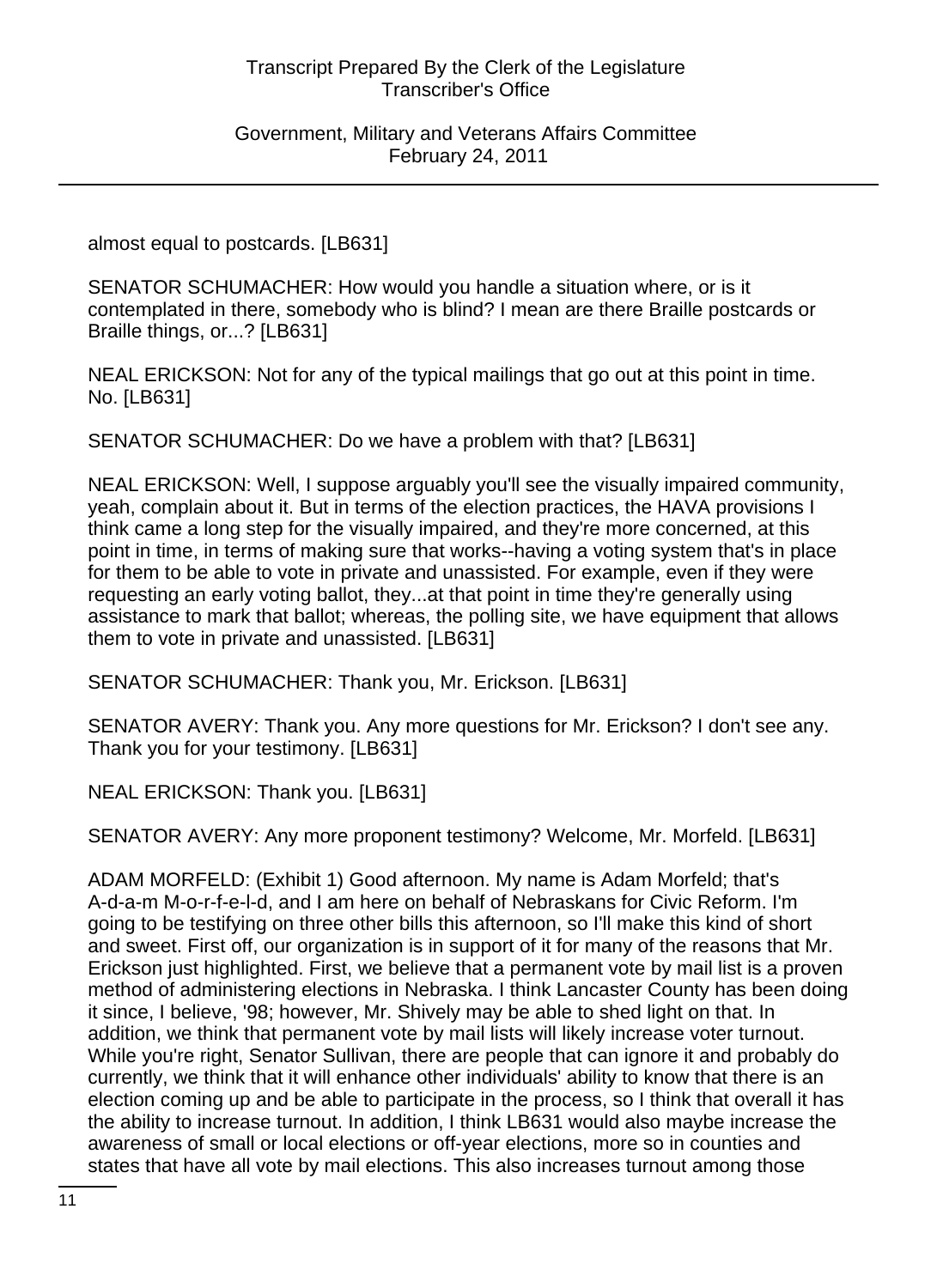Government, Military and Veterans Affairs Committee February 24, 2011

communities on those off-year elections. And we think that while this isn't an all vote by mail type of election system, we think that they would have a similar increase in turnout. So with that I'd be willing to answer any questions. [LB631]

SENATOR AVERY: Thank you for your testimony. Any questions? You get off light. Thank you. Any more proponent testimony? Seeing none, any opponent testimony? Welcome, Mr. Shively. [LB631]

DAVID SHIVELY: Good afternoon. Thank you. Chairman Avery and members of the Government Committee, my name is David Shively. It's D-a-v-i-d S-h-i-v-e-l-y. I'm the Lancaster County Election Commissioner. I'm here today in opposition to LB631. Many of you might think that's a little strange since we're one of the counties that has been doing a permanent absentee list since 1998. I'd like to explain a little bit of what we do. In 1998, my predecessor who was election commissioner at that time had requested with the Secretary of State's Office to see whether she could do a permanent absentee list. And at that time, if you will remember, requests for absentee ballots, you had to provide an excuse to get an absentee ballot, and you would check off the list and there was about seven or eight different reasons. And they had gone through the preceding couple of request times and taken people that had checked off that they were physically unable to get to the polling site or they couldn't get to the polling site because of religious reasons, and they sent letters out to all those people and asked them if they would like to be on a permanent absentee list. And we had...that started at that time with about 800 names that were on our permanent absentee list. Today, we now, our list has grown to over 17,000 names. We have 17,000 people on our list. We mail that out. We usually mail out a request for an absentee ballot--I hate to say this because Neal kind of said we didn't do it--we mail it out in a small postcard, and it is actually torn off. The bottom part is torn off; it's a self-mailer. They tear this bottom part off and mail it back to our office. They sign it and say that they would like to have a permanant...to be...to receive an absentee ballot for that election. We usually do it about six weeks prior to the election. It does help us a little bit to...with our work flow, to manage our work flow a little bit better. We get the ballots out earlier, and hopefully those ballots can come back a little bit later. However, I did want to bring up, and the reason that I am opposed to this, is because of the cost that it may do to other counties. I don't intend to change this for Lancaster County, but I do know the cost for us for mailing 17,000 names--it costs us about \$7,000 each election. That's pretty significant to counties that haven't done this, but we've been doing this for awhile so we're prepared to keep it in our budget to do that. But it is very costly for us to do it. It's about 40 cents apiece it costs us to mail that postcard out. We've done it different ways over the years. When we first started, it was a letter that went out with an envelope to mail it back in, and so over the years we've tried to do things to try to reduce costs on that, and this has worked pretty well for us. I know it was mentioned that they hoped that our turnout would be higher because of this. I haven't seen a significant increase in our turnout in Lancaster County. I think what it has done is that we probably have more people that are regular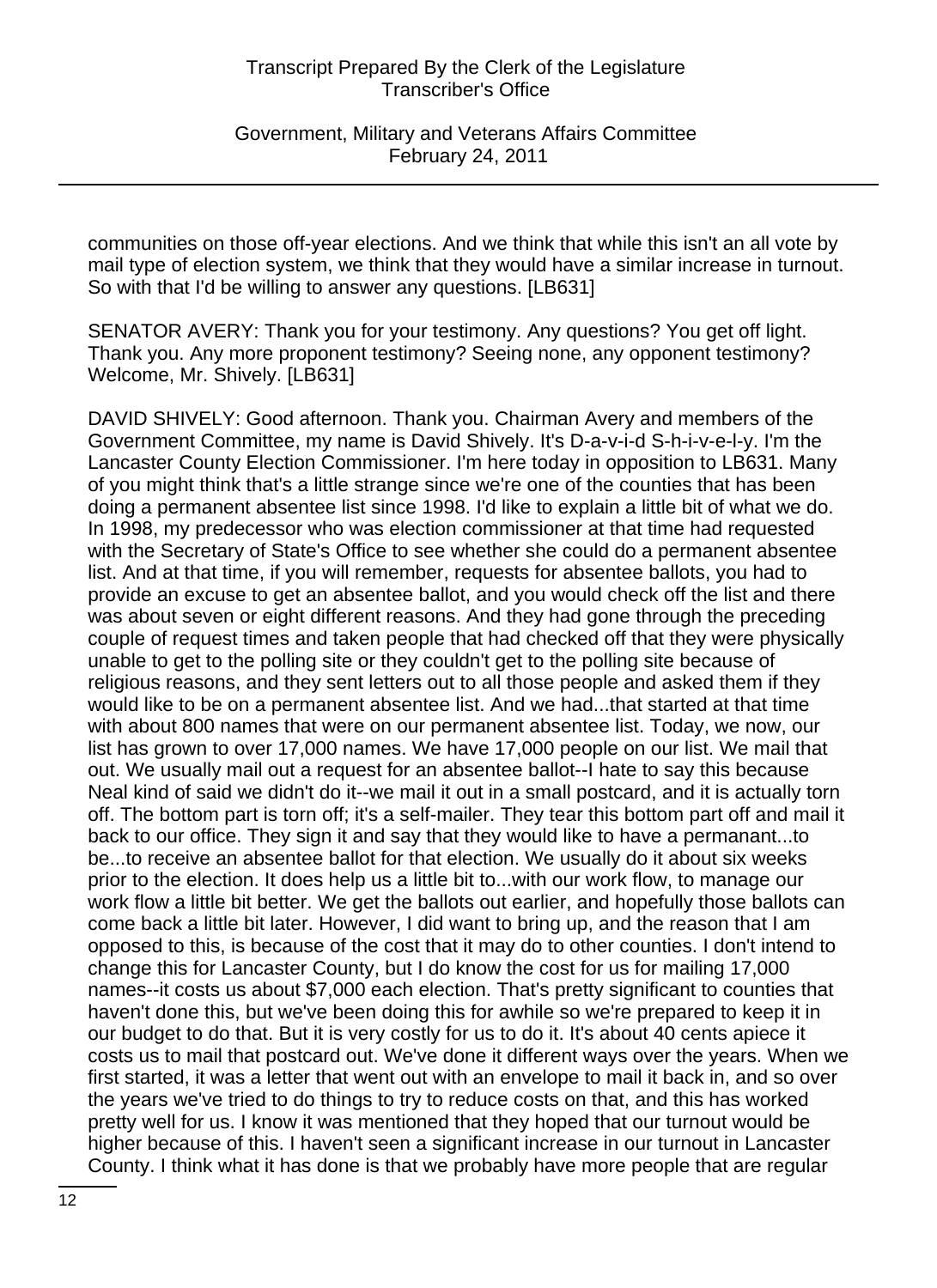Government, Military and Veterans Affairs Committee February 24, 2011

voters that never miss an election because of this. I think all it has done, though, in some ways, for most cases, it just changes the way some people have voted. Some people are now voting by mail instead of going to their polling site. I truly feel this should be an administrative decision by the local election official whether they're going to do this, and shouldn't be a mandate from the state. Essentially what's happening with this, it's going to be an unfunded mandate to the counties. No matter what they do and how they try to do that, it's going to be a cost. And like I said, for us, the cost has grown to about \$7,000 for statewide of elections. I just would encourage you not to pass this on, but to encourage counties to do this like we've been doing it. And if they feel, the county election clerk, election official, or county clerk feels they can do it and it works for them, I think they should be able to do it, but I don't feel like it should be mandated on them to do it. And I'd be happy to answer any questions. [LB631]

SENATOR AVERY: Thank you, Mr. Shively. Questions from the committee? I'll start with you, Senator Pahls. [LB631]

SENATOR PAHLS: Thank you, Chairman. Let's go back a number of years. If you had a choice, would you do it now if the decision had not been made? [LB631]

DAVID SHIVELY: If you told me today that I would have to do it and, knowing the cost of it, I probably wouldn't, because I know what's going to be coming up on our budget hearings this summer with our county board. We're going to be asked to be cutting, and it wouldn't be something I would want to add to it. What the positive things for us, and if I would lean towards doing it, is it helps us manage our work flow. We are getting probably two-thirds of our ballots out early. Early. And then we aren't being inundated the last two weeks with requests. I know other counties get inundated sometimes the last two weeks. So particularly after a county or the political party starts sending out absentee pieces and requesting people to mail them back, a lot of counties get inundated with those. We don't get quite as many back because a lot of the...I think what happens is that a lot of the parties are focusing on different people and a lot of the people have already done it. We've actually had the political parties have used their piece to put a check mark on it, and so we've added...that's how a majority of ours have been added to our list is that they've had a little box for people to check that they could be added to our list. So short answer, I don't know what I'd do. I just know what our budget hearings are going to be like this summer and I'm not sure that we could afford it. [LB631]

SENATOR PAHLS: Okay. So we at the state level are really putting the, I think to some degree, a stranglehold on some of the local governments, then this is something we ought to be careful of if it's coming across as a mandate. [LB631]

DAVID SHIVELY: I see it as a mandate, yes. [LB631]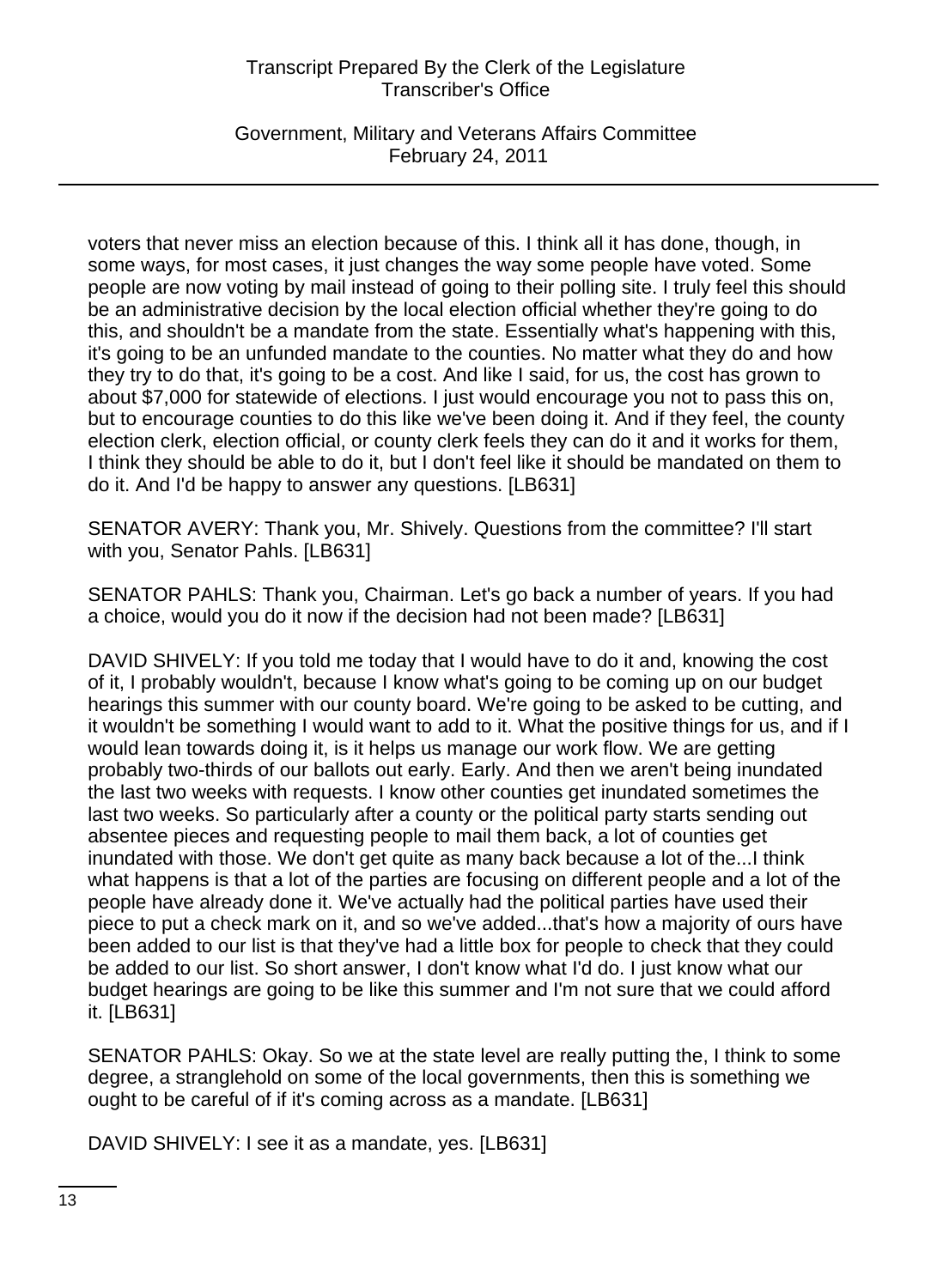Government, Military and Veterans Affairs Committee February 24, 2011

SENATOR PAHLS: Okay. Thank you. [LB631]

SENATOR AVERY: Senator Janssen. [LB631]

SENATOR JANSSEN: Thank you, Chairman Avery. Thank you for coming today. That's interesting. Maybe we could sunset that perhaps and do something along those lines. But are you saying that you...obviously you guys do this already. You have...but you can stop doing that, if you want, based on budget constraints, and you want to have...and certainly voter fraud is something that you're aware of and you want to make sure that it does not happen--and the sanctity of the vote is very important. So if we were to come up with a way to make that more reliable, make sure we have the right people voting and it costs nothing, would that be...and it wasn't a mandate, would that be something you're supportive of? If we told you it's not going to cost you anything... [LB631]

DAVID SHIVELY: You mean the state is going to be paying for it? [LB631]

SENATOR JANSSEN: Nope. [LB631]

DAVID SHIVELY: Just there's no cost. [LB631]

SENATOR JANSSEN: Whoever, but not you. [LB631]

DAVID SHIVELY: I don't have a problem with that. I'd love to get that extra \$6,000 or \$7,000 that we have that wouldn't come out of my budget if the state was coming up with it. [LB631]

SENATOR JANSSEN: So it's about the election. The election. But you're still...I mean I feel that you want to have the most reliable election; make sure the people that are supposed to be voting, are voting. [LB631]

DAVID SHIVELY: Um-hum. [LB631]

SENATOR JANSSEN: And if it doesn't cost you any more and it makes it easier for people to vote, the right people, you're okay with that. [LB631]

DAVID SHIVELY: Yes. [LB631]

SENATOR JANSSEN: Thank you. [LB631]

SENATOR AVERY: I would ask what you mean by right people, but I won't. (Laugh) [LB631]

SENATOR JANSSEN: Well, let me...actually since...let me qualify that: people that are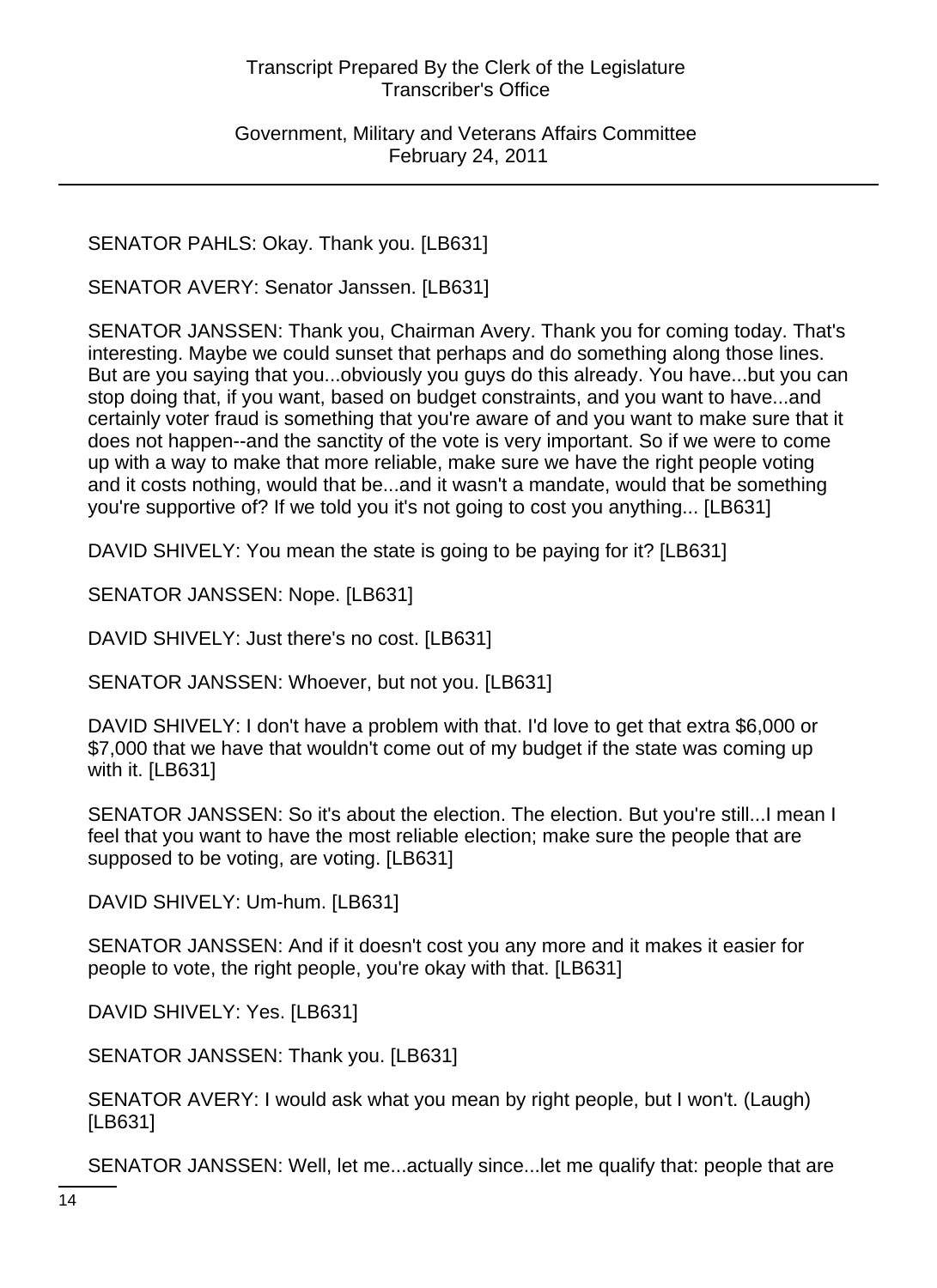Government, Military and Veterans Affairs Committee February 24, 2011

actually eligible to vote in the state of Nebraska haven't voted twice. Which we actually saw some voter fraud actually in Omaha here recently--people coming to the polls a couple times. That's what I meant by the right people to vote. [LB631]

DAVID SHIVELY: Right. And I'm not sure doing this is any different than what we currently do. Whether you have a permanent list or people are requesting absentee ballots, voting in person early at the office, I mean there's a variety of different ways to do it, and I'm not sure this, you know, this changes anything than we currently have. [LB631]

SENATOR JANSSEN: Thank you. [LB631]

SENATOR AVERY: Any other questions? Senator Schumacher. [LB631]

SENATOR SCHUMACHER: Thank you, Senator Avery. If...this is a good idea except for the fact that it costs money, and this is a service being provided to the voter. They don't have to put a gallon worth of gas in their car to go drive to the poll or wear out a pair of shoes walking to the poll. (Inaudible) we can figure out how to take care of somebody really genuinely too poor to do it, why not do it on a five-year registration basis and charge them 25 bucks? Cover all their postcards they get, five bucks a year. [LB631]

DAVID SHIVELY: I...that's an interesting point. It's almost...people are paying, in a way, to have the right to vote it seems like to me. [LB631]

SENATOR SCHUMACHER: I mean nobody puts gas in their car to go to the polls for free. [LB631]

DAVID SHIVELY: Yeah. [LB631]

SENATOR SCHUMACHER: And it's de minimis if they want to come in and sign an affidavit saying, golly, gee whiz, too poor, can't afford \$5 for this service for the next year--you know, we've got to pay for a pack of cigarettes--then, you know, I don't see where, you know, if they signed that affidavit and then we would do it for free or something. [LB631]

DAVID SHIVELY: I can only speak to the way it works for us, and this has worked well for us. It helps me and my staff manage our work flow. It's interesting when you say someone doesn't have to drive to our office. You'll be surprised at the number of people that hand deliver them after we mail them to us and then get their ballot and then hand deliver their absentee ballot back to our office too. And... [LB631]

SENATOR SCHUMACHER: We're saving gas. And at \$10 a gallon that might be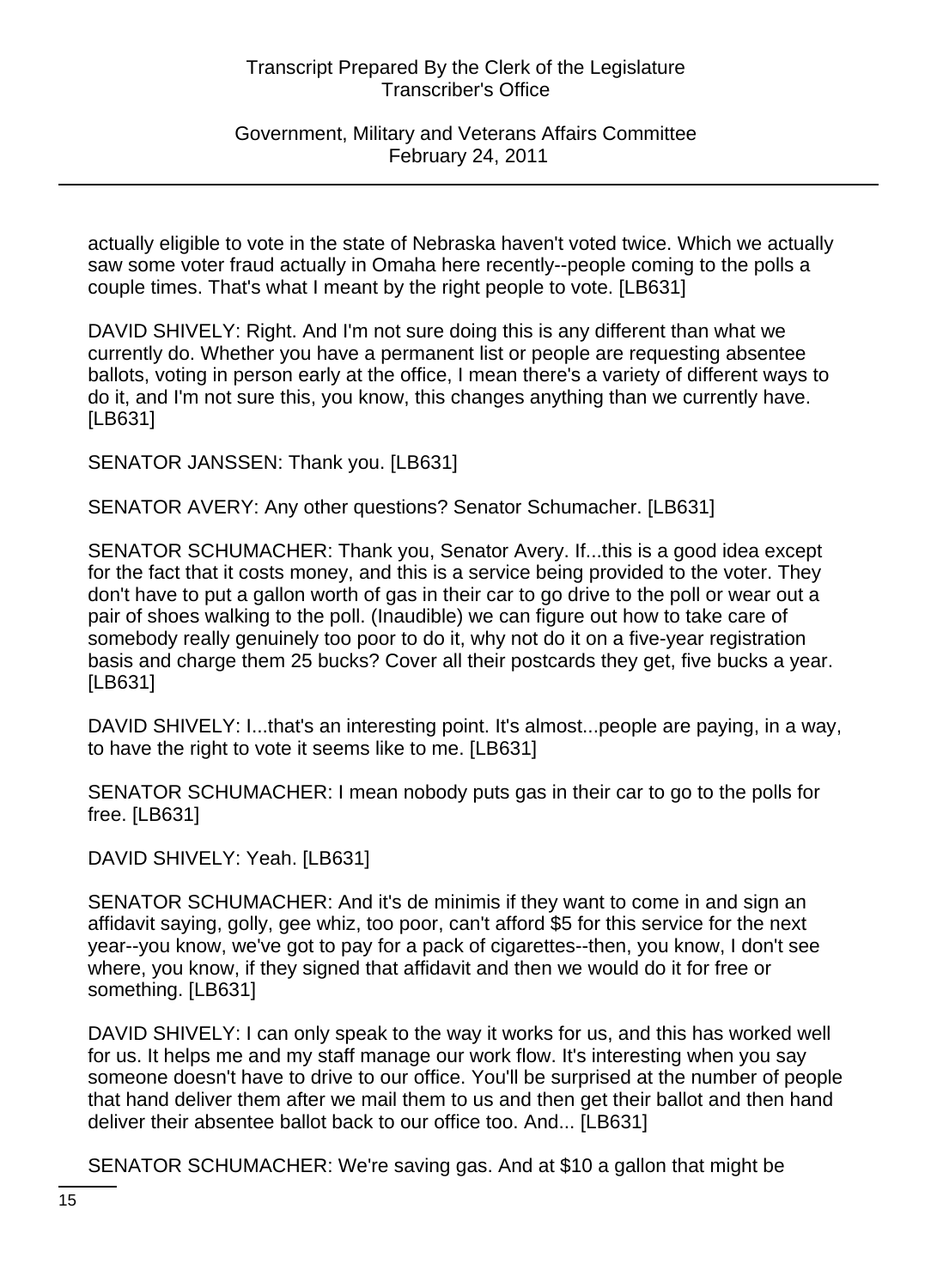Government, Military and Veterans Affairs Committee February 24, 2011

something. [LB631]

DAVID SHIVELY: Yeah, depending on what part of Lancaster County they're coming from to get to our office, which is in the central part. [LB631]

SENATOR SCHUMACHER: No further questions. [LB631]

SENATOR AVERY: Okay. Senator Brasch. [LB631]

SENATOR BRASCH: Thank you, Chairman, and thank you, Mr. Shively. Do some counties also publish that in the newspaper? I think I've seen it in newspapers. [LB631]

DAVID SHIVELY: Right. We're required by state law to publish it in the newspaper. [LB631]

SENATOR BRASCH: The early voter. So they do have... [LB631]

DAVID SHIVELY: The early voter application. [LB631]

SENATOR BRASCH: Right. So they could get it through that means and also register on a permanent basis. It wouldn't necessarily have to be a mailing. [LB631]

DAVID SHIVELY: Right. We're required by state law to publish an absentee ballot application in the newspaper, general circulation of the county, prior to the election, and I don't remember how many days prior we're supposed to do that. We usually publish it around the first day that absentee voting can start. Absentee ballot application or early vote applications are also available on the Secretary of State's Web site as well as many of the county election officials' Web sites too. Those are available there as well. [LB631]

SENATOR BRASCH: So it's not always necessary to be an extra mailing. But you do have that just as a verification. [LB631]

DAVID SHIVELY: No. I mean we do mail this out but, in addition, that's where that application is at as well. [LB631]

SENATOR BRASCH: Okay. All right. Thank you. Mr. Shively, thank you. [LB631]

SENATOR AVERY: Senator Pahls. [LB631]

SENATOR PAHLS: Yes, thank you. And that made me think a little bit. Are you required by law to send a postcard telling people where their polling place is? [LB631]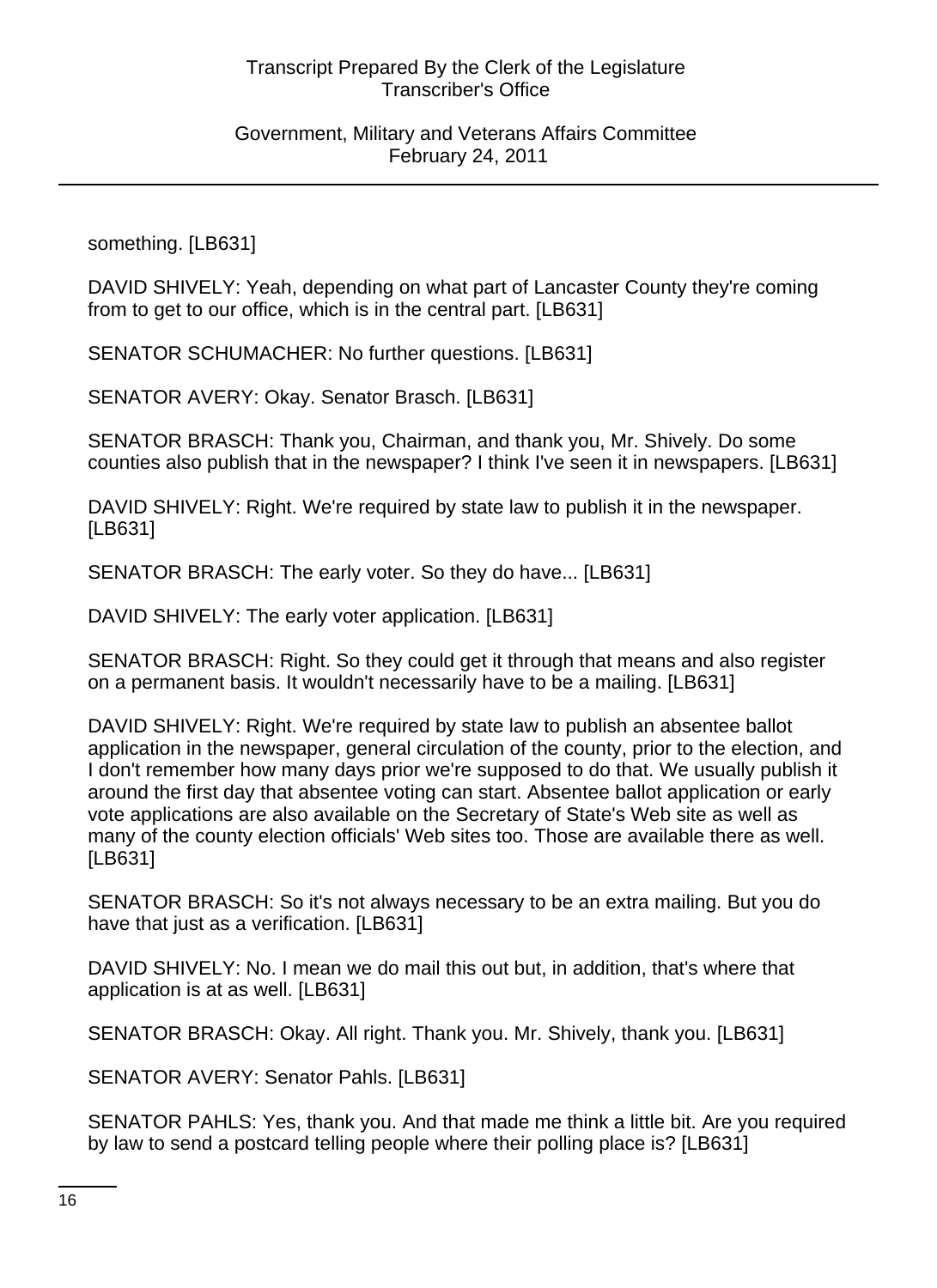Government, Military and Veterans Affairs Committee February 24, 2011

DAVID SHIVELY: Only if you move their polling location. You're required the first time they register to vote; they get a polling place card telling them where their polling location is. If you would move that polling location, let's say the facility that you use as a polling site for Precinct A, you can no longer use that facility that Precinct A normally voted in and you move that polling location, then you're required to notify the voter that you moved their polling location to a different location. So that's the only other time. We're not required annually or before every election to notify all voters of their polling location. [LB631]

SENATOR PAHLS: Okay. I think that I get a card all the time, and I've voted in this same place. Is that just Douglas County doing that then? It tells me where to vote--and I have several people in my family. [LB631]

DAVID SHIVELY: I know Douglas County did that at one time. Whether they still continue to do that, I don't know. I know that they used to do that. [LB631]

SENATOR PAHLS: Okay. Okay. That's...okay, thank you. [LB631]

SENATOR AVERY: Any more questions? Don't see any. Thank you. [LB631]

DAVID SHIVELY: Okay. Thank you. [LB631]

SENATOR AVERY: Any more opposition testimony? Anyone wish to testify in a neutral position? Senator, you may close. [LB631]

SENATOR COOK: Why, thank you, Mr. Chair and members of the committee. I've appreciated your attention and all your thought-provoking questions this afternoon. I'd like to first address some of the opposition testimony. There was testimony today that a permanent early voter request list will lead to increased costs for local governments, election commissioners, and county clerks due to increased postage or things like that. I would offer that maintaining this list results in more predictable workload, and we had testimony to that effect just now from Mr. Shively. More predictable workload for the offices administering the election. Additionally, encouraging citizens to vote consistently by mail will reduce congestion at polling places and lead to more predictable workload for staff members handling the early vote ballots. Ultimately, however, we as policymakers should ask ourselves whether a greater engagement in and possession of our state's democracy is worth more than the postage that delivers it. As you're all aware, we're witnessing uprisings in the Middle East and within the United States as well by persons who are envious of the freedoms that so many of our fellow Nebraskans seem to be taking for granted. Voter turnouts in even high profile elections are often small, which is very personally disheartening for someone like myself. LB631 creates a public policy that encourages and facilitates greater engagement with our democracy. Again I appreciate your consideration and support and your questions, and would ask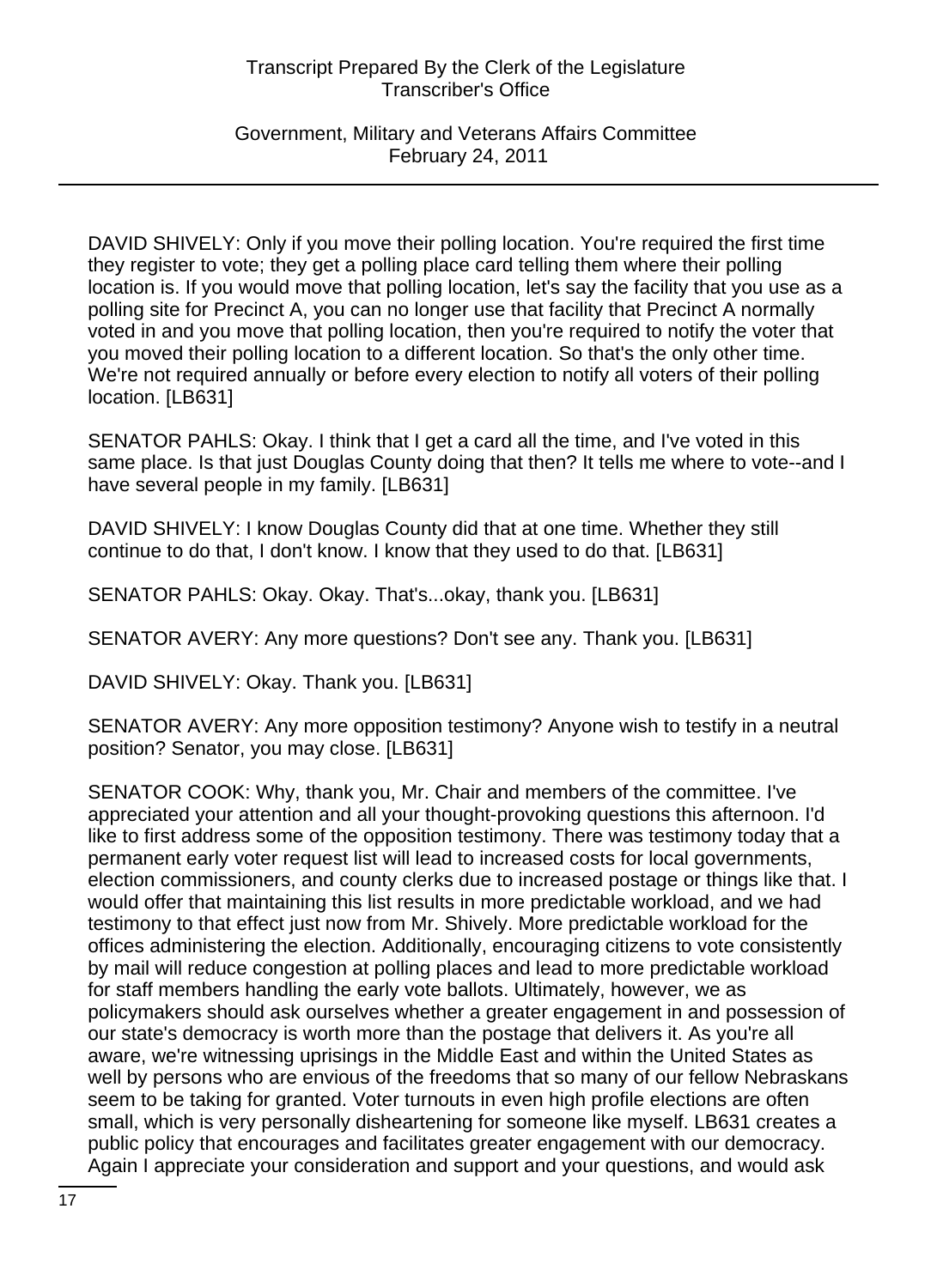Government, Military and Veterans Affairs Committee February 24, 2011

for the advancement of LB631. Thank you. [LB631]

SENATOR AVERY: (Exhibit 2) Thank you, Senator Cook. Are there any more questions? Thank you very much. I have...before we end the hearing I have one letter to be entered into the record in opposition to LB631 from the Holt County Clerk. That is the hearing on LB631. We'll now move to LB605 and invite Senator Conrad, who is not here yet, to come forward. We're going to skip over that one and come back to it whenever she arrives. Are you okay with that? Okay. Thank you. LB605, Senator. [LB631]

SENATOR CONRAD: Good afternoon, Chairman Avery, distinguished members of the committee. My name is Danielle Conrad; that's D-a-n-i-e-l-l-e, Conrad, C-o-n-r-a-d, and I represent the "Fighting 46th" Legislative District here in our Nebraska Unicameral district...or Unicameral Legislature. Sorry, it's been a long day. (Laugh) Maybe I should stick to the script. Nonetheless, LB605 allows for election day registration at the polls while simultaneously addressing the past concerns of election officials and members of the committee. Election day registration is a proven method of increasing voter turnout among highly mobile populations without compromising the security of our election system. Currently, nine states allow election day registration: Idaho, Iowa, Maine, Minnesota, Montana, New Hampshire, Wisconsin, Wyoming, North Carolina, and the District of Columbia. All of these states have had smooth and secure elections with some of the highest voter turnout rates in the country. The advantages of election day registration are numerous. States with this provision boast higher than average voter turnout, have fewer provisional ballots, experience insignificant increases in costs or administrative difficulty, and have the benefit of enhanced participation in our democratic process. According to the United States Election Project, states with election day registration, on average, have about a 7 percentage point higher turnout than states without this option--and that was based on the November 2008 election. The top five states in terms of voter turnout all had election day registration. A 2008 Demos study on the potential effect of EDR or election day registration in Nebraska estimated that overall turnout could increase by nearly 5.4 percent and as high as 10 percent among highly mobile student populations. And I do believe that actually this same group just recently, maybe even today, has released an updated version of this report with new numbers. So we'll be happy to share those with the committee as they become available, and potentially, testifiers after me may address those as well. Finally, it's important to note that the right to vote is a fundamental right under both the State and the U.S. Constitution. If you look at Article I, Section 22, of the Nebraska Constitution, it clearly states: "All elections shall be free; and there shall be no hindrance or impediment to the right of a qualified voter to exercise the elective franchise." A citizen going to the polls to exercise their fundamental right to vote is much different than applying for college on time, applying for a visa, or even a job, none of which are fundamental rights and justify this current barrier to full participation. In addition, LB605 solves the administrative issue that is often brought up by Nebraska election officials: how to assign the correct ballot to each voter so that many ballot splits...because Nebraska has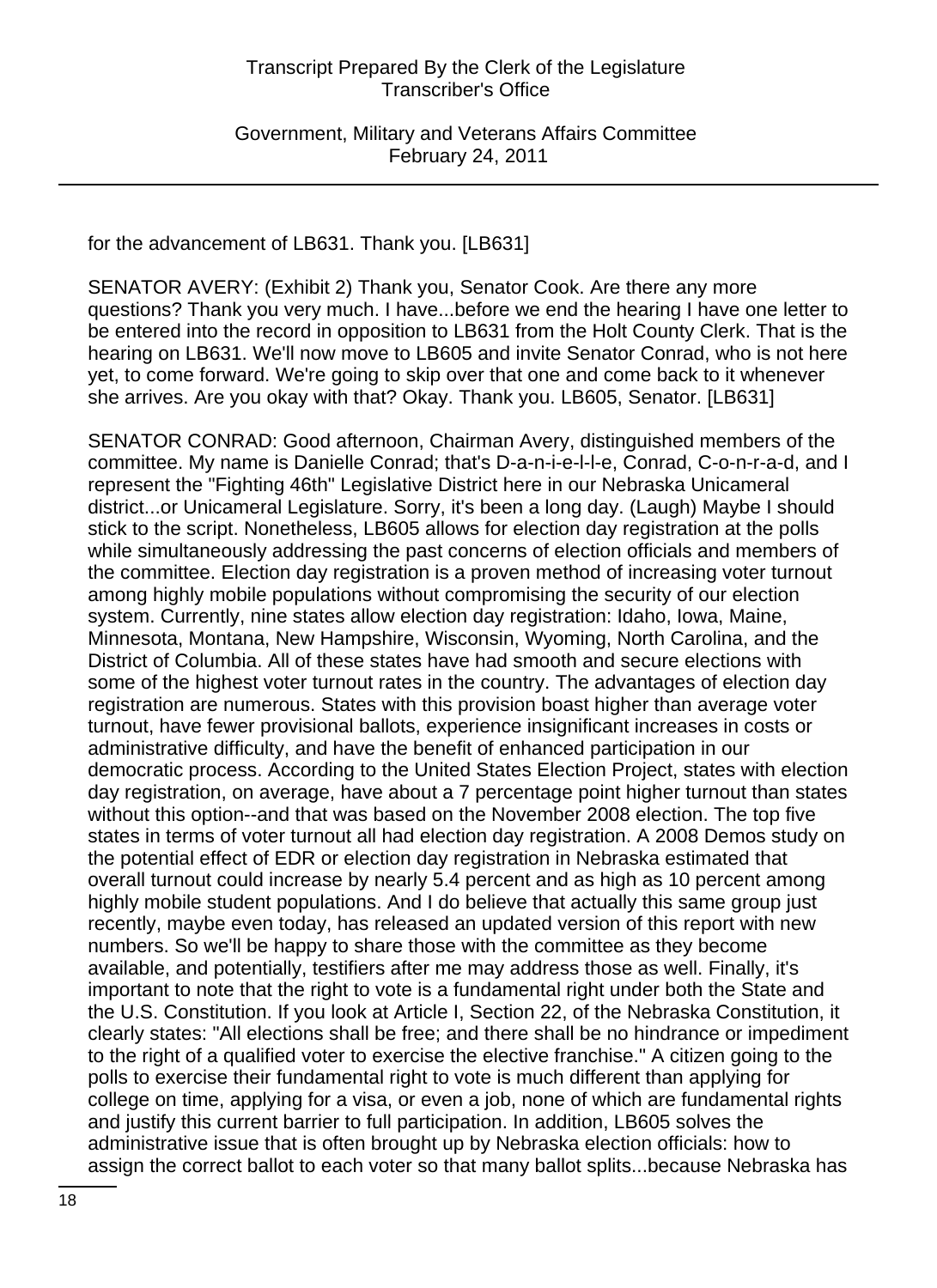Government, Military and Veterans Affairs Committee February 24, 2011

so many ballot splits. LB605 requires a printed list of all physical addresses with the corresponding ballot style in each precinct. This has been tested in a few Nebraska counties and can be done with our current voter file. These physical addresses and corresponding ballot lists would be incredibly helpful to identifying the correct ballot in our provisional ballot process. Unlike previous same-day registration bills that have been previously brought before this committee, my legislation also requires a valid ID component with it and proof of residency for those who wish to vote on election day. This is quite literally twice the amount of information required by a regular voter. I believe the requirement of the ID is not necessary and not required in other EDR states, but I'm willing to compromise and put out some issues for thoughtful consideration in terms of potentially putting the burden a bit higher to ensure the integrity and security of our electoral systems by moving in this direction. The legislation and the permissible forms of identification that I tried to utilize in this proposal is based off of what's acceptable in Colorado. And I understand in visiting with committee counsel and proponents prior to the hearing today, that I'm not sure if the bill, as proposed, clearly carries out some of my intent in terms of how these identification requirements match up. So we'll be happy to work with the committee on those technical or substantive amendments if need be as we move forward. Finally, I am hopeful that LB605 takes to heart and addresses some of the concerns of election officials that have been brought in the past on these topics, and I think that you will have a very invigorated dialogue from the testifiers behind me today, and I urge your thoughtful consideration of this very important topic. Thank you. [LB605]

SENATOR AVERY: Thank you. Let me ask you one question: With respect to the requirement of an ID, you don't require that of nursing home residents, right, in this bill? [LB605]

SENATOR CONRAD: I think...yes...and to be clear, Senator Avery, it's, as you can see, a very, very lengthy bill and I acknowledge that there may be some technical drafting issues in terms of intent and what was actually proposed. That would be my fault and something that we would have to address. But the point is, I think, is that rather than having a strict photo ID requirement, we do have to strike a balance between the integrity and security of our electoral process and the fundamental rights for our citizenry to exercise their vote and to participate in the process. And I think the best way to do that, looking at litigation and experiences of other states, is to acknowledge that an identification piece might be appropriate but that a strict photo ID requirement is probably not the best way to meet that balance that needs to exist in the law, because of a variety of problems with all citizens, particularly vulnerable populations like the elderly, in accessing that. [LB605]

SENATOR AVERY: Do you think that there might be an equal protection issue here if some voters are required to show ID and some are not? [LB605]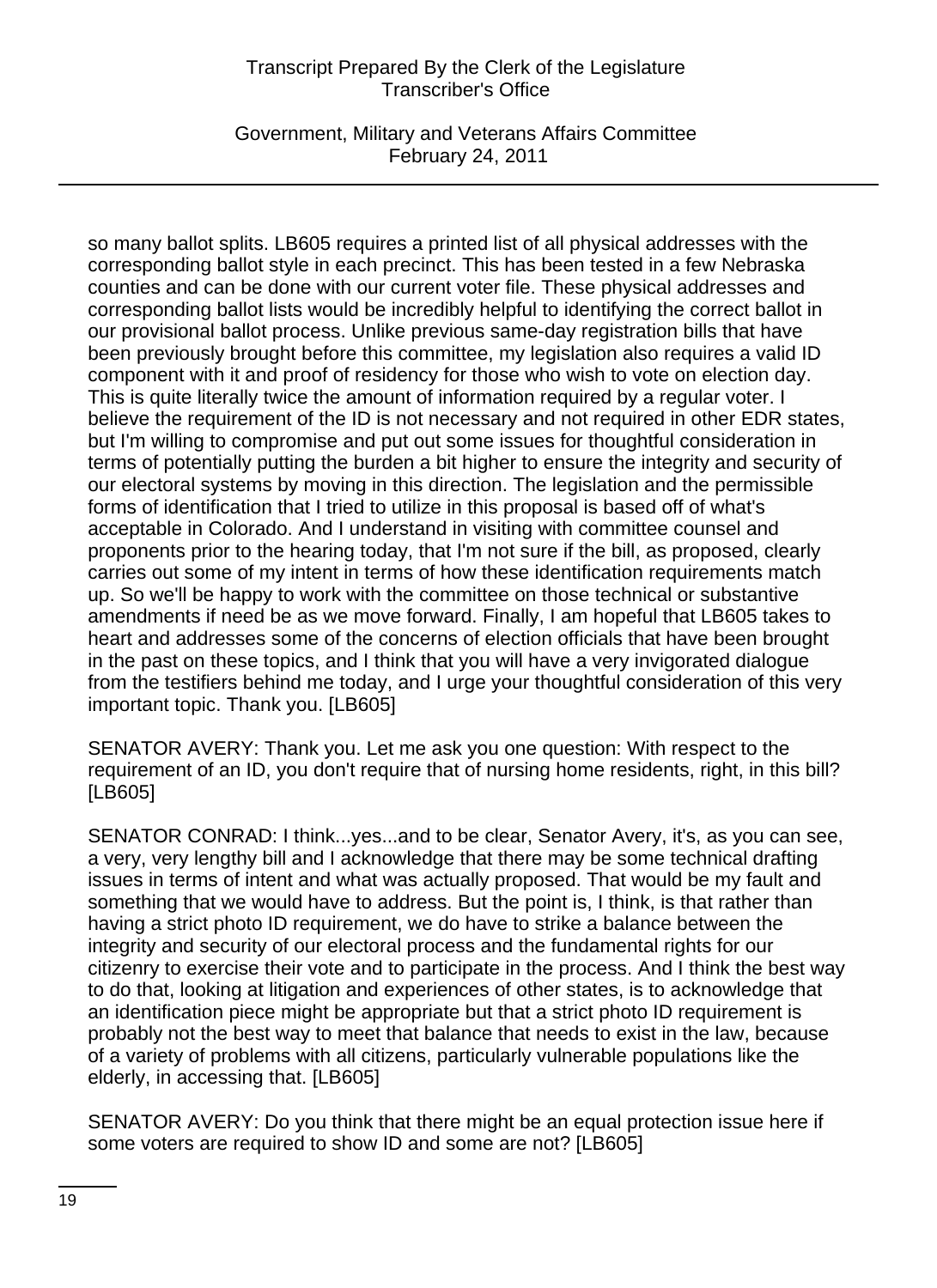Government, Military and Veterans Affairs Committee February 24, 2011

SENATOR CONRAD: Well, I think that if, subject to any challenge down the road, and we've started to talk about some of these issues on other topics thus far already this session, and any sort of constitutional analysis, you have to first determine the appropriate standard of review and the level of scrutiny. And considering that a fundamental right is involved, it most likely would receive the highest, and then the compelling state interests would have to meet that. So I think that's something that we should think about as we move forward, but in trying to again achieve that balance I thought it might make sense to have some different requirements. [LB605]

SENATOR AVERY: Thank you. Any questions from the committee? Senator Sullivan. [LB605]

SENATOR SULLIVAN: Thank you, Senator Avery, and thank you, Senator Conrad. From a purely logistical standpoint and looking at the right to vote and having access to vote, what are the potential, literal, logjams of going through this process on election day that might even eliminate somebody's opportunity to vote by the time the polls close? [LB605]

SENATOR CONRAD: I think that if we can start from a point of agreement that in many instances people who would otherwise be eligible to vote and participate in an election have not been able to perfect that registration by the required time frame now in law, and this type of idea would improve their ability to participate on election day, if we can start from that consensus point I think that we can work through the logistical and implementation issues if there is some sort of an agreement there. When it comes to the actual implementation and logistical issues, I think a variety of things. One, technology is changing every election cycle--every day for that matter. And that helps us to ensure that we can have an efficient process which would allow for people to meet the time frames which are a very short window on election day, from 8 a.m. to 8 p.m., and be, I think, responsive to real burdens on poll workers and to try and balance that again with helping people to fully express their fundamental rights. We do so already in terms of how we now accept and treat provisional ballots, say, for example, which adds a new and different level to traditional voting, and I think it's been implemented quite well in Nebraska. [LB605]

SENATOR SULLIVAN: Thank you. [LB605]

SENATOR AVERY: Senator Schumacher. [LB605]

SENATOR SCHUMACHER: Thank you, Senator Avery. Senator Conrad, why don't we just have an auto registration process? You get a driver's license or a state ID and you're registered. I mean why do we make people go through an extra step? Now granted, there may be a teeny tiny percentage of the population that doesn't have a driver's license or a state ID, and, you know that may be problematic. We have to do a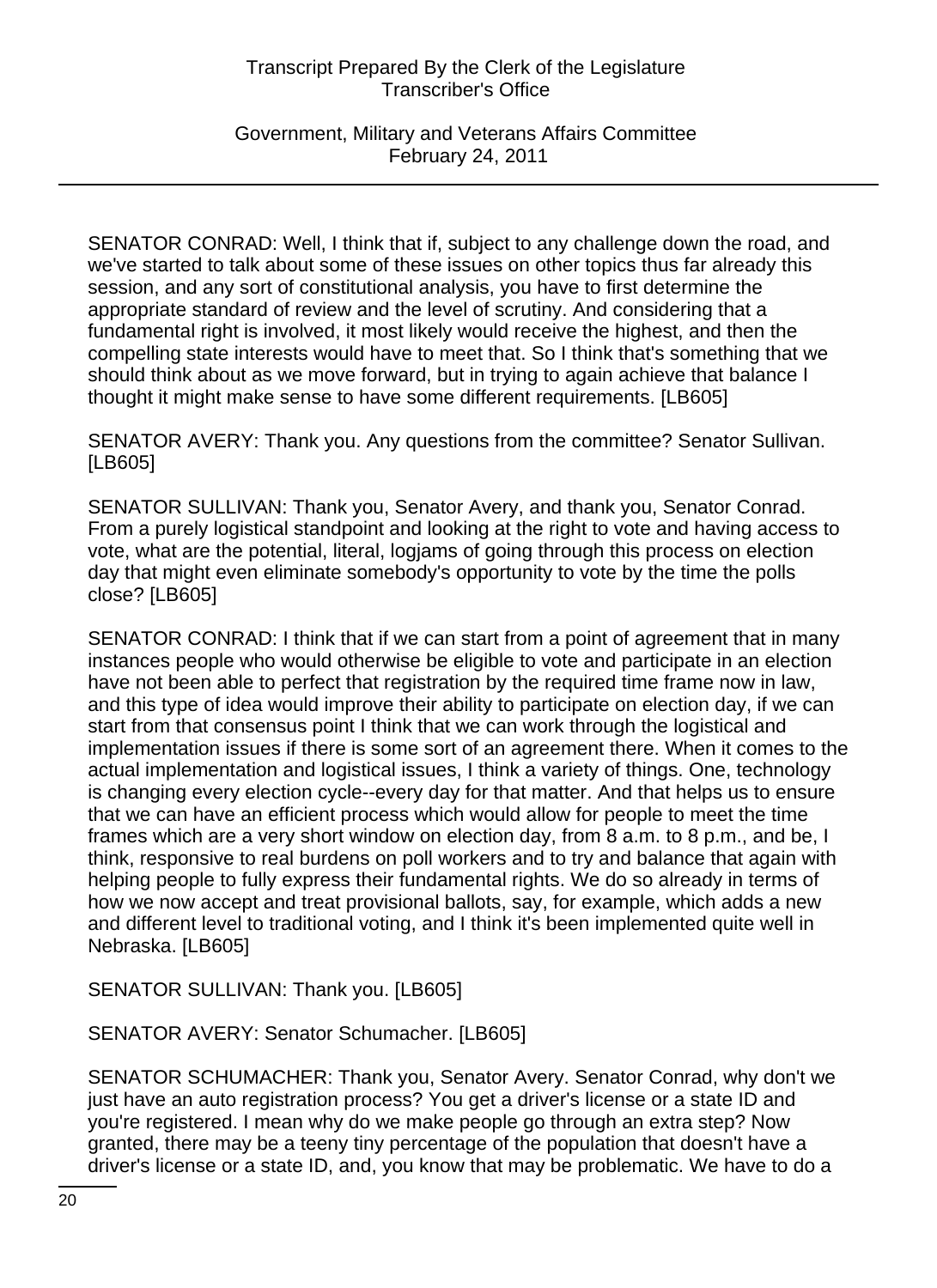Government, Military and Veterans Affairs Committee February 24, 2011

stopgap thing there. But why mess with voter registration? Why don't we just register them when they get their identification card? [LB605]

SENATOR CONRAD: Senator, I think that's a great question and I think it's exactly one of the reasons why I brought a piece of legislation like this forward, because we've seen a natural progression and an evolution in our statutory framework to constantly expand opportunities for voter registration, whether through motor-voter, you open up your phone book, you can find an application in there; we now have resources related to on-line registration and otherwise. So maybe we should think about heading in that direction, but I also believe that there is probably maybe a First Amendment concern in terms of automatically requiring people to register to vote when I imagine it may be a political statement that they choose not to register and not to vote. So there's an inverse I think, maybe, potential First Amendment problem there, but I'm not sure about that. It's just something I was brainstorming when you mentioned it. [LB605]

SENATOR SCHUMACHER: You would think if they don't want to, they can check a box and (inaudible). [LB605]

SENATOR CONRAD: They could opt out. Yes, if there was an opt-out format, that might fix that kind of a problem, but...and I don't know. I'm just kind of engaging in some academic dialogue at this point in time. [LB605]

SENATOR SCHUMACHER: Thank you, Senator. [LB605]

SENATOR AVERY: What do you say, Senator, to people who argue we shouldn't be making voting so easy; that there is a responsibility on the part of the voter to find out when the deadlines are, to get their registration in early, and by golly, let's make them do that; let's not make it easier. What's your response to that? [LB605]

SENATOR CONRAD: I think that we should make it as easy as possible for all qualified and eligible voters to vote and fully participate. That is a philosophical position that I hold, that I would hope we all hold, because it's critical to how our democratic system works. And the more, and the more diverse voices, that participate in the democratic system ensures a stronger system and a better outcome. And so I think that, particularly in a modern world, recognizing the difficulties and the strain on individuals, families, and vulnerable populations, that sometimes those deadlines can be missed. And it's important that we remove the hindrances and barriers that may arbitrarily exist to ensure full participation for those who wish to engage as such. And I think that's what we as senators should encourage rather than deny. [LB605]

SENATOR AVERY: Thank you. Senator Pahls. [LB605]

SENATOR PAHLS: So you're telling me you're a proponent of immediate gratification.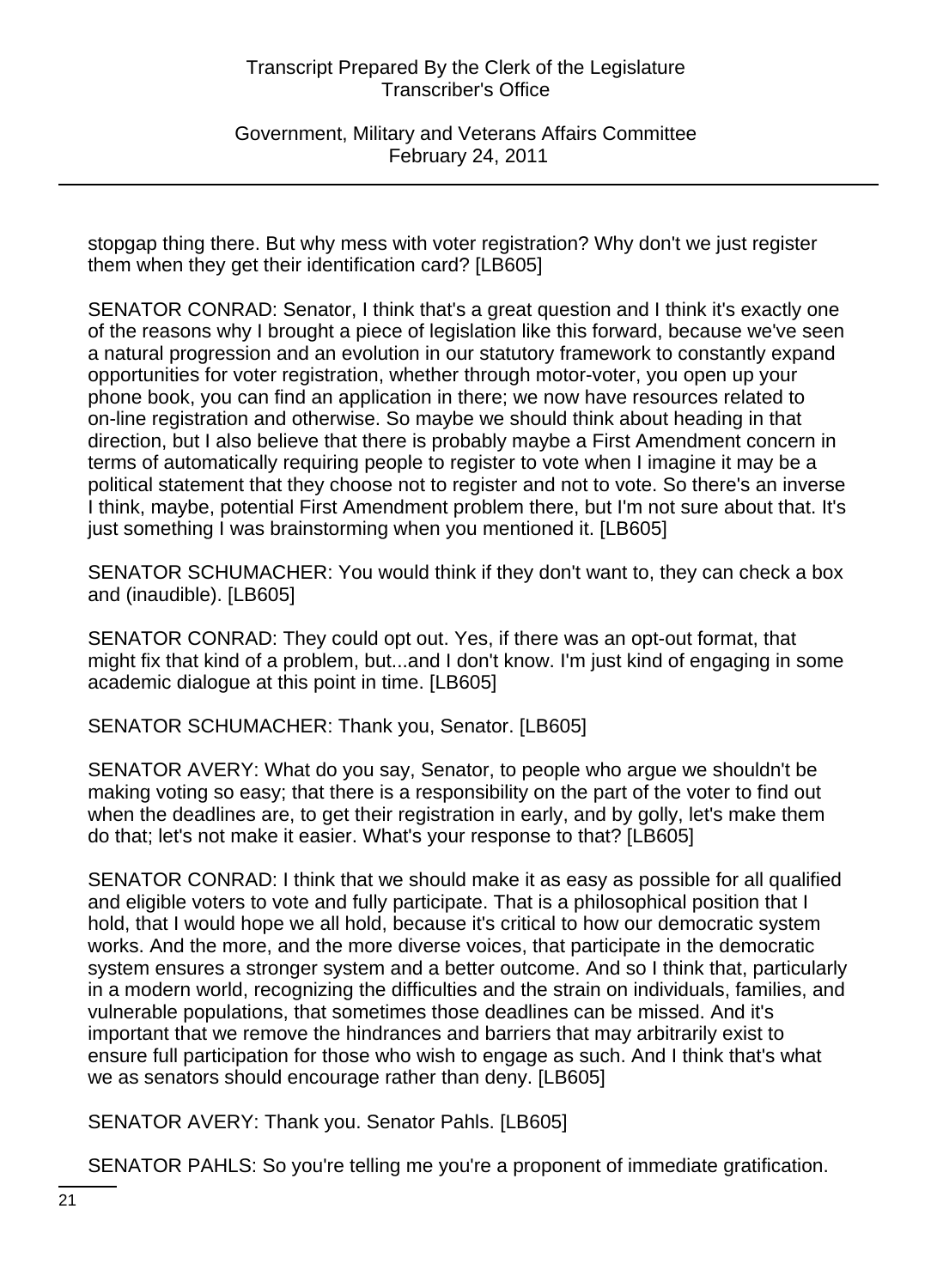Government, Military and Veterans Affairs Committee February 24, 2011

(Laughter) [LB605]

SENATOR CONRAD: In this instance, yes. [LB605]

SENATOR AVERY: Senator Janssen. [LB605]

SENATOR JANSSEN: Thank you, Chairman Avery. I have no such question along those lines. (Laughter) I will say if it's been a long morning, it's probably going to be a long night for us, and there's...again, that has nothing to do with what he just said, (laughter) speaking of our interview later tonight. But philosophically, and this will come as no surprise to you in our time working together, that I'm fundamentally opposed to this idea. I am intrigued by the ID part of it, however, which I have a bill up right after...almost before you, because you didn't quite get here and I about got shuffled ahead of you. And so you bring up many great points on that. But the one thing you brought up is about making it easier for people--qualified people I assume... [LB605]

# SENATOR CONRAD: Yes. [LB605]

SENATOR JANSSEN: ...to--qualified being qualified electorates--to vote, and saying that it should be easy, they should be able to do it right away. But then you backtracked a little bit I think unintentionally with: but they have to have this ID. And then you kind of analogized to: but going to college you have to apply for it, you have to do that ahead of time. In order to get this ID, one would assume you also have to plan ahead to do that. So is...I think there's a question in there. [LB605]

SENATOR CONRAD: I think there is and I'm going to at least attempt an answer, and if there's some follow-up that's okay too. I'm going to be very candid with this committee because you know, Senator Janssen, that's my style. Actually the ID component contained in my legislation is meant purposely to be an alternative to some of the legislation that you've proposed. And if this committee is serious about moving forward in that direction of creating an ID requirement as a prerequisite for voting or otherwise, I think it should be more expansive than a photo ID. I think that looking at the experience of other states and the litigation that has ensued when those kinds of policies have been adopted, that we need to recognize that those forms of photo ID may not be available to all citizens. And that by....again, my model was based on Colorado, where they have literally a laundry list of other forms of acceptable identification that would be available for people to bring in. And those are some technical issues again that we may have to address in the drafting. But if we do have serious concerns about electoral fraud or integrity or those kinds of issues, which I don't think have been widespread in Nebraska, to be very clear, I don't think they're well documented, I don't really think that those exist. And I think that's great. But if those are real concerns that this committee wants to move forward to address, I think that any sort of identification requirement has to be much, much more broad than just a photo ID. And I think that, you know, previous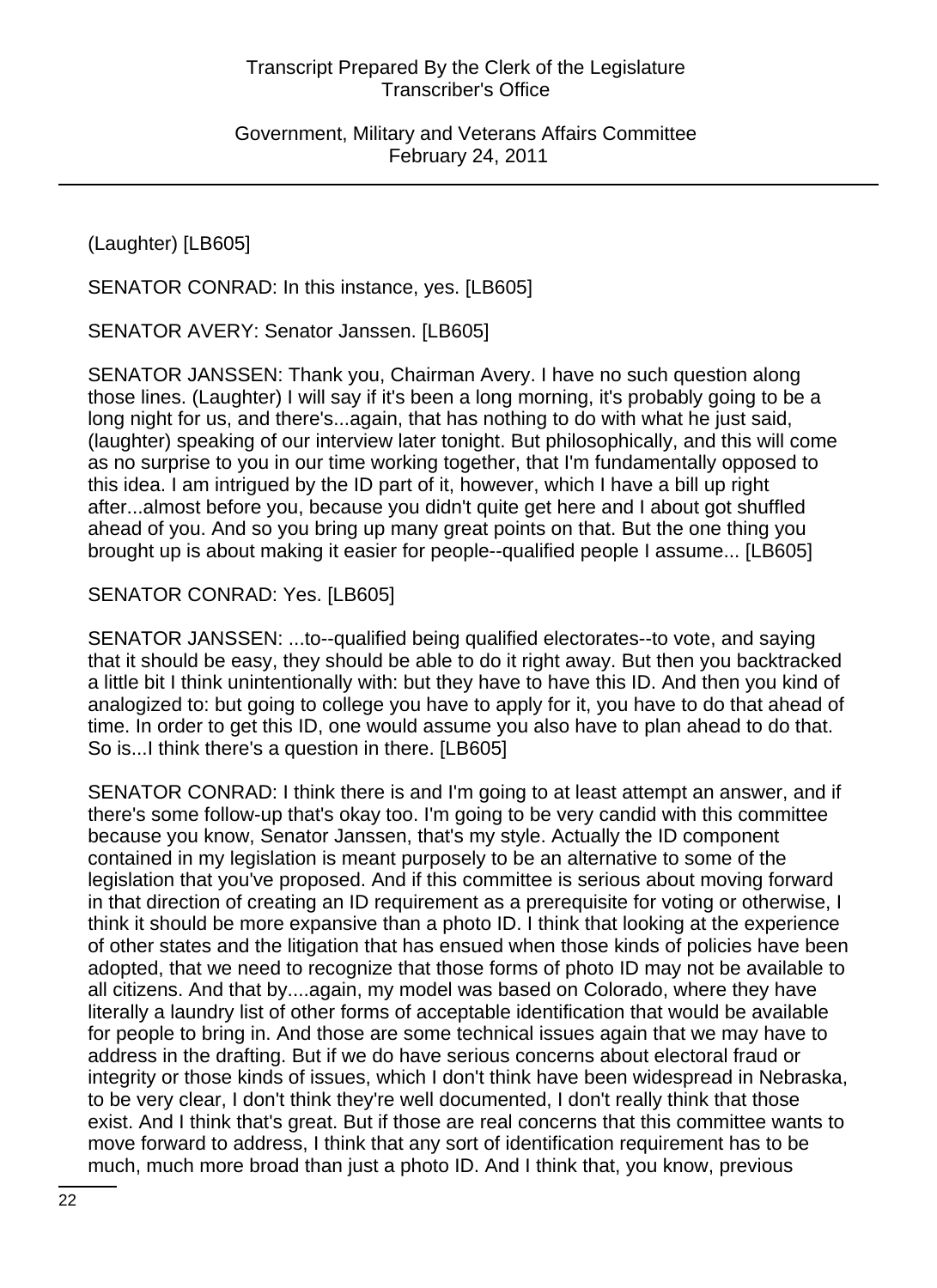Government, Military and Veterans Affairs Committee February 24, 2011

introduction surrounding similar legislation has not moved through the process. And I was hopeful that by adding another layer of maybe security or peace of mind to this with an identification piece, that would be something fresh to look at and hopefully given maybe a second thought or an additional consideration. Is that close? [LB605]

SENATOR JANSSEN: No, no. That's spot on. [LB605]

SENATOR CONRAD: All right. Okay. [LB605]

SENATOR JANSSEN: I appreciate that. [LB605]

SENATOR CONRAD: Yes. [LB605]

SENATOR JANSSEN: And what I've just said, philosophically I think we know where we stand on this, but personally, for me, it comes from the first time I cast a presidential ballot. And people on this committee may know it, I did it from the Persian Gulf via absentee. And I guess I wasn't a responsible college student at the time. I...and you said there was a lot of strain that happens. And a lot of times this is brought by a group of, I guess, undergrads if you will. [LB605]

SENATOR CONRAD: Sure. [LB605]

SENATOR JANSSEN: I've been in this committee for, well, now, three years. I'm a big salty veteran now. It's a little bit disheartening to me when I see that they're coming, looking for easier ways to vote, when I was, personally speaking, working 15 hours a day in a combat zone. Found the time to go down to a mail room in my very little off time to do what I consider my civic duty and verify everything to do that. And so I'm probably...probably never going to get over that when I see...and I went to college too, and I found myself with an abundance of time. I just chose to spend it in other ways sometimes. So that's where my opposition comes from. I just don't...don't you worry just a little bit about making it just so easy and so influential that we could walk down O Street, is it? Is that the bar street here in town? I never...you went to UNL; I wouldn't know. [LB605]

SENATOR CONRAD: Yes, yes, yes. [LB605]

SENATOR JANSSEN: Maybe I would. I don't know. But and then just a little...as a public servant, you know, people going around. We've seen it in Omaha. I am now a qualified electorate; that's fine. But it just kind of reeks a little bit when you're pulling people out of homeless shelters that probably have no idea; paying people to vote, which has been documented. And you're right, there has been not much fraud in Nebraska. We can thank the Secretary of State for that. He's done a great job. But also that's kind of like trying to find fraud when you allow people to enter a park freely and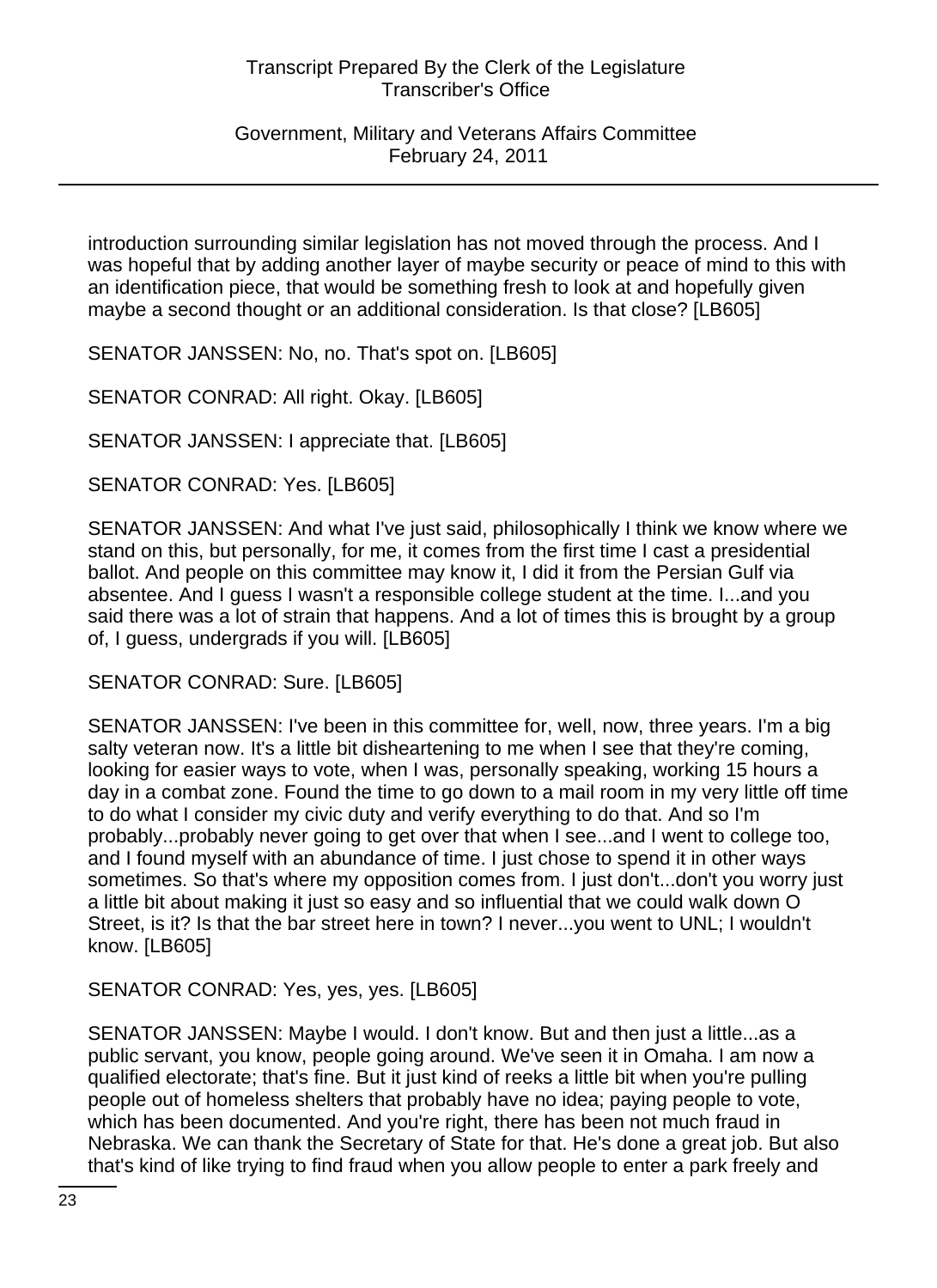Government, Military and Veterans Affairs Committee February 24, 2011

you don't charge admittance, because we're really not checking for anything right now. So I know I threw a lot at you... [LB605]

SENATOR CONRAD: That's okay. I can handle it. [LB605]

SENATOR JANSSEN: ...but I always know you'll come back with that, and a lot more, so. [LB605]

SENATOR CONRAD: Sure. And I think a couple things. You're absolutely right, the Secretary of State's Office. Here is something we can definitely agree on, and the fantastic poll workers that we have across this great state are responsible for ensuring very orderly and appropriate elections in Nebraska. And we can't, I think, say enough good things about their good work. So you're absolutely right there. Going to, you know, I think it's a matter of probably public record, at this point in time, that regardless of the fact about what happened in recent elections in Omaha, I was not privy on the ground to any of those situations. And I think they're currently under investigation, so I don't know if it's fair to say that it's been documented that people were paid for their vote or not, and that's just a point of clarification. The first point, kind of working backwards then, a dissonance that you see in terms of the experience you had as a young person involved in military service who went through a variety of requirements to ensure that you could exercise your vote, and kind of seeing that as a lack of responsibility or initiative if people don't do so now and, instead, would turn to election day registration. And I think the important thing to remember is, Senator Janssen, in our democratic system and, particularly when it comes to the exercise of fundamental rights, and the most important thereof at the ballot box, the principles of our law, statutory framework, and patriotism require that regardless of your age, your position in life, your participation in military endeavors or not, everybody has a right to vote who is otherwise not disqualified and should have the full opportunity to exercise that--and their vote should count equally. And that's what a democracy is about. And so anything that we can do to remove barriers that may exist and that do affect populations that are more transient, more negatively: low-income folks, students who sometimes have a great deal of misunderstanding about if they're supposed to register back home and vote, are they supposed to register in their new campus residence, or in their new adopted city--and I think that Nebraska's law is purposely flexible on that point. It allows you to choose the residence that you seek to engage that right in and to follow through with that. But my point is, at the heart of it, is that we have nothing to fear by greater participation by our citizenry in our democracy. And indeed, as elected officials, we should do everything in our power to ensure that that happens. [LB605]

SENATOR JANSSEN: And we should ensure that the qualified people should vote. [LB605]

SENATOR CONRAD: Yes. Yes. [LB605]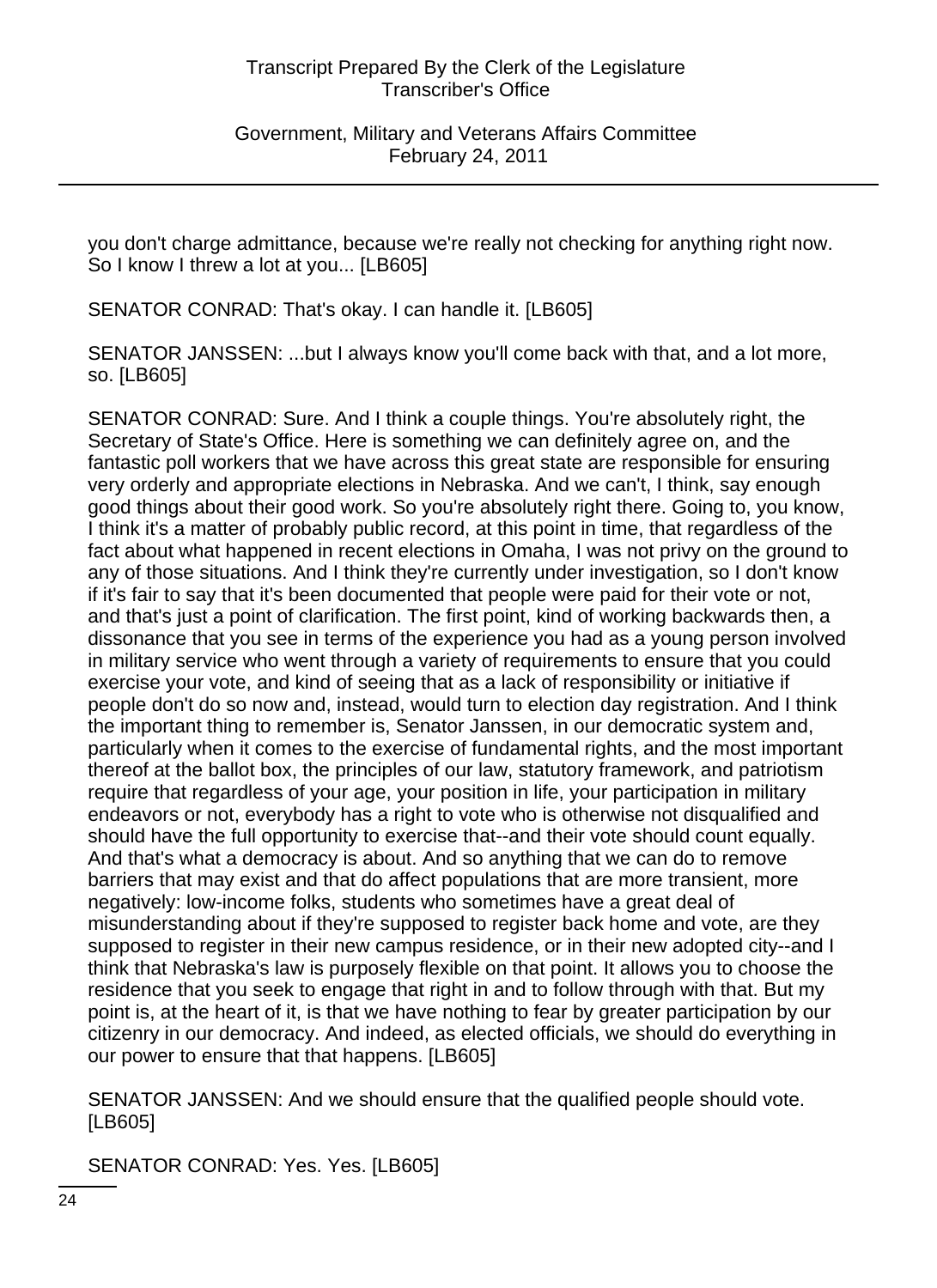Government, Military and Veterans Affairs Committee February 24, 2011

SENATOR JANSSEN: And that's just again, with my... [LB605]

SENATOR CONRAD: I agree. I think there's a total agreement there. There's not a values difference there. [LB605]

SENATOR JANSSEN: That's just where I kind of always separated on this issue, is you just talked about sometimes...I have a lot of faith in our college students. In fact, one is probably going to testify here that I talk to quite regularly about this issue, and we're on opposite sides of it. But it's just...you're a college student. Fundamentally, you're supposed to be our future--bright. I guess maybe I wasn't bright. I went to the military right away, and at the time it probably was, as many on this committee think, it probably wasn't the best decision at the time but I figured out how to do it. It wasn't that hard. It was pretty easy to do. And I just...what pains me when I see these people come here is that...that are not working their efforts toward...I was involved on a college campus and we tried to get people registered--the right way. Not make it easier. I mean get registered...it's not that hard anyway to get registered. So I think it's misguided sometimes. There's no question there. I'm sorry, I was just... [LB605]

SENATOR CONRAD: No, I think that, you know, every member of this body and every member of this audience salutes the patriotism as exemplified through your military service. But to be clear, this legislation isn't directed to college students. That is indeed a population that would benefit, as experienced in other states that have adopted this kind of an idea and moving forward; but it applies equally to all citizens that, who for whatever reason, have not been able to meet the registration deadlines. And again I think that's really important to remember, because it has the potential to affect citizens in every corner of Nebraska, from every political philosophy, from every socioeconomic status. And my point is simply we should do all we can to make sure those who are qualified to vote have the ability to do so, and the administrative kind of barrier that exists currently with the preregistration is something that I think in a modern day can be removed. [LB605]

SENATOR JANSSEN: Thank you, Senator Conrad. And we could... [LB605]

SENATOR CONRAD: Yes. Thank you. Appreciate it. [LB605]

SENATOR JANSSEN: And we could probably spend tonight talking about this too. [LB605]

SENATOR CONRAD: Yes, yes. Great. Thank you. [LB605]

SENATOR AVERY: Senator Price. [LB605]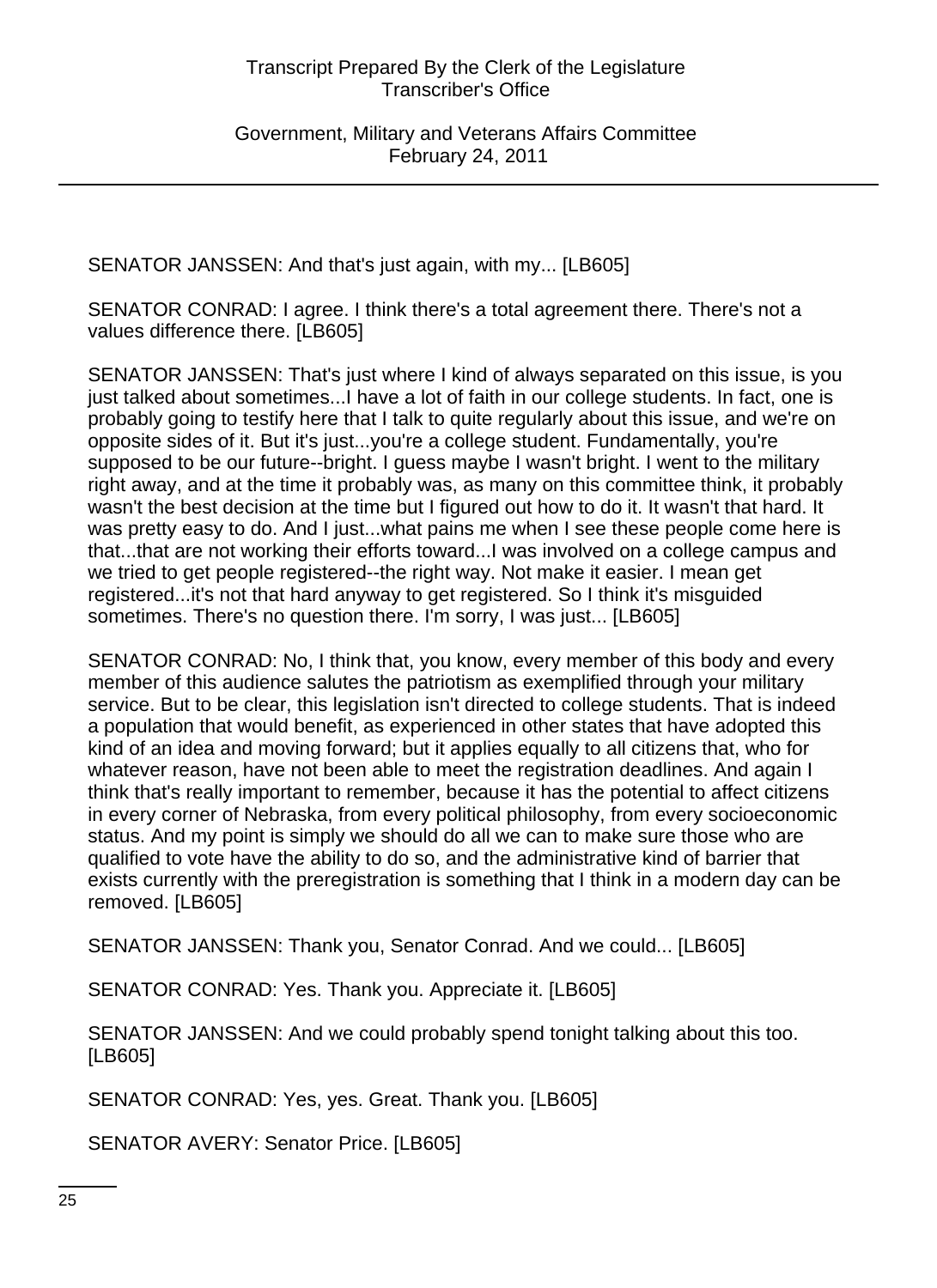Government, Military and Veterans Affairs Committee February 24, 2011

SENATOR PRICE: Thank you, Chairman Avery. Senator Conrad, thank you. I have like a two-part question, but I'm going to preface it with a statement. If we could have a--and I have had this conversation with others--if we could have a biometric card, you know, that means that I know that the person who has the card is that person... [LB605]

SENATOR CONRAD: Okay. [LB605]

SENATOR PRICE: ...and we could figure out a way to get all our split ballots taken care of, which is problematic... [LB605]

SENATOR CONRAD: Okay. [LB605]

SENATOR PRICE: ...I wouldn't mind if you voted at Baker's as long as I knew the right person was voting on the right ballots. You could do it anywhere. You could move anywhere in the state, I wouldn't have a problem. But our IT infrastructure won't allow it, but we're going to get there one day--you can put your thumbprint and go vote. But now that said, it looks to me that Section 14 and 30 of your bill are the critical aspects of your bill here. Section 14 starts to talk about, you know, what forms of ID; and Section 30, situations where they depend on Section 14 to be utilized. So I'm looking at it and I'm reading, and I get particularly to page 15, paragraph 2, line 9, where you have a big "or" in there, like (inaudible) a valid military ID or...and we get down to a paycheck or a utility bill. Problematic right there, because I can't ensure that the person who we spent ten minutes talking about is a qualified voter if they're giving me a paycheck, with all the legislation we've had before about, you know, improperly documented individuals for our state. And so that's what...but what even perplexes me more is that in that paragraph 2 we say if it's your first time you've ever voted in the state, the first time you're registering, you could use a paycheck or a utility bill or the other forms. But further on, if you're already registered in the state, then you have to use an ID. It's like we have a more stringent if you're already registered in the state versus the first one that I could probably...it almost sounds like I could use a couple box tops to go in there. So that's problematic, which leads into my final question, part of my question: Do you know, has the Supreme Court upheld any photo ID laws for any states? [LB605]

SENATOR CONRAD: Okay. There is a lot there. But it sounds like at the outset that you're saying if the technology existed appropriately you wouldn't have a problem with same-day registration so that we can ensure ballot integrity, voter integrity, those kinds of issues. [LB605]

SENATOR PRICE: Integrity. That is correct. [LB605]

SENATOR CONRAD: Okay. Okay. So there's...that's a good place to start I think. And then a couple points as we move forward here. One, the additional forms of identification that are listed, kind of a laundry list in this legislation again are based off of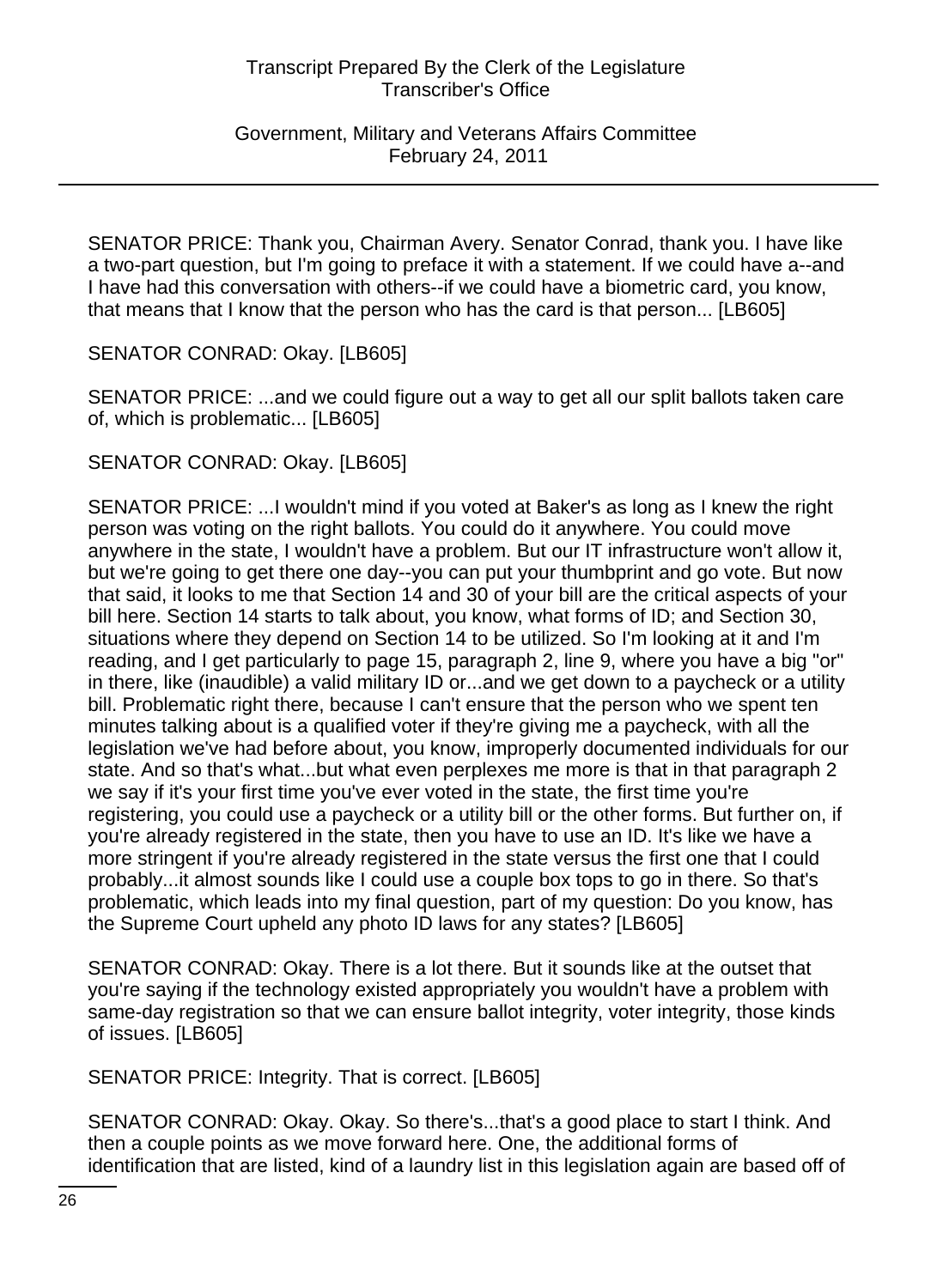Government, Military and Veterans Affairs Committee February 24, 2011

other states' experience, and most notably Colorado's, which is just where I went to get help in drafting this law and looking at the legislation or the statutes that they had in place, and knowing full well that there has been a variety of different outcomes for different pieces of litigation that have moved forward in other states based on their identification laws or photo identification laws. And I think it's fair to say that there's a real mixed bag in terms of conclusion, and that in order to be safe, the safest, if Nebraska chooses to move forward in this direction, we should take a more expansive view of appropriate identification rather than a more limited one to ensure that we have a sound law that minimizes potential litigation. I want to also point out that this legislation, of course, does not remove the potential criminal penalties for those who would choose to defraud our system. And so it requires much more than bringing in a bunch of box tops, as utilized in your example, but legitimate pieces of identification that most everyday people would have available to facilitate their participation in our democratic process. And if they do so in a fraudulent manner, they are still subject to criminal and civil penalties. [LB605]

SENATOR PRICE: So...but, okay, and then I'll let it go. Just the idea being I would argue that I would go with the set of parameters--because this is sweeping reform--I would go with the parameters of the most restrictive law that was passed, whether it be Indiana's or I believe South Carolina, one of the southern states had one that went to the Supreme Court and was upheld, and so I believe Indiana's was also. And I would use one that's more restrictive than one more expansive. So give me the best, that's passed the supreme test, instead of giving me the widest open to anything that I'm not even sure if it's passed the test yet of the Supreme Court. Do you see what I'm saying,... [LB605]

SENATOR CONRAD: No, I don't (laugh)...but (laugh)... [LB605]

SENATOR PRICE: ...to understand. In other words, to make sure that we maintain the integrity of the system. Then as we have the technology and other available, and if you want to open it up it's a lot easier to let the camel's nose and all that we talk about, it's a lot easier. But to use something that can prove it, then all the way through to the Supreme Court and upheld, I think that's a great place to start. [LB605]

SENATOR CONRAD: And I think that we can have a sincere difference of opinion here, but I don't see this as sweeping reform. I see this as a natural progression in terms of ensuring every qualified member of our electorate who has the right to vote and who chooses to vote, can do so. And it is indeed based on experiences that have been found to work in other states, and I think that as the great laboratories of democracy we should benefit from that experience. And rather than narrowing the qualifications that help people participate in our democratic system, we should look at them more broadly. [LB605]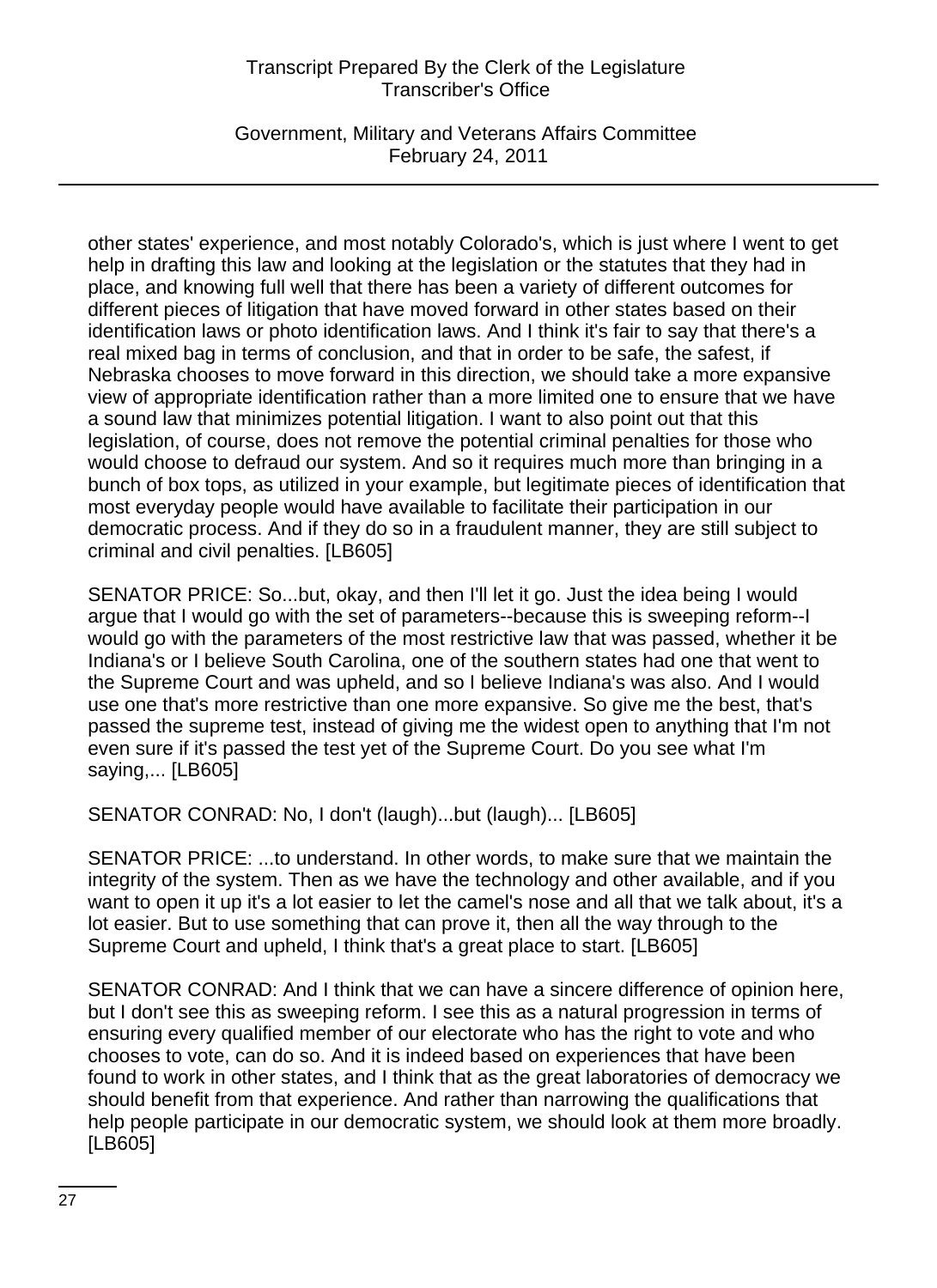Government, Military and Veterans Affairs Committee February 24, 2011

SENATOR AVERY: Senator Schumacher has a question. [LB605]

SENATOR SCHUMACHER: Thank you, Senator Avery. Senator Conrad, I want to thank you for this discussion. It's one of the, in my long... [LB605]

SENATOR CONRAD: It's a fun day over here. [LB605]

SENATOR SCHUMACHER: ...my long six weeks here, it is one of the best, and I think we need a whole lot more like them. So I'm going to pursue it just a little bit more if you have patience with me. [LB605]

SENATOR CONRAD: Sure. [LB605]

SENATOR SCHUMACHER: You made a comment that intrigued me. You said we have nothing to fear from our further facilitation of democracy. But isn't it a general perception of those who happen to hold power, whether it's in the Mideast or in Nebraska, that we have something to fear from the expansion of democracy? [LB605]

SENATOR CONRAD: Absolutely. And I think that sadly there are a lot of assumptions inherent in both sides of this debate or that can exist. And I've heard from people as I was preparing for this legislation: You know, well, we shouldn't help those folks that are too lazy to register or who don't have the same kind of information and haven't made themselves informed citizens to the level that I have, or you and I have who, you know, every day, read the papers and register on time and vote on time and vote frequently. And, you know, I think that again kind of goes back to the train of thought that came forward in our dialogue with Senator Janssen. At the ballot box, what we read is not tested. What our background and education is, is not tested. Those former limitations, whether they be through poll tax, property requirements, other sorts of limitations that previously existed on the right to vote, have been steadily eroded, and we've seen a more expanded and enfranchised electorate for good reasons, because we're talking about fundamental rights here. And it is not for you or I or others to say what the qualifications are to be an informed and engaged citizen other than they don't have the criminal record that would otherwise prohibit them from fully participating or they're at the minimum age requirements--you know, the basic kind of parameters that we can agree should exist. But instead, it's not for you and I to say what a person needs to do in order to feel like they are prepared to cast a ballot. That is an individual choice that I fully believe that individual citizens can make for themselves. And if they decide that they may not have had an opportunity to register on time but they have enough information about the candidates before them or the issues before them that they would like to weigh in on, then they should have the right to do so. [LB605]

SENATOR SCHUMACHER: Whether it's this reform, whether it's the reforms of some of the other things we've seen before the committee and probably will continue to see, it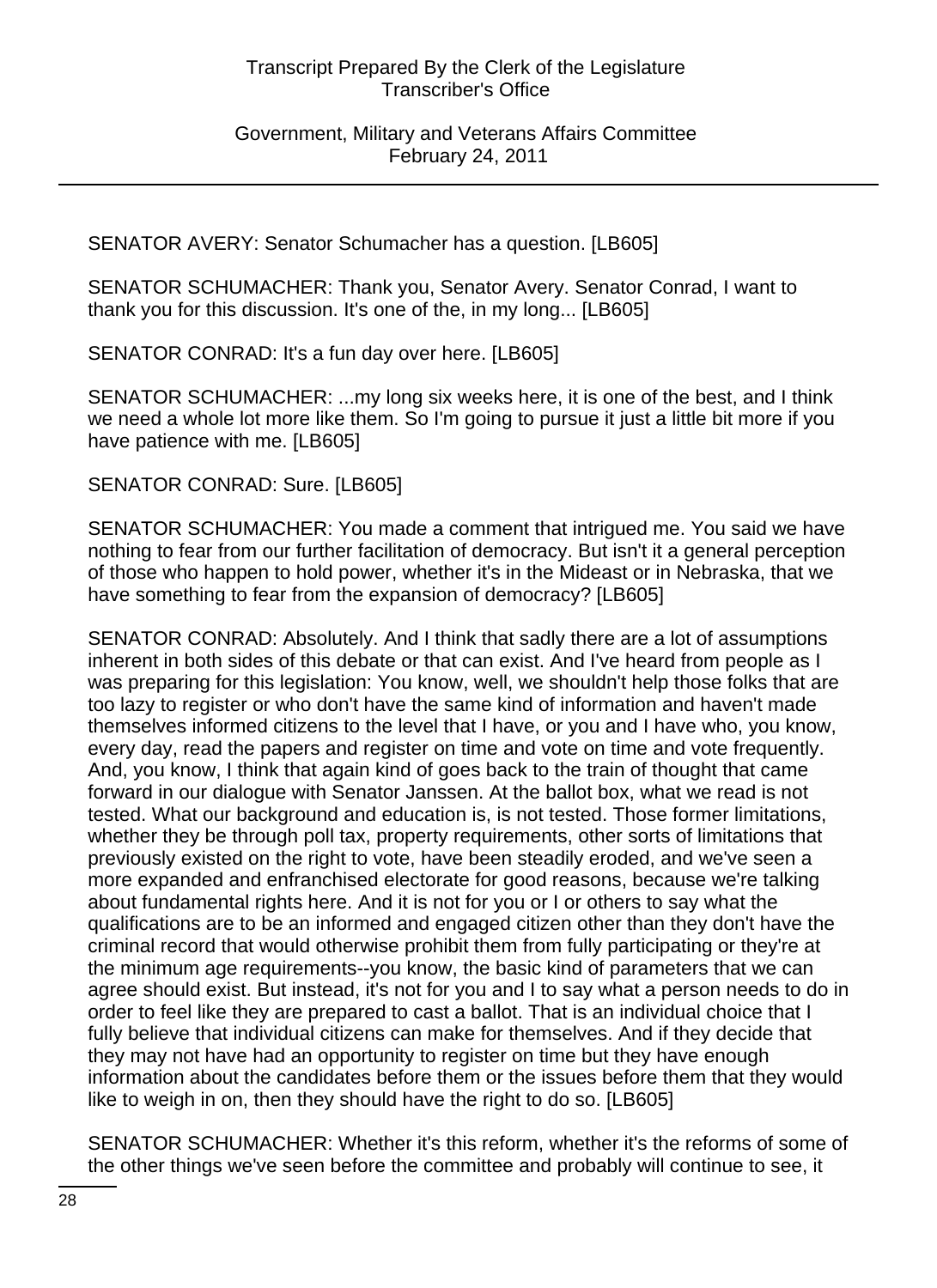Government, Military and Veterans Affairs Committee February 24, 2011

seems that always we get back to, well, a reform means a less secure system and we wrap ourselves in securities of defense against change. Is this system any less secure than going out and a petition circulator handing you a form and having you sign it and then sending it back in and...? I mean is this less secure, in reality? [LB605]

SENATOR CONRAD: No, I don't believe it is, Senator. And that petition circulators are a whole other story. (Laugh) But I bet it is a lot of fun to sit on this committee and have a chance to hear all of those, those issues that come forward. And as in any area of law that comes before us, there are competing and divergent interests that we must seek an appropriate balance among. And I think that it is part of our duty to ensure that we have a system that is secure and has integrity, and that limits fraud or potential abuse when we can. But we have to balance that against the fundamental nature of the rights involved here. And just because it's new or scary or something different than we've done in the past doesn't mean that's a bad thing. We should continually be evolving our public policies to embrace technology, to address the experiences of other states, and to move forward with positive change. That's actually one of the most exciting opportunities that we have available in this body and in these positions. And so I'm hopeful that this debate will continue. [LB605]

SENATOR SCHUMACHER: Thank you very much, Senator. [LB605]

SENATOR CONRAD: Thank you. [LB605]

SENATOR AVERY: Any other questions? Are you going to stay around? [LB605]

SENATOR CONRAD: I may. (Laugh) [LB605]

SENATOR AVERY: The afternoon is almost gone. (Laugh) [LB605]

SENATOR CONRAD: All right. I'll reserve the right to close at this point in time. But thank you for the fantastic questions and I know that there's going to be a lot of good testimony on both sides coming behind us, and again will commit to work with the committee if you choose to move forward in this or any other direction to address some of the substantive and technical errors that may be present. Thank you. [LB605]

SENATOR AVERY: Thank you, Senator. Proponent testimony. Welcome again. [LB605]

ADAM MORFELD: (Exhibits 1, 2, and 2-A) Thank you. Good afternoon. My name is Adam Morfeld; that's A-d-a-m M-o-r-f-e-l-d, and I'm here on behalf of Nebraskans for Civic Reform. I know there are several new members of this committee, and I've met with everybody individually, but I would like to emphasize what the purpose of Nebraskans for Civic Reform is. We are an organization that's an all-volunteer organization. We're nonprofit, nonpartisan. We have a lot of members who are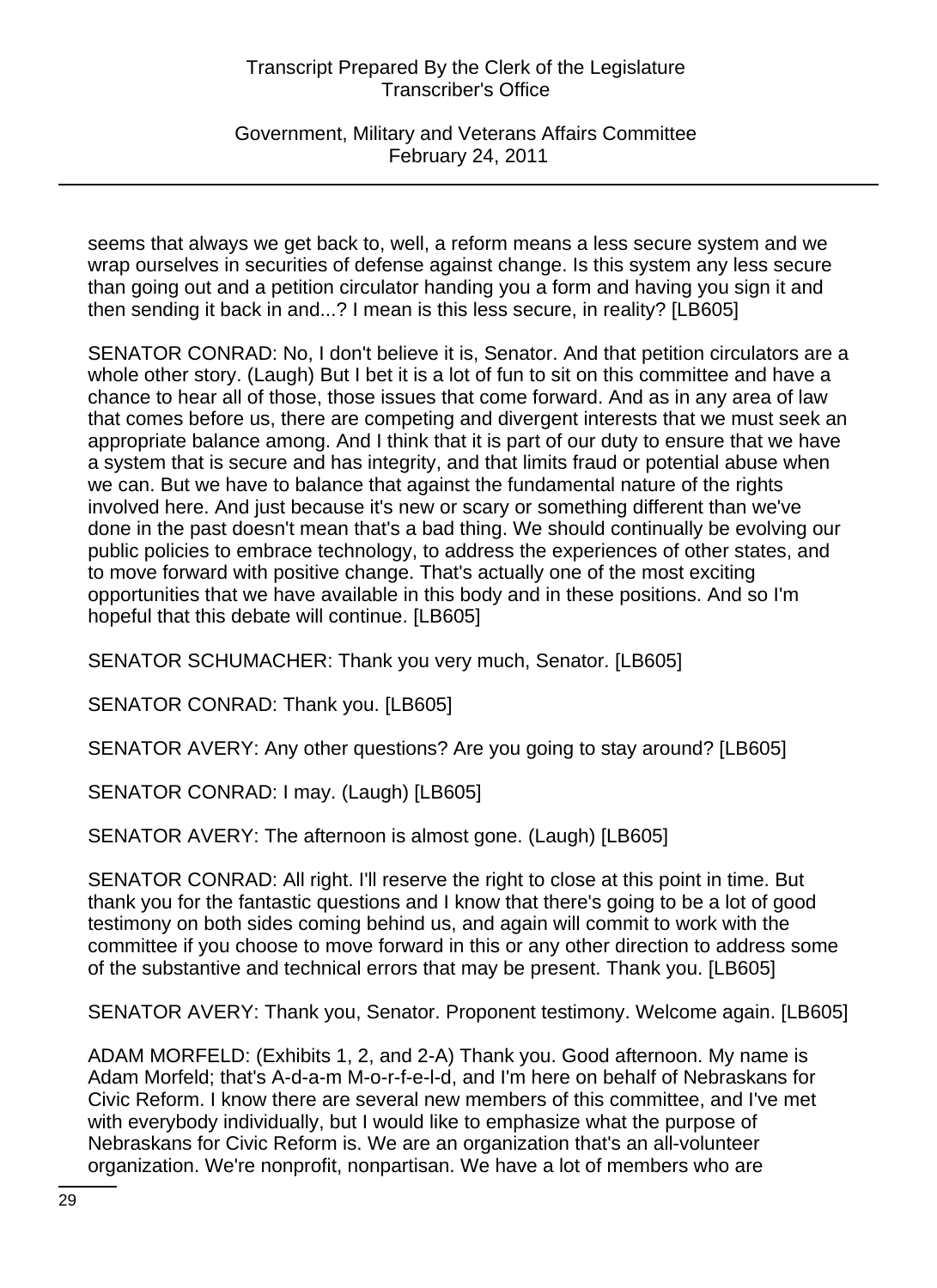Government, Military and Veterans Affairs Committee February 24, 2011

Republican and a lot of members that are Democrat and one or two members that are Independent, and we're dedicated to improving our civic institutions here in Nebraska--and that's just a little bit about us. I think sometimes I kind of get lost in translation when I'm talking to you about what we're trying to push, and forget to tell you who we are. First off, myself and Nebraskans for Civic Reform have been working on election day registration for about four or five years now. This is my fourth time testifying before this committee on this initiative, and I fully intend to do it until I'm 70 or 80, and I intend to be in Nebraska so you'll probably see a lot more of me; however, there are term limits so you'll probably get lucky at one point. (Laughter) So that being said, the reason that we started on this quest, if you will, is that a lot of young Nebraskans are disproportionately affected by registration deadlines. And these registration deadlines don't exist in nine other states; that's almost one-fifth of our states. As a residence director, and during the 2008 election, I saw no more than at least eight or nine potential first-time voters unable to vote. Many of them were registered already in the state but they weren't registered...they didn't know they had to reregister within the state because they had never voted before. So they realized: Well, my voting location is three or four hours away; I can't make it. So that's one of the issues that came up and kind of led to this. In addition, as a poll worker during the 2010 midterm election at the City Campus Union at UNL, I turned away no fewer than 25 young voters, many of them that would not make it back to their hometown to vote on time, many of them that were already registered. And that was just myself alone. I don't know about my other fellow poll workers. Election day registration, however, it should be remembered not only benefits young voters and students, but a lot of other members of our population. The Demos policy brief that just came out has updated numbers based off Nebraska's election system, estimated that overall turnout could go up by about 4.4 percent; turnout among those aged 18-25 could go up about 8.9 percent; and then turnout among those who have moved in the last six months could go up about 7.5 percent. I'll submit this to the record if one of the pages wants to get it. I didn't...I only have one copy; I apologize. I know that there's going to be a lot of debate and a lot of testimony on this today so I'll try to keep my comments fairly brief, but I want to go through some of the issues about election day registration and address some of the things that opposition will most likely bring up. First off, it's true that Nebraska has an unusual amount of political subdivisions and, thus, different ballot styles or faces as Senator Price brought up. And thus, that does complicate the process in which the right ballot is given to the right voter. However, LB605--and I don't know if Senator Conrad brought this up--solves this issue by requiring a county election official to print off a list of all physical addresses based off the voter registration database and their street file. This is a system that's currently in place across the state. I've talked to one county clerk who is a rural county clerk and one county clerk who is in a more urban area, and they've both been able to print off this list easily with their current system. One of the many benefits to a statewide voter registration system is that the street file has the ability to accurately and automatically assign voters to the correct precinct. It also identifies ballot style. So this list can be printed off for each precinct. In addition, precinct workers across Nebraska currently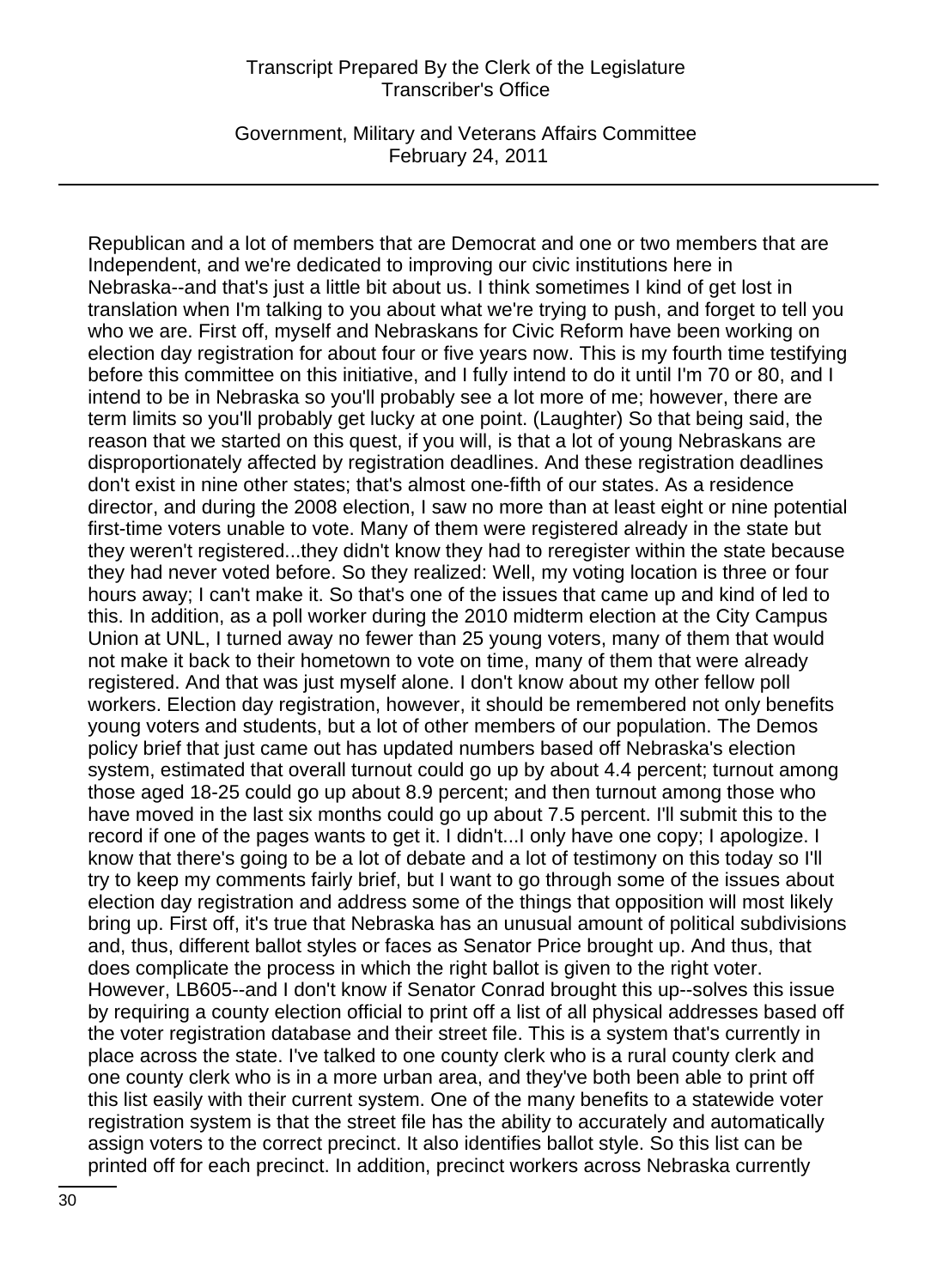Government, Military and Veterans Affairs Committee February 24, 2011

work with a large number of ballot splits and regularly make determinations on which ballot style should go to the voter when the voter has to vote provisionally. So currently, they're already identifying which ballot has to go to the voter when the voter has to vote provisionally. Despite the record number of turnout voters during the 2008 election, there were no major problems and Nebraska poll workers demonstrated their ability to process a high number of ballot styles. Last year, the Secretary of State...or excuse me, I think it was two years ago actually, the Secretary of State testified that approximately 90 percent of eligible Nebraska voters were already registered. This unfortunately has little bearing on what EDR is trying to accomplish. For instance, during the 2008 general election, 50 percent of Iowa voters that utilized the EDR were already registered in the state of Iowa. They just moved somewhere else. Many voters who utilize EDR are already registered, but moved and did not realize that they had to reregister after they had moved to a different county, until the registration deadline had passed. Secretary Gale also noted in his testimony that he believed that when looking at EDR it was really a registration issue and not a turnout issue, and he did not believe EDR would promote voter turnout, but rather, he believed that what promotes voter turnout is the excitement of the candidates and the excitement of the issues. However, it's proven that in EDR states that's not the case. There's an average 7 percent higher turnout among EDR states, and that's fairly significant. (Security siren) That's doesn't sound good. (Laugh) Another misconception is that the voter who utilizes election day registration is either lazy or uninformed. If registration deadlines are the litmus test on whether or not someone is too lazy or too uninformed to vote, and you (inaudible) of the state has the responsibility to ensure informed voters by limiting voting to only those informed voters, then what about the individuals who have been registered in the same place for 20...(recorder malfunction)...and have never had to reregister, and just show up to the polls every election? Are they suddenly more informed than the person that just registered ten days before the election or on election day? Finally, election day registration does not promote fraud. In fact, it requires individuals to register in person in front of an election official. In this bill, it requires proof of residency and a photo ID. Almost done. [LB605]

SENATOR AVERY: You have a red light. [LB605]

ADAM MORFELD: Okay. I'll just finish up my comments here. Our board has very mixed reactions on this photo ID requirement. We wanted to work with Senator Conrad to bring up another alternative to that. We're willing to work with whoever is interested. However, that is an issue that is hotly debated among our board and among other individuals, and something we're a little bit hesitant with. In conclusion, I would just like to note that election day registration minimizes eligible voters from being disenfranchised by arbitrary deadlines in an accessible and secure manner, and I urge all of you to support this legislation. [LB605]

SENATOR AVERY: Thank you, Mr. Morfeld, even though you did go over. [LB605]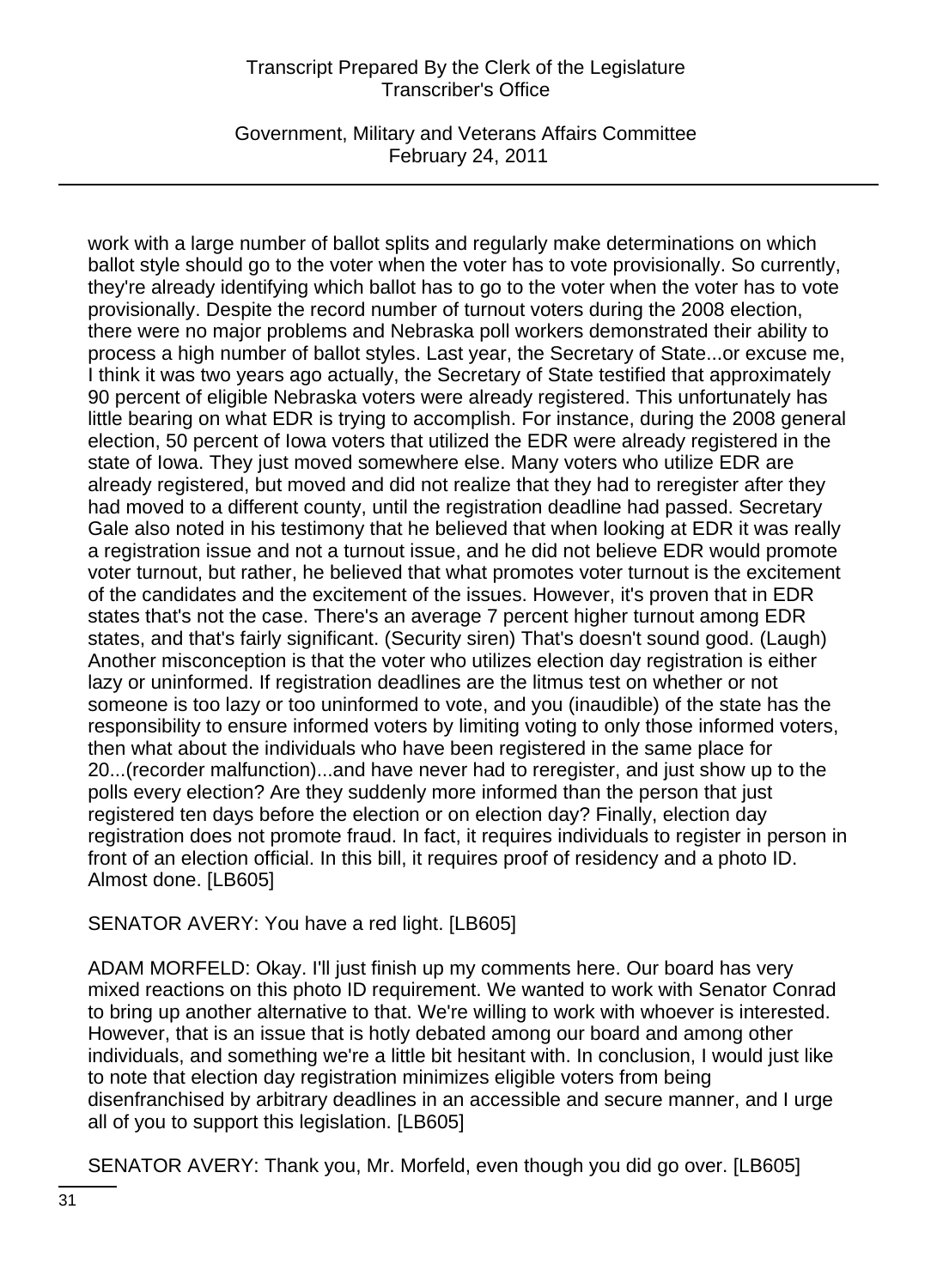Government, Military and Veterans Affairs Committee February 24, 2011

ADAM MORFELD: I apologize. (Laugh) [LB605]

SENATOR AVERY: Senator Janssen. [LB605]

SENATOR JANSSEN: Thank you, Chairman Avery. Welcome back. [LB605]

ADAM MORFELD: (Inaudible). [LB605]

SENATOR JANSSEN: First off, Mr. Morfeld, I applaud you in your efforts. You've been here longer than me, actually. [LB605]

ADAM MORFELD: (Laugh) [LB605]

SENATOR JANSSEN: And, term limits, you'll probably be here after me. But I applaud that you keep coming back with this same issue because you so deeply believe in it. However, I do not, but we've had these discussions before, but. So the photo ID, that's an issue with you, and yet you're still encouraged...I guess you also want legitimate elections. [LB605]

ADAM MORFELD: Um-hum. [LB605]

SENATOR JANSSEN: Can you see where not showing an ID would probably, I guess, cloud the subject a little bit when somebody shows up? If we didn't have to have driver's licenses, how would we know if people are legal to drive? So I applaud...the one thing I applaud Senator Conrad for is the ID part of it, although it's probably not going to stand up constitutionally, but. Then...but that, your board...I'm curious as to why that is such an issue, especially for something that is so, well, "day of." It's...so it would be just like me just showing up at the cafeteria and saying I want to come in here and I have no money, but just take it; you don't know who I am. Help me with this. [LB605]

ADAM MORFELD: Certainly. Other states that have election day registration require some kind of proof of residency. So you've got to come in with a utility bill, something that's no more than 30 days old that shows your name and where you live. That way there's kind of that component of making sure they're in the right precinct and they are who they say they are to a certain extent. Our board is very split on the voter ID requirement. We'll be testifying in opposition to your bill today; we can get to that later, I suppose. However, one of the things that we are supportive is the overall concept of EDR. The difference between our bill and a full voter ID requirement is our bill solves the problem. It solves the problem of people being disenfranchised on election day. Now if there's a higher burden for that person on election day to show a little bit more identification, which there already currently is in EDR states--they have show a proof of residency--then that's something we're willing to look at. However, EDR solves a voter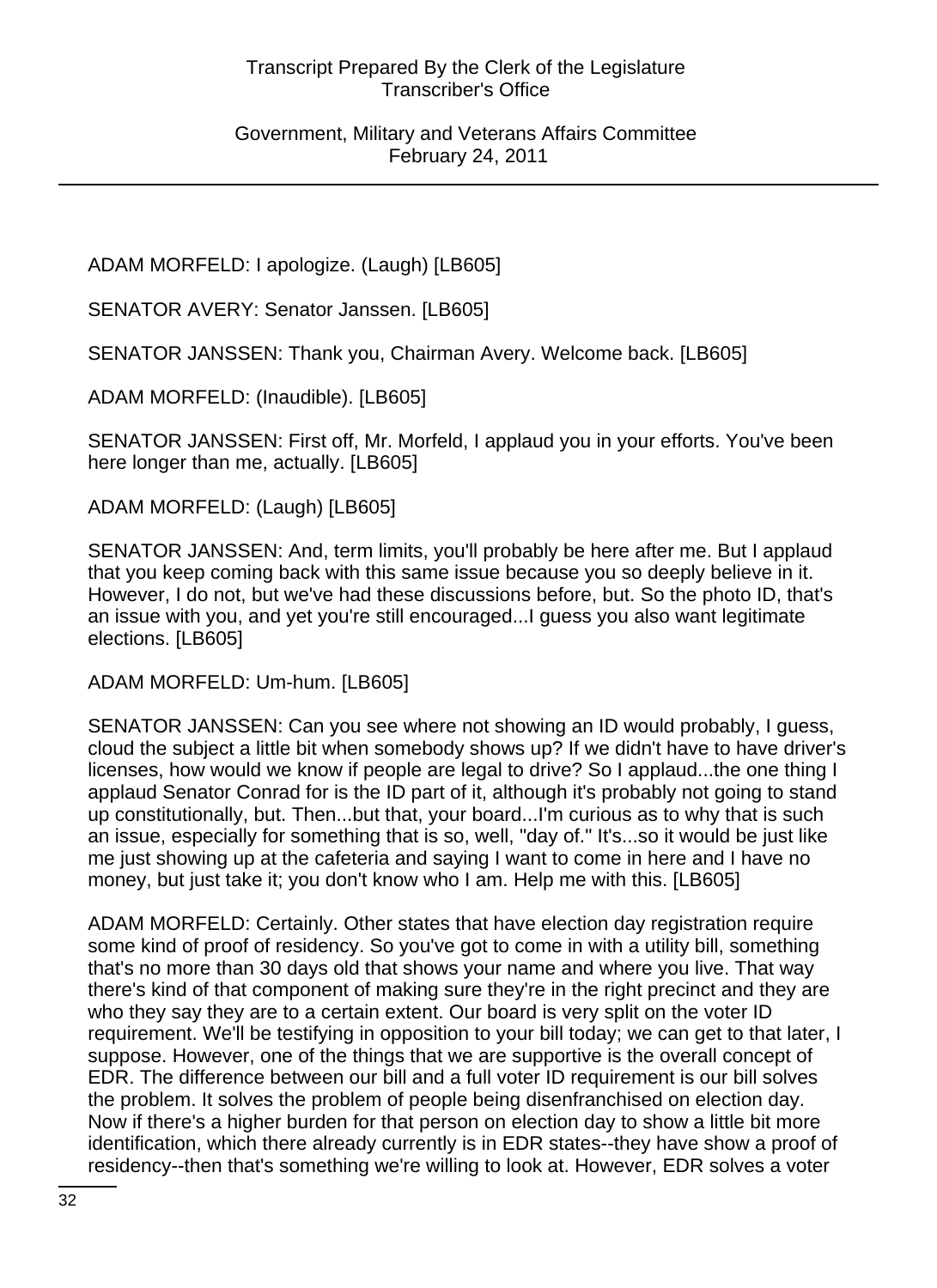#### Government, Military and Veterans Affairs Committee February 24, 2011

turnout problem and also solves a problem of eligible voters being turned away from the polls because of arbitrary registration deadlines. Whereas, a full ID requirement simply restricts individuals who are eligible to vote. So that's the difference. That's the philosophical difference. [LB605]

SENATOR JANSSEN: Well, isn't "day of" arbitrary? What's arbitrary? [LB605]

ADAM MORFELD: I think what's more arbitrary is something that restricts somebody from voting. "Day of" does not restrict people from voting. It allows them to vote on election day, whereas, our current system does not. [LB605]

SENATOR JANSSEN: But I would still say it's a little bit arbitrary. It's whenever you can do it. I mean... [LB605]

ADAM MORFELD: Okay, so even if you say it is arbitrary, though, Senator, it's arbitrary but it doesn't affect people's ability to vote. So, sure, it may be arbitrary, but it allows the maximum amount of leeway for people to be able to exercise their constitutional right--a constitutional right that's enshrined in our own state constitution, so. I think that's the difference is, yes, it's an arbitrary, but it's an arbitrary date that doesn't affect people's ability to exercise their constitutional right. [LB605]

SENATOR JANSSEN: Because it means so much to them that they wanted to wait until the last day to do it. [LB605]

ADAM MORFELD: A lot of people don't wait till the last day. A lot of people that utilize election day registration--Iowa is a great example--50 percent of them were already registered. They have already registered to vote. They simply didn't reregister wherever their new location is. And if the registration deadline is not necessary, which it's not necessary in nine different states, then why have it? Particularly if it affects the ability of a person to practice their fundamental right to vote. [LB605]

SENATOR JANSSEN: And you had to turn people away? You said you turned people away as an election worker? [LB605]

ADAM MORFELD: Absolutely. I mean they could have voted a provisional ballot, but they're registered in Omaha. They hadn't registered in that area, so we told them that, well, if you're registered in Omaha, you have to go back to Omaha, or if you're registered out west, you have to go to your polling place out west. [LB605]

SENATOR JANSSEN: Was that restrictive on them? [LB605]

ADAM MORFELD: I would think so. They weren't able to vote. [LB605]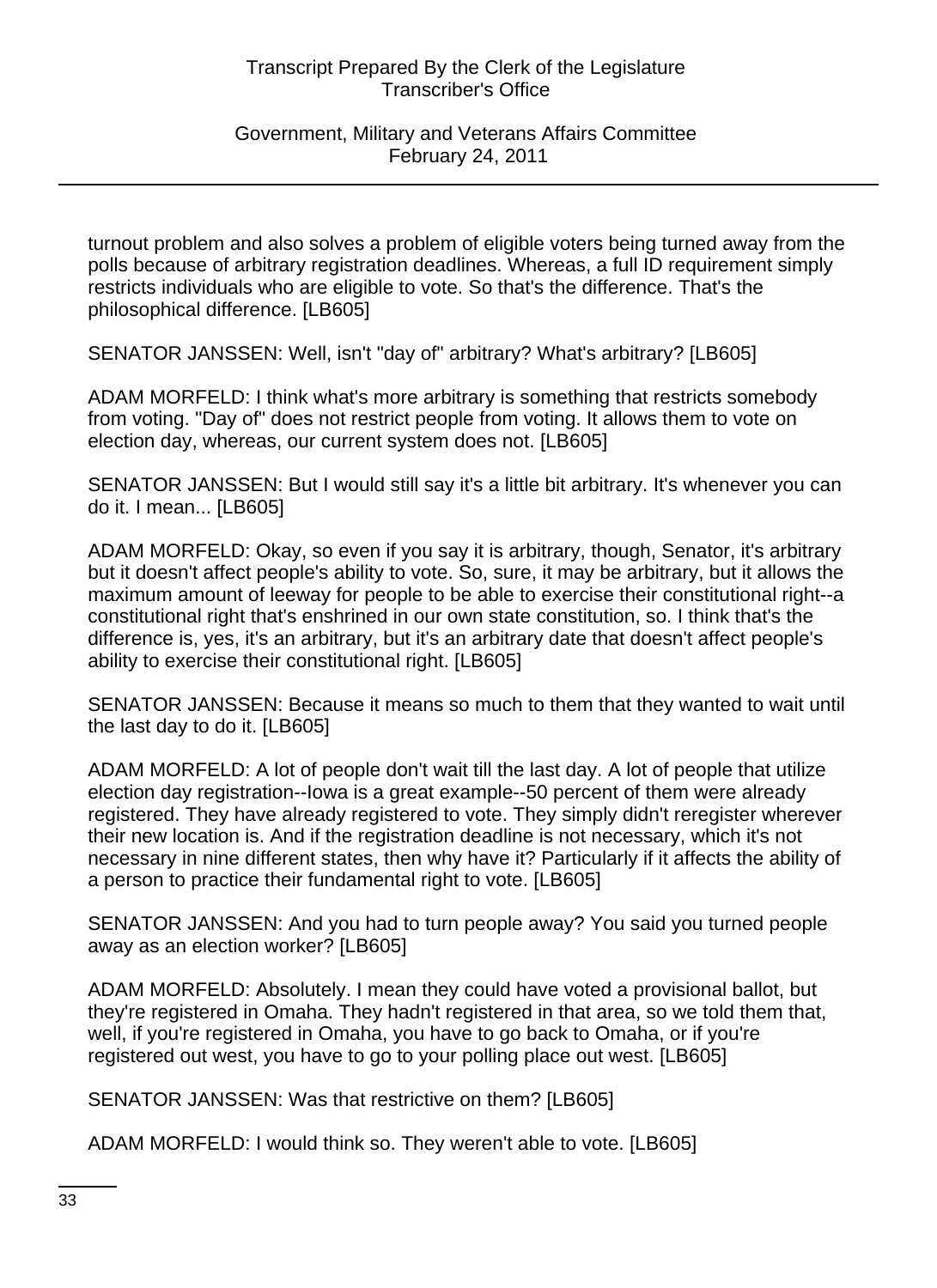Government, Military and Veterans Affairs Committee February 24, 2011

SENATOR JANSSEN: Yet I was able to do it from the sea in the Persian Gulf, but they couldn't do it from campus in Lincoln? [LB605]

ADAM MORFELD: Certainly, Senator. I mean...yes, you did it from the sea in the Persian Gulf, and I'm not quite sure what the requirements are for a service member to... [LB605]

SENATOR JANSSEN: Well, it used to be much different, much more restrictive,... [LB605]

ADAM MORFELD: Did it? Okay. [LB605]

SENATOR JANSSEN: ...much more difficult than now. But my point being the University of Nebraska has an entrance exam. They have ACT tests. There are high-achieving academic standards. They have deadlines for applications. [LB605]

ADAM MORFELD: Absolutely. [LB605]

SENATOR JANSSEN: These are, by and large, smart people that should be able to figure out, if they live in Omaha, or me--Nickerson, Nebraska, population 250--should figure out how to vote if it means that much to them, if they're that much into their civic duty. Another fundamental reason against this is I think a lot of it comes down to is maybe you go to Lincoln, maybe you go to Wayne State, as I did, and somebody is standing on the stump, saying vote for Adam because he's a great guy; he'll...whatever, free lunch, you know, whatever. So go vote today because it's the thing to do. That's what I get worried about. That does worry me about pushing people to the polls that really don't take the time to, one, get registered beforehand, and then just show up and they're going to vote for the last person they talked to. That concerns me as a person that (1) has served in the military, (2) has ran for public office, expended a great deal of energy doing so, and expense, huge toll on my family to do that. And then just to have somebody show up, day of, that doesn't know me or Senator Conrad or anybody, that's where...and we've talked about this. [LB605]

ADAM MORFELD: Well, and certainly, and... [LB605]

SENATOR JANSSEN: So I'm giving a public forum for you to blast back (inaudible). [LB605]

ADAM MORFELD: Well, and my response to that is, how do you know that that person is not informed? How do you know that that person isn't up on the issues? I mean I think I used, the last time that I testified on this bill, I have an uncle who has been registered in the same place for 30 years. He just votes, blindly, party line. He doesn't know who the candidates are. He's told me that before. So how do you know that that person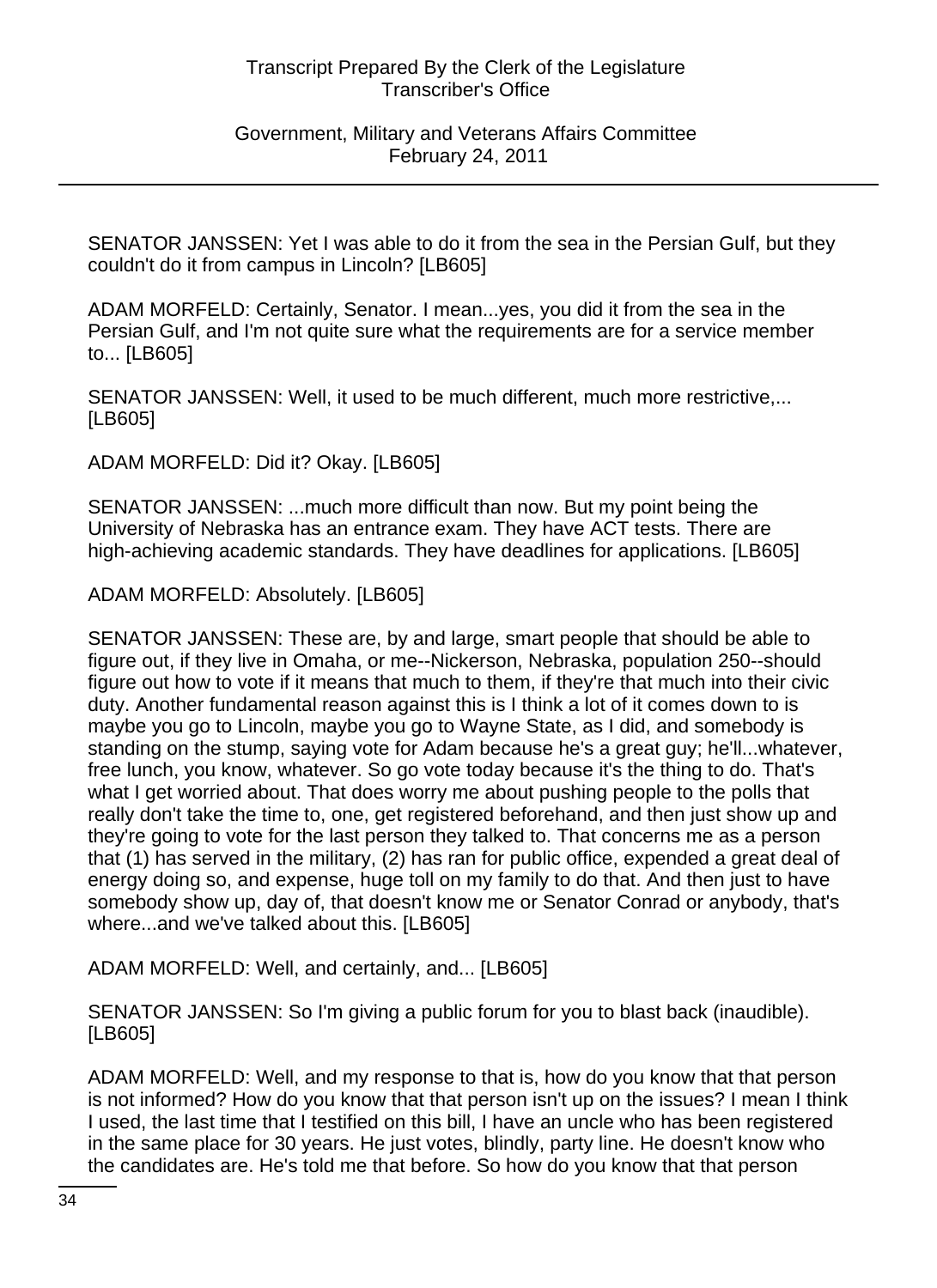Government, Military and Veterans Affairs Committee February 24, 2011

that's met that litmus test, that responsibility test that you so vehemently support, how do you know that that person is informed as well? You don't. So how do you know that somebody who shows up on election day, particularly if we have that system in place for those individuals, hasn't gone out and gotten informed? And to be quite honest with you, I don't think that it's our place to determine who is informed and who is not informed. Voting is a fundamental right of our democracy. Obviously, we would like individuals to be informed before they vote. However, it is their right to be uninformed if they want to. They are a citizen. And I'd like to think that most people who go vote are informed, because if you want to go vote, generally, you're doing it for a reason and you're doing it for a cause or something that you're interested in. Otherwise, you wouldn't show up at all. [LB605]

SENATOR JANSSEN: As you know that from your many years here, you're not allowed to ask questions from over there, but you asked many, and I... [LB605]

ADAM MORFELD: We can do that some... [LB605]

SENATOR AVERY: I rule those to be rhetorical questions. He was not... [LB605]

SENATOR JANSSEN: And I... [LB605]

ADAM MORFELD: Thank you, Senator. [LB605]

SENATOR JANSSEN: With your indulgence, Mr. Chairman. [LB605]

SENATOR AVERY: (Laugh) [LB605]

SENATOR JANSSEN: But I do agree with you on that and I think you answered those questions splendidly. I agree with you on that. I just wish people would take their voting responsibility a little bit more responsible, if you will. So, well said. [LB605]

SENATOR AVERY: Let me explain. I didn't think that you actually were asking him to respond to you. They were the rhetorical. Okay. [LB605]

ADAM MORFELD: Okay. I don't want to be in trouble. [LB605]

SENATOR AVERY: Senator Brasch. [LB605]

SENATOR BRASCH: Thank you, Chairman, and thank you, Mr. Morfeld. As you said, you met with many people, many senators here, and you made appointments. You kept those appointments. Timeliness was critical in keeping those appointments. I worry that on campuses if, you know, we're telling people that you can show up and vote on the day of the, you know, election day, that perhaps that's just promoting procrastination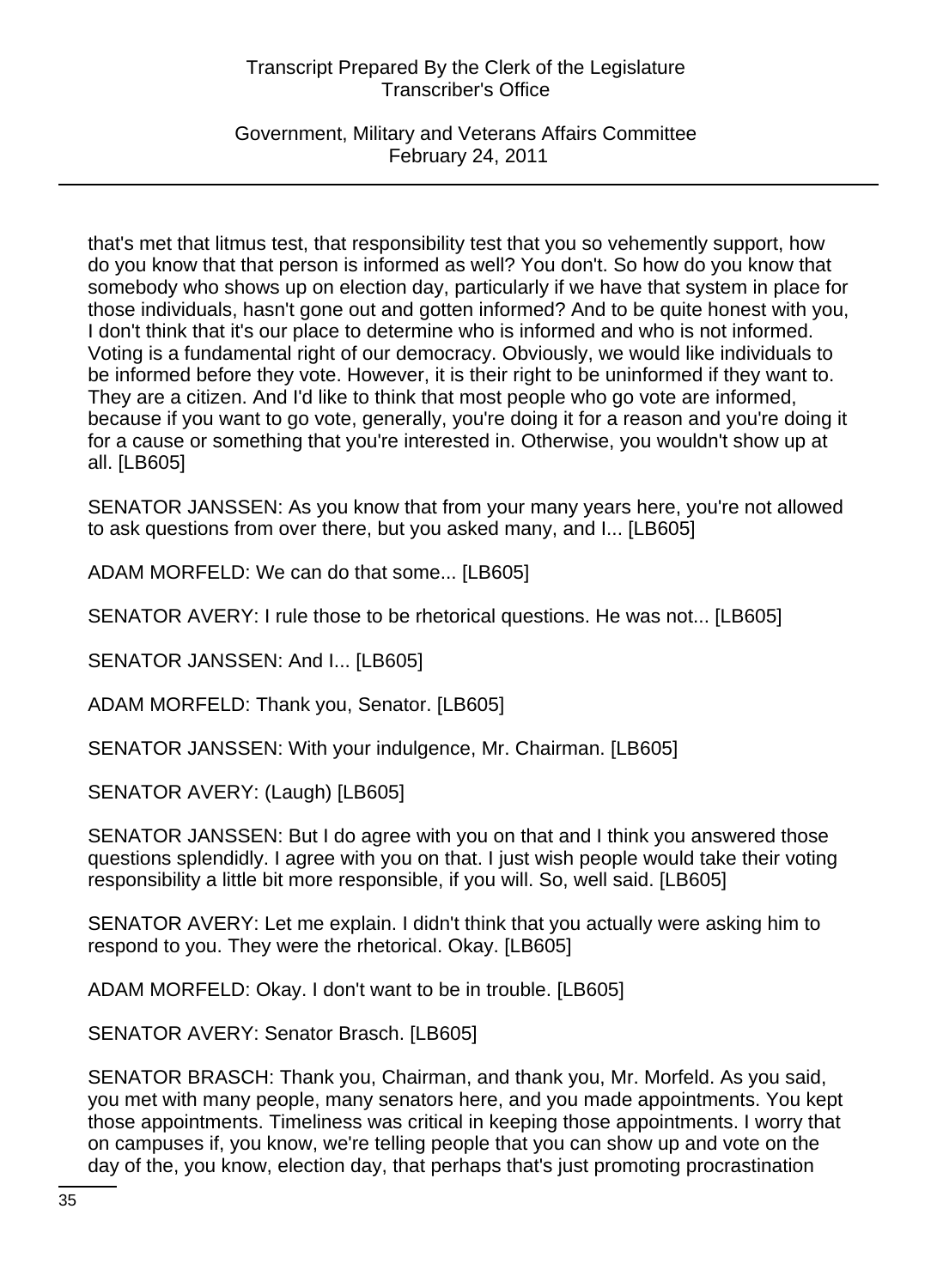Government, Military and Veterans Affairs Committee February 24, 2011

and not practicing timeliness, the deadline of voting day, you know. A trend. And probably the people who weren't going to vote on the deadline are people who may also not take voting day deadline...that's another deadline they may miss. It's just a sliding deadline. And that, you know, we can't guarantee diligence on candidates, study of. However, what came to mind here when Senator Janssen was talking about, you know, his concern about people just being sent in line to vote a certain way as a part of instant gratification for a free T-shirt or a bag of M&Ms. I think the credit card companies were doing little things on campus at one point, you know, to get kids to just jump in. That I think there was a comedian, like "Jaywalk" or something, where he was pulling people randomly off the street, just asking them simple questions--and they really weren't, you know, prepared. At that point, you know, I would not want to see that person just sent right into a voting booth, that they need to get back to civics a little bit or some history. But the timeliness. I would like to see our country continue to promote timeliness and not encourage procrastination. [LB605]

ADAM MORFELD: Well, in response to that, Senator, I agree with you to a certain extent. However, I think that we have to ask the question, and this isn't a question for you--this is a rhetorical question. You know, what is the point of election day timewise? I mean what are the point of them, particularly when they're not necessary, and particularly when they impede a fundamental right? I agree that we need to promote timeliness. However, I don't think that we should do it at the expense of infringing upon people's fundamental right to vote, particularly when those deadlines have been proven not to be necessary and one fit for the states of our country. And I think that, particularly, a lot of individuals do go through the effort of registering to vote; of reregistering, sometimes; and, in particular, a lot of these students are first-time voters and they've never voted before. They didn't know they had to reregister, or they've come from other states to settle in Nebraska and go to school here and they've been in states where there are EDR, or where you're registered in one county and you can move to the next one and not have to reregister. So there's a lot of confusion there regarding it. And I think it should not also be lost on the fact that this doesn't just affect students. This affects a lot of hardworking individuals and citizens, who I maintain students are. (Laugh) I worked two jobs and went to school too, and I know a lot of my colleagues do as well. So this myth of the lazy student just sitting around doing nothing--sure, there's a few of them--but there's a few lazy adults who are, you know, 25 and over that... [LB605]

SENATOR BRASCH: And I'm not saying lazy. [LB605]

ADAM MORFELD: No, no, definitely I'm not... [LB605]

SENATOR BRASCH: I'm just saying the thing is that you know there's a deadline and you meet that deadline. It's very important...that voting is important. I would be more inclined to lobby harder for early registration, you know, to...if there's any chance they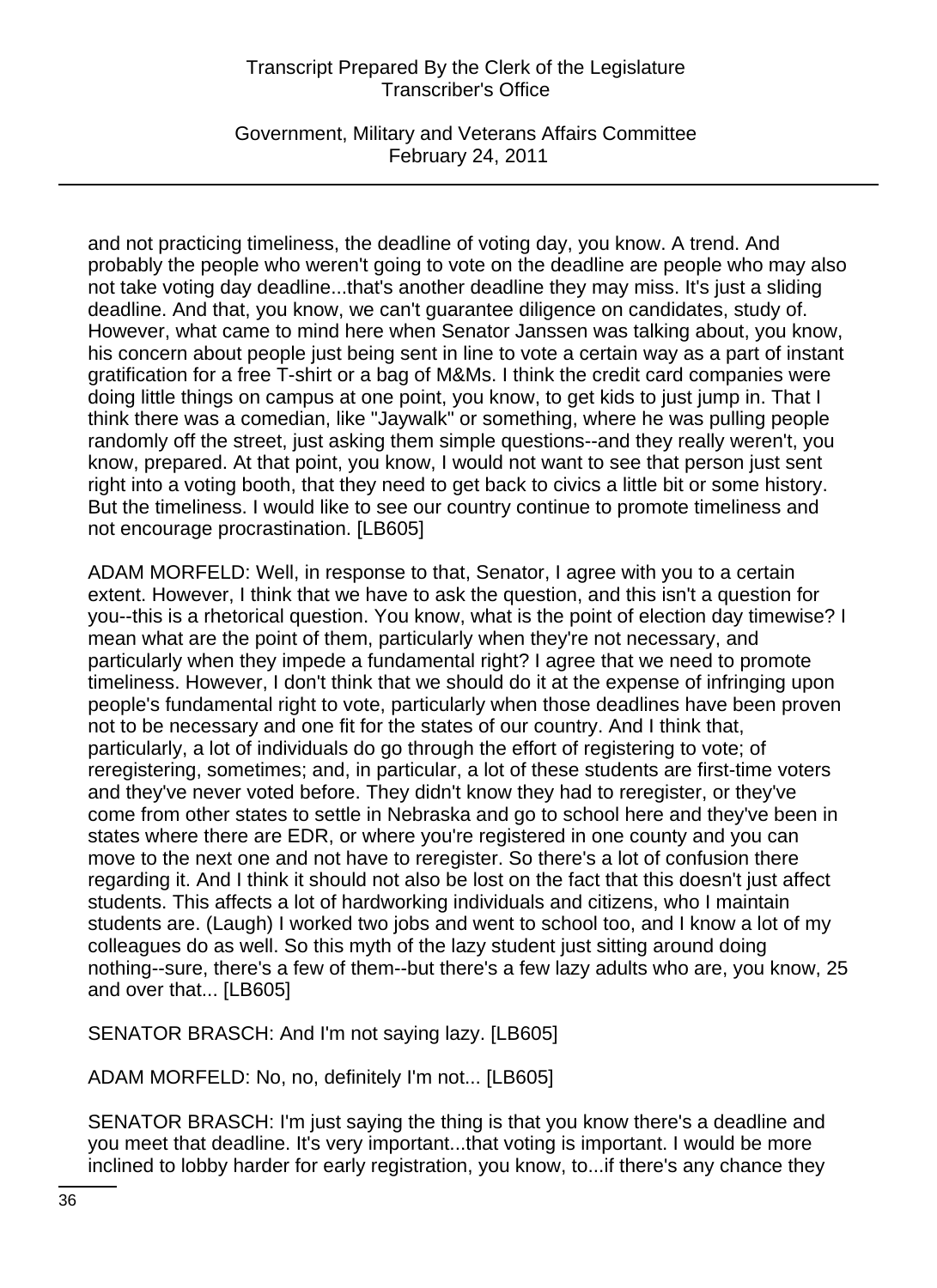Government, Military and Veterans Affairs Committee February 24, 2011

can't make it, voting day, that that would be the best and easiest option for busy people--not lazy people--but busy people or people preoccupied with occupations or studies. But you have some good...you know, you're doing well in what you're doing, but I do question and align more with Senator Janssen's concern of just seeing people load it up and sent to the ballot the day of. I think that could be a concern. [LB605]

ADAM MORFELD: I think that you can currently do that with our current system, is just load people up that are registered to vote and bring them to the polls. With election day registration, it, sure, might make it a little bit easier, but, you know, I know that I loaded up a bunch of residents in my dorm, regardless of their beliefs, and made sure that they could go and get to vote to the Devaney Center, when the polling location was there. So I don't think it should be discouraged that certain people are loaded up and brought to the polls either, necessarily. I mean Senator Schumacher brought up a really good point: Why not have universal registration? In a lot of other countries, they have universal registration where you apply for something or you apply for certain government services, you're automatically put on the rolls. So I think that that's another way to bring down the registration barriers and deadlines. [LB605]

SENATOR BRASCH: Thank you. Thank you, Chairman. [LB605]

SENATOR AVERY: Senator Price. [LB605]

SENATOR PRICE: Thank you, Chairman Avery. Mr. Morfeld, thank you. I've enjoyed our conversations over the years. And in those years, I've always had something in my mind, trying to wrap it around and figure out what is causing a block for me to just absolutely endorse what you're asking, and I wrestle with it. And in today's testimony and in years past, I've heard the words "infringe," "impede," and "disenfranchised." All of these allude to a situation that you would think is illegal. You would think. I'm not saying it. Yet none of our election laws have been struck down. All of our laws are the law of the land and they've withstood the courts, and we are all charged with following the laws of the land. And if we have ignorance of the law, that doesn't excuse you. Correct? I mean we can't say, "I didn't know that was a law," and then if we get in trouble say, "I want a do-over." We have...there are repercussions for our ignorance. So I look at this and I think, we have laws, and what we're trying to do is say you had ignorance of the law and you get a do-over. It's illegal. Now if the law changes, if we go through all the actions here in the Legislature and we have a new law regarding any of this, that's the new law. There's no do-overs, you know. So my question to you, then if I wrap it around, it says if it was truly a law or this infringement, impediment, and disenfranchisement on election day, are you saying that people...that the law is no longer valid and should be challenged and thrown out? Or are saying that you'd like to go through the process of changing the law? Okay, because if you're saying I want to change the law, you're admitting already in a way that's saying ignorance of the law doesn't...can't be disenfranchisement, impediment, or infringement. It's just the law. You're not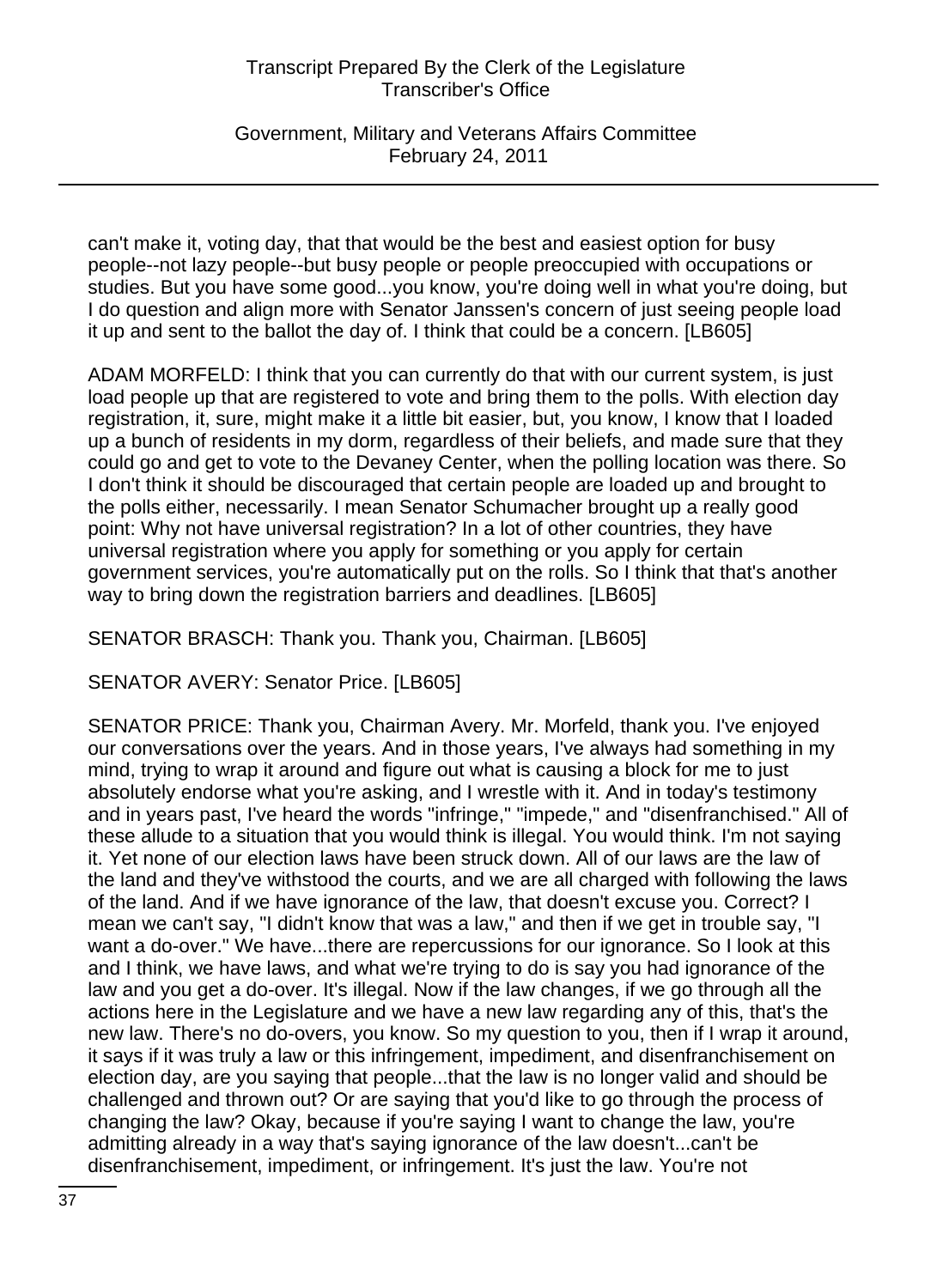Government, Military and Veterans Affairs Committee February 24, 2011

disenfranchised if you don't know the law. So the question is, do you think our laws right now are unconstitutional? [LB605]

ADAM MORFELD: I think under our current presidents and our current jurisprudence, they're not unconstitutional. [LB605]

SENATOR PRICE: Thank you. [LB605]

ADAM MORFELD: However, I think reasonable minds can differ as to whether or not a court decision or a decision by the Supreme Court is the wise decision and is the best public policy decision. And I think that...I mean you can, Senator. (Laugh) I think that...I can't..I don't think I could find anybody in this room that agrees with every single Supreme Court decision that's been passed down. One of the nice things about this, though, is that you, as state senators, have the power to change it. You, as state senators, have the power to define the public policy. And so I am saying that the public policy that we currently have in place doesn't disenfranchise voters, and I believe that it is the incorrect public policy and that's why I'm here asking you to change it. [LB605]

SENATOR PRICE: And I agree with you. I just think that sometimes using those words of infringement and disenfranchisement, particularly infringement, is perhaps problematic in what we're doing. But I appreciate your answer. Thank you. [LB605]

ADAM MORFELD: Okay. [LB605]

SENATOR AVERY: Senator Karpisek. [LB605]

SENATOR KARPISEK: Thank you, Senator Avery and Mr. Morfeld. You know, you say you're going to be working on this till you're 70 or 80. Well, you used to sit over there, and now you're over there, and I'm sure one of these days you'll be over here--but you might be a little too smart for that. [LB605]

ADAM MORFELD: That's not for me to decide, so. (Laugh) [LB605]

SENATOR KARPISEK: (Laugh) So we'll see. Anyway, I just wanted to give you a little shot on that. And I've got a lot of comments but I'm going to save mine for Exec Committee because, otherwise, we're going to end up in a scrap back here. I think we're going a little past where we want to go. But I agree with some of what you think; I don't agree with all of it. You are on it all the time. The point of someone getting a do-over, I think you're just trying to extend the date here. You're not trying to change the way we do everything. Now my point is probably going to be with the election commissioners and clerks of the additional work and the things that go into that--and if you want to say anything about that. [LB605]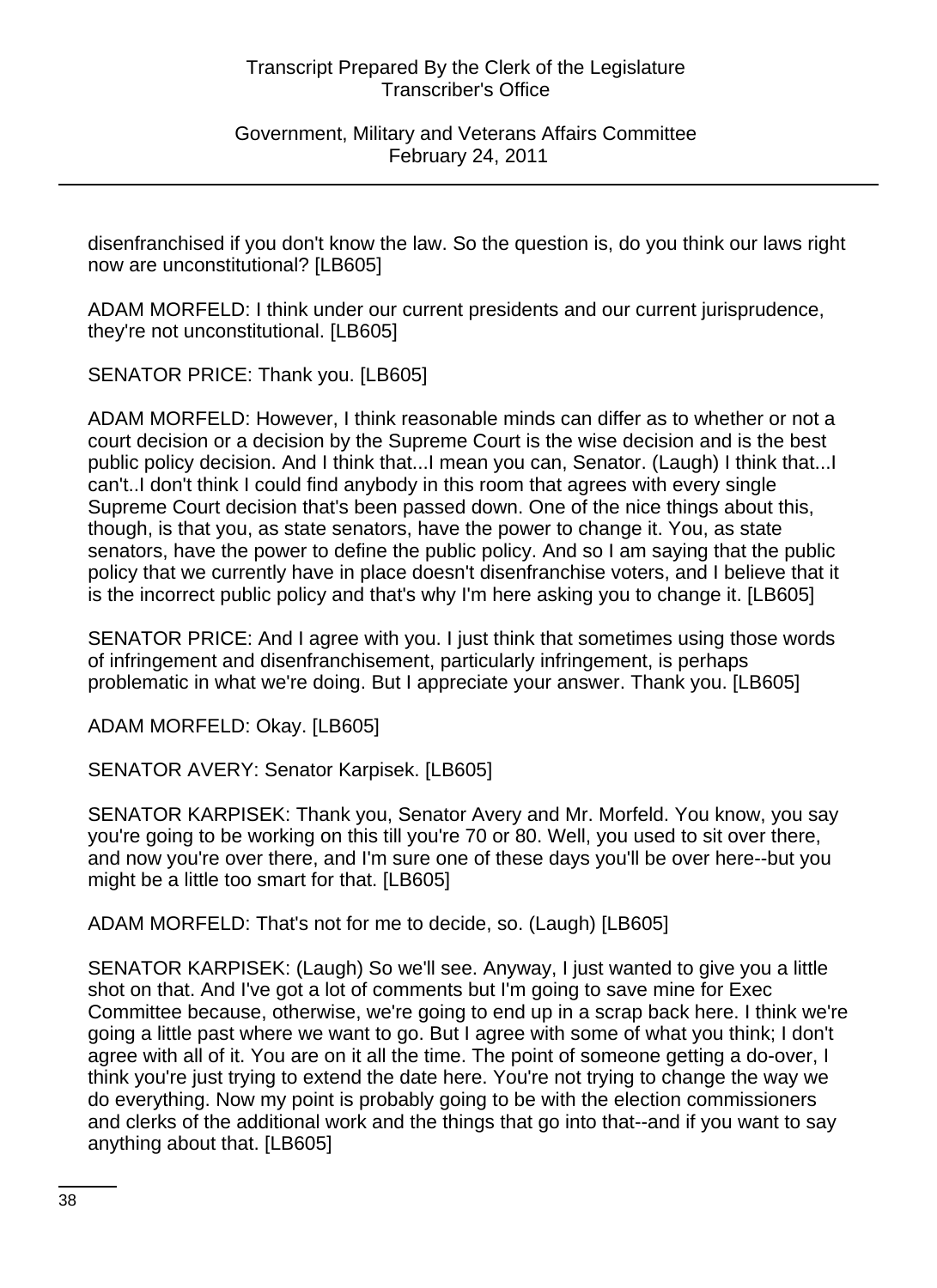Government, Military and Veterans Affairs Committee February 24, 2011

ADAM MORFELD: Certainly. And I mean I'm sure...I am not an election commissioner. (Laugh) And I'm sure there's a few of them here today to testify in opposition to this. However, I don't think a 5.5 percent increase is unmanageable. And if it is unmanageable, then I think we need to take a look at our election system a little bit more closely. I do realize that there are a lot of budget problems right now, and particularly on the county level. I do appreciate that and I know that this would provide a little bit more of a burden. However, the officials that I've talked to, and I've talked to election officials in about three or four different states that have EDR, two states that recently enacted it; they did not think that the workload was that much higher with election day registration. It was simply just retraining, which takes a little bit of work. And so I don't think a 5.5 percent increase is prohibitive. In addition, it also reduces provisional ballots, which in my experience as a poll worker in one election, provisional ballots are very time-consuming, and particularly time-consuming after the election as well. [LB605]

SENATOR KARPISEK: Well, and I think there's a lot of worry of the unknown and especially now when we're cutting aid to cities and counties, then trying to do something more, I'm very sympathetic this year more than I have been before. And I just want to put that out there, because again, I think a lot of it is fear, and I don't blame anyone. I'm not good at change at all; not at all. So I do understand that. But this year I am really concerned about what we're going to place on them without more money, but. [LB605]

ADAM MORFELD: Certainly, Senator. And I would just like to point out one thing, that this is not the unknown. This is done in nine other states, and I think that the requirement that there be a list of all physical addresses with corresponding ballot styles in the precincts is something that we should currently have in place with our provisional ballot system, and I don't think that that's too burdensome. [LB605]

SENATOR KARPISEK: Thank you for being here, Mr. Morfeld. Thank you, Senator Avery. [LB605]

ADAM MORFELD: Thank you, Senator. [LB605]

SENATOR AVERY: Senator Schumacher. [LB605]

SENATOR SCHUMACHER: Thank you, Senator Avery. Mr. Morfeld, just a factual question. In any of your research or delving into this subject, have you come across a number of how many people who could vote in Nebraska don't have a driver's license or a state-issued ID? I mean are we talking 10 people, 1,000 people? We seem to be...you know, the idea of an ID is a good one. We heard Senator Price say, jeez, if we could identify everybody, we would go with the breaking down all these barriers. Security doesn't become an issue. So now we're down to a factual question: Are the IDs reliable? And how many people are just for some reason or another they've never come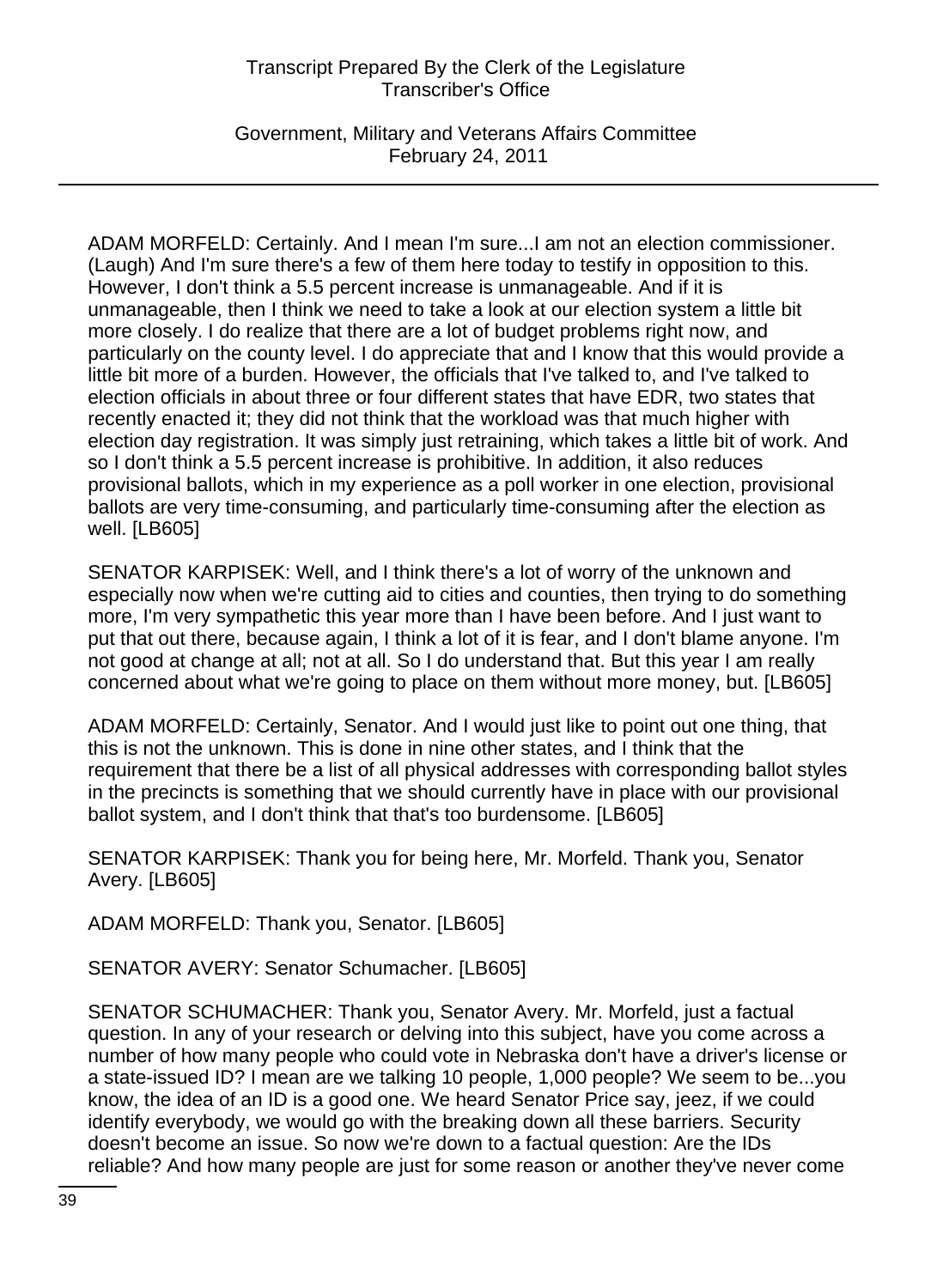Government, Military and Veterans Affairs Committee February 24, 2011

across a need for a Social Security ID or--I guess that's not a photo ID--but a Nebraska-issued ID? Are we talking about any number of people at all? [LB605]

ADAM MORFELD: Well, Senator, and this will come up in my next testimony, we don't have specific numbers for Nebraska. That would require somewhat of an extensive study. But extensive studies have been done in other states that are looking at these proposals. And Missouri, alone, that had a photo ID requirement that's similar to the one Senator Janssen is introducing, it was estimated, based off the Department of Transportation numbers, that an estimated 235,000 Missourians did not have the valid ID that was required by that law, that were eligible voters. In Wisconsin--and these numbers are rough because they're just off the top of my head; I don't have my testimony with me--25 percent, I believe, of individuals 65 and over were estimated not to have a valid up-to-date ID that was required by the proposed law there, and then I believe 49 percent of African American women in that state were predicted not to have that type of ID and 55 percent of African American men, and I believe close to 20 percent of Caucasian men and women also did not have that. So that's kind of the breakdown. That's not specific numbers for Nebraska, but that's to give you an idea of other states that have this issue. [LB605]

SENATOR SCHUMACHER: In Missouri, 20 percent of the people didn't have a driver's license or state-issued ID? [LB605]

ADAM MORFELD: Two hundred and thirty-five thousand Missourians... [LB605]

SENATOR SCHUMACHER: That was total. [LB605]

ADAM MORFELD: ...that were registered to vote...I should...sorry, I have my testimony over there. Two hundred and thirty-five thousand Missourians that were registered to vote that did not have a valid and up-to-date ID. [LB605]

SENATOR SCHUMACHER: And that was an ID we would call a driver's license or a state photo ID? [LB605]

ADAM MORFELD: Correct. [LB605]

SENATOR SCHUMACHER: But of those that didn't have an ID, do we know how many of those were on Social Security, Medicaid, some other reliable identifier? [LB605]

ADAM MORFELD: We don't. However, there's national studies that show that I think 18...again, I'm doing these off the top of my head so I'll clarify in the next bill, but...or testimony. I believe 18 percent of people over the age of 65 did not have a valid photo ID. [LB605]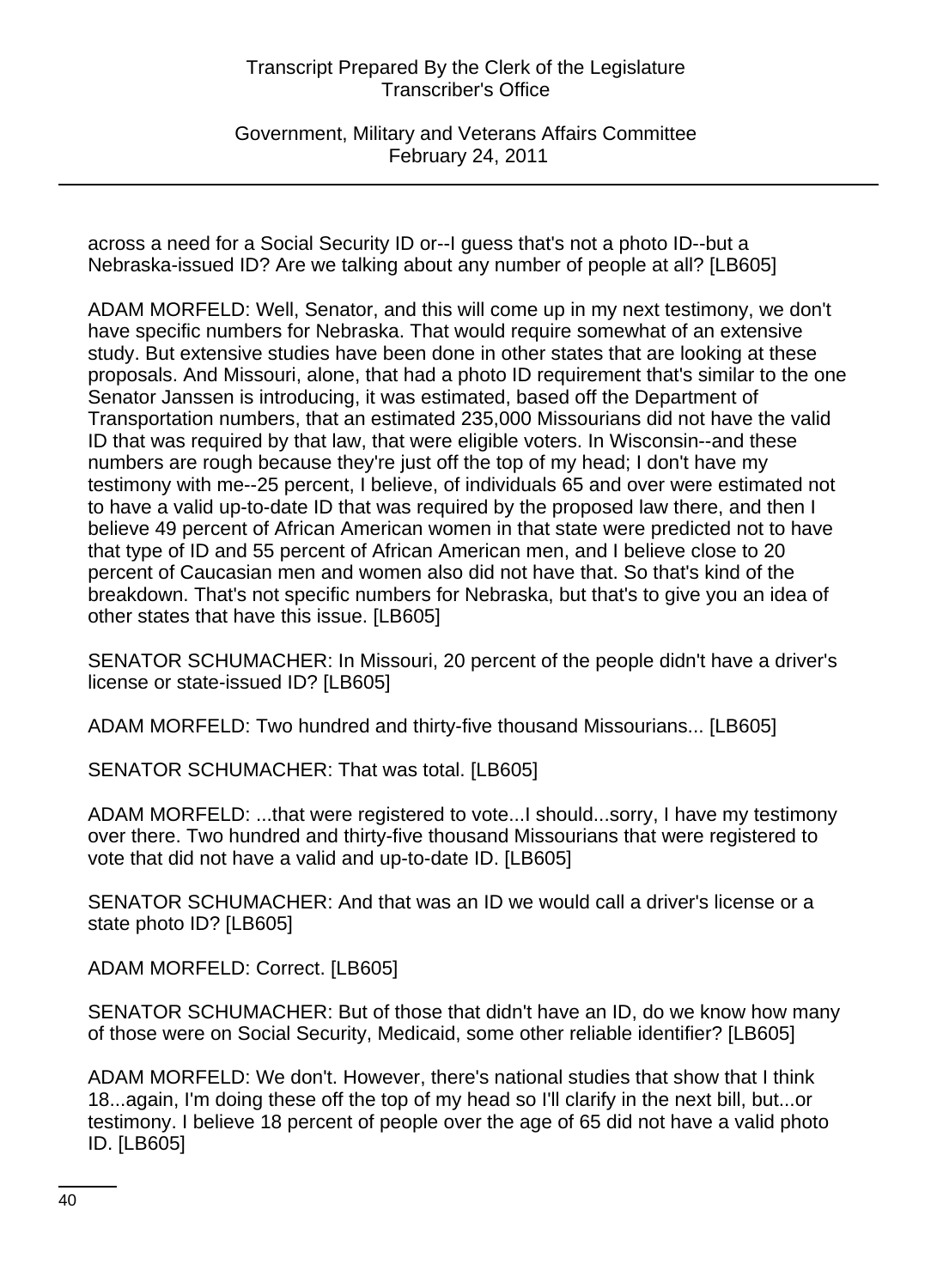Government, Military and Veterans Affairs Committee February 24, 2011

SENATOR SCHUMACHER: So are we making a case for some type of an ID system with auto registration here today? [LB605]

ADAM MORFELD: Well, with auto registration I think that that would go a long ways in remedying some of our registration deadlines that people have a problem with. Yeah. But I think that's a whole other issue. [LB605]

SENATOR SCHUMACHER: Thank you. [LB605]

SENATOR AVERY: I don't see any more questions, Mr. Morfeld. Thank you very much. [LB605]

ADAM MORFELD: Thank you. [LB605]

SENATOR AVERY: Any more proponent testimony? Welcome. [LB605]

KATIE KIDWELL: (Exhibit 3) Hi. Good afternoon, members of the committee and Chairman Avery. My name is Katie Kidwell, and that's K-a-t-i-e K-i-d-w-e-l-l, and I'm testifying in support of LB605. I'm here today as a state subcommittee member for the government liaison committee of the Association of Students of the University of Nebraska-Lincoln. This committee works to monitor local, state, and national government, finding and researching issues relevant to students. We then work two ways: (1) to educate our peers on politically important issues, and (2) to ensure that our elected officials hear the student's voice. Election day registration is one such issue. ASUN has always worked to educate our peers about voter registration and upcoming elections. Recently, the local county election commissioner made the Nebraska Union a polling location. During the 2008 presidential election, hundreds of students waited in line to exercise their civic duty. This fall, ASUN hosted a Constitution Day celebration to educate students about their rights as well as register new voters. To help with this process, 14 of our members became deputy registrars. Additionally, a legislative debate was held on UNL's campus between the two District 46 candidates. Next month, ASUN will be hosting more voter registration drives to inform and educate students about the upcoming Lincoln City Council election. However, despite our best efforts, the small number of students reached at these events still leaves many students as unregistered voters. Election day registration is one such way to assist these students. First, many students have their first voting experience while at the university. A student from out of state may not be familiar with Nebraska's voter registration deadline, while a student from an EDR state might not be aware that they need to reregister ahead of time at all. Even those students moving within Nebraska or even within Lincoln may not think about updating their voter registration information because they either have never voted before or have only voted once. Though an absentee ballot is another option, it, like voter registration, requires experience with the election system. Additionally, students are working more and more to help with the rising cost of college tuition, creating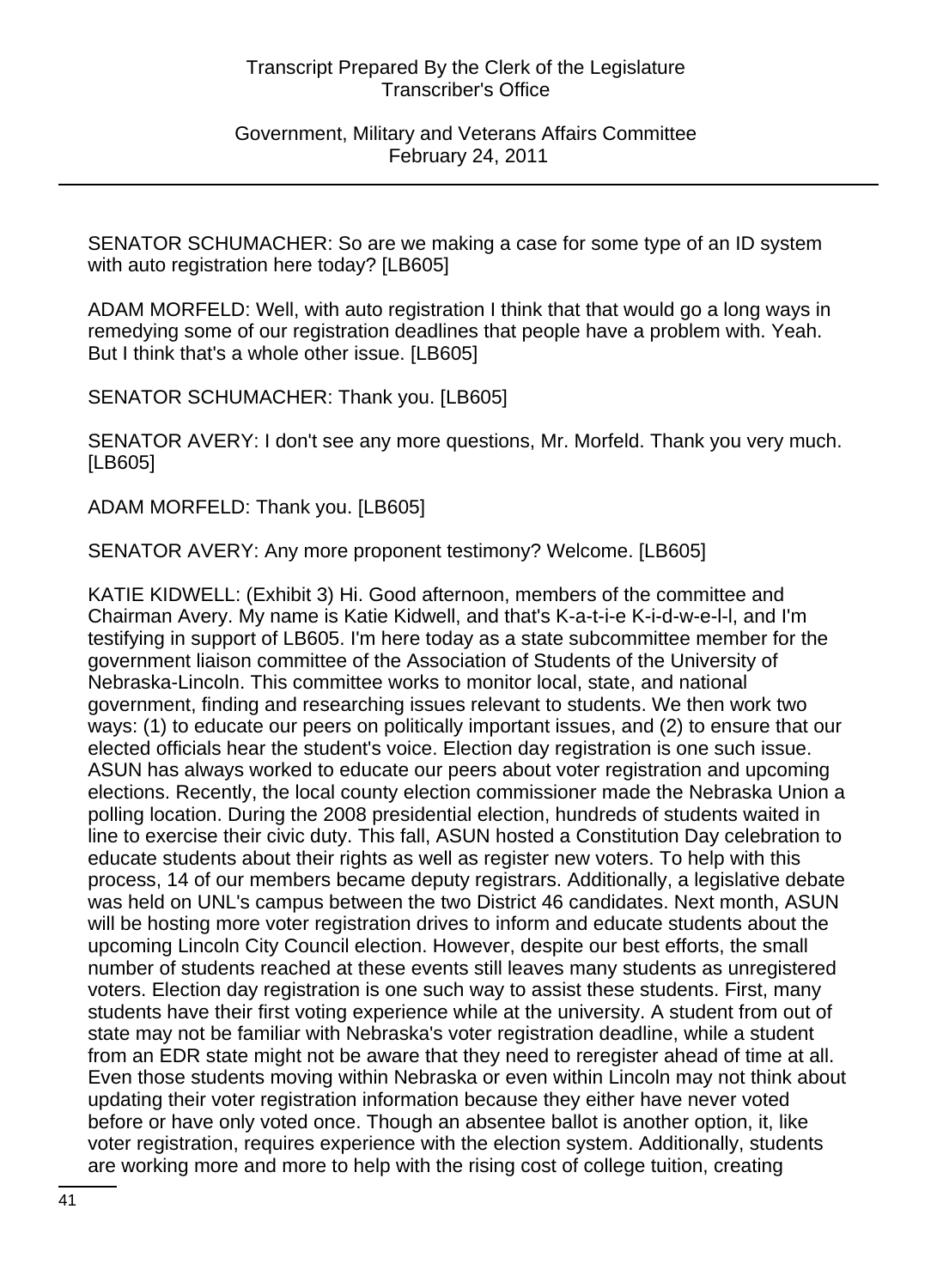Government, Military and Veterans Affairs Committee February 24, 2011

another restraint to registering on time. Even though these obstacles exist for the general population, they hit students especially hard, as we are extremely mobile and tend to have more limited voting experience. Second, people often incorrectly assume that being unregistered means being uninformed. Media coverage on elections continues and often increases after registration deadlines. Media outlets through which information can be acquired are numerous, making it almost impossible to be uninformed about political candidates and issues, especially by such a media-driven population as students. Though it would be impractical because of the assortment of arbitrary deadlines scattered over the states, CNN coverage of a debate unfortunately does not include information about voter registration or absentee ballot deadlines. It is for these reasons and others that voters, and especially young student voters, often get turned away from the polls without EDR. On a positive note, EDR has the benefit of inclusivity, specifically for students. Mr. Morfeld mentioned the benefits in voter turnout in the state as well as turnout among those aged 18-25 and for those who have moved in the last six months, as suggested by the updated Demos policy brief. Both of these demographics cover a large majority of students. Obstacles do not prevent a citizen from being uninformed just from voting. EDR works to eliminate unnecessary structural barriers to civic participation. Though EDR holds many benefits for other populations within the state, students particularly benefit from being allowed to register to vote and vote on election day. As a civically active student representing other students and on behalf of the students of the University of Nebraska-Lincoln, I ask for your full consideration of this bill, and I thank you for your time. [LB605]

SENATOR AVERY: Thank you, Ms. Kidwell. Are you a political science major at the university? [LB605]

KATIE KIDWELL: No, I'm not. [LB605]

SENATOR AVERY: Well, you should be. [LB605]

KATIE KIDWELL: (Laugh) It may be too late for that, unfortunately. [LB605]

SENATOR AVERY: Any questions? Senator Janssen. [LB605]

SENATOR JANSSEN: Thank you, Chairman Avery. And is it Katie Kidwell? Kidwell? [LB605]

KATIE KIDWELL: Yes, um-hum. [LB605]

SENATOR JANSSEN: It's Kidwell. Thanks for coming, and you're lucky you're not...well, poli sci would be okay now; I think Chairman Avery is gone. [LB605]

SENATOR AVERY: (Laugh) [LB605]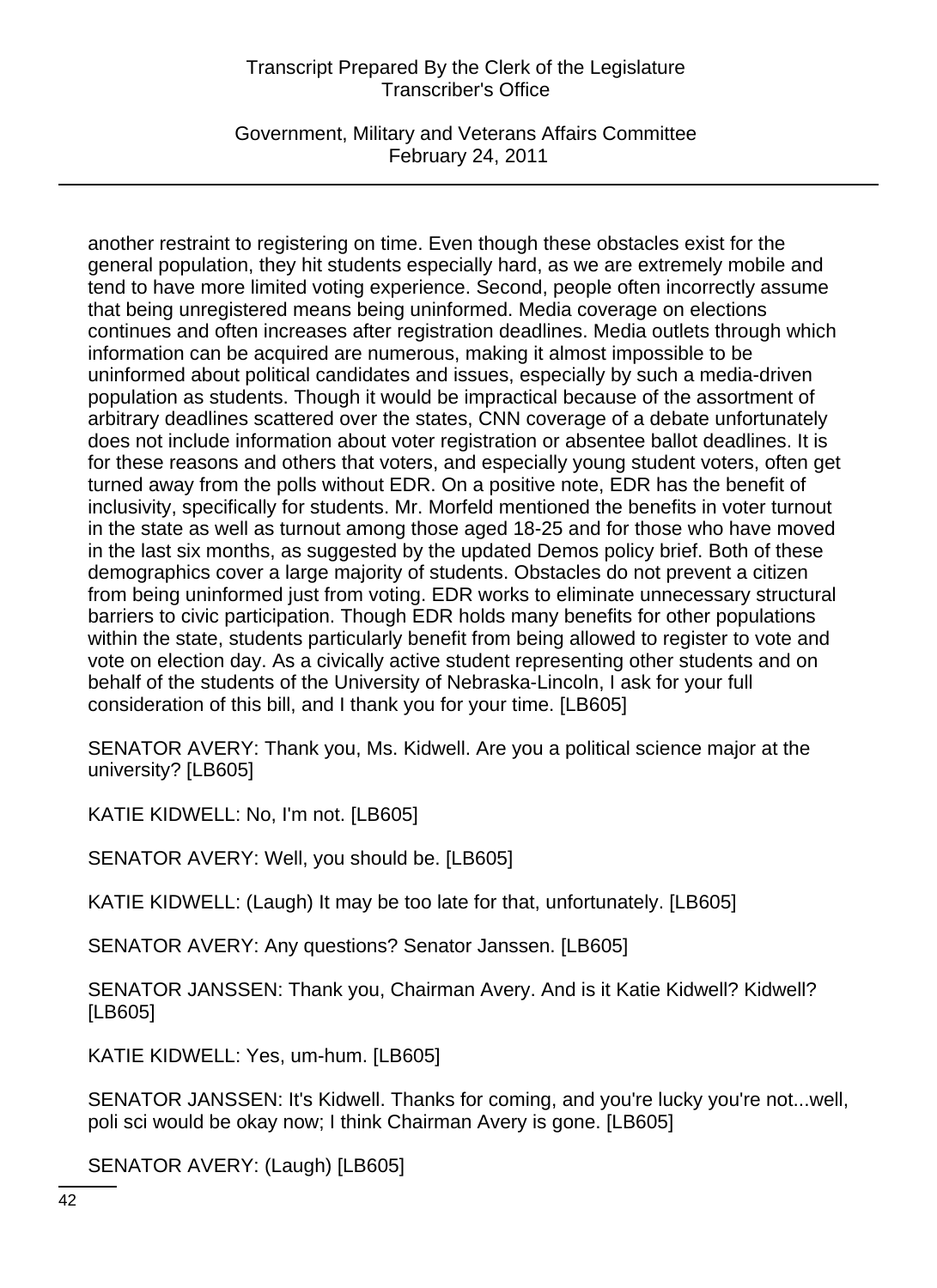Government, Military and Veterans Affairs Committee February 24, 2011

SENATOR JANSSEN: So it might work now. It might be a little more conservative over there. But what...I think I've seen you here before, so the same applause goes to you as to Mr. Morfeld for your passion in this. What is it that--I listened to your testimony--but what is it that really empowers you or gets you so passionate about this, or are there other issues on campus or...? I guess are you from Lincoln originally? There's a lot of questions (inaudible). [LB605]

KATIE KIDWELL: I am not actually from Lincoln. I'm actually from out of state. I'm from Kansas City, Missouri, and so...but, yeah, but it's actually...I wasn't politically involved, I guess, as a high school student. And coming to the university has changed that, and so I'm not actually...I would consider myself more informed and active here in the state of Nebraska than I would have been in my home state. And I plan on staying here. That's one consideration, so. [LB605]

SENATOR JANSSEN: Good. Who are the candidates in District 46? [LB605]

KATIE KIDWELL: Senator Conrad and then Chad Wright. [LB605]

SENATOR JANSSEN: Somebody else? [LB605]

KATIE KIDWELL: Yeah. The one who didn't win? [LB605]

SENATOR JANSSEN: Well, we got the one we need here. [LB605]

KATIE KIDWELL: I had a night class during that debate, so. [LB605]

SENATOR JANSSEN: Thank you very much for coming. I appreciate it. [LB605]

KATIE KIDWELL: Yes. [LB605]

SENATOR AVERY: Senator Sullivan. [LB605]

SENATOR SULLIVAN: Thank you, Senator Avery. Thank you, Ms. Kidwell. You indicated that when there was a polling site on campus, you had great turnout. [LB605]

KATIE KIDWELL: Um-hum. [LB605]

SENATOR SULLIVAN: Do you have any anecdotal evidence, responses from students that weren't able to vote? Actually told you that because they weren't registered or weren't aware of the problem, the circumstances? [LB605]

KATIE KIDWELL: I didn't...unlike Mr. Morfeld, I didn't work as a poll worker, but as a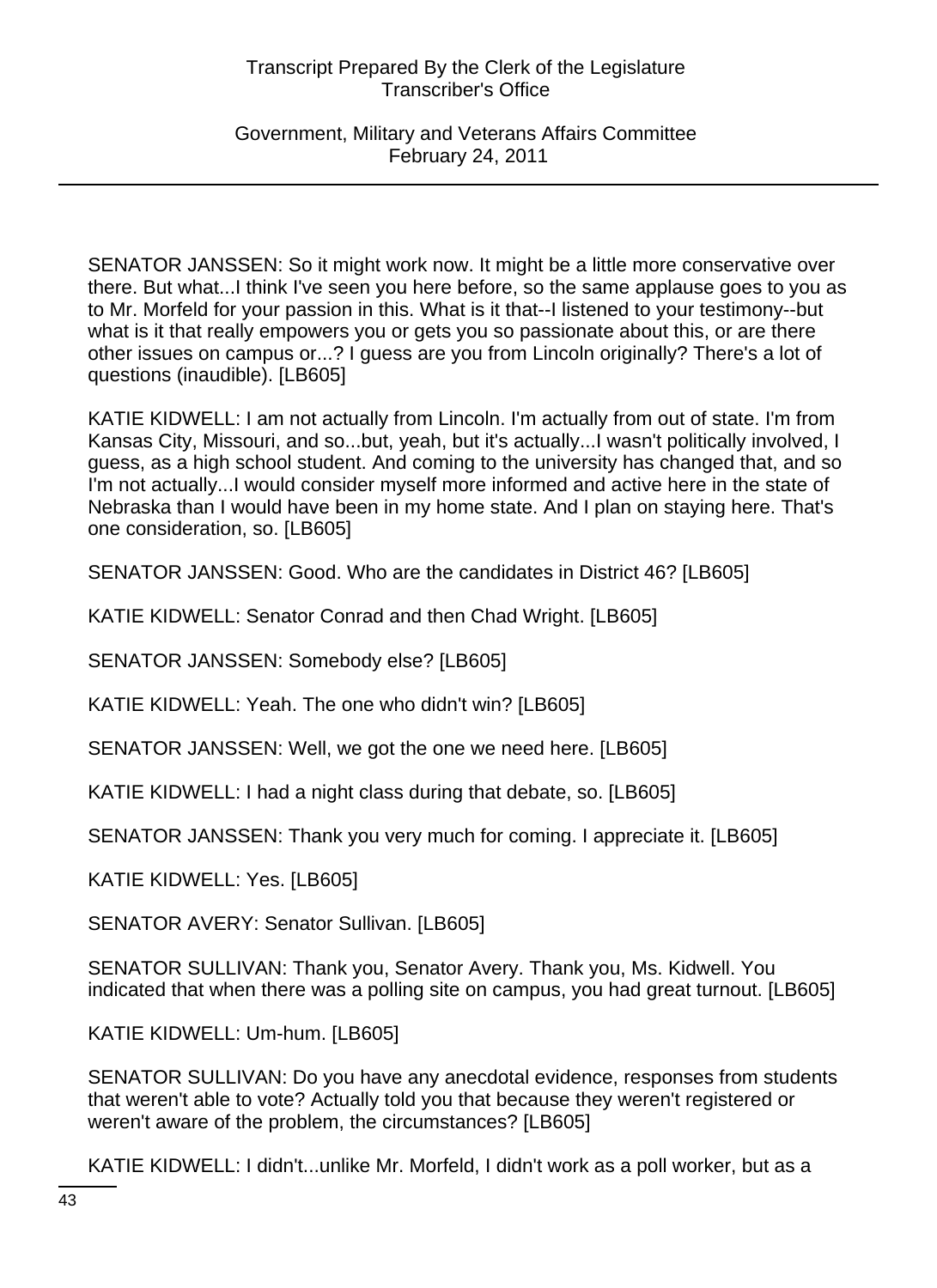Government, Military and Veterans Affairs Committee February 24, 2011

member of GLC and holding these voter registration drives in September, oh, in October, we had a lot of students who...when we had our booth, we lured them with hot dogs. Right? And so we had our booth set up outside the Union. We'd bring them over with the hot dogs and then we would ask if they knew anything about the upcoming election, and we'd mention the voter...we would have the voter registration forms. And a lot of them just didn't seem to realize--oh, well, when are they due? Like, but I'm already registered at home. Well, are you planning on voting for your precinct at home or are you planning on voting here? And I think, yeah, a lot of students...I didn't necessarily see anyone personally turned away or hear from anyone, but I saw sort of some of that when registering students before the election. [LB605]

SENATOR SULLIVAN: Okay. Thank you. [LB605]

SENATOR AVERY: Senator Schumacher. [LB605]

SENATOR SCHUMACHER: Thank you, Senator Avery. The university, are you issued a student ID? [LB605]

KATIE KIDWELL: Well, we're issued...yeah, we're issued a...yeah, a photo student ID. [LB605]

SENATOR SCHUMACHER: And does it have any unique number on it? I mean an identification number of anything like that? [LB605]

KATIE KIDWELL: Yeah. You have your student ID number and then a 16-digit number, as well as there is a bar code on the front, so. I assume those are unique. [LB605]

SENATOR SCHUMACHER: And that would be...is there any correlation between that ID and if you have a driver's license, the number, or something to link the two? [LB605]

KATIE KIDWELL: I don't believe so. There's no address or anything like that on your student ID card; just your picture and your student ID number. I don't know if it's...I don't think it's directly connected to your driver's license. [LB605]

SENATOR SCHUMACHER: So the student ID does not have an address on it. [LB605]

KATIE KIDWELL: No, it does not. [LB605]

SENATOR SCHUMACHER: Well, I suppose that's for some security so they can't (inaudible). [LB605]

KATIE KIDWELL: Probably. [LB605]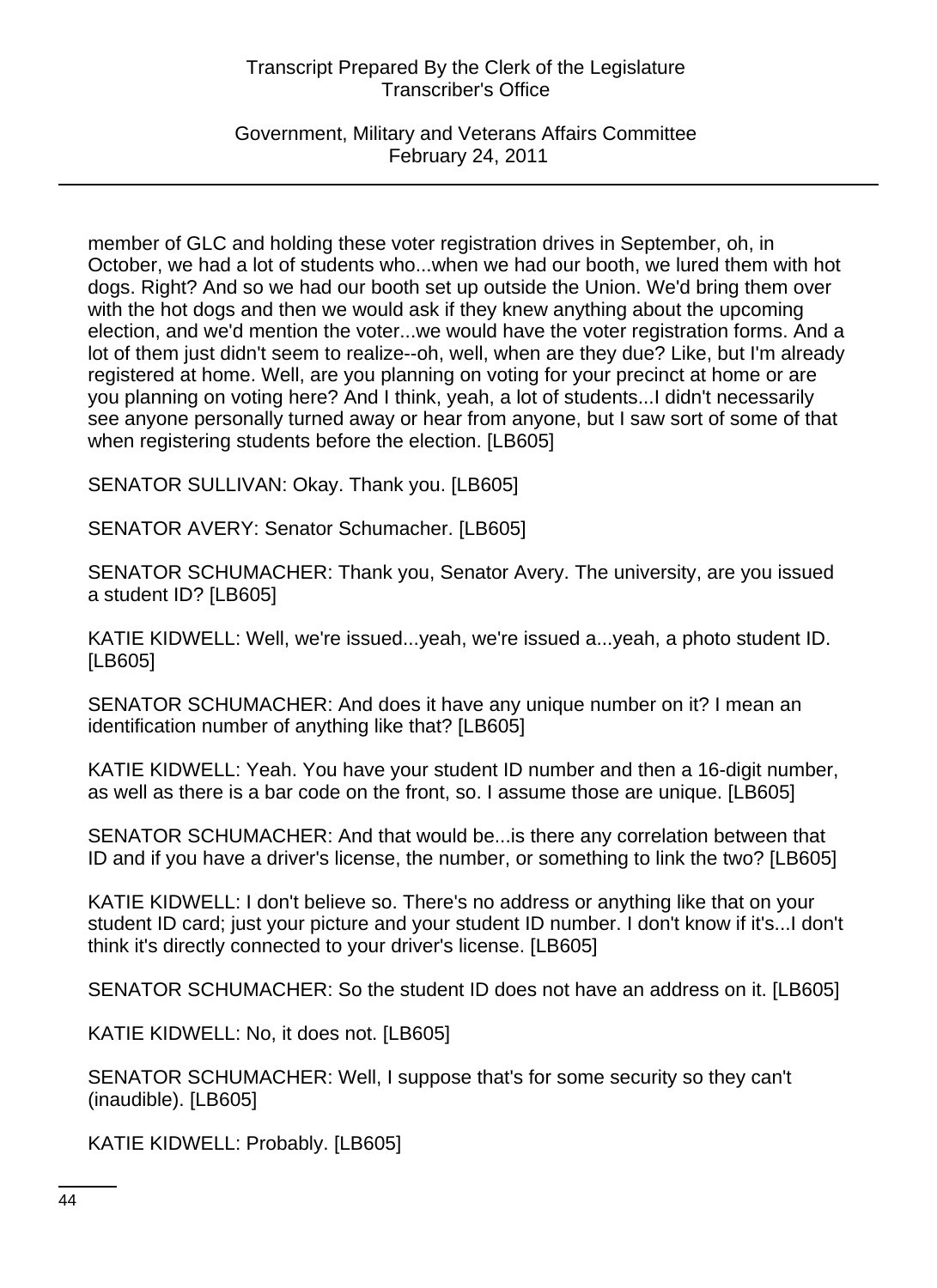Government, Military and Veterans Affairs Committee February 24, 2011

SENATOR SCHUMACHER: Okay. I have no further questions. [LB605]

SENATOR AVERY: I don't see any more questions, Ms. Kidwell. Thank you very much for your testimony. [LB605]

KATIE KIDWELL: Thank you very much. [LB605]

SENATOR AVERY: Any more proponent testimony on LB605? Okay. Opponent testimony. I don't see any opponent testimony. (Laughter) [LB605]

SENATOR KARPISEK: Going once, going twice. (Laughter) [LB605]

NEAL ERICKSON: They're all just waiting to see who goes first. (Laughter) Hello, Senator Avery, members of the committee. [LB605]

SENATOR AVERY: A more familiar role for you. [LB605]

NEAL ERICKSON: (Exhibits 4 and 5) For the record, my name is Neal Erickson. I am Deputy Secretary of State for Elections. That's N-e-a-l E-r-i-c-k-s-o-n, here on behalf of the Secretary of State's Office in opposition to LB605. And, in particular, I'll be testifying today as regarding the election day registration aspect of it. A couple things that I kind of want to give a little more background on. The proponents of this have talked about nine states that have EDR. Actually what we really have is the original seven states that had it in 1993 and that exempted them from the NVRA. Since then, they...Iowa has adopted a traditional EDR. North Carolina actually uses a slightly different system and they count it as EDR. They allow people to register and vote on the same day, but it's actually prior to election day. And I don't recall whether their cutoff is on Monday before election day or the Friday before. We actually have a similar cutoff: ten days prior. Federal law allows you to close registration up to 28 days prior. Minnesota and Wisconsin are examples of states that do that. EDR is kind of an appropriate issue for them then. They've had it for a long time; they've made it work. Mr. Morfeld--you know, and I think Senator Janssen picked up on this--called these arbitrary deadlines. We looked to the federal deadline, 28 days, and said, no, the state of Nebraska, we can do this a little bit quicker; we can get some things done. And our actual deadline for registration is ten days prior to the election. And it is not an arbitrary deadline by any stretch of the imagination, because what we have to do then is make sure that all counties have processed their registrations, close off our registration database, and then allow the counties to start printing poll books. And so that's why we have those ten days. You know, as we get quicker and being able to process these registrations and print these poll books faster, yes, we might be able to shorten that some time. But we need to have a situation where we have one voter on one registration list. We don't want to have somebody who, oh, let's say on the last day, move...register...well, this Sarpy County registrant now is a Douglas County registrant and registers in Douglas County,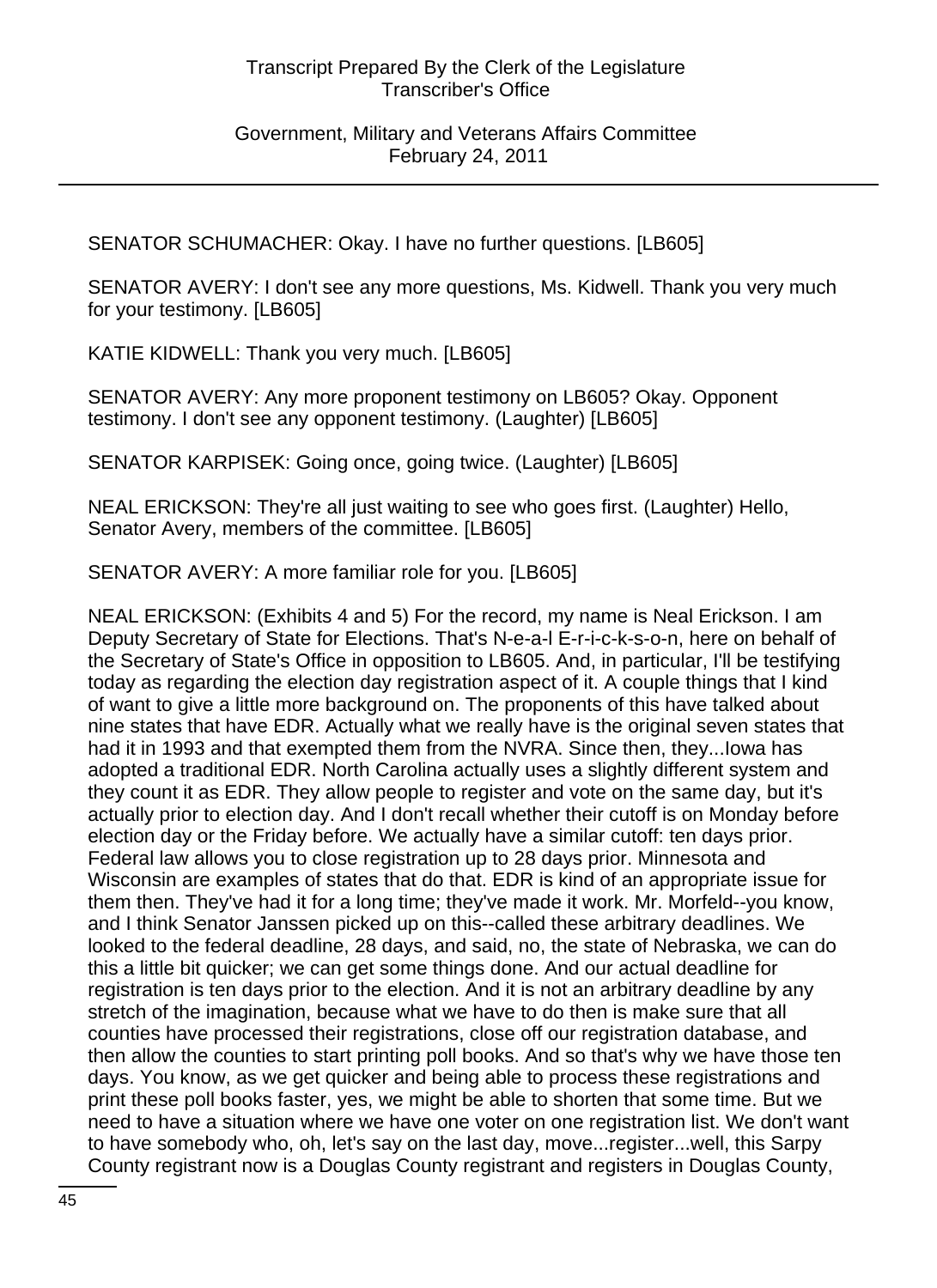Government, Military and Veterans Affairs Committee February 24, 2011

and have their name show up on both poll books. So that's what we seek to avoid by putting some of these deadlines in there. Overall, our office's opposition to election day registration is on the integrity of the election. If you look at the other states that are involved, and I've looked for some things that...I unfortunately could not get ahold of actual ballots, but I think this might illustrate some of the problems we have. What is being passed out is the official canvass from Carroll County, Iowa, and then the official canvass from Washington County. With all due respect to Senator Brasch, it wasn't because of it was in your district; it's just these happened to be counties that are approximately the same size--approximately 20,000 population. If you look at the Iowa canvass and look at the offices that they're electing, you're talking their federal and state offices take the first two pages; the second two pages take countywide offices. Everybody in that county is getting exactly the same ballot. All these offices are on there. Every precinct that's on here is receiving that same ballot. By contrast, take a look at Washington County. On the first page you have your statewide offices. Once you start getting into your county offices on page 2, into ESUs and townships on page 3, school boards and cities on page 4 and 5, the ballots that somebody receives is going to be different from someone else in the county depending on where they live. And that's where the difficulty becomes is that the poll worker needs to be able to determine what ballot this person is entitled to. If they're given the wrong ballot, and particularly this happens in a number of cases, it has the potential to impact the outcome of these races--maybe not necessarily on the senate race or even a legislative race, but a school board race, a city council race. We have a Nebraska Supreme Court decision where a county commissioner race was decided by two votes that were alleged to be improperly cast. And those people were required to disclose, in court, how they voted. So our issues are not...we've done a lot of things to help certain elements of the community, particularly the college students. Last year, I believe, we passed a bill that has the university send not only registration...or provide a link to not only a registration form but to an early request ballot...or early request...excuse me, an early ballot request form to each student. So with the red light on, I'll close my testimony on that and answer any questions you might have. [LB605]

SENATOR AVERY: With your indulgence, Mr. Erickson, I'm going to give a public service announcement. There is a snowstorm going on outside and there is a 30-car pileup on I-80 near Milford. If that influences anybody's travel plans, I offer that information for your help; that I'm not trying to discourage you from staying here to testify (laughter), but I know that some of you drove from a distance. So that does not include you, Mr. Erickson, so (laugh) we will open up the opportunity for questions. Senator Janssen. [LB605]

SENATOR JANSSEN: As public service announcement: anybody here opposing the next bill, you should probably go right now. (Laughter) It's getting very bad out. Deputy Erickson, thank you for bringing this. I actually did not know this, between the Iowans, and I was asking the other day about that. [LB605]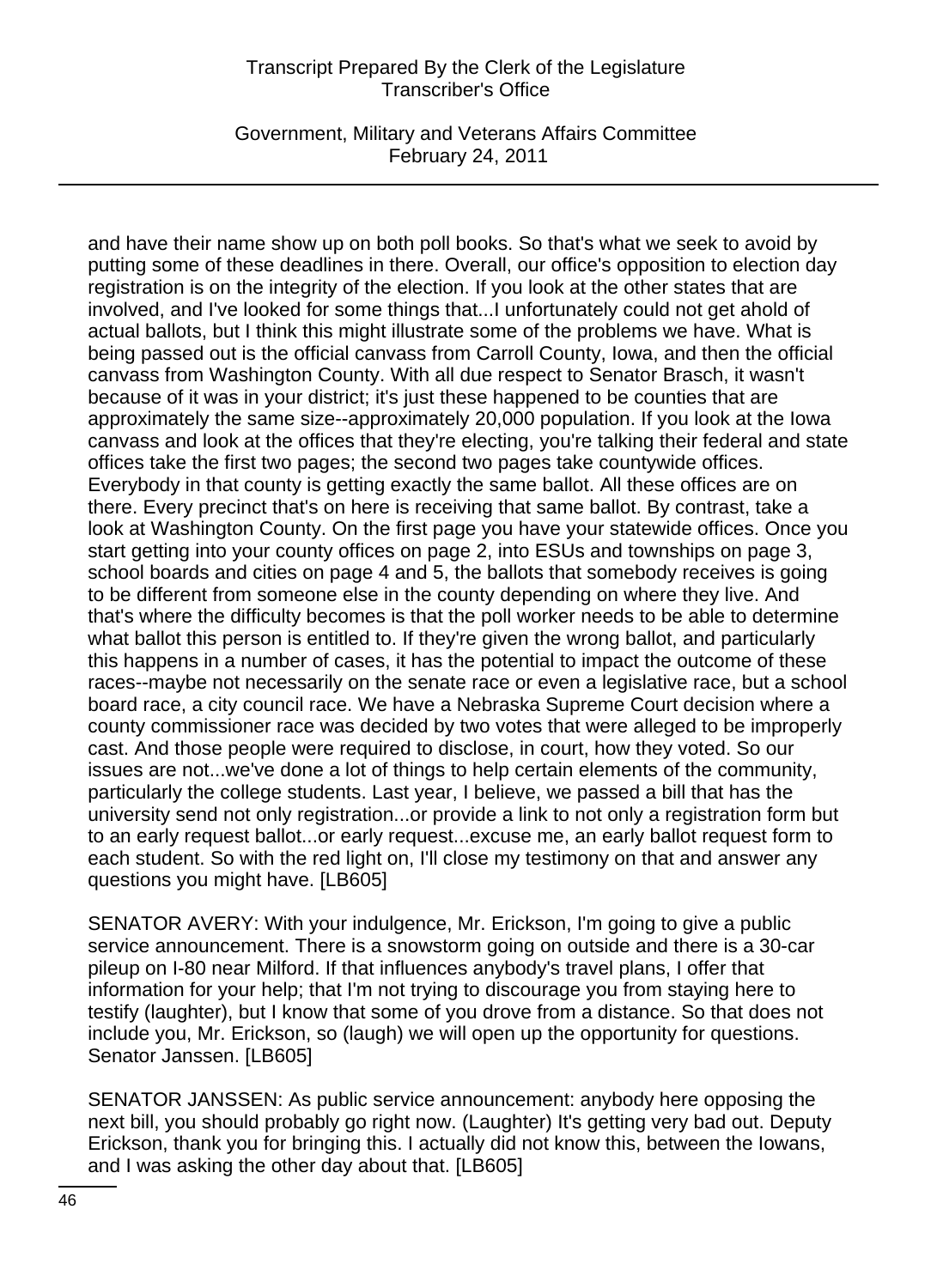Government, Military and Veterans Affairs Committee February 24, 2011

NEAL ERICKSON: And it's very similar with Minnesota. Minnesota and Iowa, for example, do their school board elections separately in off years. Their city elections are even a different separate election in off years. We combine everything into one ballot and we elect a lot more things. Iowa does not elect their regions; they do not elect their community college trustees, things like that--things that we have on our ballot. [LB605]

SENATOR JANSSEN: So I...no, I just wanted to say I appreciate that and I'm sure Senator Brasch appreciates her 3 vote victory on this current ballot, and I think more appropriately, even though Secretary of State Gale isn't here today, he got 80 percent of the vote in this particular district, so I find it hard to believe it was randomly picked, but. [LB605]

NEAL ERICKSON: Well, actually I was looking for 20,000, and actually I thought, well, Kearney is about the same size...I've worked in Carroll, Iowa...so I thought Kearney is about the same size. And I was really surprised. Carroll is a lot smaller than I thought it was. [LB605]

SENATOR JANSSEN: (Inaudible). Thank you. [LB605]

SENATOR AVERY: Any more questions? Senator Schumacher. [LB605]

SENATOR SCHUMACHER: Thank you, Senator Avery. Mr. Erickson, describe for us the process now of voter registration. I take it, let's say you run across somebody at the Walmart store or--I don't know if they allow it to be done there--but some store where there's a person registering persons to vote. They get...what goes on from that moment to the moment that that person walks up to the voting booth and gets their ballots and can cast a ballot? What ID do they have to show? What's the process? [LB605]

NEAL ERICKSON: Okay. Let's just start, you walk up to a registration table in Walmart, or assuming it's before the election, before the deadlines. That form is then provided to the election commissioners. That information is entered into the registration record. [LB605]

SENATOR SCHUMACHER: Back up: the form. [LB605]

NEAL ERICKSON: Okay. [LB605]

SENATOR SCHUMACHER: Okay. To get that form, do I have to provide any ID to get the form? [LB605]

NEAL ERICKSON: No. Well, when you say it is a Walmart, I'm assuming you have deputy registrars there? Or you just... [LB605]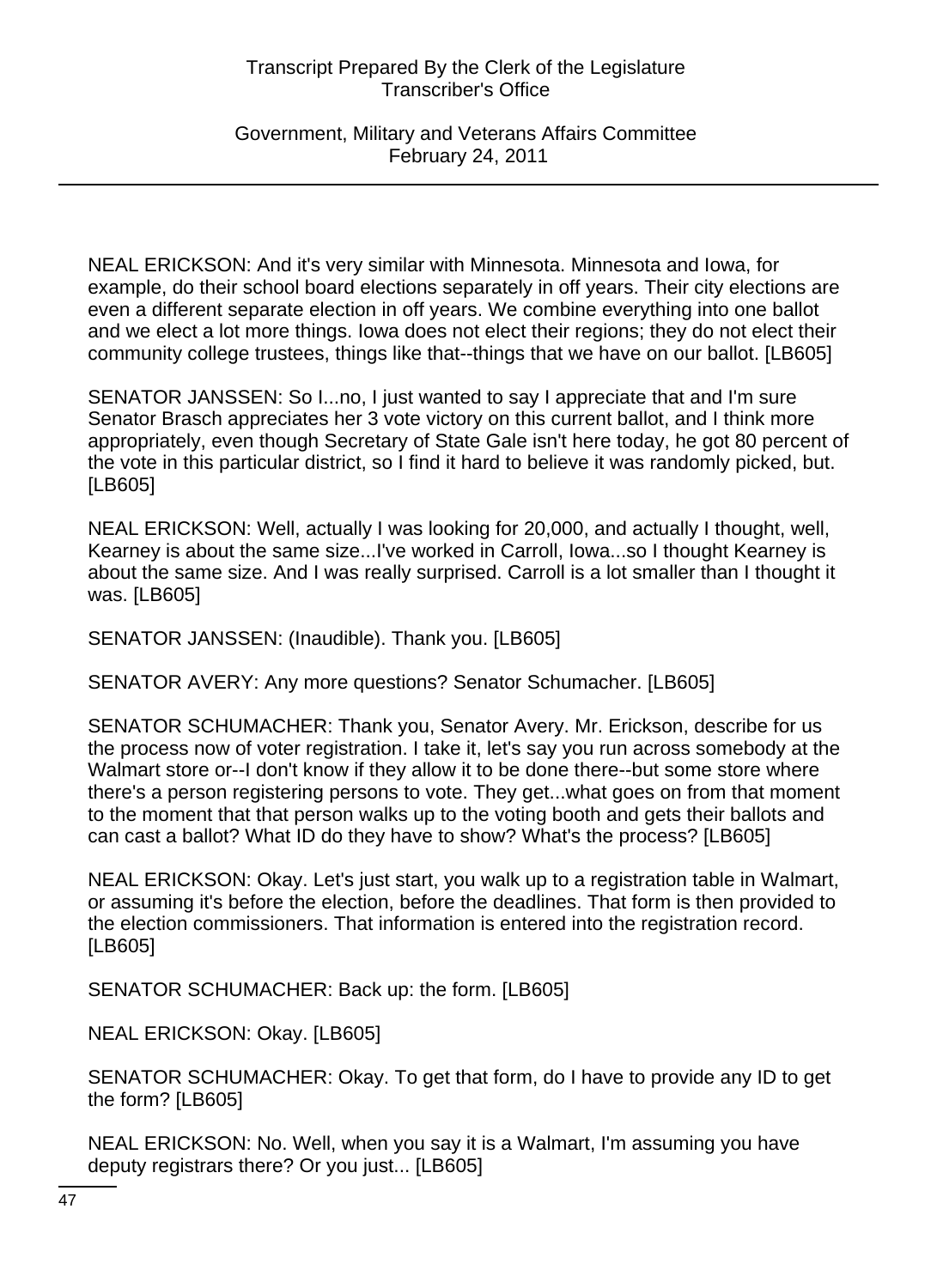Government, Military and Veterans Affairs Committee February 24, 2011

SENATOR SCHUMACHER: I've got somebody circulating a... [LB605]

NEAL ERICKSON: You just came across a form. [LB605]

SENATOR SCHUMACHER: Yeah. Well,... [LB605]

NEAL ERICKSON: Okay. [LB605]

SENATOR SCHUMACHER: ...or there's somebody that wants to...you know, with one of the political parties or action groups that is sitting there thinking they're doing a civic duty and signing people up. [LB605]

NEAL ERICKSON: Right. Somebody, you just go ahold of a form somehow, you filled it out, you mailed it in. [LB605]

SENATOR SCHUMACHER: Or they told me they would take it in. [LB605]

NEAL ERICKSON: Okay. Well, it somehow gets to the election commissioner's office. [LB605]

SENATOR SCHUMACHER: Do I have to show an ID at that point? [LB605]

NEAL ERICKSON: No. [LB605]

SENATOR SCHUMACHER: Okay. So now we've got the form leaving my hands and going through some vehicle, the mail, or a courier, and showing up in the election commissioner's office. [LB605]

NEAL ERICKSON: Right. [LB605]

SENATOR SCHUMACHER: What happens then? [LB605]

NEAL ERICKSON: Now there will be a little bit of distinction between by mail, and I'll get to that in a minute. But what will happen is that the local official then enters that into the registration record. The system will search to see if there's anybody else in the state registered with that information. And if that's the case, it will pull them from that county into the new county. [LB605]

SENATOR SCHUMACHER: And they have it...that interfaces with the big database that you guys have in your office? [LB605]

NEAL ERICKSON: Yeah. Well, it's all one database. It doesn't really interface. It's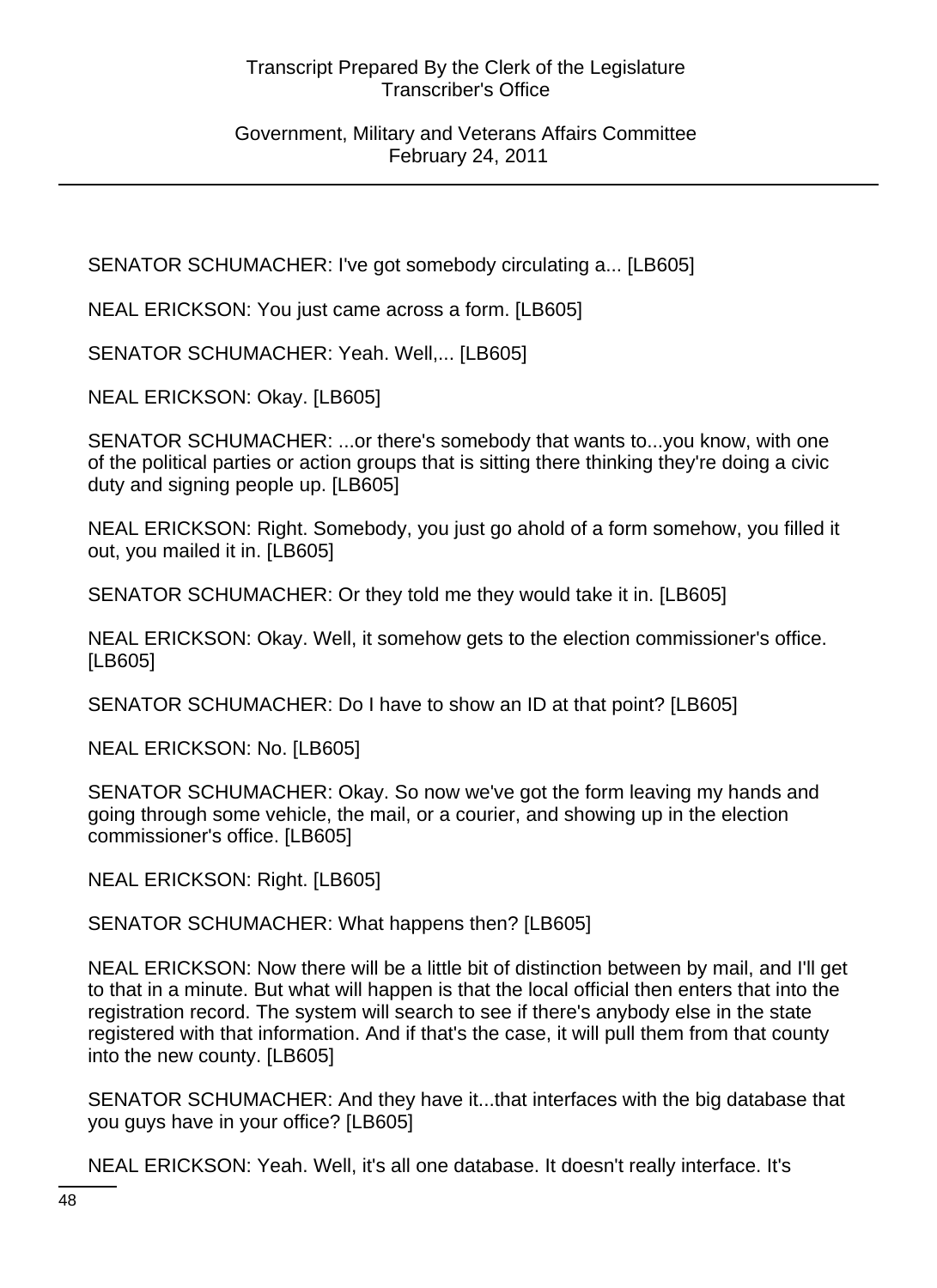Government, Military and Veterans Affairs Committee February 24, 2011

all...they're just...there are, in effect, terminals on that database. [LB605]

SENATOR SCHUMACHER: Okay. All right. [LB605]

NEAL ERICKSON: Or they have access to that database. From there, they're assigned a precinct-to-precinct part and that will indicate what ballot they're entitled to. [LB605]

SENATOR SCHUMACHER: And how is that processed? [LB605]

NEAL ERICKSON: That is done, for most cases they use a street finder system that will auto populate where they're supposed to be. Now occasionally get into situations where it may not work, and then you almost have to do it by hand and determine where they are in that county. Are they one side of a, say, a city boundary or a village boundary or on the other side of it? Those are more the exceptions. But they need to get that assigned to them. They then send that...they then send an acknowledgement mailing out to that person, saying that, yes, this registration is complete. And if for some reason it was not complete, that acknowledgement statement will say it's not...your registration application is not complete; we need this information. Those acknowledgement notices are required by federal law. Assuming that everything was okay, they're a registered voter, in that acknowledgement letter they are informed them of their polling place, and then on election day that person can go vote there. By mail is a little bit different...well, and there's one other thing that we do in terms of that is required by federal law. When we get those, we...when that is entered into the database, we run those through DMV and through an organization called AAMVA, which is the national Association of Motor Vehicle Administrators. There they can confirm the driver's license number and last four digits of the Social Security number. [LB605]

SENATOR SCHUMACHER: If they have them. [LB605]

NEAL ERICKSON: If they have them and if they were provided. If that match occurs, then that eliminates something and we're talking by mail. If a registration were received is from a first-time voter, never voted in the state of Nebraska, and it's received by mail, under federal law we're required to either match it against the state database, which is part of the reason we do the motor vehicle and SS check, or provide voter identification prior to receiving a ballot. Now, under federal law, this registration is not required to be photo ID. It can be that utility bill or a paycheck, a government mailing, whatever. But we actually clear the vast majority of those. If that person, we weren't able to match against the database and they were a first-time registrant by mail and had not previously voted in the state, then there's an indicator that is put onto the poll book that says they have to show ID prior to getting a ballot. And so there's a little bit of difference there if it's a first-time voter by mail. [LB605]

SENATOR SCHUMACHER: Assuming that the poll place had a broadband connection,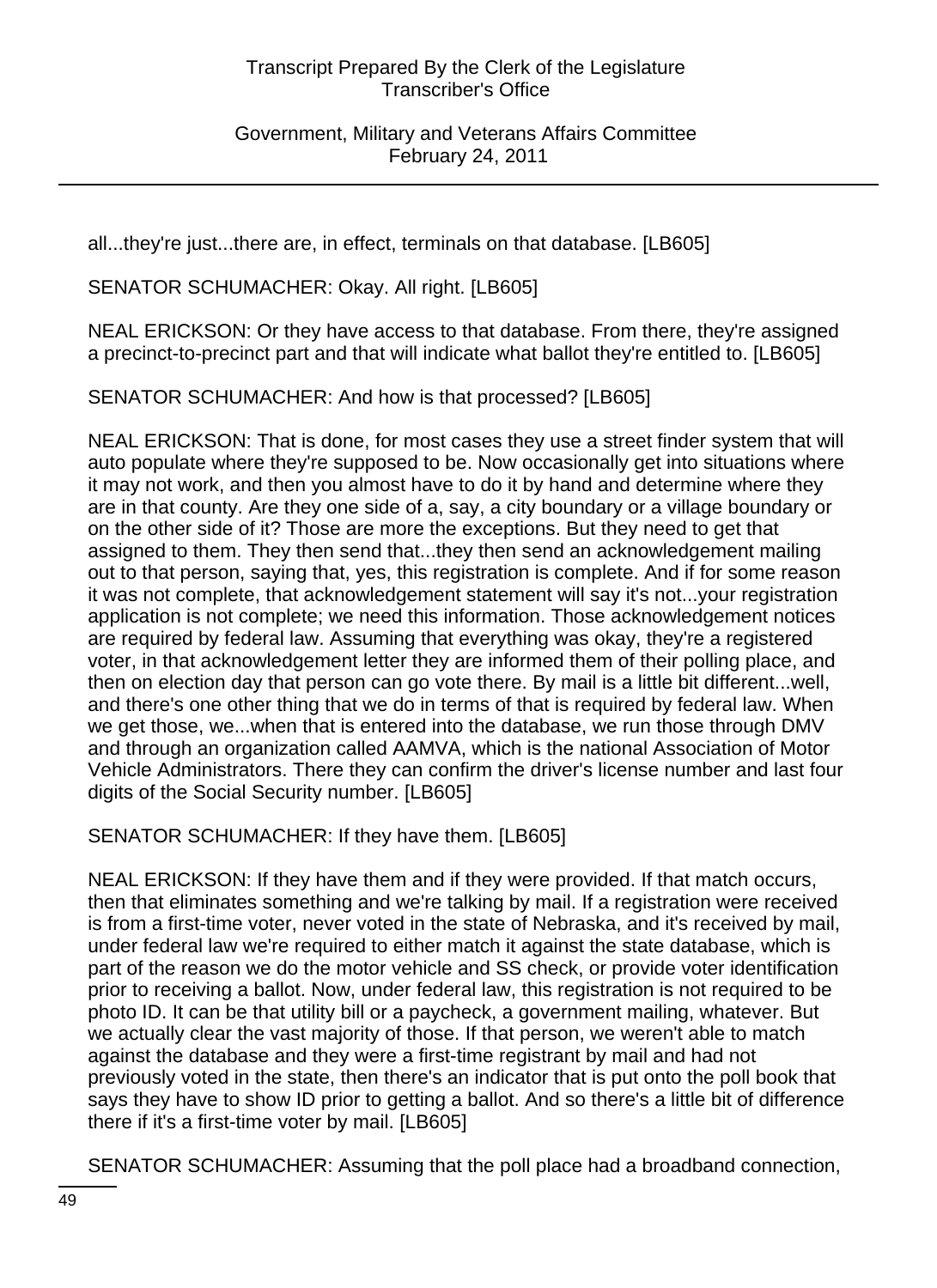Government, Military and Veterans Affairs Committee February 24, 2011

why can't all that take place right then and there in a matter of a few seconds? [LB605]

NEAL ERICKSON: Assuming all of them did have broadband connection and we were able to buy the functions, you know, buy the...there are, oh, what do you call them, e-poll books that are available on the market there. And assuming they did have a broadband connection, yeah, we could utilize that. As an example, the state of North Dakota that does not have registration at all uses the poll book system. [LB605]

SENATOR SCHUMACHER: And with...I mean what we require now, you can get by without a photo ID as long as you go through the process and show a canceled check or a government check or something like that. [LB605]

NEAL ERICKSON: Yeah. And those are going to...like I said, those are going to be the very infrequent, because usually we're able to match the DL or last four digits of the Soc and comply with the federal law that way. [LB605]

SENATOR SCHUMACHER: So really the administrative problems, since all of what you described there is really just some data entry in a computer program running against some databases, the administrator problems are resolved if the polling place has a broadband connection that is paid for by somebody. [LB605]

NEAL ERICKSON: Yes. [LB605]

SENATOR SCHUMACHER: Okay. [LB605]

NEAL ERICKSON: Yes. [LB605]

SENATOR SCHUMACHER: So we're talking again, money. [LB605]

NEAL ERICKSON: Yeah. And we've looked at them. You know, our estimated cost on being able to outfit...and this is not even with the broadband connections, because if you look at lot of these polling places, some of them barely have electricity. Some of them can be very rudimentary. But if we were to go to an e-poll book system and did have that capability, we're probably looking in the neighborhood of \$1,000 to \$1,500 per unit per polling place, so. [LB605]

SENATOR SCHUMACHER: For what? [LB605]

NEAL ERICKSON: For the terminal, in effect. [LB605]

SENATOR SCHUMACHER: For a \$200 computer? [LB605]

NEAL ERICKSON: Well, it's...there is software actually associated with it as well. And I'll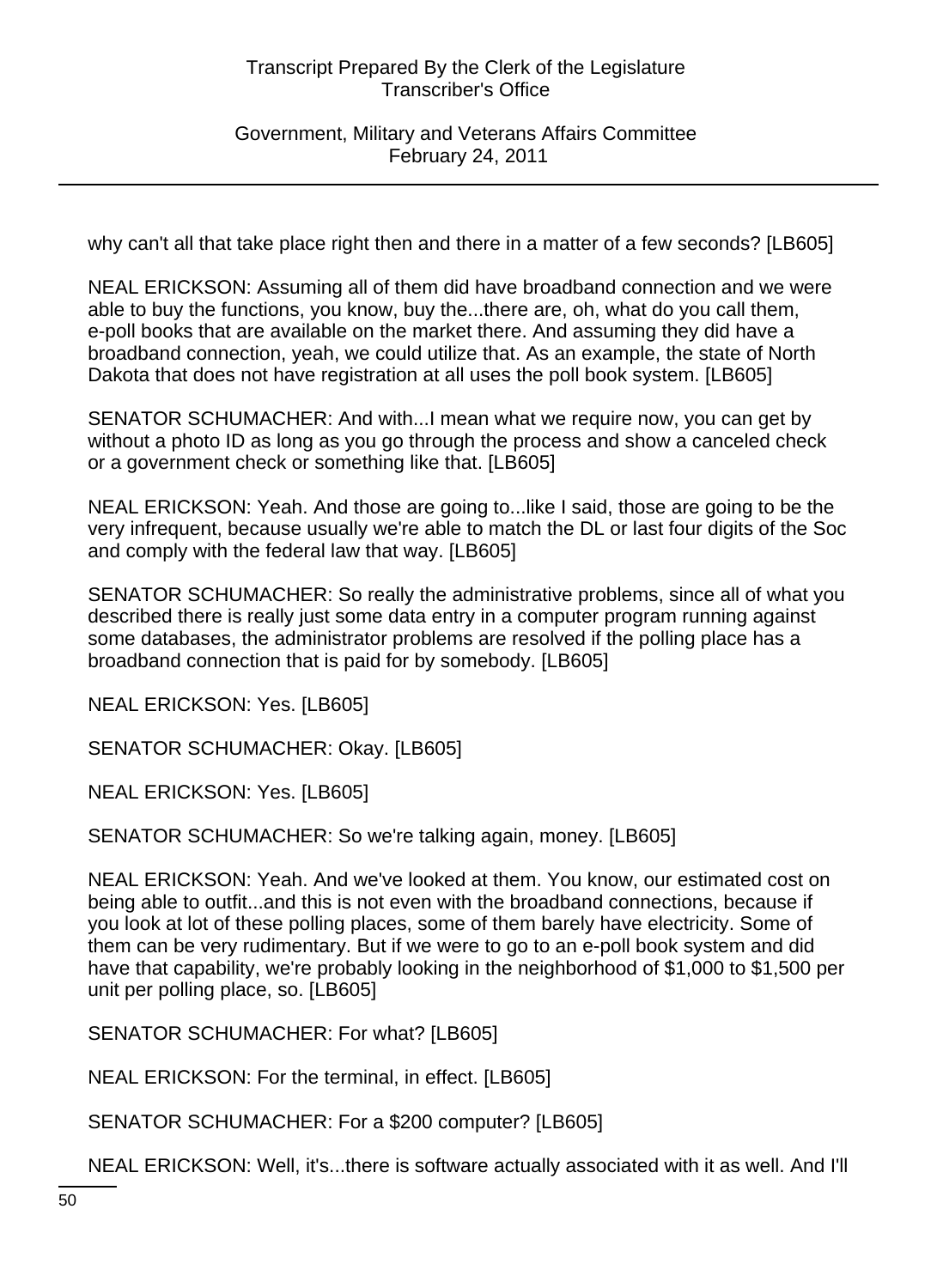Government, Military and Veterans Affairs Committee February 24, 2011

tell you what: these vendors aren't cheap anymore. [LB605]

SENATOR SCHUMACHER: Well, but, you know, we know that there's cheaper ways to get software sometimes. So again it's...we're getting pretty close here, aren't we, Neal? [LB605]

NEAL ERICKSON: In the urban areas I'd say yes. [LB605]

SENATOR SCHUMACHER: And even in those places that didn't have a broadband connection at every location, if there were a number of locations that were able to then print the ballots or with a reserve of ballots it could be polled according to what the computer said that person was supposed to get, we could still make same-day registration available even though they might have to drive a few miles to get to a fully equipped polling place. [LB605]

NEAL ERICKSON: Yes. Well, what you would have to do then at that point is either have a ballot on demand system. If you're talking about having somebody, okay, my polling place is not broadband wired, so I have to go to a different place that is in order to get that ballot, then you would either have to have, in effect, all the ballots that are available in the county there or have a ballot on demand system available there. [LB605]

SENATOR SCHUMACHER: But that wouldn't really be too bad to have a limited number of ballots on... [LB605]

NEAL ERICKSON: I tell you I would hesitate to do that. I mean we use it for some early voting stuff and we use it...and, theoretically, we could use it in some satellite locations. The ballot on demand system can be a little touchy sometimes. [LB605]

SENATOR SCHUMACHER: That's the electronic version of this. [LB605]

NEAL ERICKSON: Oh, yeah. Well, what it is, is basically we know what that ballot for that particular precinct and part looks like. We basically tell the printer to print that ballot. Realistically, right now, the problem is with the printers. To keep them in register and keep them so that the scanners will read them sometimes become problematic. [LB605]

SENATOR SCHUMACHER: Sometimes. But it's workable. [LB605]

NEAL ERICKSON: Yeah. I mean I'll give you an example. Hall County, right now, is using an old Douglas County printer that they got rid of because they kept having too many problems with it. [LB605]

SENATOR SCHUMACHER: I mean assuming that these two or three places per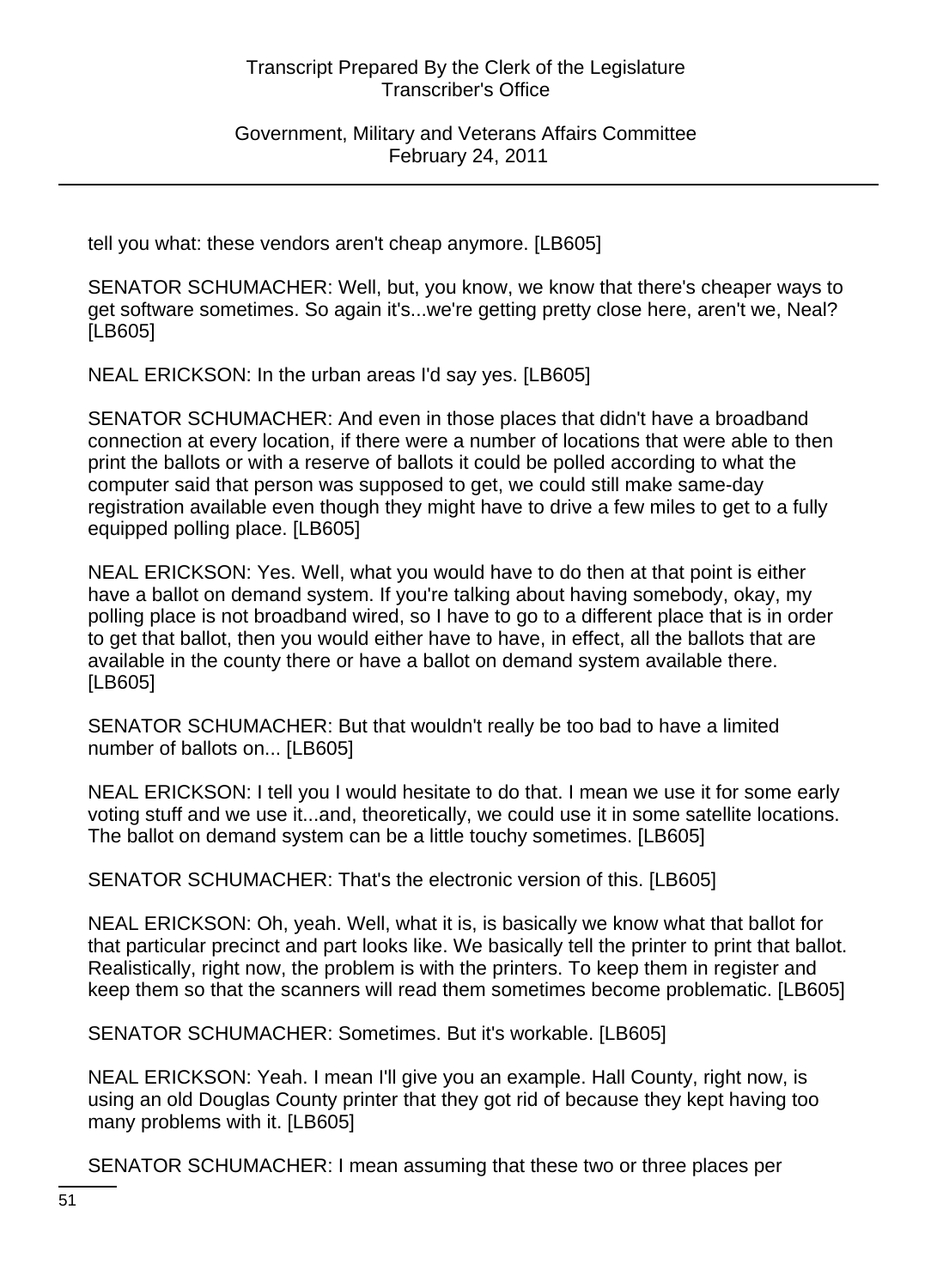Government, Military and Veterans Affairs Committee February 24, 2011

county, you know, could have a decent printer. [LB605]

NEAL ERICKSON: Well, and the problem we've had with this...and this piece of legislation actually talks about having them go to the polling place. We've had situations where we talk about having to go to the election commissioner's office and be able to do it there, where, yeah, it would be capable of doing that. But based on the numbers what you are going to do is you're going to overwhelm that site. And so you have to be relatively careful about, okay, if I'm going to send them to this particular place, is there a potential to get that site overwhelmed? [LB605]

SENATOR SCHUMACHER: But if we're going to overwhelm any voting place, we're assuming that lots of people are going to come out of the woodwork at the last minute--and we won't be that lucky. [LB605]

NEAL ERICKSON: Well, based on the numbers that they were looking on in, based on Iowa's first year, you know, we were looking at 25,000, 27,000 in Douglas County. [LB605]

SENATOR SCHUMACHER: That many extra voters. [LB605]

NEAL ERICKSON: That's what they were...that based on their numbers. Now I think that is mitigated to a degree by people who are changing addresses or moving from county to county and, because of EDR, are just not bothering to update their registrations. Now if we could get them to do that, we could mitigate that problem a little bit more. [LB605]

SENATOR SCHUMACHER: So there are a lot of people that find a barrier because, whether it's because they're procrastinators or because they move, that apparently would be helped in the process of democracy if we were to make this investment. [LB605]

NEAL ERICKSON: Well, it depends what you mean by a lot. [LB605]

SENATOR SCHUMACHER: Well, 27,000. I mean that's a nice chunk of people. [LB605]

NEAL ERICKSON: Well, like I said, I think we might mitigate that a little bit, and...but if Iowa's numbers would hold true, yeah, it would be 27,000. [LB605]

SENATOR SCHUMACHER: So I mean to the extent we're all bellyaching about no...people don't turn out, they don't want to vote, we may be on to something here. [LB605]

NEAL ERICKSON: Well, I mean theoretically it is a viable system in certain places. With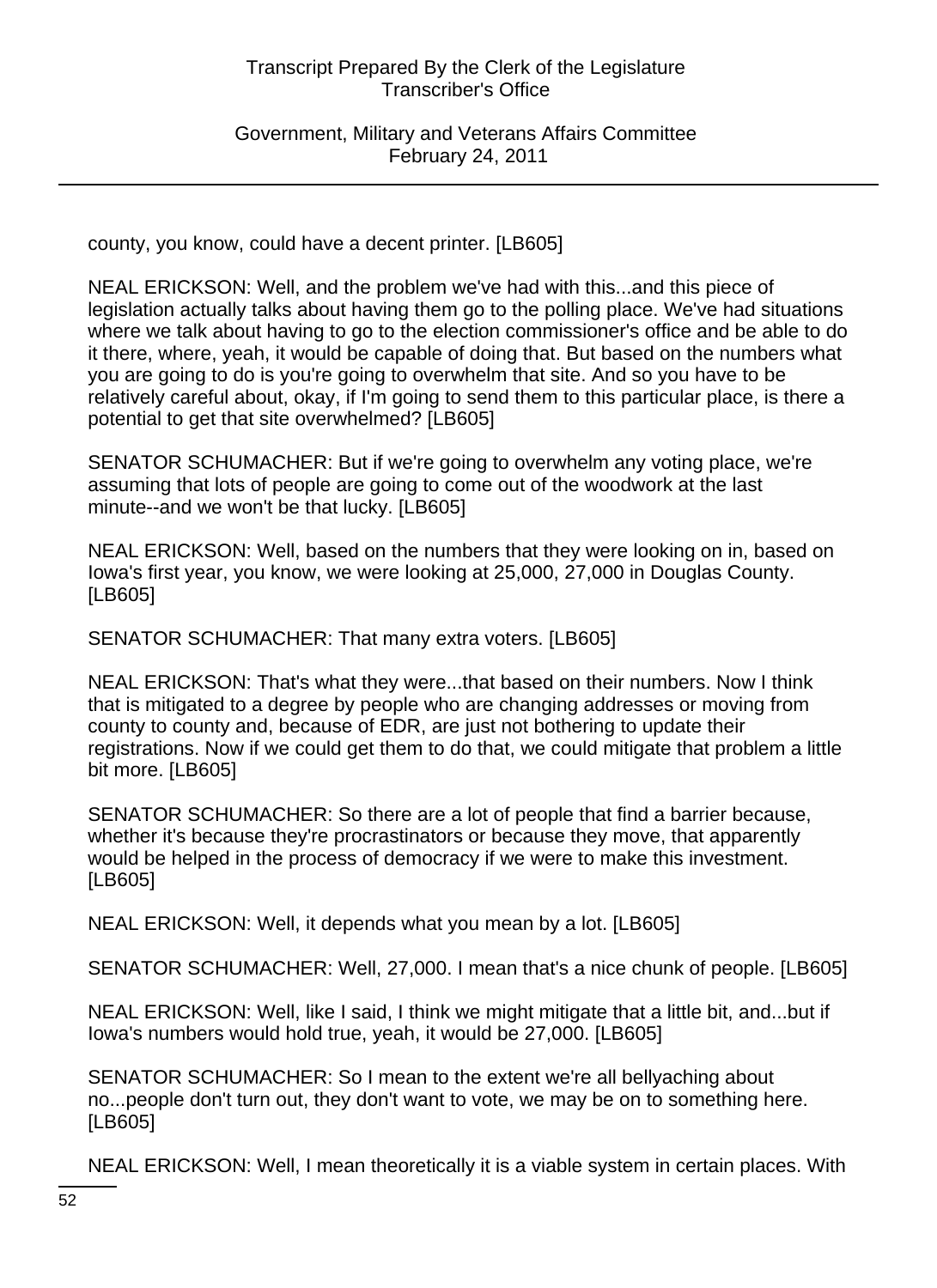Government, Military and Veterans Affairs Committee February 24, 2011

the technology we have right now, I don't believe it is here. [LB605]

SENATOR SCHUMACHER: Well, so we've got it at least reduced down to a technical question now. [LB605]

NEAL ERICKSON: Well, yeah. No, I think that's always been, has been...and the technical question actually is a result of or what it is doing is protecting the integrity of the election. [LB605]

SENATOR SCHUMACHER: I have no further questions. [LB605]

SENATOR AVERY: Any other questions from the committee? Don't see any. Thank you very much. [LB605]

NEAL ERICKSON: Thank you. [LB605]

SENATOR AVERY: I have a weather update. The interstate is now closed, both directions. [LB605]

SENATOR SCHUMACHER: Senator, shouldn't Senator Price be giving us the weather update? [LB605]

SENATOR AVERY: (Laugh) I know he would rather, but I kind of enjoy it. [LB605]

SENATOR SCHUMACHER: Wow. It must be a mess. [LB605]

SENATOR AVERY: This is...we're still on opposition testimony. Ms. Olmer, you're the one I was talking to about these weather problems. [LB605]

DIANE OLMER: You're trying to get rid of me, weren't you? [LB605]

SENATOR AVERY: I was...no, just wanted you to be well-informed. [LB605]

DIANE OLMER: (Exhibits 6 and 7) Okay. I have a sister in town. (Laugh) Good afternoon, Government Committee. My name is Diane Olmer, D-i-a-n-e O-l-m-e-r. That's probably the first time I remembered to spell my name first since I've testified. And I am the Platte County Election Commissioner. I am also representing the Election Law Committee of the County Clerks, Register of Deeds and Election Commissioners. And Mr. Erickson pretty much covered a lot of what my concerns are. And usually when I come and talk to you, I pretty much talk about how this bill will impact election commissioners; I'm not talking about my personal feelings as far as do I like it or do I not. And one thing that was brought up that would solve all of our problems was the fact that we would provide our poll workers with a street file that would allow them to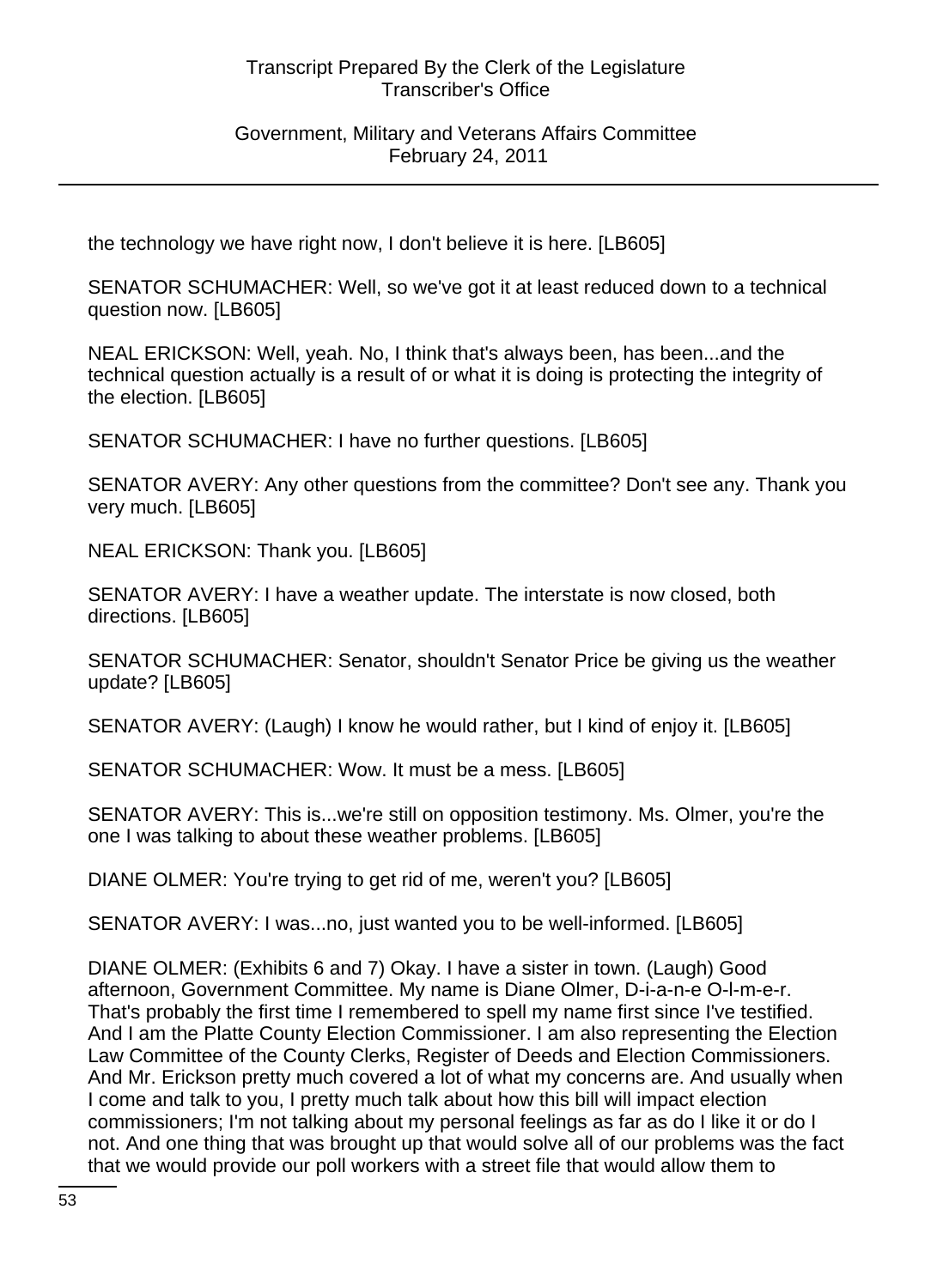Government, Military and Veterans Affairs Committee February 24, 2011

determine ballot type. If you look at the handout I gave you, right now the last two pages, there's a green page that's the ballot. It's one of our Platte County ballots for Joliet precinct. Up in the upper right-hand corner there's a number circled, and that's what the poll worker looks for now. After they look at the page before, the page before the green page is actually a page out of a voter roster. And the voter roster is very simple for the poll worker. The voter comes in, they give their name and address, they find them alphabetically. They make sure the address matches. And then right away they go to the circled number on the roster that tells them this is the ballot type. All they have to do, then the judges match up the ballot type on the roster to the ballot type on the ballot. Our goal in getting that roster is to make it as simple for the poll worker as possible, because they only do this job twice every other year. And no matter what kind of training we give them, we can't guarantee that they're going to understand ballot types and street files and everything else, like we do. I've also included a copy of a street file from one precinct in our county. We have 30 precincts. The last election, we had ten that had no splits. So those, according to this law, I wouldn't have to even send a precinct file out...or a street file out to them, which would be great. But the other 20 precincts all would have required this list. And this little precinct has my least amount of voters. It only has about 110 voters. It has a possible, I think, 14 splits. And when I say splits--precinct parts. This list, when I printed it out of the computer now, prints me a list and gives all the different addresses, and it finally goes on the right-hand side to a precinct part. What is a precinct part? I have to take that little Joliet precinct and I went up and down every street and avenue, and assign a precinct part to it. Are you in this school district? Are you in this NRD? That precinct itself has three NRDs and five school districts. And so it doesn't give a ballot type when you print this out of our system right now. So I actually went through, crossed out the column with the precinct parts, because precinct part does not always agree with ballot type. So when they have...I also have fire districts built into this description of my precinct in case I ever have to do that kind of election, so there's some things; so I have a possible 14. It always narrows down to less. So that means precinct parts are not always going to be the ballot style. So I manually went through with my list from the last election and changed it so that there was a ballot style for each address for that little precinct. I'm just saying, right now, unless somebody forks out a bunch of bucks to ES&S, that's the process we would have to use. And we're all talking about budgets and the state isn't helping the county and counties have budgets, and so probably none of us have enough money to change it so that ES&S prints that list, going straight to a ballot type. And that will change with each election. So it's probably going to be this way. There's always a chance for error every time I manually do something. So I did this. I had the lady in the office recheck it. Hopefully, it's right. And then I have challenged you, which you don't have to do right now, I just put two people's names, which that doesn't matter, with an address and used that street file and see if you come up with the correct ballot type. It's not an easy document to use. It's not impossible. Is it workable? Could we use it? Sure. Our goal has always been to make it easier for the poll worker so that they're not making decisions. This, on election day registration, if they make a wrong ballot choice, that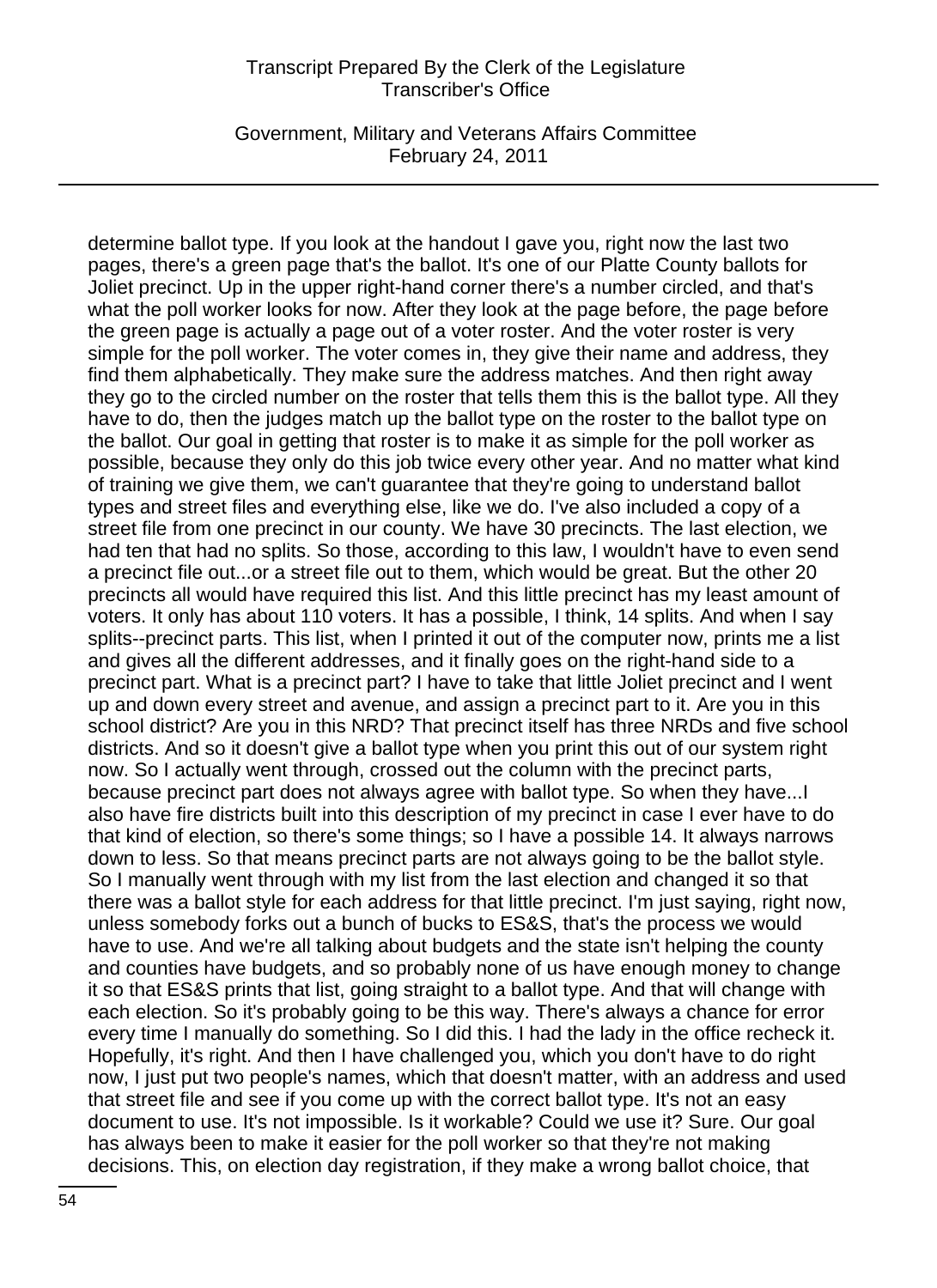Government, Military and Veterans Affairs Committee February 24, 2011

ballot is in the box so it's a done deal. And as Mr. Erickson testified, wrong ballots do determine races--probably not major races, but lesser races as far as size. So that's...I just want you to look at it and you look at it and see if you think it's a great solution. As Senator Schumacher mentioned, if we finally, someday, get enough money to put an electronic poll book in each poll worker's hand, I think it's workable then. But you have to realize, too, when you talk about this electronic poll book, it comes with an initial price. But for each election we have to pay to have every piece of equipment we have reprogrammed because each election is different. So when you talk about a poll book costs, and I'm not even sure what they cost, well, that's upstart; that's one thing. But I have to pay for each election for the EDR, for any piece of equipment I have. So this would be extra expense for every time we have an election. [LB605]

SENATOR AVERY: Red light. [LB605]

DIANE OLMER: So I'm done. If you have any questions? I'm sorry I took so long. [LB605]

SENATOR AVERY: Thank you. Thank you. Questions from the committee? Senator Price. [LB605]

SENATOR PRICE: Thank you, Chairman Avery. Just one question. Did I understand you correctly that using the existing systems you have, that you would need an up...and we wanted to use this system with the mythical upgrade to print the data you would want, you would need a new upgrade for each election cycle? Not the poll book but just using this. [LB605]

DIANE OLMER: That street file, right now, gives an address and then it tells you what precinct part they are. If we wanted our existing system to list the address and a ballot type, we would have to pay ES&S, right now, before the next election, a lot of money to do that. That would not be for each election. But I was talking about the poll book. If we had a poll book at the polls, that would cost us money every time for each poll book to have it reprogrammed, so. [LB605]

SENATOR PRICE: Thank you very much, Madam. [LB605]

SENATOR AVERY: Senator Schumacher. [LB605]

SENATOR SCHUMACHER: Thank you, Senator Avery. So...but this, what you started with here, is something you have in your office. [LB605]

DIANE OLMER: I can print that out of our system right now. [LB605]

SENATOR SCHUMACHER: And it's on a database of some kind. [LB605]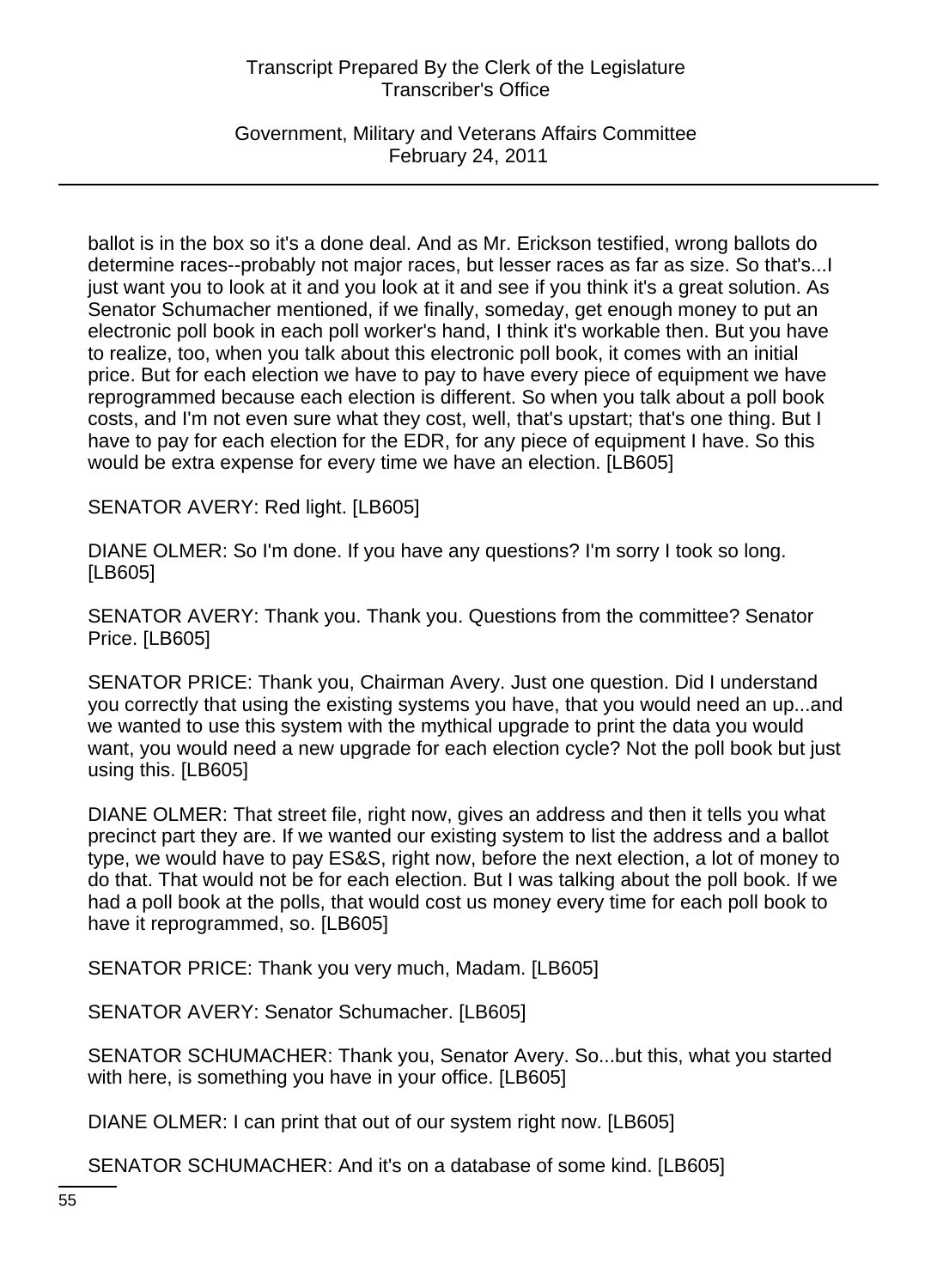Government, Military and Veterans Affairs Committee February 24, 2011

DIANE OLMER: Yes. Our statewide election system. [LB605]

SENATOR SCHUMACHER: And in order to come up with the ballot type for each of these particular addresses, you go through some mental procedure. [LB605]

DIANE OLMER: It's...when I have to set up our ballots, I have to have that knowledge anyway to tell the computer what precinct part goes to a ballot type to get the roster to come out of that same system. So I need that list. I have a...I call it my precinct part list...or my ballot style list. And I, of course, always keep it. And I would use it, because, right now, the system that we have does not provide for changing the street file to ballot type. [LB605]

SENATOR SCHUMACHER: Now...well, this handwritten stuff, do you do that for every election you (inaudible)? [LB605]

DIANE OLMER: I don't do it at all now, but if this law passed, this is what I would have to do with the existing system. [LB605]

SENATOR SCHUMACHER: And that's to select the ballots that you would give this person. [LB605]

DIANE OLMER: Right. So that number that you saw on the roster that I circled, that's what I'm trying to tell the poll worker: If you find the right address, this is the number you need and connect it with the ballot. [LB605]

SENATOR SCHUMACHER: And the barrier is some terrific fee due to...ES&S, I take it, is some software outfit? [LB605]

DIANE OLMER: ES&S is the company that owns our software for our election system in Nebraska. [LB605]

SENATOR SCHUMACHER: Is there anything stopping just a plain old programmer from going through the steps that you manually did in your head and writing a little program to generate these numbers? [LB605]

DIANE OLMER: I guess I would trust myself to do that better than somebody out of the office if it's going to be for each election. I don't think a programmer can go into our system and change anything with the system. I think it's illegal. [LB605]

SENATOR SCHUMACHER: No. I mean just have a stand-alone thing (inaudible). Download your database, run a program against it to generate these numbers, doing the same steps that you would do in your head to come up with the handwritten thing,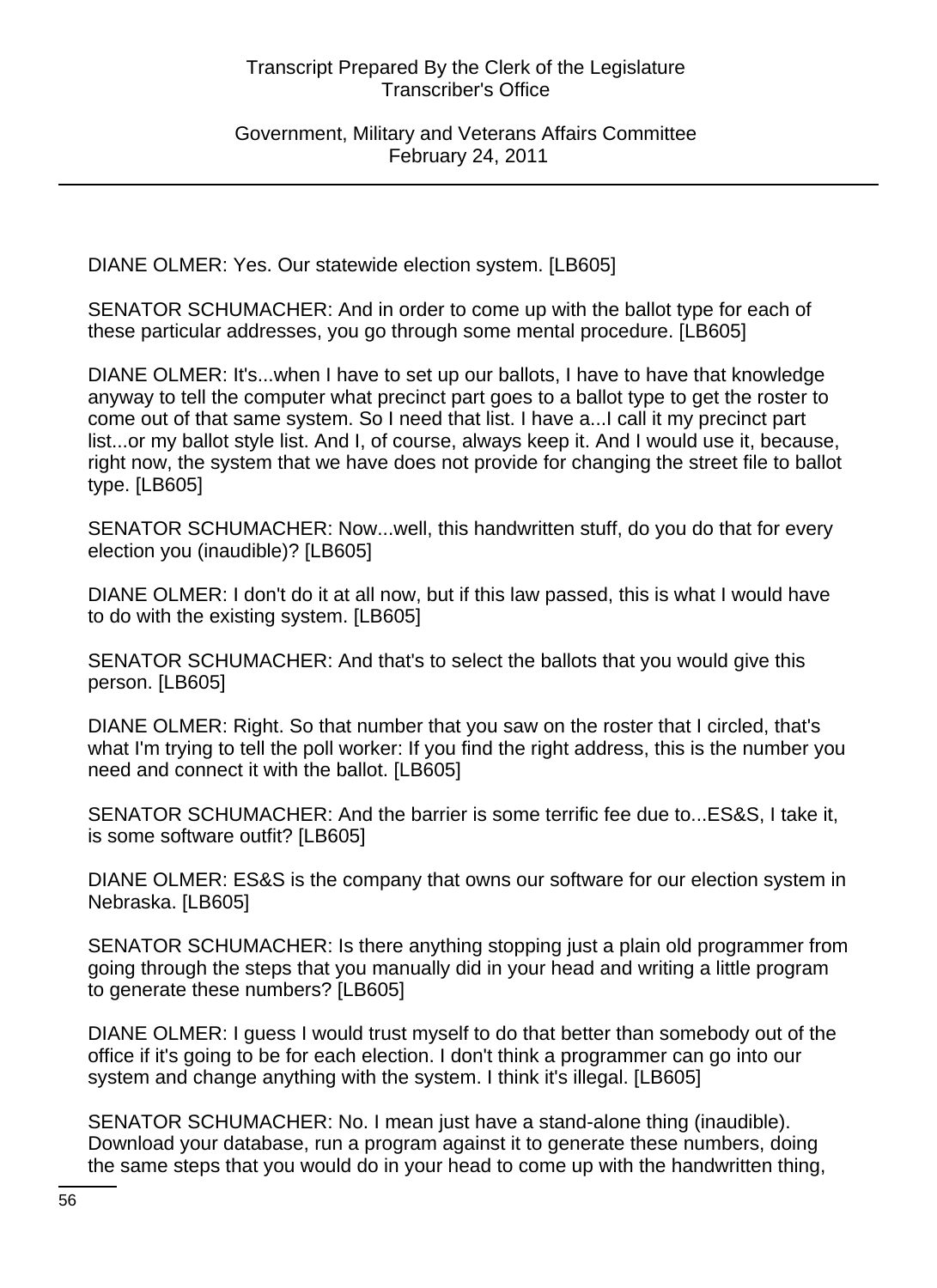Government, Military and Veterans Affairs Committee February 24, 2011

and there it is on a \$200 laptop. [LB605]

DIANE OLMER: That might be possible. I'm consist...if you read those addresses and the one I gave you, I'm saying it's not the easiest thing in the world to follow, even if the number was there right away. You've got 400th Street; you've got 400th Avenue. You've got evens and odds. You've got...and I'm not saying my poll workers are stupid, but it's...there are going to be mistakes made and they will not be reconciled because the ballot is in the box. And there is just a lot of chance for error using this system. [LB605]

SENATOR SCHUMACHER: Has your group studied any way of maybe looking at some of these functions being done in alternative ways to what this ES&S is telling you it has to be done at? [LB605]

DIANE OLMER: The Secretary of State handles the computer system...or the election system for the whole state, and we're all connected--and that is great. [LB605]

SENATOR SCHUMACHER: To your knowledge has your group or this committee or any oversight group taken a look at exactly what impediments are being created by what seems to be a very high cost of this software? [LB605]

DIANE OLMER: When the Secretary of State chose this company, they did compare. They do a lot of bargaining every year for their contract. It isn't like they just took it because it was in Omaha. They did the bargaining. They checked with other systems. And so I don't think this was a decision made lightly. [LB605]

SENATOR SCHUMACHER: At least this step seems to be fairly rudimentary--pretty easy. [LB605]

DIANE OLMER: I'm saying that's possible. It would cost money. But I'm saying that list isn't easily used anyway. [LB605]

SENATOR SCHUMACHER: Thank you. [LB605]

SENATOR AVERY: Any other questions? I don't see any. Thank you, and good luck driving back to Platte. [LB605]

DIANE OLMER: Great. Yeah, maybe I'll be at my sister's house. (Laugh) [LB605]

SENATOR BRASCH: I think that would be wise. [LB605]

SENATOR AVERY: Any more opponent testimony? [LB605]

SENATOR SCHUMACHER: Thank you, Diane. [LB605]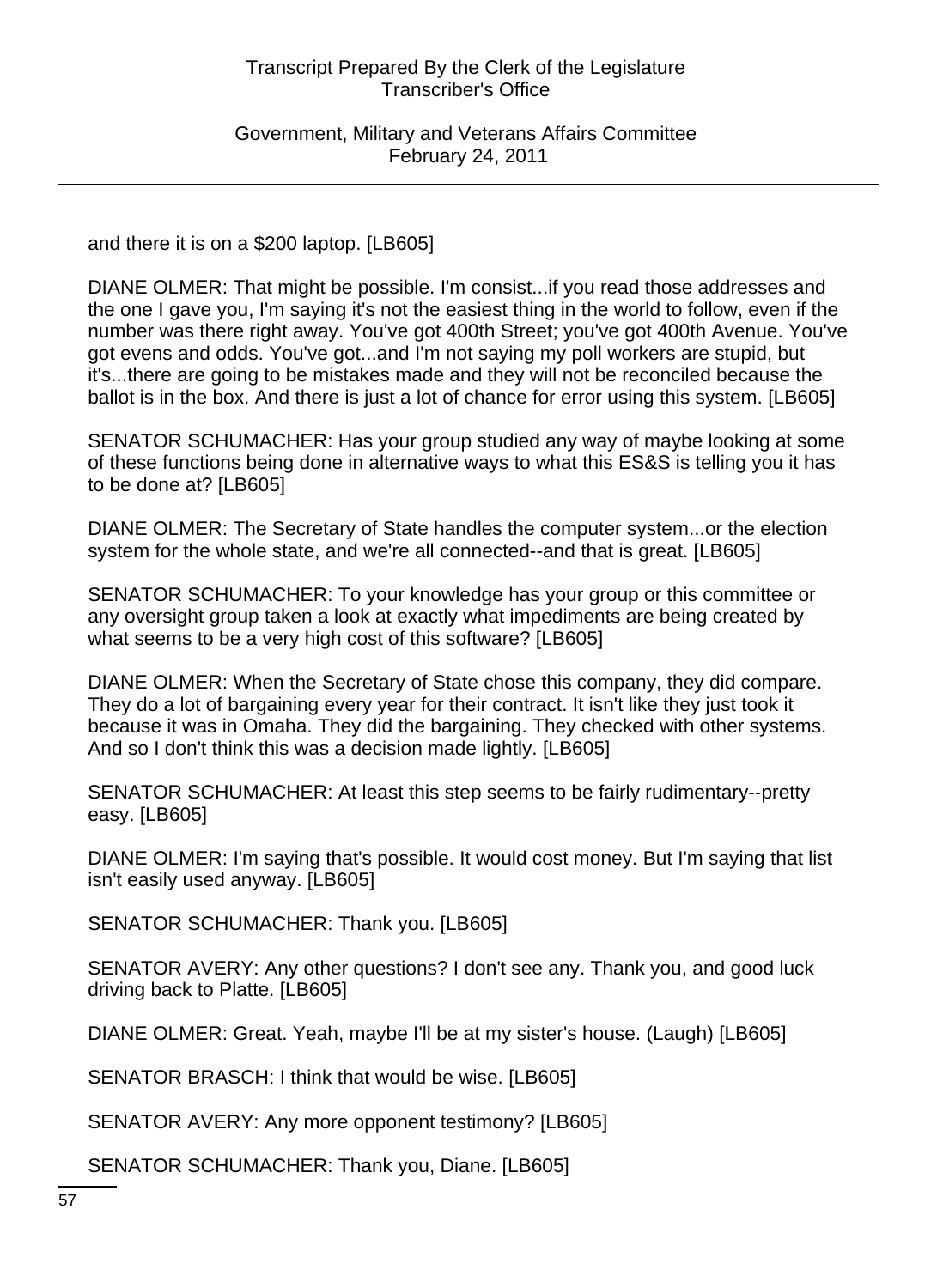Government, Military and Veterans Affairs Committee February 24, 2011

SENATOR AVERY: How many others wish to testify on this bill? Please raise your hand. Just one. Okay. Two? [LB605]

DAVID SHIVELY: (Exhibit 8) Good afternoon, Senator Avery... [LB605]

SENATOR AVERY: Good afternoon. [LB605]

DAVID SHIVELY: ...and members of the Government Committee. I'm going to try to be real brief here, because everything I basically had in my prepared statement has already been covered. I do want to add two things regarding...my name is David Shively. It's D-a-v-i-d S-h-i-v-e-l-y. I am here in opposition to LB605. I know supporters of election day registration occasionally point to Minnesota as a prime example of how well this works. I do want to point out an issue that happened in 2008, and it happened in more than one case, on this article that I brought forward to you about a voter who registered to vote on election day but was not qualified because she was a convicted felon. And after the election was done, that woman did have charges filed against her. But that doesn't negate the fact that her ballot was in the ballot box and that ballot was still counted even though she did have charges filed against her in that situation. In addition, I also understand that Montana has had election day registration, and recently the Montana House of Representatives passed House Bill 180, on a vote of 67-33, which will end their practice of election day registration if it is also passed by the Montana Senate and signed by their governor. So there evidently has been some issues, and I'm not quite sure what those issues were in Montana, but there are some issues in Montana with their election day registration. I don't really have anything in addition to what has been brought up before but would be happy to answer any questions if you'd like. [LB605]

SENATOR AVERY: Thank you, sir. Questions from the committee? Senator Karpisek. [LB605]

SENATOR KARPISEK: Thank you, Senator Avery. Thank you, Mr. Shively. We have issues in our elections, though, right? We just talked about things going on in Omaha. [LB605]

DAVID SHIVELY: That's correct. In the situation there are different things that happened, so yeah, things can happen wherever. There's always going to be an issue. There could always be an issue. There's no such thing as a perfect election. [LB605]

SENATOR KARPISEK: My point exactly. Thank you. [LB605]

SENATOR AVERY: I don't see any more questions. Thank you, Mr. Shively. [LB605]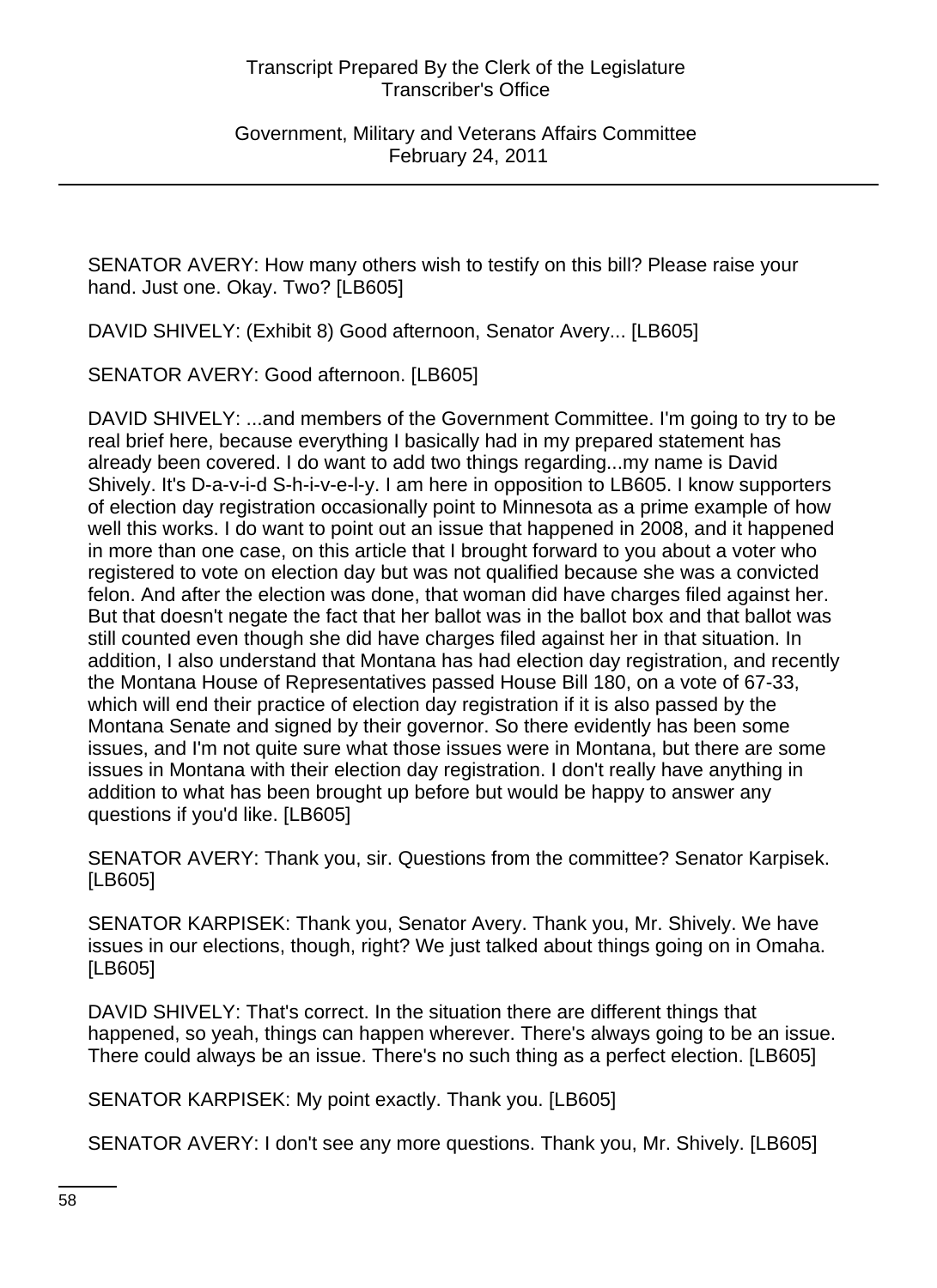Government, Military and Veterans Affairs Committee February 24, 2011

DAVID SHIVELY: Thank you. [LB605]

SENATOR AVERY: Any other opponent testimony? Welcome. [LB605]

BETH BAZYN FERRELL: Thank you. Good afternoon, Chairman Avery, members of the committee. For the record, my name is Beth, B-e-t-h, Bazyn, B-a-z-y-n, Ferrell, F-e-r-r-e-l-l. I'm appearing here on behalf of the Nebraska Association of County Officials in opposition to this bill. I won't repeat the testimony that you've already heard. I think you've heard our concerns about the number of splits in Nebraska compared to those in other states. I would also like to draw your attention back to the conversation early on in the hearing on this bill between Senator Price and Senator Conrad. We also had some of those same technical concerns about the IDs and the type of photo IDs and that sort of thing. I would be happy to try to answer questions. [LB605]

SENATOR AVERY: Thank you for your testimony. Questions from the committee? I don't see any. Thank you. Any other opponent testimony? Anyone wish to testify in a neutral position? No neutral testimony. That puts you up, Senator Conrad. [LB605]

SENATOR CONRAD: Thank you. Thank you to the committee for your patience and kind consideration of this important issue. I think we had a great dialogue today. Legitimate concerns were brought forward and important issues were addressed. And again, I challenge this committee to really focus on whether or not we have a values difference here or if we have a technical or implementation question to address, which I think are very different. But if we can address that first threshold in an important way, which I think we should, we are wide open to working with everybody else on the implementation and logistic problems that may or may not be present. And finally, the basic philosophy I think in my bringing this bill is really twofold. One, I work hard each session to try and find a piece of legislation that will encourage participation by young people. As evidenced by those who testified here today, this is one of those pieces of legislation that really brings young people into the process and engaging with our Legislature. So I think that's already a huge win and it's one of my favorite parts of the job. Secondarily, when it comes down to balance, when it comes down to issues, when it comes down to implementation, I'm going to err on the side of individual liberty and fundamental rights every time. I hope you will too. Thank you. [LB605]

SENATOR AVERY: Thank you, Senator. Do you want to hang around and see if we have any more questions for you? (Laughter) [LB605]

SENATOR CONRAD: No. (Laughter) I'm kidding. Happy to. Happy to. [LB605]

SENATOR AVERY: Okay, that ends the hearing on LB605 and there is...Senator Janssen is arriving to...Senator Janssen, are you ready to start on LB239? Oh, before we move on to LB239, I want to go back to LB605. I have four letters of opposition from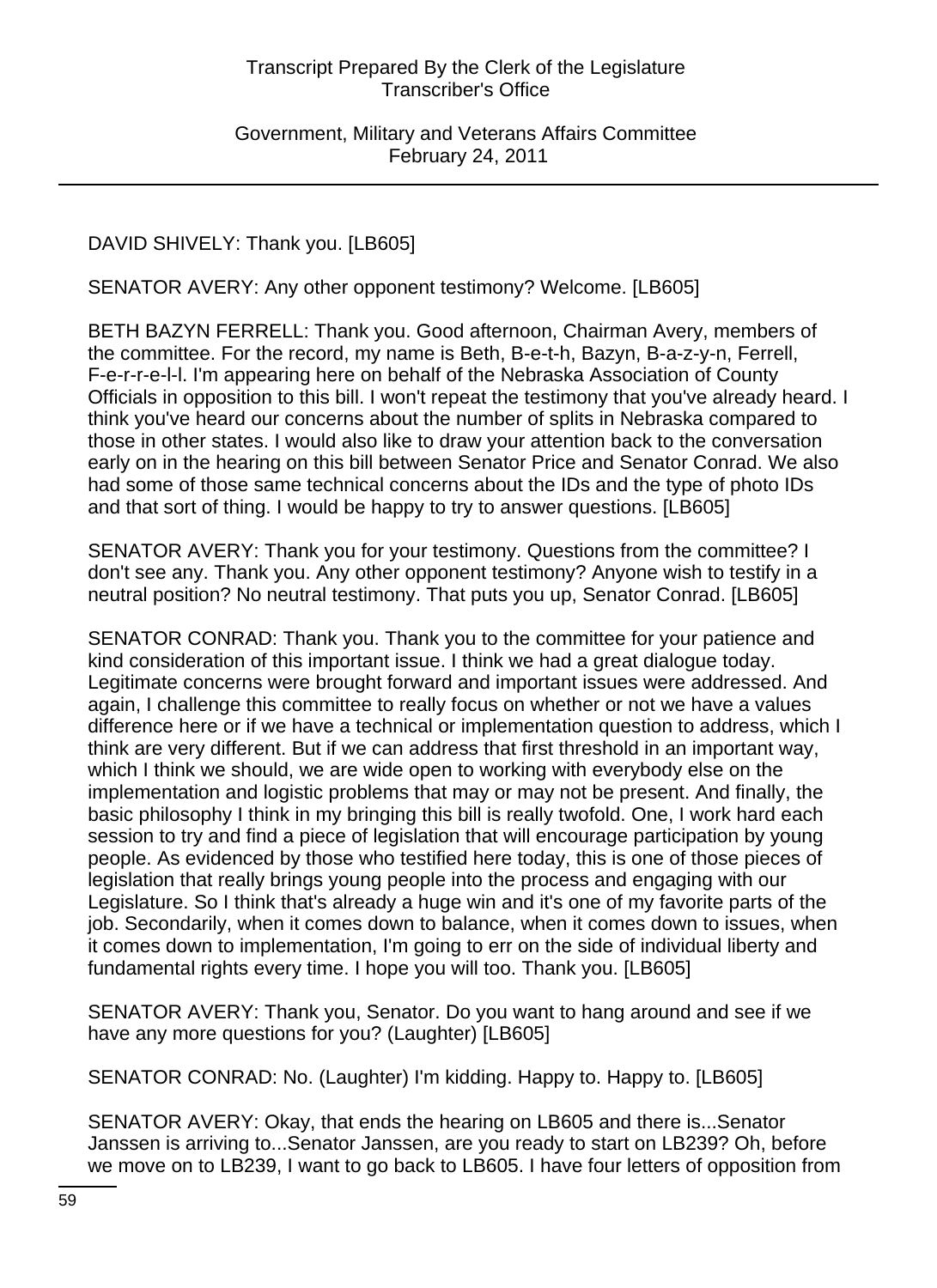Government, Military and Veterans Affairs Committee February 24, 2011

county clerks and county commissioners: Washington County, Holt County, Hall County, and Knox, to read into the record. (Exhibits 9, 10, 11, and 12.) All right, now we're ready for you, Senator Janssen. [LB605]

SENATOR JANSSEN: About time. [LB239]

SENATOR AVERY: Welcome, sir. [LB239]

SENATOR JANSSEN: Thank you. Thank you, Chairman Avery, members, fellow members of the Government, Military and Veterans Affairs Committee. For the record, my name is Charlie Janssen, C-h-a-r-l-i-e J-a-n-s-s-e-n. I represent District 15 in the Nebraska Legislature, which is Fremont and all of Dodge County, and I hope it stays that way if any of you are on the Redistricting Committee. I appear today to introduce LB239, the voter ID legislation. LB239 would require persons casting ballots to provide government-issued photographic identification before voting at their polling place. Voters casting ballots by mail...again, voters casting ballots by mail would not be required to provide government-issued photographic identification unless it's their first time voting. If it's their first time voting, they would have to present their ID to the election commissioner before having the ballot counted. A person who does not present identification at the polls would be permitted to cast a provisional ballot. He or she then would have ten days to submit a government-issued photographic identification to the election commissioner in order for the ballot to be counted. Exemptions are provided for residents of nursing homes, voters who have religious objections to being photographed, and persons who sign a statement that they are indigent and unable to obtain government-issued photographic identification. The Department of Motor Vehicles would offer a state identification card at no cost to voters who wish to obtain photographic identification if they indicate they are indigent. The card would only be used for purposes of voting. This came up earlier, but I modeled this proposal on the Indiana photo ID bill that was upheld by the United States Supreme Court in 2008 in Crawford v. Marion County Election Board, 553 U.S. 181 in 2008. Justice Stevens wrote the majority opinion and reviewed some examples of voter fraud throughout history. Some might say that there are few examples of voter fraud in the United States and this bill is unnecessary. Justice Stevens pointed to several alarming instances in a footnote to support the majority opinion's approval to a process like Indiana's, like I have outlaid in LB239. Judge Barker cited evidence containing examples from California, Washington, Maryland, Wisconsin, Georgia, Illinois, Pennsylvania, Missouri, Miami, and St. Louis. While the brief indicates that the record evidence of in-person fraud was overstated because much of the fraud was actually absentee ballot fraud or voter registration fraud, there remained scattered instances of in-person voter fraud. For example, after a hotly contested gubernatorial election in 2004, Washington conducted an investigation of voter fraud and uncovered 19 ghost voters. After a partial investigation of the ghost voting, one voter was confirmed to have committed in-person voting fraud. A lot of people also that would oppose this talk about going back to the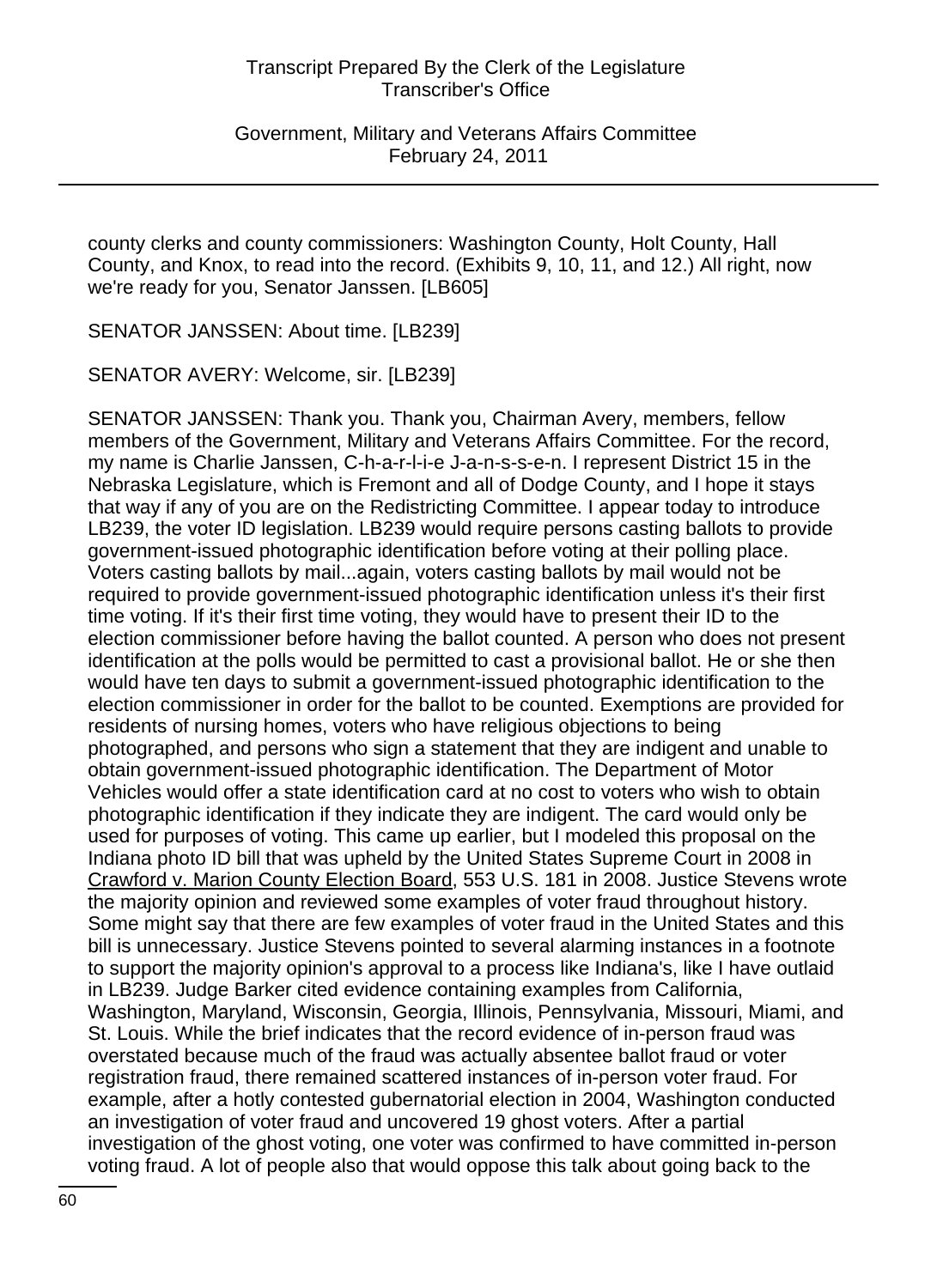Government, Military and Veterans Affairs Committee February 24, 2011

days of yore and having poll taxes and what not. As a side note, I'd like to point out there is no fiscal note for this, as we know, there's no...if there's no monetary value, there is no tax involved with this, so no such thing as a voter tax. I'm not here to assert that there is rampant voter fraud in Nebraska. In fact, I don't believe there's much, if any, voter fraud. Well, I do think there is some, as indicated by recent elections, but I don't think it's a rampant problem. Nebraskans are honest and forthcoming people. When we cast our ballots at the polling place, we generally recognize each other as friends and neighbors. That's why I was a little bit surprised one recent time when I went to vote, and this has happened...this is common-sense legislation, and everybody says that, but this makes the most common sense to me. When I went to my polling place two years ago or a year ago as an elected official now, and I had been for a while on the city council and I went to show my ID and they said, well, you don't need to show an ID, and I thought, wow, well, I must be so popular everybody recognizes me. No. Nobody needs to show their ID at this place. And I was really surprised and I had voted before, but I think most people are surprised and you just naturally do it because we do that so often in our day-to-day lives. We have to show our ID when we go anywhere. So...and that's what really made me bring this bill. As Nebraskans, we're also not naive. Elections are very important to ensure voter support and electoral accountability. We have races in our state that are determined by one vote. My district, during the last election cycle, had a tie, had tie races, and that's where they went to casting of lots, if you will. I think they decided between flipping a coin or drawing a card in that particular election. Asking for identification at polls is not too much to ask and the United States Supreme Court has very recently permitted this exact language. A lot of times in our committee, hypothetical cases and pending lawsuits give us pause. That's not the issue here. The Supreme Court has spoken on this one. According to the National Conference of State Legislatures, in a November 22, 2010, report, eight states request or require voters to provide photo ID. Oklahoma will join them in July. An additional 18 states require ID but not necessarily one with a photograph. I believe in earlier testimony we heard that one-tenth of our states are doing same-day election and, therefore, we should look at doing that. In this case, I think we actually have a true one-tenth and even more that requires some sort of an ID. Nebraska is not considered 1 of these 27 states right now. I think most Nebraskans would agree with me that it is surprising that it is not already the case and they would not be...they would not object to showing their identities when they show up at a polling place. I believe, Senator Karpisek, one of your bills last week, I put this on the list of...and I think I'm going to use this more and more often--jeez, I thought this was already a law; I thought we already had to do this; it's common sense. I think this falls under that same category. I think most Nebraskans would also agree that it is a good idea to permit those that forget their ID to be able to cast a provisional ballot, one that actually means something, something that I didn't realize until I got on this committee. I hope all the exceptions and accommodations in this bill will satisfy those who oppose my bills and that are more restrictive actually than LB239. My office has spoken with Deputy Secretary of State of Elections for his reaction on this proposal during the interim. He recommended that if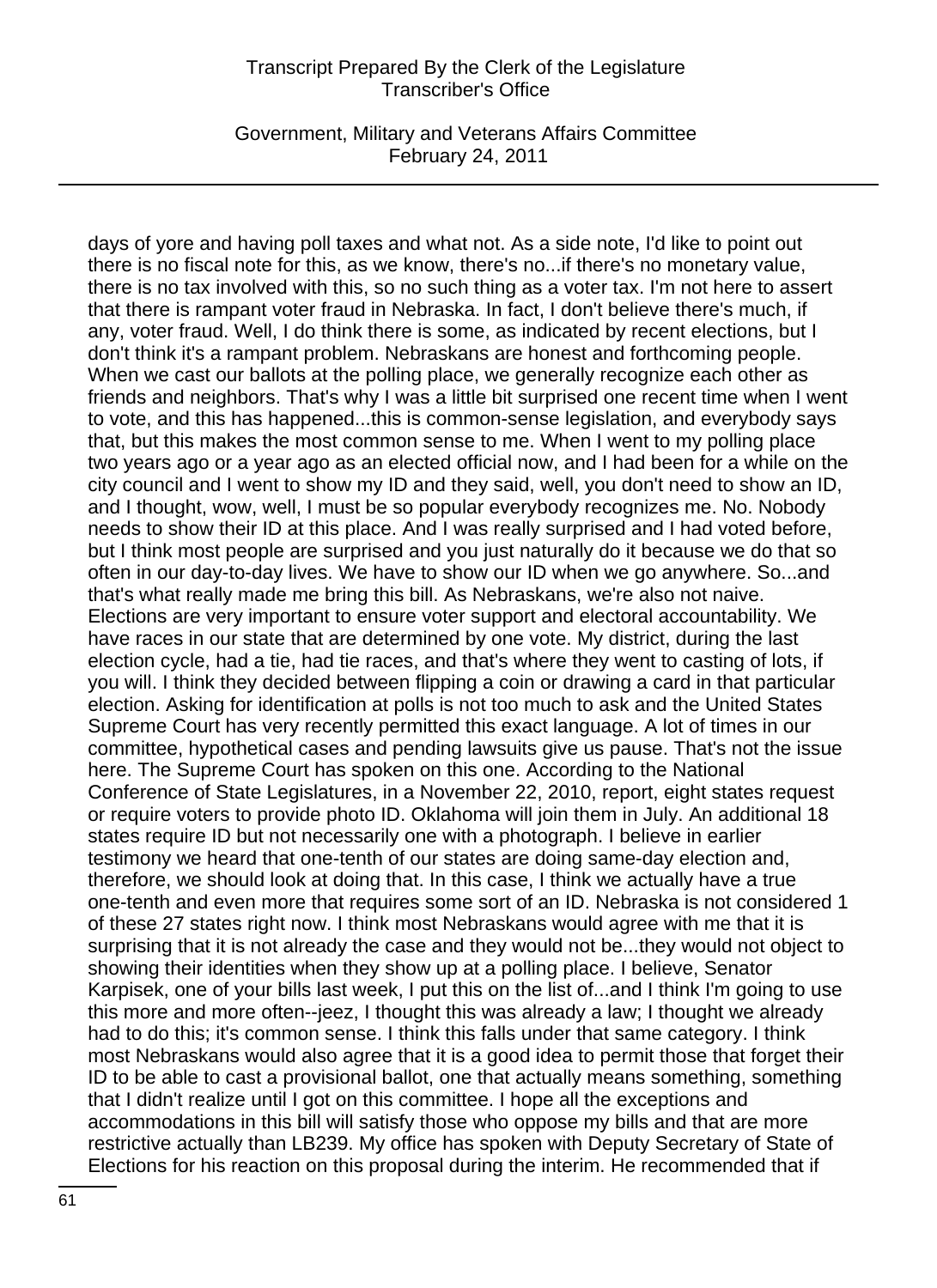Government, Military and Veterans Affairs Committee February 24, 2011

we wanted to offer a photo ID bill, I use the Indiana law as a guide. I have done so and appreciate his advice and I believe Deputy Erickson is here to speak in a neutral capacity today on this bill. I would also like to bring the committee's attention that this issue has been raised more and more across the country in the last election cycle. Many press accounts indicate that the issue was a large factor in the outcome of the races for Secretary of State in our neighboring states of Iowa and Kansas. Nearly every state of the Union took note of the U.S. Supreme Court's 2008 Opinion and has studied and introduced similar legislation to satisfy the request of their constituents. I thank you for your time on this. This is a very important bill to me, surprising to some that, dare I say, this is my priority bill this year and it's one that I've spent some time with. I think the sanctity of elections based on my now third year on this committee is something that I've taken I guess quite a bit of honor in doing and making sure that the people that are voting are qualified electors when they go to vote, and I think showing an identification card makes common sense. I think this is a common-sense committee and I certainly am happy to answer any questions on this. [LB239]

SENATOR AVERY: Thank you. Let me start by asking you, what is the cost of a photo ID card in the state of Nebraska now? [LB239]

SENATOR JANSSEN: There is no fiscal note on this. There's no cost at all to a person that wants to vote on this, so another reason to pass this because, again, it has no fiscal note. And this year I think I asked earlier to one of the opposers of a bill that said that fundamentally they may agree with what we're doing but it costs too much and it's unduly burdensome perhaps on the counties or cities, especially when we're taking their funding away, which appears to be happening. In this case, there is no cost involved. [LB239]

SENATOR AVERY: So you're talking about cost...General Fund cost or cost to the county. [LB239]

SENATOR JANSSEN: Yeah, there's...yeah, the fiscal note is in there. It's...there's no...there's no impactful cost. [LB239]

SENATOR AVERY: I'm talking about the cost to the voter. Isn't it about \$26.50 to get a... [LB239]

SENATOR JANSSEN: No. [LB239]

SENATOR AVERY: ...state photo ID card? [LB239]

SENATOR JANSSEN: No, the...no. As you... [LB239]

SENATOR AVERY: Well, if you get a driver's license, Senator, you pay for that. [LB239]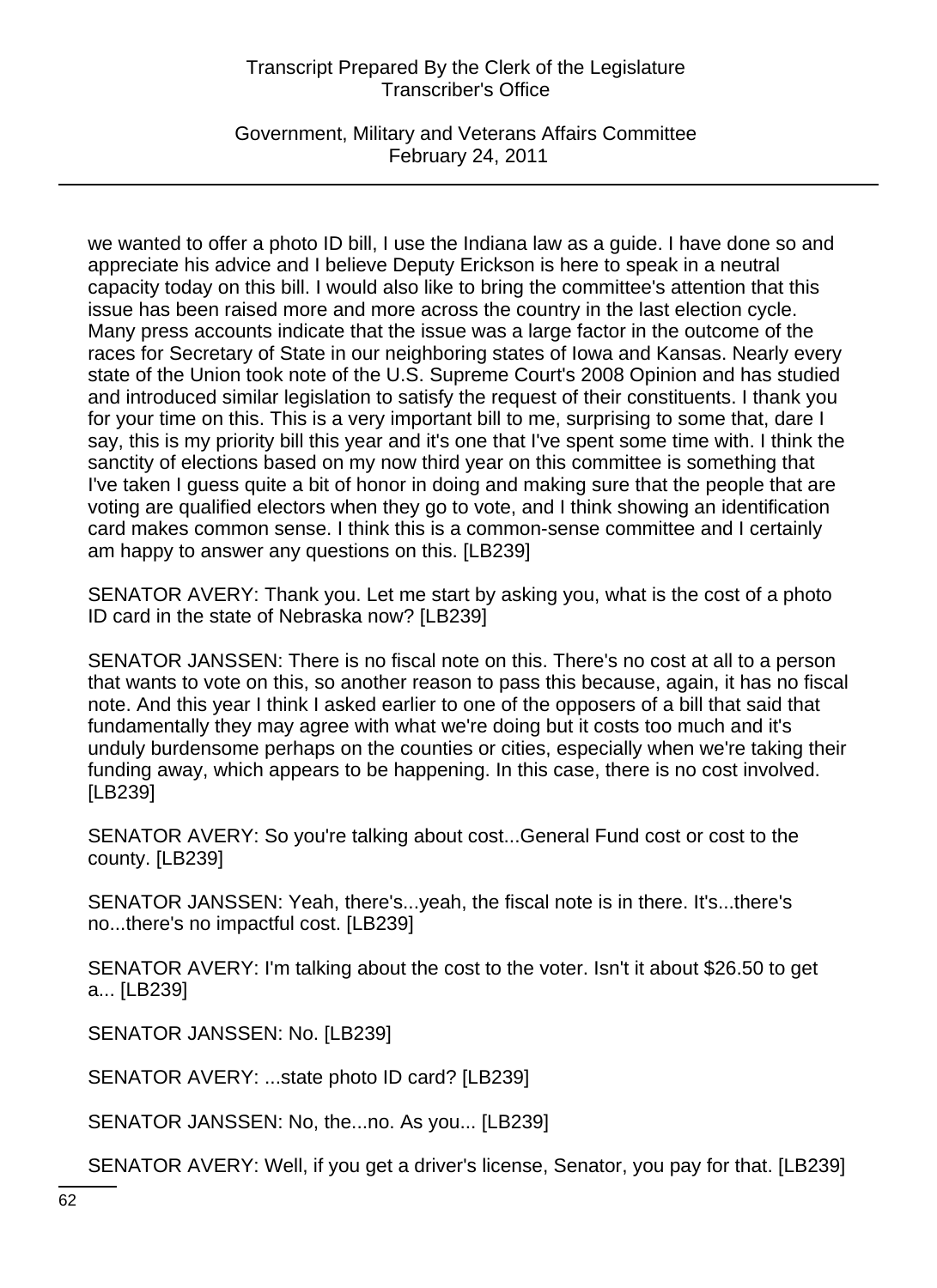Government, Military and Veterans Affairs Committee February 24, 2011

SENATOR JANSSEN: This is not a driver's license. This is a photo ID for voting purposes only, as I laid out in my introduction, and if you read the fiscal note it further explains that, that... [LB239]

SENATOR AVERY: So the state will issue a free ID card for all voters and it will cost us nothing. [LB239]

SENATOR JANSSEN: Yes. [LB239]

SENATOR AVERY: I find that stunning. [LB239]

SENATOR JANSSEN: I'm a stunning individual. [LB239]

SENATOR AVERY: (Laugh) How can you make...it would be hundreds of thousands of ID cards? How can you do that and not have it cost any money? [LB239]

SENATOR JANSSEN: Chairman Avery, if you read the bill you would know that it's not hundreds of thousands of people. It's the people that if you show your ID that's good enough. If you don't have an ID or any other government-issued ID, generally this is, you know, when you talk...AARP I think is here or has put in a letter of opposition based on this, indigent people, persons that can't get on a bus or very elderly people that have not had the proper identification, which they could also sign a statement, they wouldn't have to show up. But these...there would be very minimal, which is obvious from the research that we've had on this bill when you...exactly looking at the fiscal note on it. So it would be not even enough that they could come up with a fiscal note on it of the number of people that would actually need a voting card. You wouldn't need one, I would assume, because I assume you have a government-issued ID. [LB239]

SENATOR AVERY: How would you define indigent, just I could just tell...I could claim to be indigent, I wouldn't have to prove it? [LB239]

SENATOR JANSSEN: I could possibly sign off on that for you but...no, that's all you would need to do. [LB239]

SENATOR AVERY: You don't have to prove it at all, just say I'm indigent? [LB239]

SENATOR JANSSEN: I think "indigent" is a well-defined term. I don't have it in front of me right now. [LB239]

SENATOR AVERY: And it's not defined in the bill, because I did read it. [LB239]

SENATOR JANSSEN: So I'm certain you did. [LB239]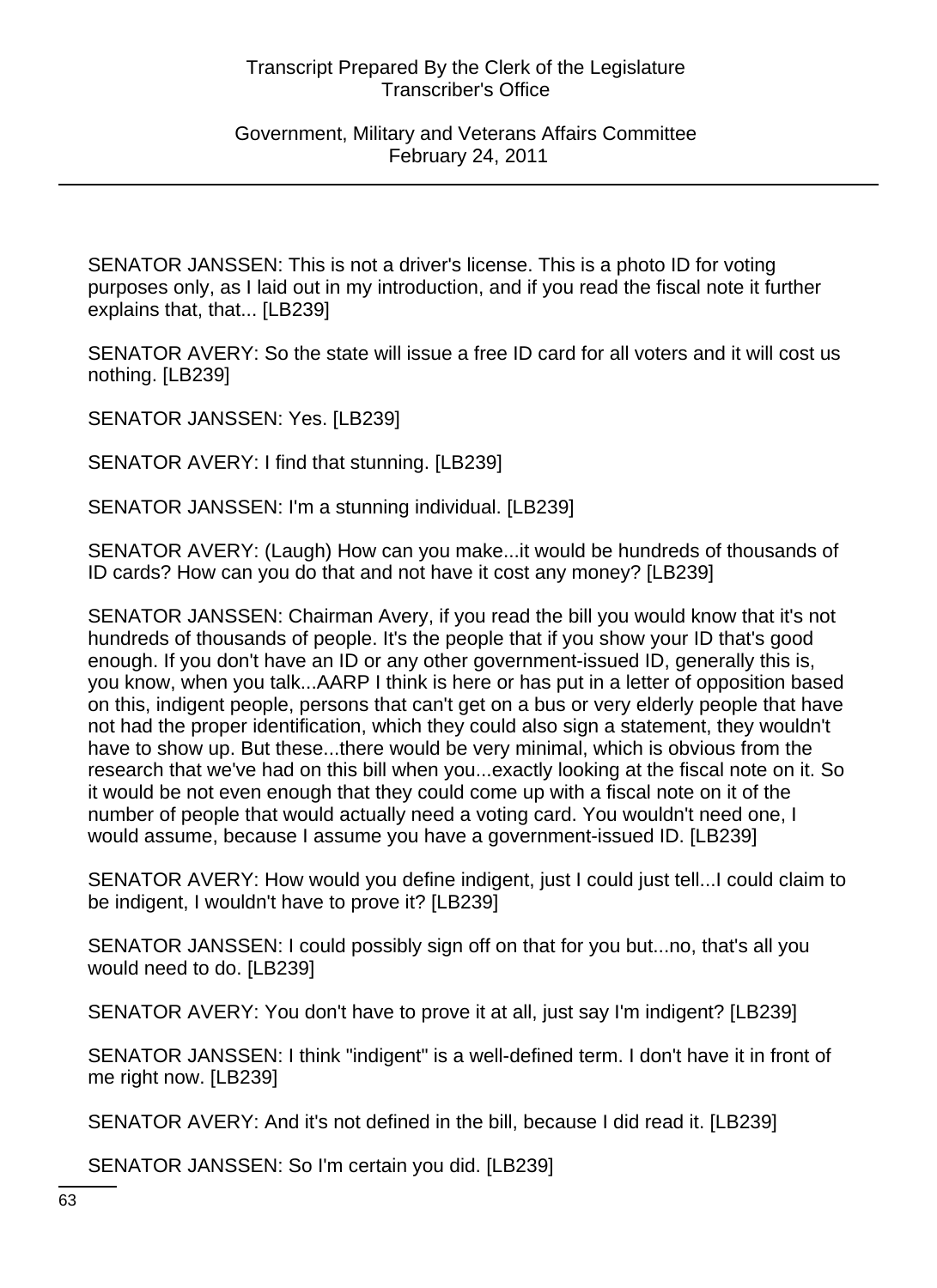### Government, Military and Veterans Affairs Committee February 24, 2011

SENATOR AVERY: (Laugh) The concern I'm getting at is whether or not this might run afoul of the Voting Rights Act that outlaws poll taxes. If someone is required to pay for an ID card, even if they can afford it, that is a condition of voting. Putting conditions on voting that are under the Voting Rights Act of 1964, unconstitutional. [LB239]

SENATOR JANSSEN: Well, as I opened with, there is no fee, again. I guess I can say it again. There is no fee so there is no tax, which dispels any concern that you would have on this. [LB239]

SENATOR AVERY: You know, you don't think that the state can make ID cards and issue them free and at no cost to the state, do you? [LB239]

SENATOR JANSSEN: It does not cost the person any money that wants to go vote and it's...I don't write the fiscal notes, I just live by them, so yes. [LB239]

SENATOR AVERY: And the Department of Motor Vehicles didn't provide you with any estimates on what this will cost them to do this? [LB239]

SENATOR JANSSEN: They did and they did you as well, in your book--zero. [LB239]

SENATOR AVERY: Any questions from the committee? [LB239]

SENATOR PRICE: Yes. [LB239]

SENATOR AVERY: Senator Price. [LB239]

SENATOR PRICE: Thank you, Chairman Avery. Thank you, Senator Janssen. As I listen to the discourse here, I think what I was hearing was the individual requesting the ID would not incur a cost but obviously creating the ID would be a cost to the state. So that's a different thing, even though they had none down, but that's what I heard. But I had a question for you because of earlier testimony. I'm questioning and wondering when you started to talk about what is a valid ID. Is a paycheck a valid ID? [LB239]

SENATOR JANSSEN: No. [LB239]

SENATOR PRICE: Can you expound on that for me? [LB239]

SENATOR JANSSEN: Yeah, I can. In fact, in my opening I did, and the Supreme Court ruled on this. The valid ID is not...which we just heard in a similar bill, a paycheck, a utility deposit. That's not a valid ID. That was not upheld. What's upheld is a government-issued ID. A paycheck is not, albeit could be government issued, is not an identification card, so that doesn't live up to the standard, I believe, of Justice Stevens'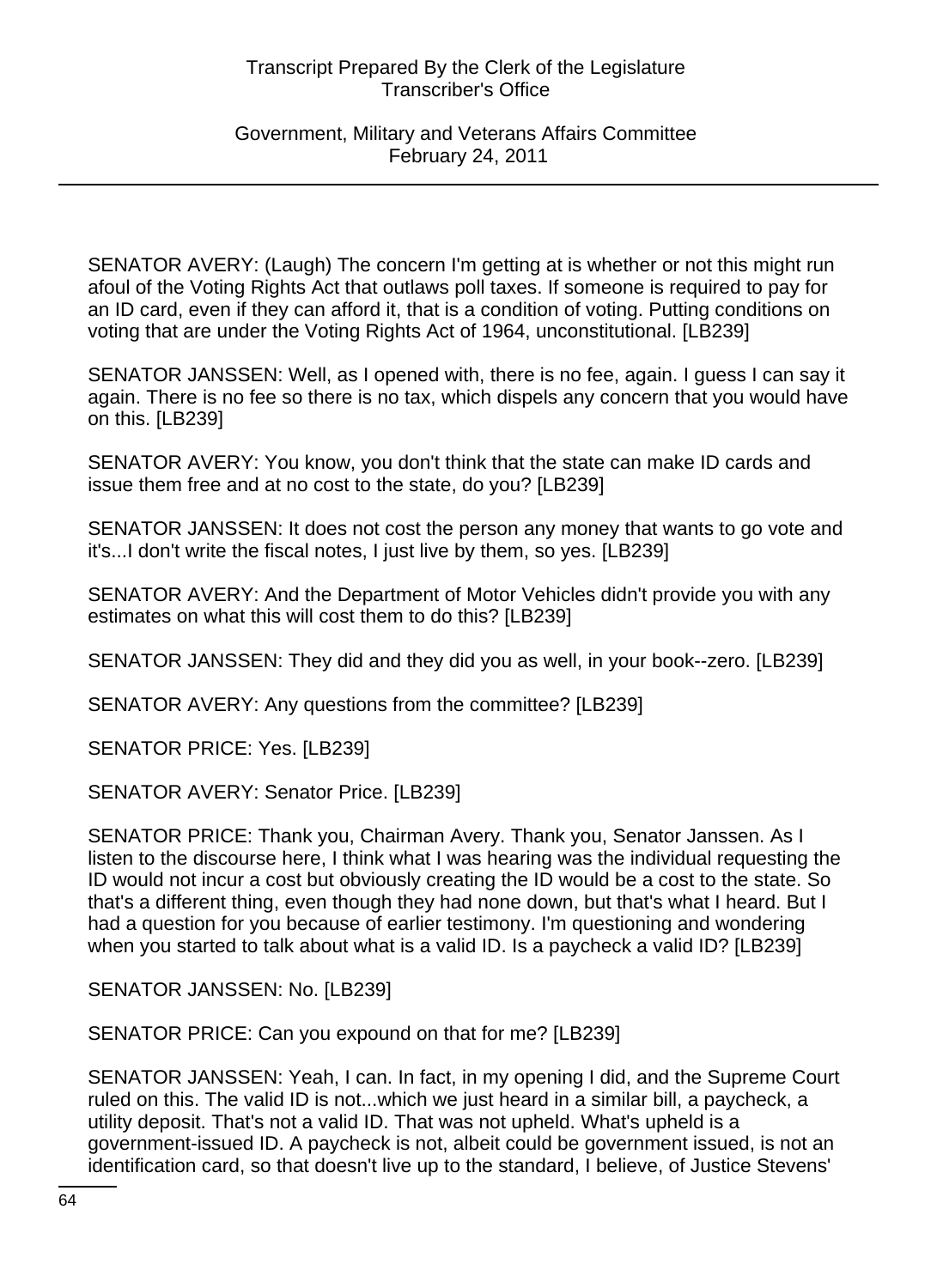Government, Military and Veterans Affairs Committee February 24, 2011

Opinion and the majority court's Opinion of the U.S. Supreme Court. So if we truly wanted to have a valid ID, like we talked about in the previous bill, and if that bill were to rise from this committee, I would ask them to adopt the language that I've used in my bill that actually is valid and has been upheld by the court of law. [LB239]

SENATOR PRICE: Thank you very much, Senator Janssen. [LB239]

SENATOR JANSSEN: And in talking about, you know, and you brought up a good point and going back to Chairman Avery, yeah, it's almost as ludicrous saying would the state incur a cost. Well, yes, we...but to call that a poll tax is very misleading. That's just like saying the state would incur a cost by actually having a ballot so, therefore, it would be a poll tax because...in order to make it easier for people to vote. So again, probably for the sixth time, this bill has no fiscal note. It's no cost to the voter, no such thing as a poll tax whatsoever. What it does is makes sure that the sanctity of elections are basically as solid as we could possibly make them... [LB239]

SENATOR PRICE: Thank you, Senator Janssen. [LB239]

SENATOR JANSSEN: ...now, with deference to Senator Schumacher, who I think we can make much better, by the way. [LB239]

SENATOR AVERY: Senator Schumacher. [LB239]

SENATOR SCHUMACHER: Thank you, Senator Avery. Senator Janssen, I'm just looking through this and I don't think anybody has a problem with making sure that a person only votes once and votes where they're supposed to vote and all that. But, you know, you have two standards here for this photographic identification: one, one of these ID cards, or a motor vehicle identification thing. But in the event that they're one of whatever it was, 200, and...like a quarter million people in Missouri who didn't have an ID, which just shocked me that there could be that many people in the state of Missouri without an ID, but then they've got to go to this new...this other standard which, gee, it's a pretty hard one. Do you think there's any other alternative? Because this one says you have to have a U.S. government-issued document, I'm not sure if that's a letter from the IRS or exactly what that is, but it has to have the name of the individual to whom the document was issued and the name conforms to the voter record. So if it's Jill H. Smith and Jill Smith, I'm not sure if that's conforming or not, or J. Helen Smith. But it has to have that. Has to have the photograph of the individual to whom the document was issued. So you got to have a photograph of yourself and then this all has got to have an expiration date on it. What kind of thing would you have to come up with to satisfy all those requirements to meet that alternative thing? I mean that's pretty darn hard. [LB239]

SENATOR JANSSEN: No, it's actually very simple. [LB239]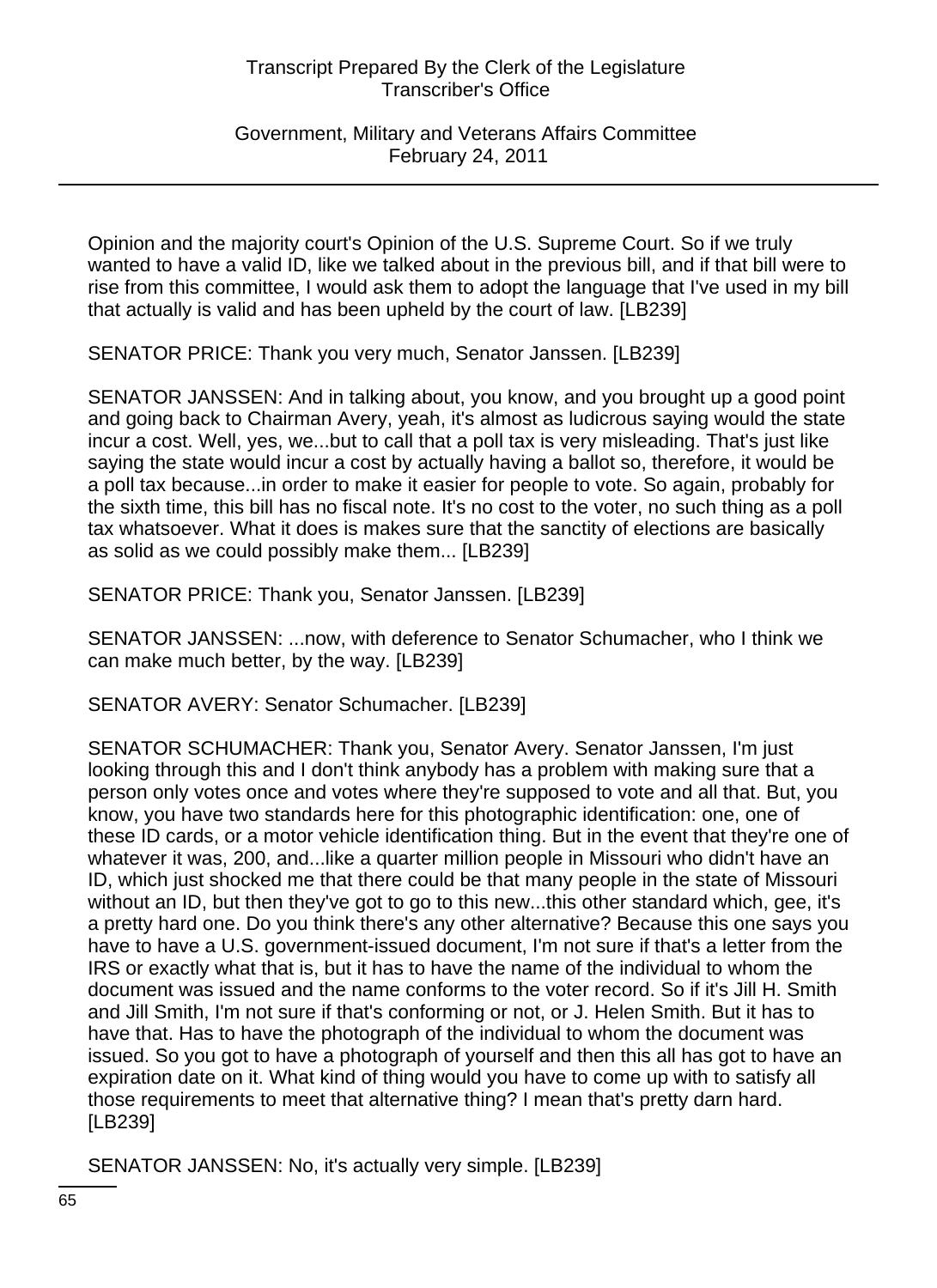Government, Military and Veterans Affairs Committee February 24, 2011

## SENATOR SCHUMACHER: Okay. [LB239]

SENATOR JANSSEN: In fact, I don't know much about Missouri and I've never been elected to the Missouri Legislature or Senate. If I was, I would probably have a double salary right now and a much higher per diem and health benefits. So I can't speak to Missouri. I can tell you, the voter ID costs nothing and it has all the things that you're talking about. [LB239]

SENATOR SCHUMACHER: Now I'm into "B." For some reason I don't...I'm a free spirit who's drifting through the Ogallala Plains and I get off my horse and I want to vote in my hometown and I don't...never need one of these license things and I'm now told, all right, you can't vote, but we got plan B here and this is the plan B. And what do you envision somebody who doesn't have one of these state cards, who's a citizen who has every right to vote, who's even went through the registration period ten days ahead of time, doesn't have a driver's license because you don't need one of those to ride a horse, and now what do I got to show you in order to be able to vote? [LB239]

SENATOR JANSSEN: You know, going back to my opening, there are people...there's ways. If you have a, in your case, I guess you're the free-stomping Ogallala Aquifer guy. [LB239]

SENATOR SCHUMACHER: Uh-huh, looking for pipeline. [LB239]

SENATOR JANSSEN: You could claim that's your religious right. You have a reason to not be photographed. There are ways out of this, Senator Schumacher, if somebody truly does not want to have a photographic ID. I'm going to guess everybody in this room right now has a photographic ID that fits that. Now, granted, this is kind of a fish in a barrel here. People are pretty civically engaged if they're here today or otherwise have nothing better to do. (Recorder malfunction--some testimony lost.) It's possible. It's not that hard. And as discussed earlier, my own philosophical beliefs are it shouldn't really be super easy to vote. You should have to have some, I guess, barrier for entry on that and age is fine but you should also register. You have to register. And when you show up to the polls it changes nothing. You show an ID. We have IDs for driving. Of course, I have a passport. When I go to a foreign country, I have to keep that passport on me at all times, by the way, which is not unduly burdensome. Some people think it is; it's not. You would, too, if you went to a foreign country. It's just not that hard and it's common sense. [LB239]

SENATOR SCHUMACHER: Do you have any estimate of how many people in Nebraska, who are otherwise qualified and registered to vote, would not fall...already have a government ID or a driver's license? [LB239]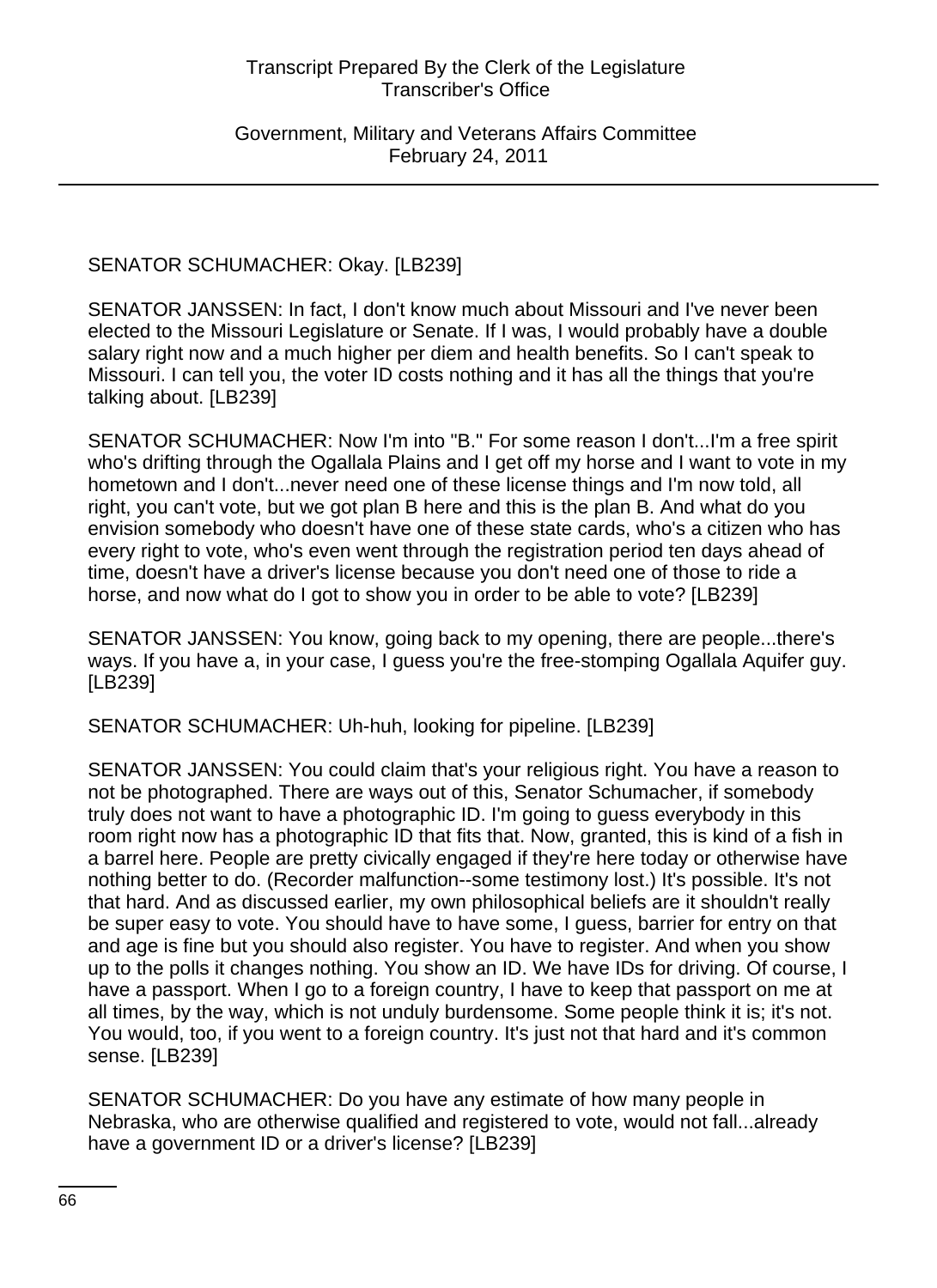Government, Military and Veterans Affairs Committee February 24, 2011

SENATOR JANSSEN: No, I don't. I don't have any estimates on that. The thing that just...the security reasons of it alone got to me and then I'm also...this isn't a factor yet but I name my son, I'm not a very inventive individual or creative, and I name my son the same name as me, so I thought, well, what if we...we're both old enough to vote. Well, I am, but as soon as he gets old enough, what if he shows up? Is it...it's the same name. You know, and that's an extreme situation but it does happen. I mean it's not extreme to say that a father names his son after him or whatnot. So what's the verification on that? It's a very simple, simple way, and I would almost...I'm not a betting man because we can't do it in the state of Nebraska legally--maybe you could change that, I don't know--but if you went to the polls I'd bet several of you actually, when you do that, you walk in, you grab your ID. You think you have to show your ID to do it. And many of my constituents think that. I didn't waste their time today, quite frankly, to come down here and testify to this bill. They have jobs. We don't hold these at very convenient times. The interstate is actually shut down so I'm glad I did not have them come down today. This is simply a common-sense piece of legislation that I'm very passionate about, probably more passionate about this piece of legislation than anything else I brought this year, which would surprise many people. [LB239]

SENATOR SCHUMACHER: Thank you, Senator. [LB239]

SENATOR AVERY: If I may go back to something you said in your opening, you referred to modeling this after the Indiana case and, as I recall, the Indiana law provides a free card to everybody, a free state-issued ID card to everybody so that there is no...the issue of the Voting Rights Act and the poll tax and all that doesn't come into play. And as I recall, the Supreme Court case, believe it was Crawford, the Supreme Court case essentially upheld the law because it was a free ID card that didn't require the voter...it wasn't a condition of voting that required them to ante up \$20 or I think it's \$13 in Indiana. So how can yours pass constitutional muster if the only people you exempt from this are the indigent? I mean...and I'm looking at this fiscal note because you suggested I hadn't looked at it (laugh) but...and I go back to it and it does indicate here that...not that there is no fiscal impact but it's without a clear definition of "indigent," the number of ID cards that will be issued at no cost cannot be determined. So the true cost is unknown, not zero. So there will be some cost because the state would have to produce these to the indigent. How many that would be they don't know, so they couldn't give you an estimate. So it's not cost free. So if it's not cost free and we're not going to do an entirely free state-issued card, you have two problems, I think. You have a fiscal note...I mean you have a fiscal impact; it's (laugh) not in the note. And you have a potentially constitutional problem in that you are not providing a free card to everybody in the state, which Indiana did, and that's the only thing the courts have ruled on. And there is a cost there. Indiana spent something like, just for materials, over \$300,000, and when you measure the cost of administering the program with personnel and transaction time, manufacturing, it was \$1.3 million. And that's, of course, it's a bigger state, bigger population, so ours would be lower, but it's not cost free. [LB239]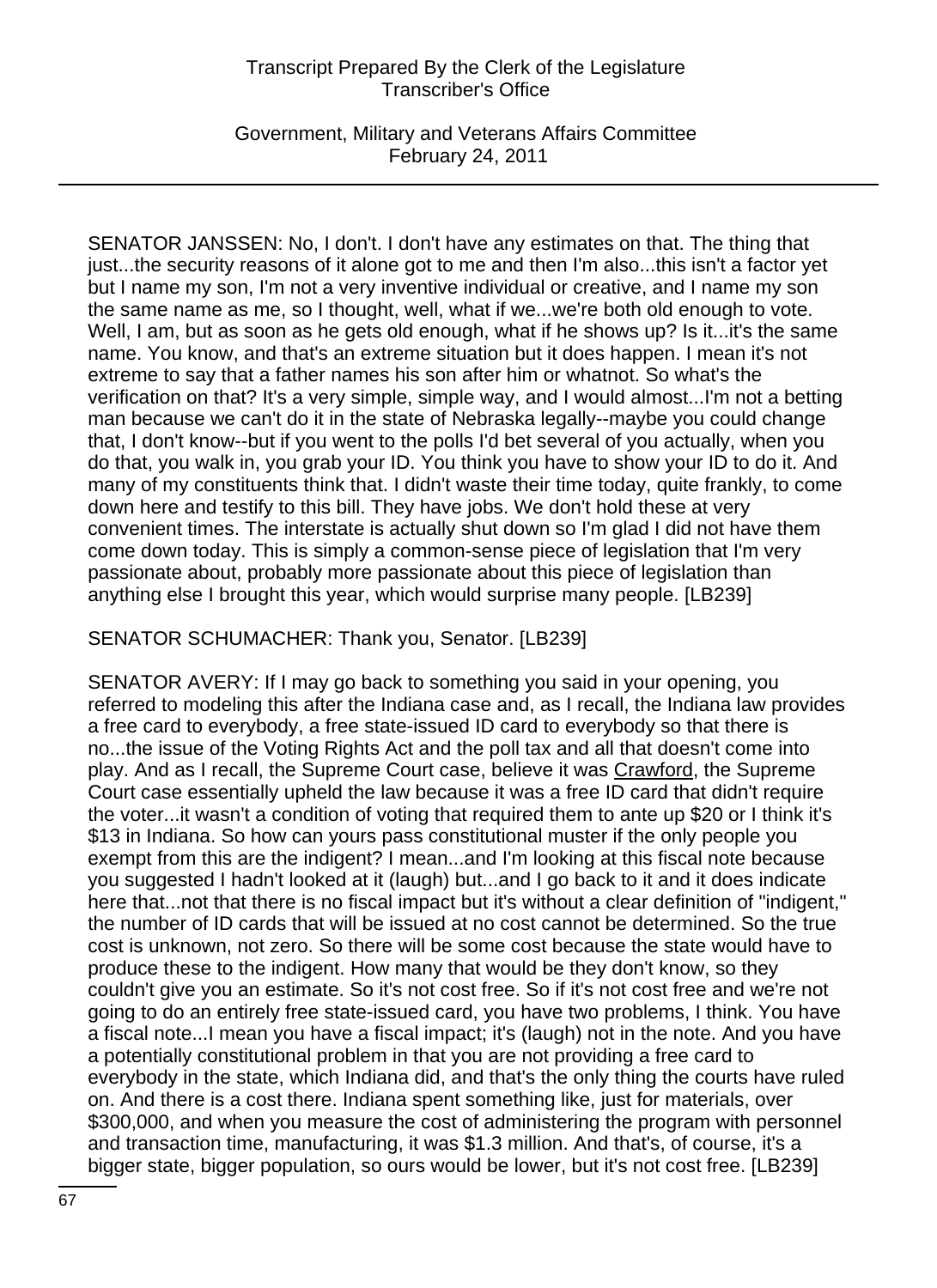Government, Military and Veterans Affairs Committee February 24, 2011

SENATOR JANSSEN: Well, again, I can't agree with your numbers at all. This is a constitutional law. It was mirrored after Indiana's. The law that I propose today, LB239, is constitutional and, as you know, all the laws we pass are constitutional until they're proven otherwise. [LB239]

SENATOR AVERY: I've said that many times. [LB239]

SENATOR JANSSEN: So that said, this is constitutional and I have constitutional law backing me up because I had a less-restrictive and basically a free way to do it. I think the people in Indiana will be patting me on the back, saying, gosh, I wish we'd had thought of that, but I thought of it. So there is no fiscal note on this. It's common sense. It's constitutional. It needs to be passed by this committee. It needs to be the law of the land. Over in Iowa, a Secretary of State ran on this issue alone. You can look at your exit polling. It was this issue alone. And I'm not running for Secretary of State. I know Secretary of State Gale is not here but that's not the motive here. I'm just saying, this is a compelling issue to common-sense Midwesterners, Indiana included. Two thousand eight gave us pause for concern and I think Nebraska is pretty common sense. And, Chairman Avery, I'm even willing to venture a guess that you probably even are somewhat inclined to grab your ID when you go in to vote. [LB239]

SENATOR AVERY: Well, you're requiring a photo ID. I might want to show something that's not a photo. [LB239]

SENATOR JANSSEN: I doubt you would. [LB239]

SENATOR AVERY: But the...you do recognize, though, that to say the fiscal impact cannot be determined because we don't know how many people are indigent or will claim to be indigent, that that does not necessarily mean that it is zero impact. [LB239]

SENATOR JANSSEN: Well, that's just like saying that there would be a polling tax if we all of a sudden make legal same-day election registration and we have to have more ballots and it would cost more money. There would probably be no...and I don't think there is a fiscal impact on that. But would it cost more? Yes. [LB239]

SENATOR AVERY: No, no, this is a direct cost to the...I'm talking about the cost to the voter. If the voter has to... [LB239]

SENATOR JANSSEN: Again... [LB239]

SENATOR AVERY: ...has to shell out money to buy an ID card, that could be construed as a poll tax. You say that you've exempted these people. What I'm saying is that the Department of Motor Vehicles cannot determine how many indigent people there might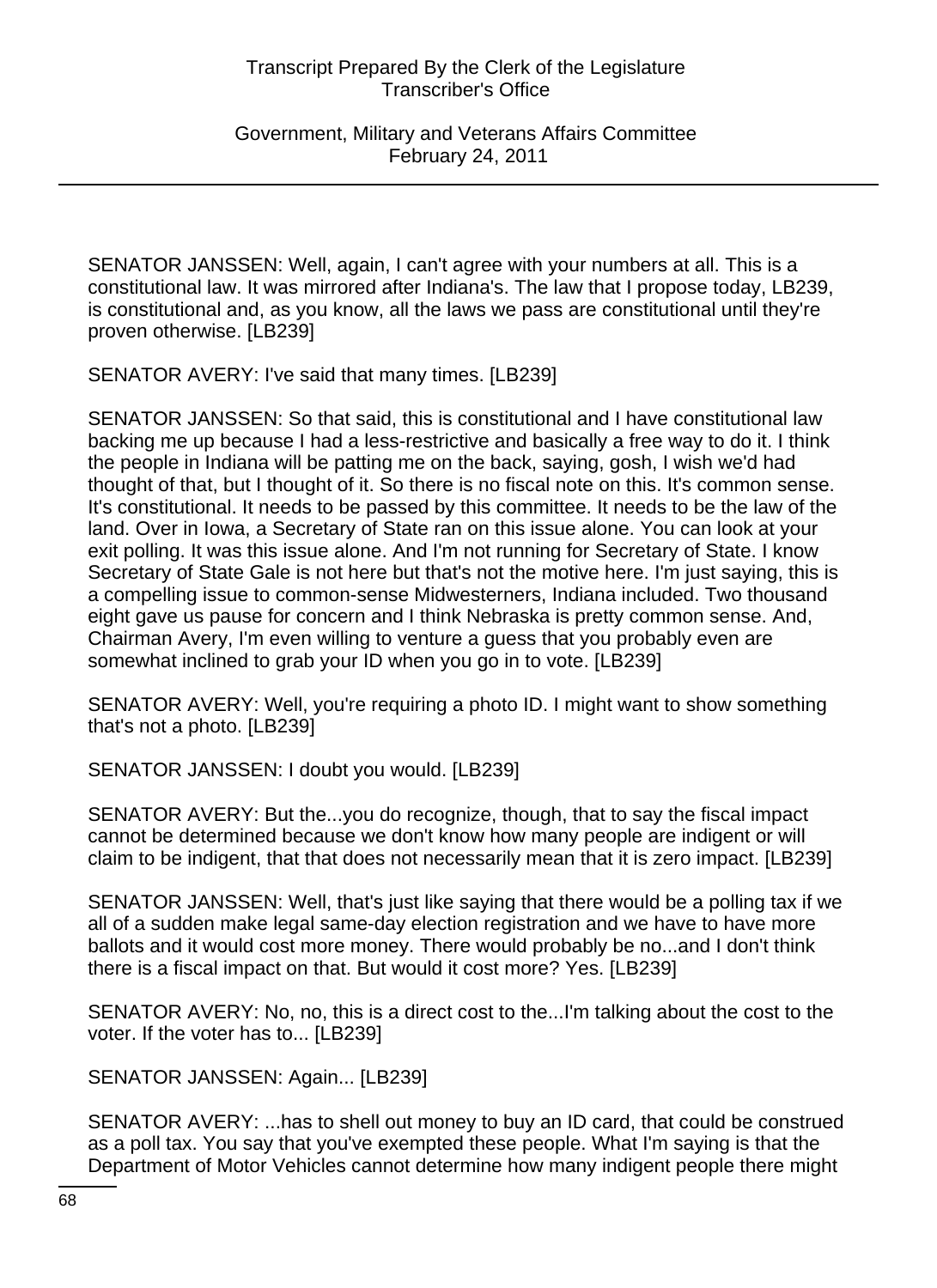Government, Military and Veterans Affairs Committee February 24, 2011

be and, therefore, they cannot determine what the fiscal impact is. That's not the same thing as saying there is no fiscal impact. [LB239]

SENATOR JANSSEN: I'm glad you keep bringing that up because you keep building the case to pass this bill on my legislative record, because there is no fiscal impact on this. If you don't have a driver's license, if you don't have an ID card, you can go get a free card. There is no burden on you or anybody here to pay \$27. There is no fee in this. So I'm glad you keep saying that, so I'm going to keep saying it. There is no fee. [LB239]

SENATOR AVERY: But there is a cost to the Department of Motor Vehicles to produce that ID card. [LB239]

SENATOR JANSSEN: There's a cost to the election commissioner to run an election. [LB239]

SENATOR AVERY: Senator Karpisek. [LB239]

SENATOR KARPISEK: Thank you, Senator Avery. Senator Janssen, I don't want to irritate you and I know you are over this and right now I am in favor of the bill, so I want you to know that, so I'm not...I'm trying to help. [LB239]

SENATOR JANSSEN: I have no further questions. [LB239]

SENATOR KARPISEK: (Laugh) So I'm trying to help here. In the fiscal note, it does talk about county general fund money, five-year ID card, revenue per card, \$3.50, and all those sort of things. So I guess what I'm thinking is, if I don't have one of...if I don't have a driver's license, I go to get a card, does it cost...it doesn't cost me anything to go get a card? [LB239]

SENATOR JANSSEN: You as the voter, it does not cost you anything to get that card. And, you know, I'm glad you brought that up with the counties. The one thing that gives me pause for concern on this bill, the one thing is the ten-day lag that could possibly... [LB239]

SENATOR KARPISEK: I was going to ask about that too. [LB239]

SENATOR JANSSEN: And that concerns me and as I looked at that I kind of related it to what used to be called absentee ballots. And I know Ms. Olmer perhaps brought this up. I read some of her neutral testimony that that could be a problem. But absentee ballots I thought used to be...they didn't...I was under the idea that they didn't count them unless they really needed to. [LB239]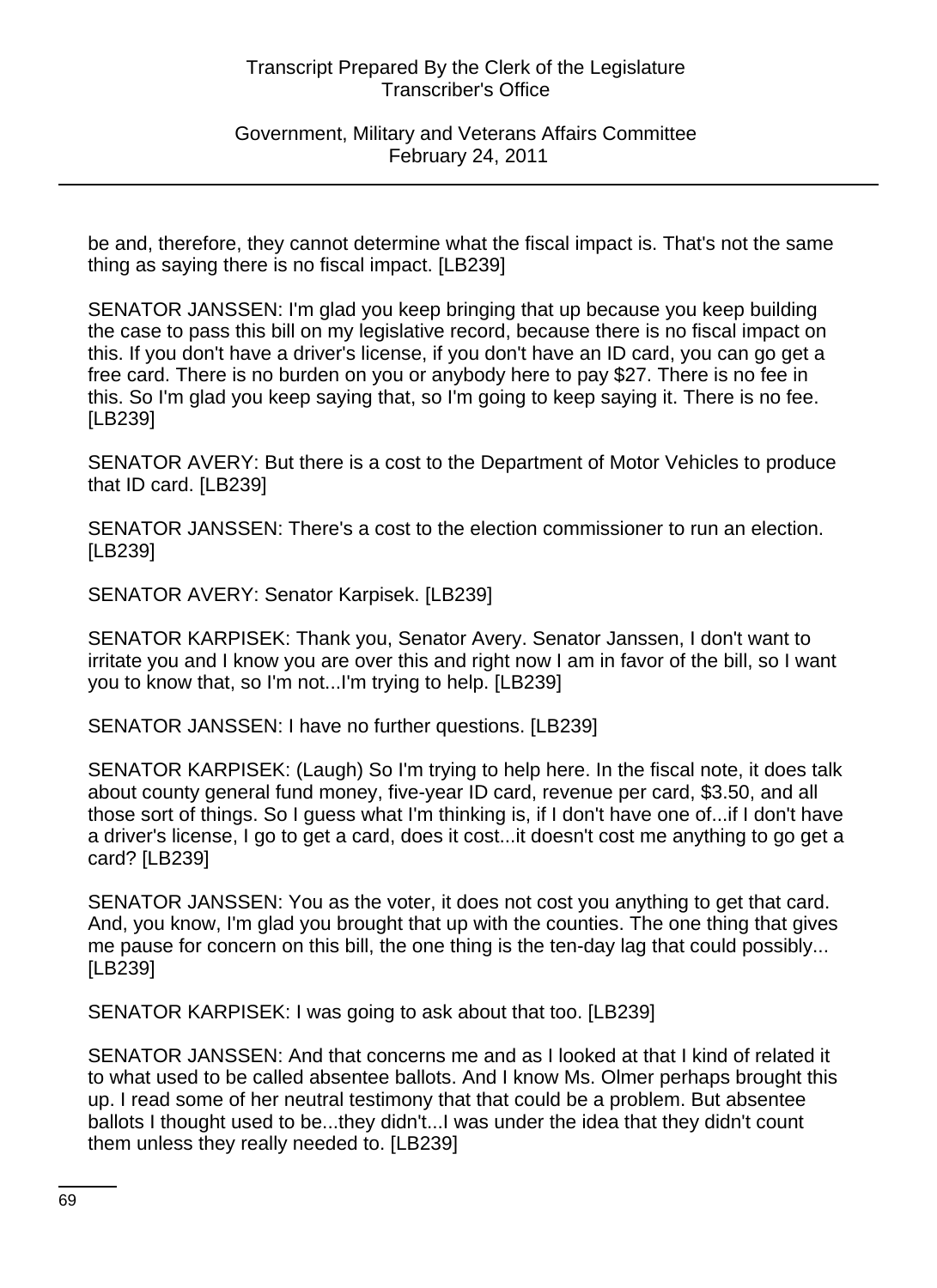### Government, Military and Veterans Affairs Committee February 24, 2011

## SENATOR KARPISEK: Yeah. Yeah. [LB239]

SENATOR JANSSEN: If, you know, if you and I ran against each other and you beat me by 8,000 votes and there was 5,000, there was no sense to count them. [LB239]

SENATOR KARPISEK: Kind of like when you play golf and you're ahead by so many holes. [LB239]

SENATOR JANSSEN: So, right, you just...right, you just forget about it. [LB239]

SENATOR KARPISEK: Okay. So anyway, I'm having a hard time wrapping my head around it and, again, I'm not trying to be combative on that. To me, I guess I don't care. (Laugh) That's not my issue in this, but I'm trying to help. But I do see where you're going. I do agree that it has to cost someone somewhere somehow, okay? Anyway, and really what I wanted to say is I don't think you're stunning, so... (Laughter) But thank you anyway for your opinion. [LB239]

SENATOR JANSSEN: Well, once again you'd probably be in the majority. [LB239]

SENATOR KARPISEK: (Laugh) All right. Thank you. [LB239]

SENATOR AVERY: Senator Schumacher. [LB239]

SENATOR SCHUMACHER: Thank you, Senator Avery. Senator Janssen, and I'm inclined to support something like this, too, but I think there's problems here. There's two problems that jump out at me. First of all, the exception, a resident of a nursing home shall not be required to present a government-issued photographic identification prior to being issued a ballot. Okay. I'm an old person. I'm in a nursing home, lived in the country 80 years, you know, done my thing; I don't have to present a picture. I'm an old person, 80 years old, lived in the country, did my thing, but I live at home; I got to present one. Why am I treated unequally? [LB239]

SENATOR JANSSEN: On the nursing home, I believe you could also fall under the indigent, whether you're in a nursing home or not. [LB239]

SENATOR SCHUMACHER: No, but I mean but this is...I mean this provision is in here and I'm the guy who's living at home. I'm not in a nursing home and I'm standing before the federal court and I'm saying, you know, there's no rational reason why I am being treated differently from the guy in the nursing home because of my place of residence; Judge, throw this thing out. It's a...I mean, do you see the issue? [LB239]

SENATOR JANSSEN: No, you bring up a good point and, like I said, like many laws down here, we sometimes copy/paste from other states and what has held up in other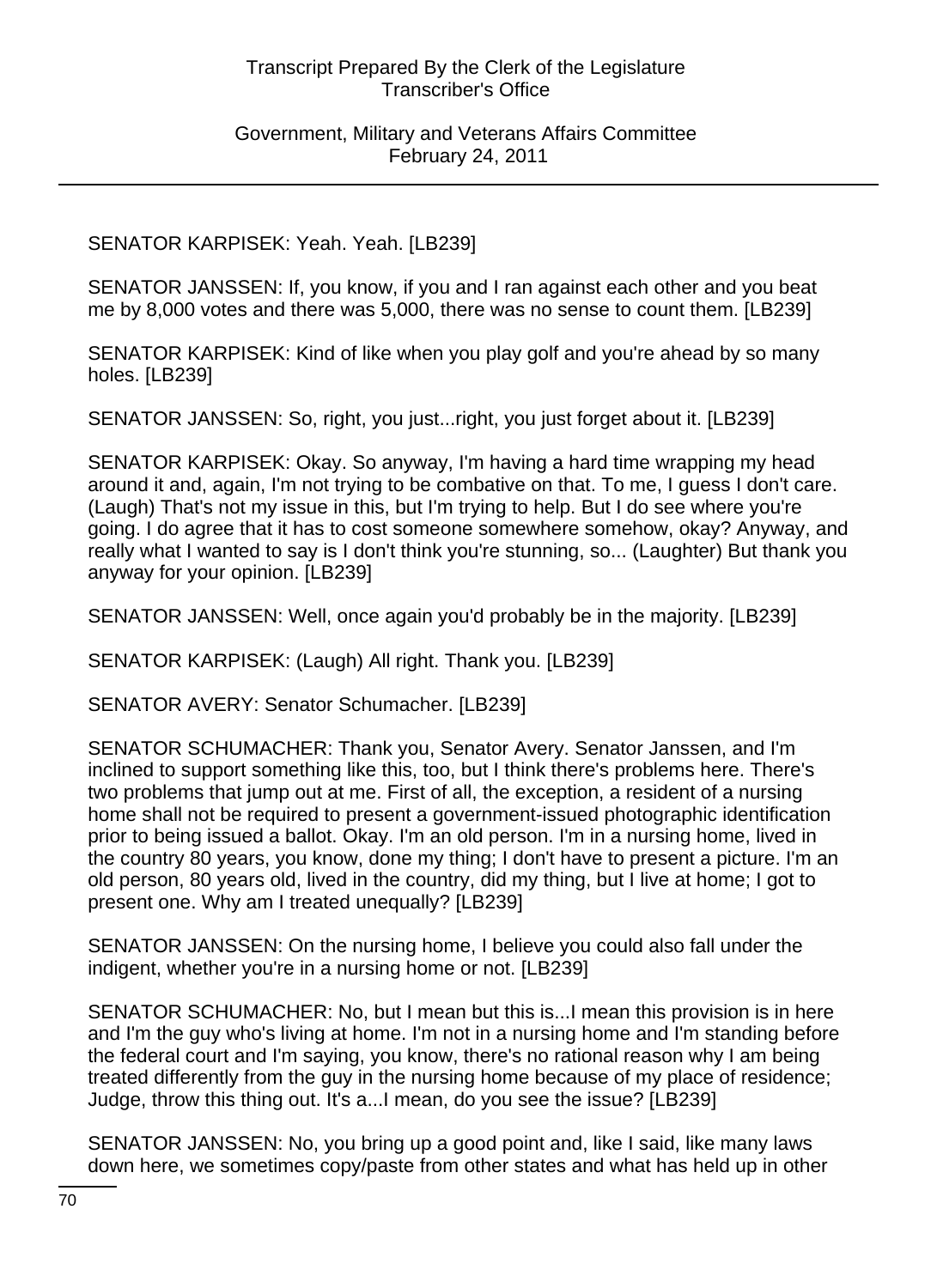Government, Military and Veterans Affairs Committee February 24, 2011

states. And the reasons that they ran it, in this particular case, Indiana, usually nursing homes, assisted-living places, the people couldn't get out. There are other means for the person, the 80-year-old person that lives in Columbus that can't get out of their house, there are other means for them to still vote. So is it perfect? No, and I... [LB239]

SENATOR SCHUMACHER: We've got to make it perfect enough so the judge doesn't say "out." [LB239]

SENATOR JANSSEN: Yeah. Oh, and I agree, and that's why I appreciate your expertise on this because that's the reason I brought it, and this is where our base is at and I know in this committee we work well together to hash things out to make sure that they...when they go out to the floor, they're ready for prime time. And so anything I can work with on that, especially with your background, happy to do. [LB239]

SENATOR SCHUMACHER: Then the second one here, I mean we talked about this indigent thing and I either got to have some of these IDs that are described earlier or an applicant for a state identification card who indicates that he or she is indigent, and I take it that you better be truthful if you indicate that rather than just make up a story, and then, and in need of a state ID card for purposes of the Voting Act under the Election Act shall be issued a state ID card at no cost. Well, you see, I'm Howard Hughes. I really don't like my picture taken. I've got these long ugly fingernails and everything else and I've been staying...hanging out in a motel room at the penthouse level. I don't have a driver's license, don't have a state ID, don't want one. But I want to vote, okay, and I would be lying if I said I was indigent. So in order for me to vote, I'm going to have to pay 26 bucks or whatever a nonindigent person has got to pay for a state ID card or I can't vote, and that's a poll tax. [LB239]

SENATOR JANSSEN: You could show up at the polling place. One, you could say it's religious, which in this case again... [LB239]

SENATOR SCHUMACHER: No, I'm not religious. I'm an atheist, I don't care. [LB239]

SENATOR JANSSEN: Well, you're...well, that's still a religion then. [LB239]

SENATOR SCHUMACHER: Well, that has nothing to do with me voting. [LB239]

SENATOR JANSSEN: Religious preference or whatever. And what we're talking about really here is...and this is where we get away from common sense a lot of times, you put all these things in here to really cover a miniscule amount of people and usually the people that try to detract from a common-sense bill, which happens. So we take this one little part, and all these little parts were put in there in Indiana for this same reason because somebody much like yourself was asking these questions, well, what if, what if. And there will be people that oppose this and they'll bring up these what-ifs, what-ifs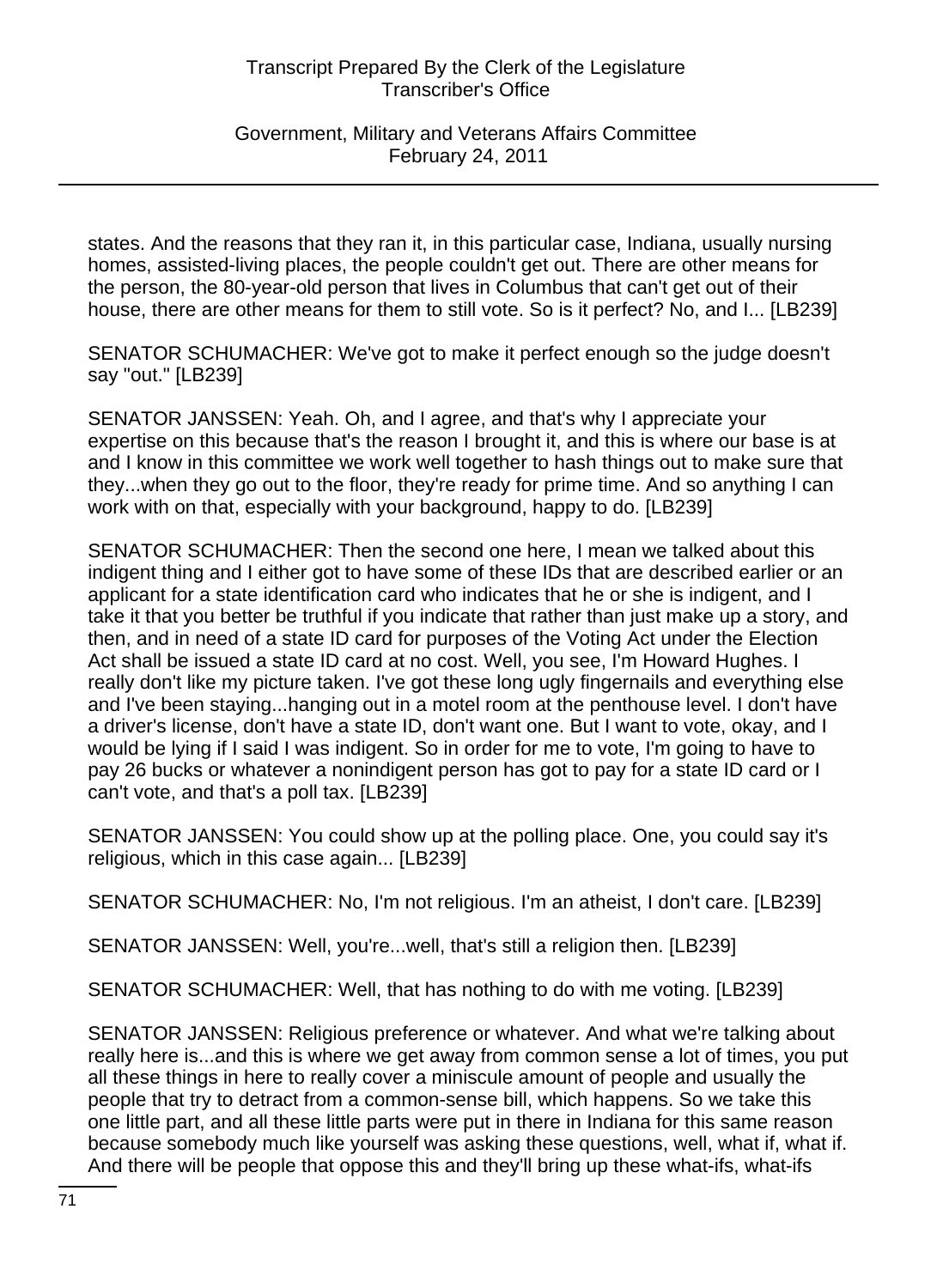Government, Military and Veterans Affairs Committee February 24, 2011

when the majority of people, the vast majority...this isn't a partisan issue at all. This is the majority of people show up and they are just...I won't say it rises to dumbfounded but just a little bit taken aback that they don't have to show an ID to vote. [LB239]

SENATOR SCHUMACHER: Right. But I'm Howard Hughes. I'm standing before the federal judge and I just made my argument of a poll tax and asked the judge to pitch this, and I don't think you're going to find an opinion from any lawyer that tells you this isn't going to get pitched because of that problem. [LB239]

SENATOR JANSSEN: Oh, I do have an opinion. I have an opinion from the United States Supreme Court that says it won't get pitched, Senator Schumacher, and it won't get pitched. [LB239]

SENATOR SCHUMACHER: Well,... [LB239]

SENATOR JANSSEN: This is one of the few cases where we actually have...this isn't...as stunning as I may or may not be, this isn't something that I crafted in office 1403. This is something that has actually held up to the courts. [LB239]

SENATOR SCHUMACHER: Do you...oh, you can give it to me later, but the cite of that case, because I think that this is so clearly a problem that I'd be surprised the Supreme Court said in these...in that factual situation that it's not. [LB239]

SENATOR JANSSEN: It's Crawford v. Marion County. [LB239]

SENATOR SCHUMACHER: You can give me the cite (inaudible). [LB239]

SENATOR SULLIVAN: Thank you, Senator Avery. [LB239]

SENATOR AVERY: Senator Sullivan. [LB239]

SENATOR SULLIVAN: Thank you, Senator Janssen. All constitutional issues aside, I'd like to know if you have any information about, first of all, how long ago did Indiana implement this and maybe some information about the other states, because I'm thinking that when it was first enacted and implemented, it probably came as a little bit of a shock to the electorate and, no, really. I mean I don't carry my ID in with me to the little town of Cedar Rapids. I leave my ID at home and I...or my driver's license out in the car and it would have come as a surprise to me. So is there education involved in this or, you know, I think that...I'm interested in how it was implemented in the other states and what kind of reaction they had. [LB239]

SENATOR JANSSEN: You know, the only thing I know about the implementation is it happened before 2008. [LB239]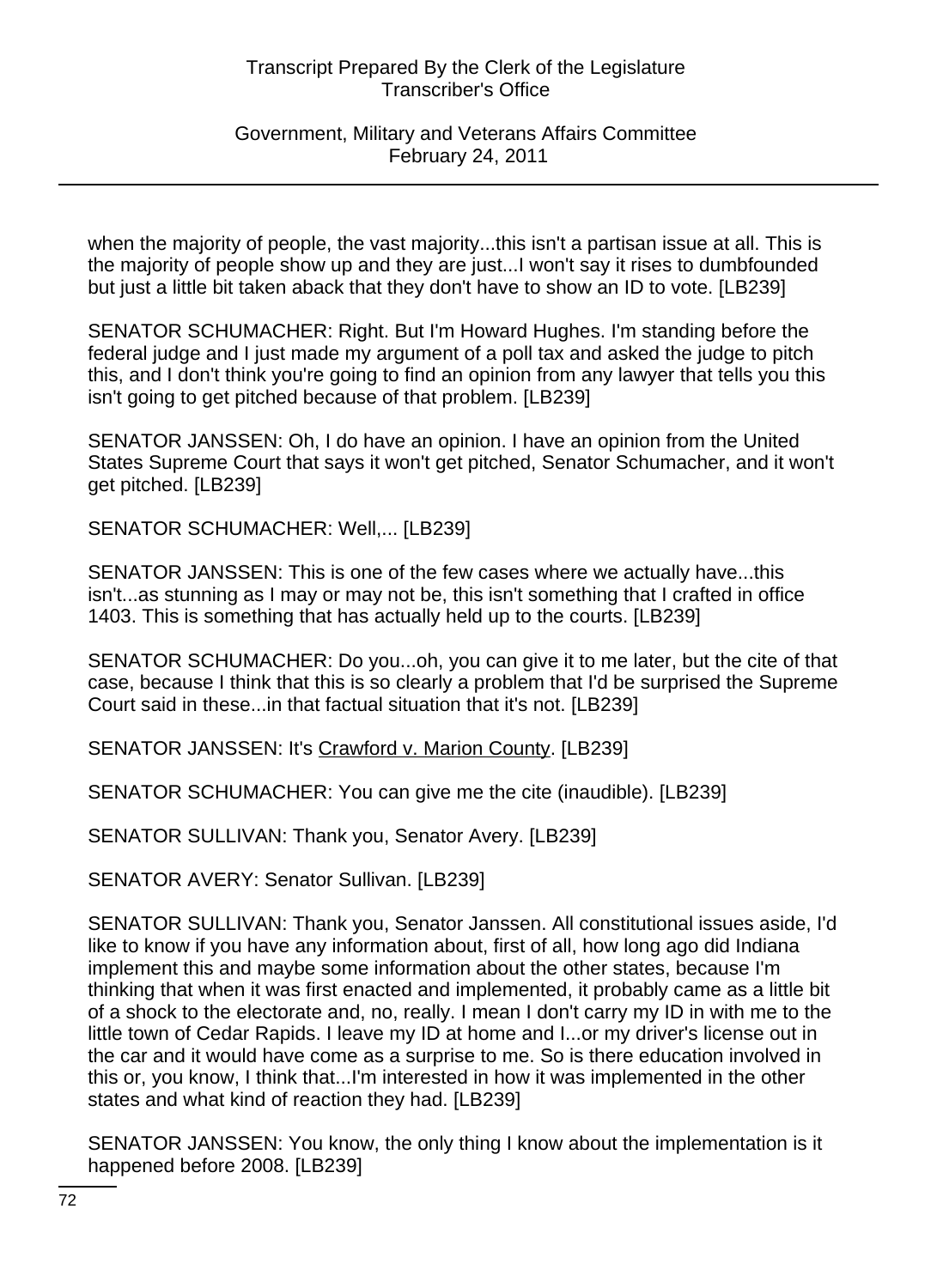Government, Military and Veterans Affairs Committee February 24, 2011

SENATOR SULLIVAN: Okay. [LB239]

SENATOR JANSSEN: That's when the...well, the court hearing. So it was around about that time, based on that opinion. I don't have the exact year. I should. I apologize for not having that. As far as carrying your ID, you got to have it to drive. [LB239]

SENATOR SULLIVAN: Yeah, it's in the car. [LB239]

SENATOR JANSSEN: You know, I should...let me take that back. To legally drive, you're supposed to have it. [LB239]

SENATOR SULLIVAN: Right. Right. And I said mine was in the car. [LB239]

SENATOR JANSSEN: And you could go get it. In that instance, you could go get it. If you're talking about an educational aspect to it, you know, I wouldn't...I would imagine it would be word of mouth most than anything. [LB239]

SENATOR SULLIVAN: But you don't have any evidence of the reaction in the states that have gone through this of what sort of reaction from the electorate. [LB239]

SENATOR JANSSEN: You know, the only reaction I could have is that other states are now looking at adopting this because of that, so I would say it was positive overall. But that's not to say, I mean, honestly, people are going to be upset if they show up...if I showed up, there's been days when I've came down here and, thankfully, the security will let me push a button and get into our parking lot because I forgot it. I forgot it those days. But can I go back and get it? Do I have an ID? Can I prove who I am? In this case, the one thing I don't necessarily love about the bill is the ten days. But in my case, I could go down to my county clerk's office the next day, show my voter card, ID card, whatever else I have, and my vote would still count, or I could run home and get it. Precincts in Nebraska are very small, usually very close to home. You could...you're allowed to vote, then you come back, you could show your ID. So I think it would be...I don't think it's unduly burdensome, I guess, and I'd probably say 95 percent of the time, while I'm not sleeping, I have my identification on me or, I guess including sleeping, very near me. [LB239]

SENATOR SULLIVAN: Thank you. [LB239]

SENATOR AVERY: Any other questions from the committee? Thank you, sir. Are you going to stay around for closing. (Laugh) [LB239]

SENATOR JANSSEN: You never know. (Laughter) [LB239]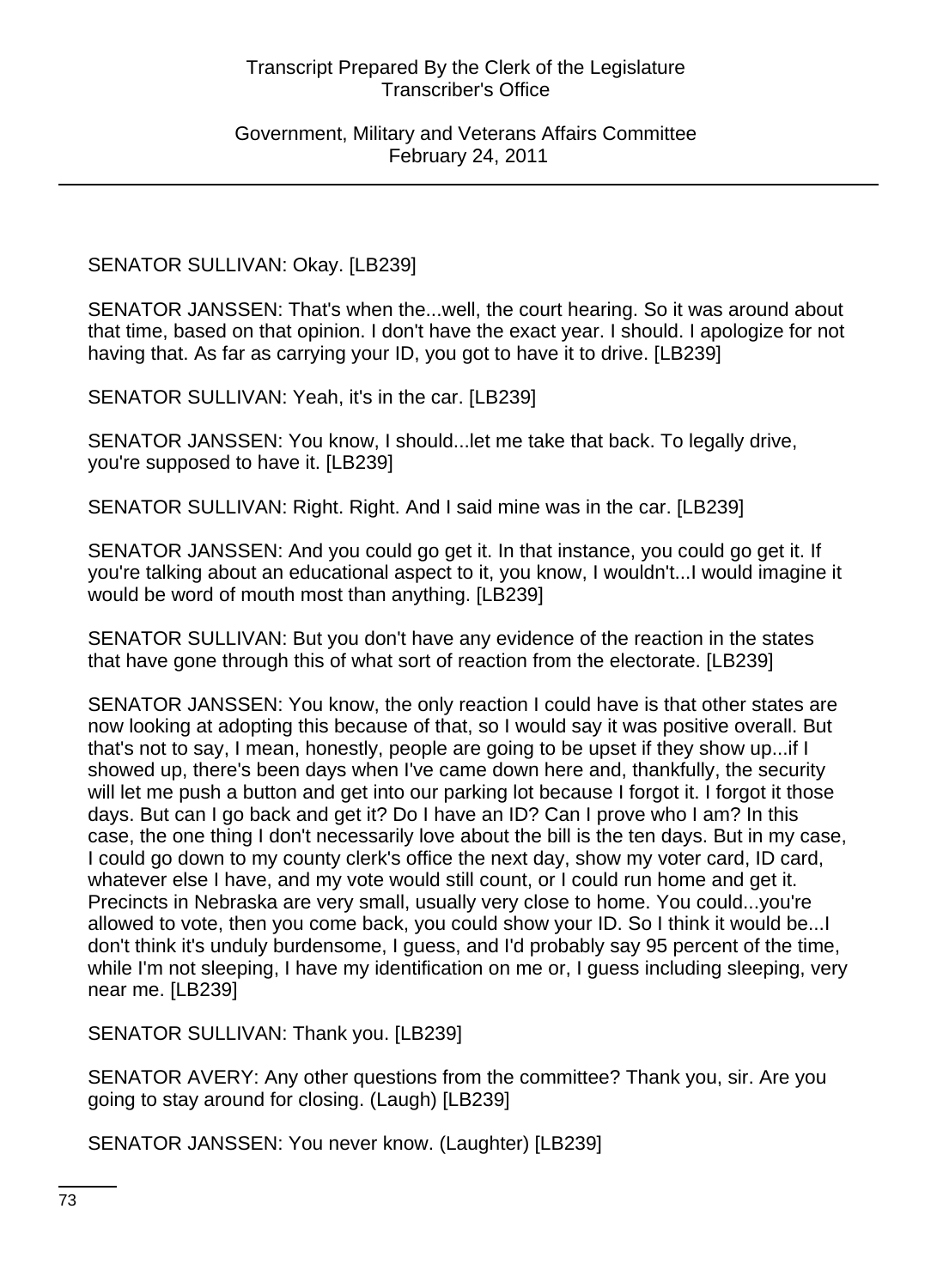Government, Military and Veterans Affairs Committee February 24, 2011

SENATOR AVERY: Proponent testimony? Anyone wish to speak in support of LB239? Nobody. Okay, we'll go to opponent testimony. How many people are planning to testify in opposition? Okay, I'm going to ask you to follow the light system very carefully, because when the red comes on, if you're not finished, I will stop you. It is almost 5:00 and we still have two more bills. [LB239]

JACK GOULD: (Exhibit 1) I'm going to talk fast. My name is Jack Gould, that's Jack, J-a-c-k G-o-u-l-d. I'm here representing Common Cause Nebraska. Senator Avery, members of the committee, appreciate you staying, listening to all this. First of all, I know that I have great faith in the Secretary of State's office, in the election commissioners and in the clerks, and I've been down here for about 20 years testifying on voting rights bills and I know that if we had any real threat of fraud that they would be here in front of us today testifying for this bill instead of taking a neutral capacity. A second thing is that voter ID bills with photo IDs on them generally are there to take care of one big problem, which is people who try to assume another voter's identity. And in talking with Neal Erickson about this in the hallway, really yesterday, Neal's been here a long time, too, and he had only one incident that he had in his memory of anyone doing that in the state. So, you know, this is not the big issue that perhaps we might want to present. A third item is the fact that a lot of studies have been done and you'll probably hear some of those later, but a lot of national studies by organizations like the Brennan Center and Common Cause show that this kind of legislation does limit the voting power of elderly people, of handicapped people, people of color, people in poverty, and that is a problem to be considered. And I'm not going to go into all that research but I think it's something you need to be aware of. The last important issue that I wanted to bring up is that I think you have attached to your fiscal note what the Motor Vehicles folks said about this bill, and I think it's interesting to look at it. Senator Avery did a good job of raising the question about cost, and I appreciate that. But if you notice that there are 32,768 cards issued every year and that it generates considerable amount of revenue, now if these cards are given out freely I assume that revenue will disappear. And what's not in here is what is the cost of actually producing 32,768 cards. That isn't in here either. So what we would see is a large loss of revenue to four different entities and then we would be looking at the problem of manufacturing these cards and distributing them free of charge, and that is generally what has happened in the states when the fiscal note comes forward. People suddenly realize that we're talking not in terms of, you know, \$5,000 here. We're talking in terms of perhaps \$100,000, \$200,000, \$500,000. It all depends on the amount of the cards that have to be produced and then you do have to take into consideration the loss of revenue that it presents. So with that, I'll stop. [LB239]

SENATOR AVERY: Okay. Thank you. Any questions from the committee? Senator Price. [LB239]

SENATOR PRICE: Thank you, Chairman Avery. Mr. Gould, just real quick, are you at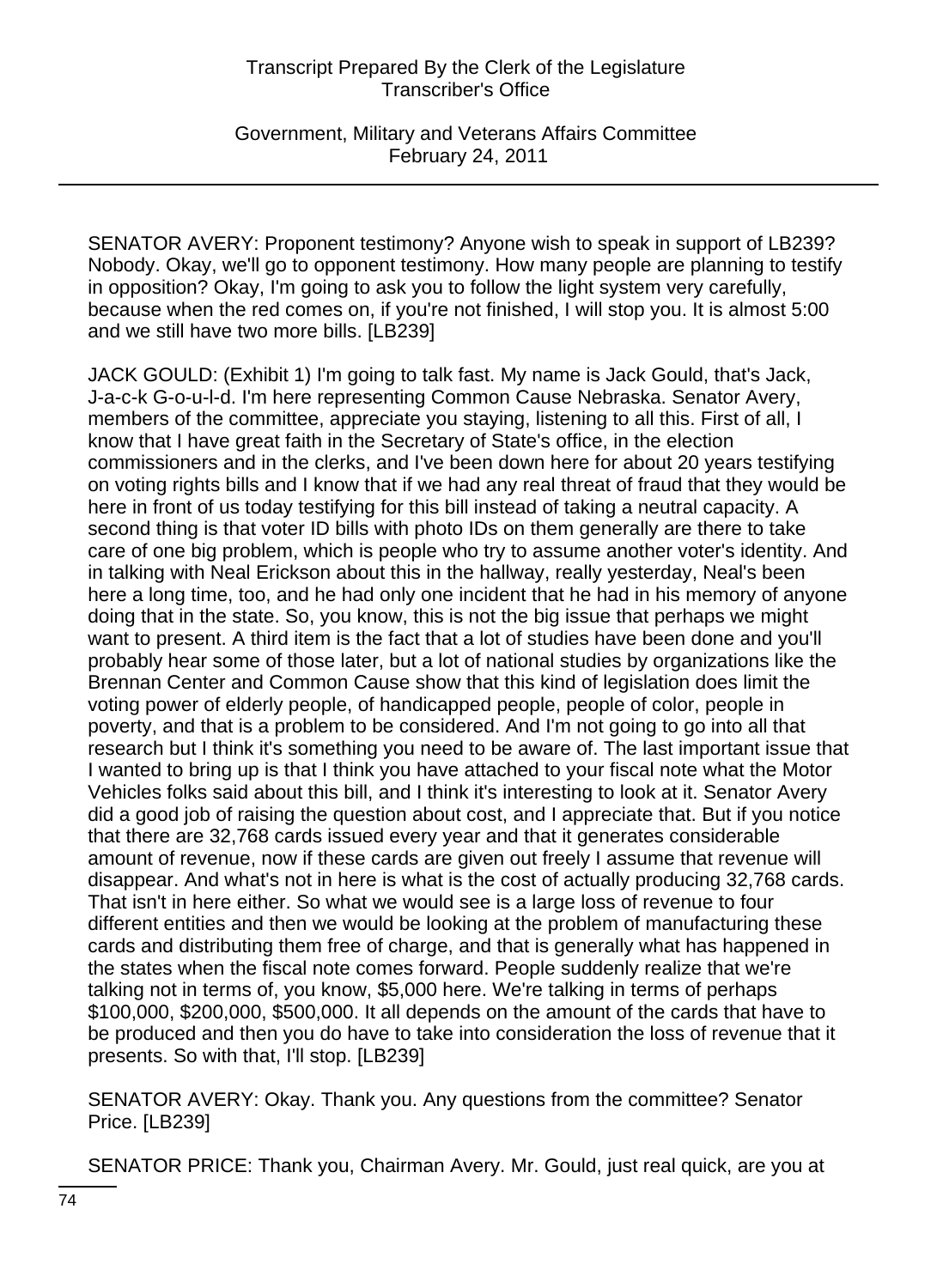Government, Military and Veterans Affairs Committee February 24, 2011

all familiar with the case, the Supreme Court case, in Indiana? [LB239]

JACK GOULD: Not as a lawyer would be. [LB239]

SENATOR PRICE: Okay. Well, I'd just let you know they couldn't find two people who were disenfranchised and couldn't get an ID, and that was why...that's one of the things they found out there. But I'm sure we'll hear more about that, but the people who were in opposition, they had to produce two people and they couldn't find two people in the state. [LB239]

JACK GOULD: Two people who couldn't find the...? [LB239]

SENATOR PRICE: Who couldn't get an ID card for free, like you said, the elderly or the infirm. They couldn't find two people. So I mean, I think that was part of their...I don't want to say litmus test, I'm not an attorney, I just read the case and read some stories on it. But I wanted to share that with you because they have to be very, very careful in this because that is a big concern and it will always be a concern and is rightfully so. So I thought I'd share that with you. [LB239]

JACK GOULD: One of my concerns is the fact that this fiscal note did not appear on-line. The fiscal note that's on-line that we all looked at, most the people that are here, said there was no cost. And I had to call Motor Vehicles this morning and I asked Beverly Neth if this is...there was no cost. And she said, didn't you see my fiscal note? And I said, no. And then I came back and I talked with others and found out that this was attached and this does indicate the cost and it does look like it's extreme. So that is a concern. My green light is still on so I took liberty not only answering. I can't tell you in this state how many people wouldn't be able to...how many other people wouldn't qualify or would have a problem because we don't have it in effect yet, but I have a feeling that if it goes into effect there will be a lot more than two who will be affected. [LB239]

SENATOR PRICE: Thank you very much. [LB239]

SENATOR AVERY: Any other questions? I don't see any. Thank you for your testimony. [LB239]

JACK GOULD: You bet. [LB239]

SENATOR AVERY: Any other opposition testimony? [LB239]

ADAM MORFELD: Good afternoon. My name is Adam Morfeld, that's A-d-a-m M-o-r-f-e-l-d, and I am here on behalf of Nebraskans for Civic Reform in opposition to LB239. First off, I'd like to correct Senator Janssen. He's actually wrong. If you do not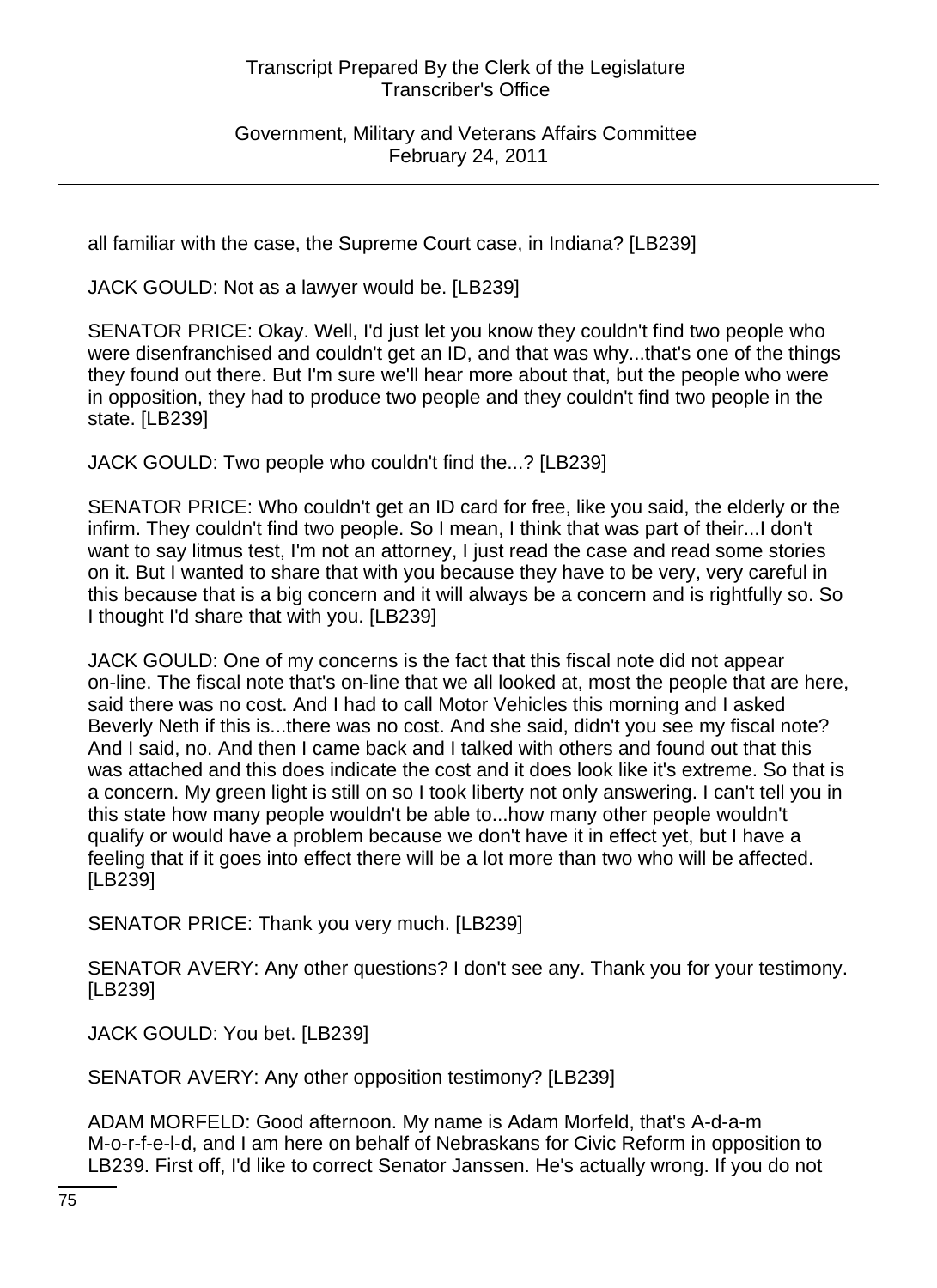Government, Military and Veterans Affairs Committee February 24, 2011

possess an ID, that is unacceptable for voting purposes. Public Law 109-2005 requires the DMV, which is the Department of Motor Vehicles in Indiana, to issue an Indiana state ID for free. So it's not just indigent individuals. Crawford, and I've read Crawford, looked at this law based off not an indigent requirement but for free for all those who wished to vote, so (laugh) I do believe, and while I'm not an attorney, I do believe that there would be a constitutional challenge involved with this case. And there was a constitutional challenge involved with the state of Georgia's requirement that had the exact same requirement for indigency and the federal court there actually struck it down. And then Georgia had to go back, amend the law, and then make it so it's free for everyone who wants an ID for voting purposes. So that's actually incorrect. That being said, I only have about four more minutes so I'll keep going here. For most of us in this room, requiring a photo ID seems like a trivial thing, however, it is not for potentially thousands of Nebraska citizens. If passed, LB239 requires a valid and current driver's license or federally issued photo ID. This will be one of the most restrictive voter ID bills in the country. Specifically, this will affect seniors who recently just...or excuse me, this will affect seniors who do not and cannot afford to live in a nursing home, out-of-state students who recently just moved to Nebraska and now call it home, and lower-income individuals who do not drive. I'd like to also note that based off my reading of the bill, it requires that you have an ID that's valid under the Motor Vehicle Act, which under my understanding requires that you have a photo ID that has your current address on it within 30 days of moving. So that restricts it to a lot of other individuals as well who have been in Nebraska for a very long time. Most importantly, this law is unnecessary. Voter ID only protects against voter impersonation, which is virtually nonexistent. I have been working and studying on election issues for nearly five years and every voter fraud study that I've read listed voter impersonation at the bottom of the list or not at all. In order to impersonate a voter, one must find out where the voter lives. Next, they must find out where they vote and then they must go and vote in their name. In addition, they must also hope that the precinct worker doesn't know who that voter is. Such a form of voter fraud is extremely easy to identify, because when the actual voter shows up to vote, it will be made apparent that fraudulent voting has occurred. A great example of the ineffectiveness of this bill is the recent Omaha recall election. Several voters are currently being investigated for voting absentee and then attempting to vote at the polls. This type of fraud is one of the most common but would not have been prevented by LB239. The current system works and the Omaha recall election is an excellent example of that. Next, I simply cannot and do not believe that this bill is fiscally neutral. As required by the Supreme Court and at least one federal district court in Georgia, a mandatory voter ID law requires that a state issue free identification cards to all individuals who wish to vote, not to people who just simply claim that they're indigent. A zero-dollar fiscal note is remarkably unlikely and may result in an unconstitutional implementation of this law in Nebraska. Missouri had an identical bill and the fiscal note was nearly \$6 million for the first year alone. A quick estimate Indiana conducted of the cost of voter photo ID law found that in providing more than 168,000 IDs to voters, the total production costs, including manpower, transaction time--I don't have it memorized,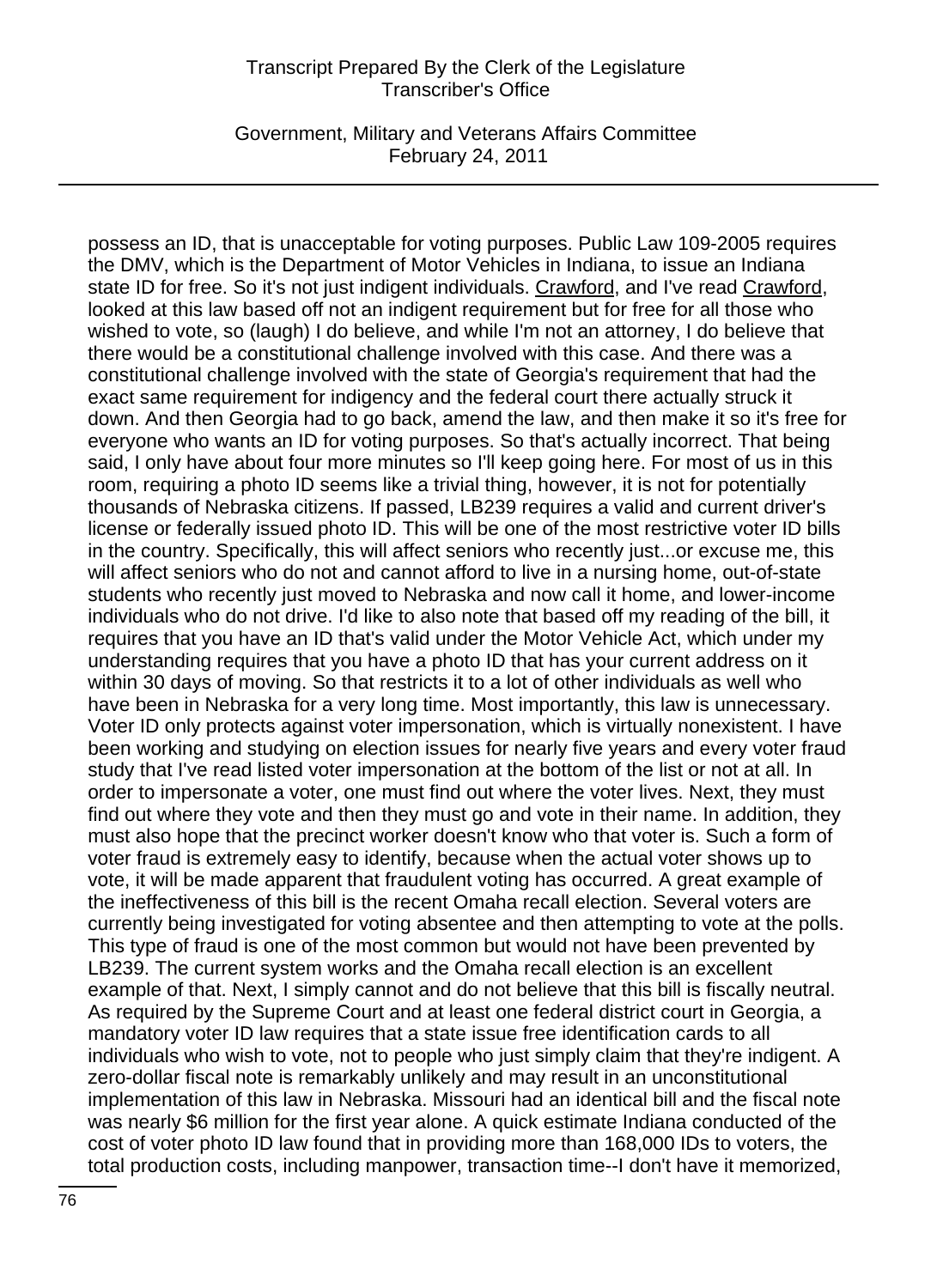Government, Military and Veterans Affairs Committee February 24, 2011

sorry--and manufacturing was in excess of \$1.3 million, with an additional revenue loss of nearly \$2.2 million. This estimate did not include the costs of training officials, nor providing voter education or outreach regarding the laws requirements. It should also be noted that this would greatly increase the number of provisional ballots at the polls on election day, placing an incredible burden on the election officials. Voter ID is a solution in search of a problem. While my organization has not been able to obtain Nebraska-specific numbers, in Missouri, a state who was entertaining their own similar voter ID law, it was estimated that as of March 2009, 253,000 registered Missouri voters do not have the valid Missouri photo ID required on file with the Missouri Department of Revenue. These eligible voters would not be able to cast a ballot even if they could identify themselves with another ID. Another great example is Wisconsin, which also considered a very similar proposal. To run through the numbers very quickly, since I only have a minute here, 23 percent of all elderly Wisconsinites of the age of 65 would not have had the valid Wisconsin photo ID; 7 percent of Caucasian men and women also would not have had the valid photo ID; and 55 percent of African-American males and 49 percent of African-American females would not have a photo ID. This legislation burdens the elderly, poor, and people with disabilities. In conclusion, while a voter ID law seems incredibly common sense, in reality they are exceptionally burdensome on our most vulnerable citizens. I urge the committee to think very carefully about the actual effect of this bill and the unnecessary hardship that it will place on Nebraska citizens for very little return. I thank the committee for your time and your consideration and would be willing to answer any questions at all. [LB239]

SENATOR AVERY: Thank you, Mr. Morfeld. Questions from the committee? Senator Schumacher. [LB239]

SENATOR SCHUMACHER: Thank you, Senator Avery. Did any of those other laws have the nursing home residency exception that this one has? [LB239]

ADAM MORFELD: I don't know that, Senator. I simply looked up their requirements for indigency because I saw that on this bill and wanted to make sure that it was in line with the other bills that were ruled constitutional, which it was not. [LB239]

SENATOR SCHUMACHER: Thank you. [LB239]

SENATOR AVERY: Any other questions? I don't see any. Thank you. [LB239]

ADAM MORFELD: Thank you. [LB239]

SENATOR AVERY: Any other opposition testimony? [LB239]

MARY ANGUS: Hi, Senators. [LB239]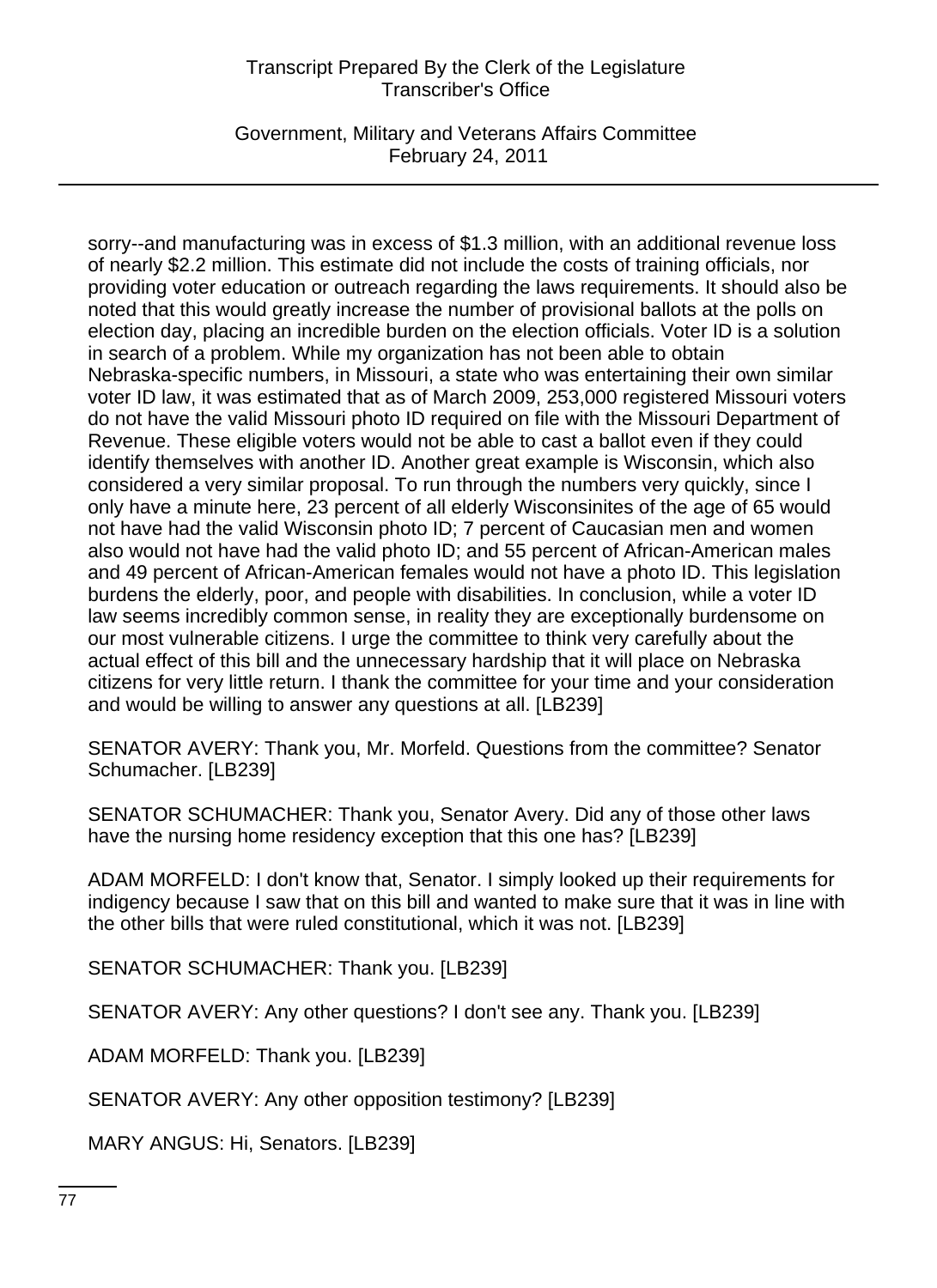Government, Military and Veterans Affairs Committee February 24, 2011

SENATOR AVERY: Would you give the clerk your sign-in sheet. Thank you. [LB239]

MARY ANGUS: Thank you, Senator Avery. And I apologize if I am the reason that you don't want laptops at your desk anymore. I wrote my testimony a couple of weeks ago on route here for a very important bill, and I apologize for that. My name is Mary Angus, A-n-g-u-s, spelled M-a-r-y, and I'm here representing ADAPT Nebraska, which is a network of advocates across the state who advocate on behalf of persons with disabilities. This particular bill is a very, very important one to us and that is because it is a bigger barrier than we've been addressing for a long time in our right to vote. ADAPT Nebraska is part of a coalition of the Nebraska Disability Vote Project and, as such, we've been studying disability rights and voting for about seven, eight years now; work with the National Disability Vote Alliance and other organizations like the American Association of Persons with Disabilities. I have to say I agree a lot with some of the pieces that we're talking about in terms of the cost of the ID cards, one...and I'm very disorganized because this is not the testimony that I expected to give today. One of the things that we've talked about is how much this would actually cost to put one out. Well, my grandson is at Benson West High School and he has a photo ID for school and if he loses that it's...the cost of the copy of that is \$5. So if we've got 1,000 people who aren't...who have to get one of those, that's \$5,000, so there's a fiscal note that could be put on there right off the bat. One of the problems with those, though, is that even before that many people with disabilities--fortunately, not myself--have grown up in institutions or have had all of their personal records lost in one way, shape or form. We have kids in the foster care system, and this is a little bit separate, who may never see their birth certificate. Some people who lived in institutions all their lives don't even know where they were born. So regardless of the cost or the granting of a free ID for a person with a disability or who was indigent, it doesn't matter because you've got to show a birth certificate to get either. You've got to show a birth certificate to get a government-issued ID and you have to show government-issued ID to get your birth certificate. I don't know how we could have a bigger barrier to people voting. One of the discussions that I heard earlier was of concern to me. Voting is absolutely a constitutional, fundamental constitutional right. I don't have a right to go to Walmart and use my credit card without an ID. I have a fundamental constitutional right to vote. And unfortunately, I think Senator Janssen would have a big problem with me, I am awful on timeliness. I'm terrible. You can tell, I don't even have my testimony written up this time and the last time it was on a computer. That does not take away my right to vote. I'm talking about folks who even today can't get into some polling places. Nebraska has one of the best records going in terms of being able to be physically accessing your polling places, but when we have only recently gained that ability to use voting machines in polling places and to get into, physically get into polling places, to ask us then to prove that we were born here by a birth certificate which, regardless of whether you give me a free voter ID, I've got to pay if I can find out where my birth certificate is, that is a barrier to a fundamental civil right that I have as a person and a United States citizen. And I don't even know that there's anything else I can add to that. This would create one of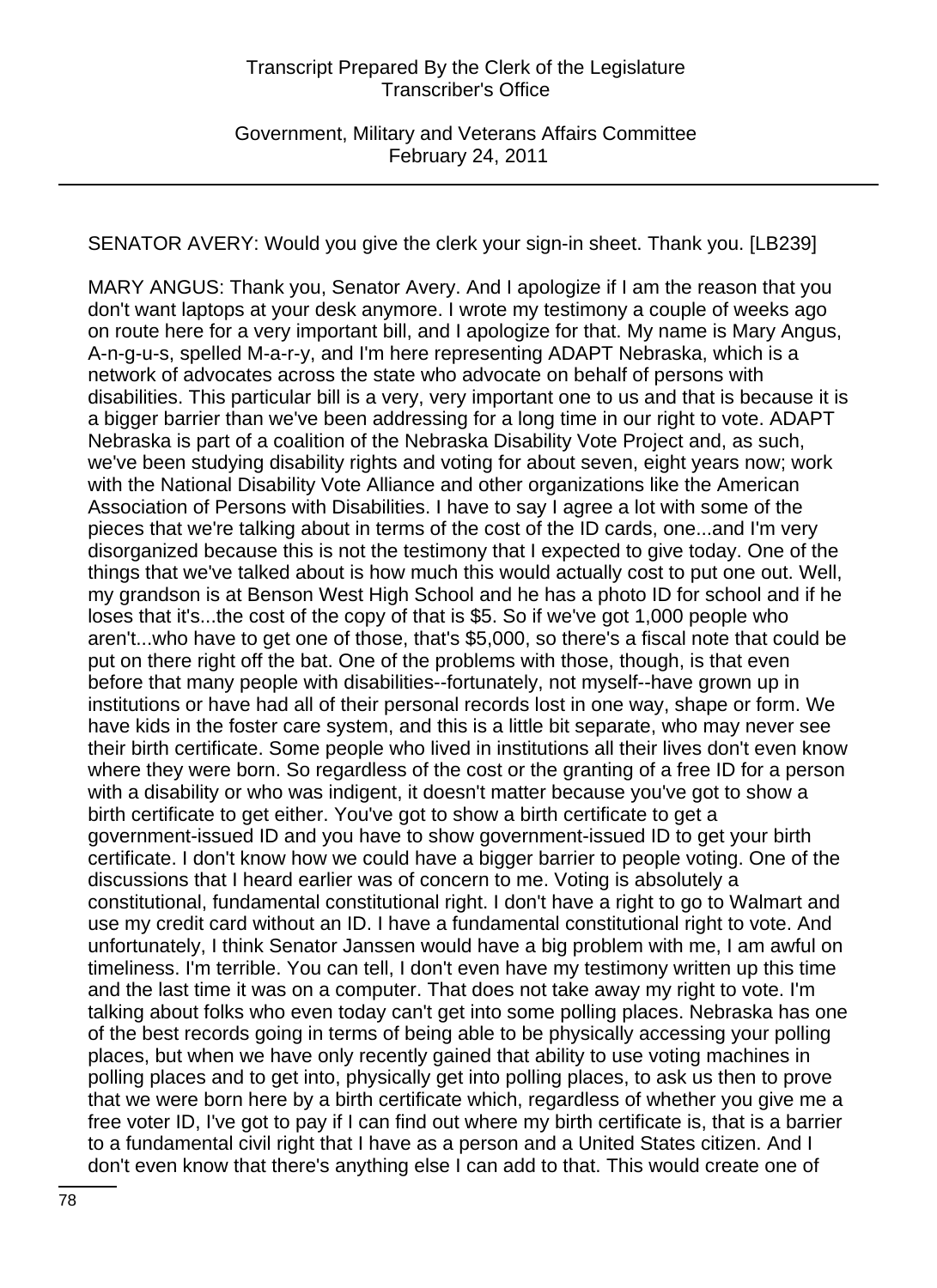Government, Military and Veterans Affairs Committee February 24, 2011

the biggest barriers to people with disabilities voting that we've seen in a long time. Thank you. I'd be happy to answer any questions. [LB239]

SENATOR AVERY: Thank you for your testimony, Ms. Angus. Questions from the committee? I think we have asked about all the questions left and so thank you for... [LB239]

MARY ANGUS: If I wait till late enough in the day, everybody is tired. [LB239]

SENATOR AVERY: Everybody is tired. [LB239]

MARY ANGUS: I can't get home tonight so... [LB239]

SENATOR AVERY: Thank you for your testimony. [LB239]

MARY ANGUS: Thank you. [LB239]

SENATOR AVERY: Any other opponent testimony? Good afternoon. [LB239]

AMY MILLER: (Exhibit 2) Good afternoon. My name is Amy Miller, that's A-m-y M-i-l-l-e-r. I'm legal director with the American Civil Liberties Union of Nebraska. I want to talk to you today about cash and the constitution and cash again. Cash comes first because Chairman Avery's questions were correct that there are going to be costs to voters, which we think then become an illegal poll tax. As you just heard, to get a state ID card you have to show something to the Department of Motor Vehicles and in Nebraska that includes either a birth certificate or a passport. To get a copy of your Nebraska birth certificate if you were born here, it's \$12. If you want to show your passport, that's \$185. So although the ID card that Senator Janssen is talking about is free, you need to pay cash to get the documents to get the free state ID card. Those costs may seem minimal but they are not. The U.S. Supreme Court has already held, in the context of a poll tax that was \$1.50, wealth or fee paying has no relation to voting qualifications; the right to vote is too precious and too fundamental to be so burdened. In other words, it doesn't matter if it's only \$1.50 or it is substantially more for someone to be able to get the free ID card; it is too much if there's any cash involved for the voter to be able to access the voting box. We heard several references to the 2008 Supreme Court decision Crawford v. Marion County Election Board. I want to be clear, that held on a facial challenge that was brought by the ACLU of Indiana and it was only on a facial challenge to the application to the law in Indiana. It was done before the law had gone into effect and so there has not yet been and the door is still open to a challenge on how the law is actually being implemented in Indiana. In fact, there already has been another case filed that's working its way up through the Indiana courts and all of that is only based on the federal constitution. You can't take comfort in the idea that because the U.S. Supreme Court ruled in Crawford that somehow LB239 has had a miracle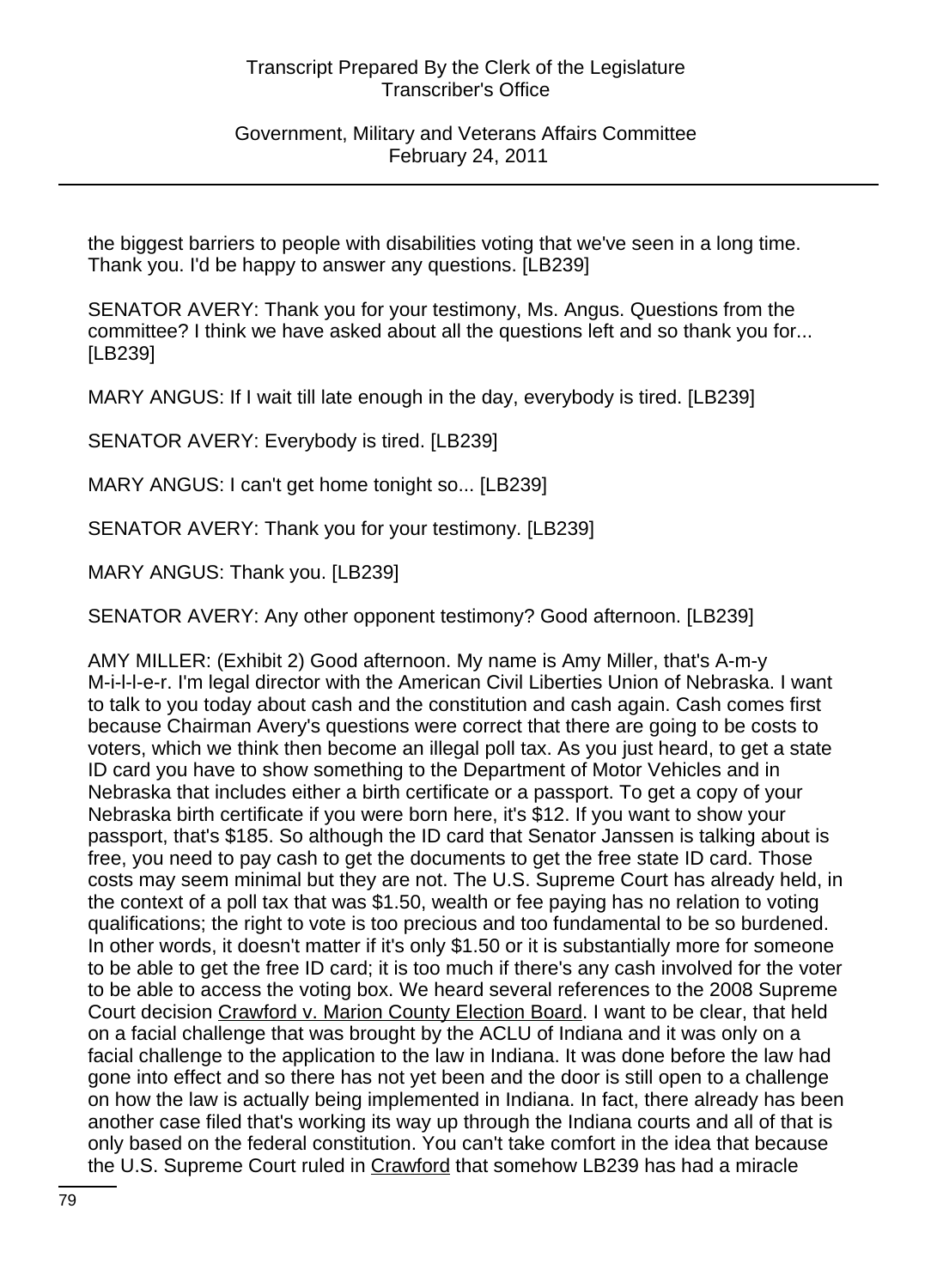Government, Military and Veterans Affairs Committee February 24, 2011

blessing handed down upon it. Not only is there still open federal challenges as applied, there are also state constitutional challenges available. On the third page of my testimony, I've quoted to you Article I, Section 22 of the Nebraska State Constitution. You've heard it before but I'll repeat it: All elections shall be free; there shall be no hindrance or impediment to the right of a qualified voter to exercise the elective franchise. The phrase "no hindrance or impediment" does not appear in the federal constitution. As often happens, state constitutions can grant more protections to their citizens than the federal constitution. The federal constitution is just a floor and the Nebraska Constitution has set a ceiling that's substantially higher. It is my belief that if there was a challenge brought to LB239 under the state constitution, that the state constitution provision would find that having to show identification is a hindrance or an impediment. That's why, for example, the Missouri State Supreme Court struck down their voting ID law, even though it was not brought on federal challenges. The Missouri State Constitution similarly required free elections and so, in the 2006 decision, Weinschenk v. State of Missouri, the Missouri State Supreme Court struck down their photo ID requirement saying that there is a compelling state interest in preventing voter fraud but this was not narrowly tailored; that requiring payment to obtain a birth certificate is not a poll tax but it is a fee that qualified eligible registered voters, who lacked an approved ID, are required to pay in order to exercise their right to free suffrage. So I talked about cash, I talked about the constitution, and I'll wrap back around to cash again. You have heard some testimony already that the fiscal impact clearly is not going to be zero to the state of Nebraska. There is going to be a fiscal impact to the voters, as discussed. The fiscal impact to the state, as described on the last page of my testimony, looks at what the Legislative Fiscal Bureau in Wisconsin, Iowa, and Indiana have all reported out. Wisconsin, it's \$2.3 million annually just for the DMV to crank out the free IDs; Iowa just rejected their voter ID law, and I apologize for the typo, that's \$1,628,000 per year to offer the free IDs; and the state of Indiana, which is the laboratory where we're looking at what's happening, has spent over \$10 million in free ID. It's not a settled area of law. Senator Sullivan asked the question about the expense. It's going to cost the state to offer the free ID. It's going to cost the state to train poll workers. It's going to cost the state to educate the voters and do public education so voters know they need to bring an ID with them or how they obtain the free ID. And there will be a cost of LB239 passes and there is an inevitable civil rights challenge. For those reasons, we would suggest there's no good reason to spend millions of dollars to make it harder for Nebraskans to vote and we urge you to indefinitely postpone LB239. [LB239]

SENATOR AVERY: Thank you, Ms. Miller. Let me take you back to the Nebraska Constitution. You quoted Article I, Section 22: There shall be no hindrance or impediment to the right of a qualified voter to exercise the elective franchise. Couldn't one argue that without a photo ID you're not a qualified voter? [LB239]

AMY MILLER: I think that you've become a qualified voter as soon as you, in fact, met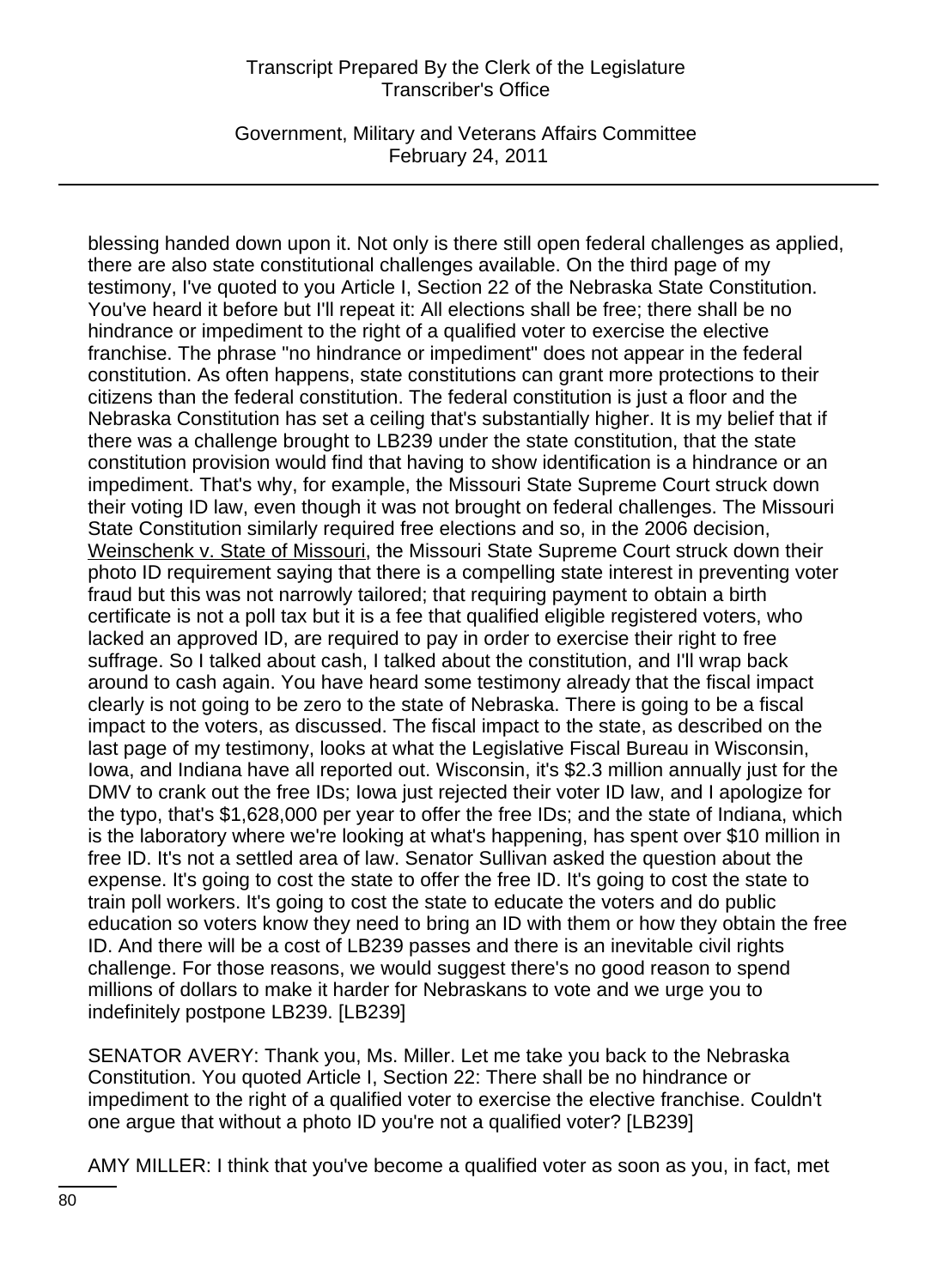Government, Military and Veterans Affairs Committee February 24, 2011

the statutory requirements, and once you've registered to vote, and I realize we're not talking about same-day voter registration anymore, when you're talking about you have already been registered to vote, ergo therefore you are a qualified voter. At that point, the next question is, is anything else that you place in front of the voter a reasonable burden? And again, according to at least what the Missouri Supreme Court did with similar state constitutional language, the answer was no. I think the Missouri State Supreme Court left open that if you could come up with a narrowly tailored solution to a problem with voter ID fraud, then you could move forward. I'm currently, as I sit here, unable to think of a way that you could narrowly tailor a voting requirement that makes voters show identification even when it's free. And I think the final problem there is we don't burden fundamental constitutional rights unless you have a compelling state interest. There's no record of voter fraud that's been shown to the Legislature. For the Legislature to move forward on a bill that would potentially burden fundamental constitutional right with no evidentiary record of a problem in front of you suggests that the court would be left with trying to decide whether there was even a compelling state interest and not finding one. [LB239]

SENATOR AVERY: We often do things in this Legislature and in this committee that we call best practices. Could one argue that this is a best practices proposal for the Nebraska election law? [LB239]

AMY MILLER: I think not. I, because of time limits, I skipped over the second page of my testimony that does talk further about the types of people that get affected, and in the bullet point area on page 2 there are examples from ACLU clients in other states who have been impacted. And I think all of us would agree that it would not be best practice for, in the first example, a group of nuns being turned away because they didn't have identification. They don't drive, they don't have to cash checks, none of them had photo ID. In Georgia, 5,000 eligible voters were disenfranchised. The majority of them simply had Hispanic or Latino surnames. And then, I'm sorry, Shirley Preiss, age 98, was born in Kentucky in 1910. She had no birth certificate because she was a home birth. She moved to Arizona and Arizona implemented a voting ID law. She couldn't show them that she was an American citizen because she had no birth certificate. She repeatedly tried to contact Kentucky to ask them to give her a birth certificate. There are some ways in which, if you were born without a birth certificate, you can get one from the state. You generally have to bring forward a live witness who witnesses your birth, who could testify, yes, I was there when Shirley was born. Shirley, at the age of 98, had no such live witness, so Shirley just can't and doesn't vote in Arizona. She's a plaintiff in an ACLU lawsuit there. And then the final bullet point which I think is particularly important to a state like Nebraska, studies indicate many Native Americans who are over the age of 40 weren't born in hospitals, so similarly, whether they're rural births or home births, you're talking about people who don't have birth certificates and can't even get in the door to pay the costs that may be a poll tax. So I think with all of that evidence, best practice here is we don't have a problem, we don't need to fix it by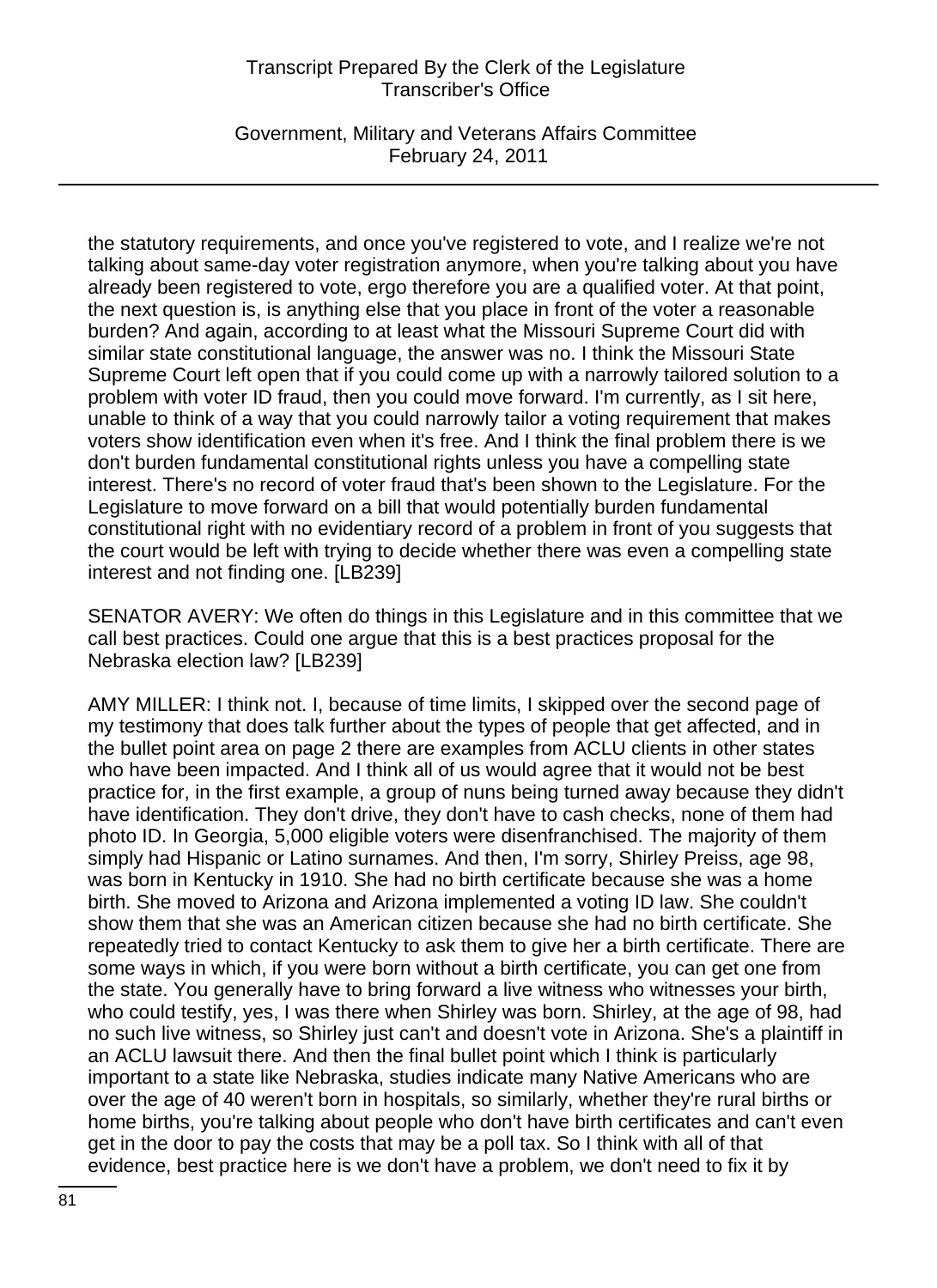Government, Military and Veterans Affairs Committee February 24, 2011

starting to eliminate 98-year-old citizens who can't get in to prove that they have been here for 98 years. [LB239]

SENATOR AVERY: Thank you. Questions? Senator Brasch. [LB239]

SENATOR BRASCH: Thank you, Chairman. Thank you, Ms. Miller. I'm trying to weigh this all out very carefully and I understand there's a matter of law and the constitution and...but I also know that voting is an important right. However, today I would not be able to get through an airport if I don't have a picture ID. If I wanted to enlist in the military or something, I'd probably have to show that I was 18 years of age for certain items or 21 years of age or 65 years of age for a senior citizen. It seems that it's growing more important in our history that we are able to identify who we are, given certain situations. In light, you know, and you're saying that voting is not as critical as boarding on a plane or proving your birthright or your position, because I think it is. And I think, you know, maybe at one point it wasn't important in our history because everybody, you know, came through Ellis Island in a timely (inaudible) undocumented, but now that we have so many people with so many needs and that perhaps it would be wise for our country to help whoever, you know, needs help with getting a photo ID, but we know everyone and understand, you know, that they're voting, you know, or they're...your thoughts are? [LB239]

AMY MILLER: I think you're absolutely right that things have changed, that back maybe even 10, 15 years ago it would not have been as common for all of us to have photo IDs and that right now you're right. I, like Senator Janssen, am very used to having my ID with me most times, when I board planes, every time I'm going places, but we forget that if we just assume it's always been like that, and it hasn't in our relatively recent living memory, including the life, say, span of my father, who, while I was talking about the fact I'd be testifying, said, well, I don't have a birth certificate. And I said, why don't you? He was the product of an American G.I. and a British woman. He was a home birth in the slums of Yorkshire, England, and because he was military product, he was allowed to come over into America at a very young age and nobody asked because we didn't have such importance attached to things like everybody has to have a birth certificate. The identity card, the Social Security card, has really morphed from its origins for just being for Social Security to being a general identifier. So things have changed but the problem is right now we still have substantial populations who have their feet and their origins back in that earlier time who couldn't meet the new standard you're talking about and, therefore, would be x-ed out of the political process. It is possible if LB239 was introduced 50 years from now, when that generation of folks who might have been home births, who might have been rural born, who may have not had any birth certificate, when those folks have passed on it's possible this would not be such a large barrier to so many people. But the sensibilities we have today about identification are not those that were present for many, many voters who are qualified and legal citizens who would be x-ed out right now. So this may be a bill that's before its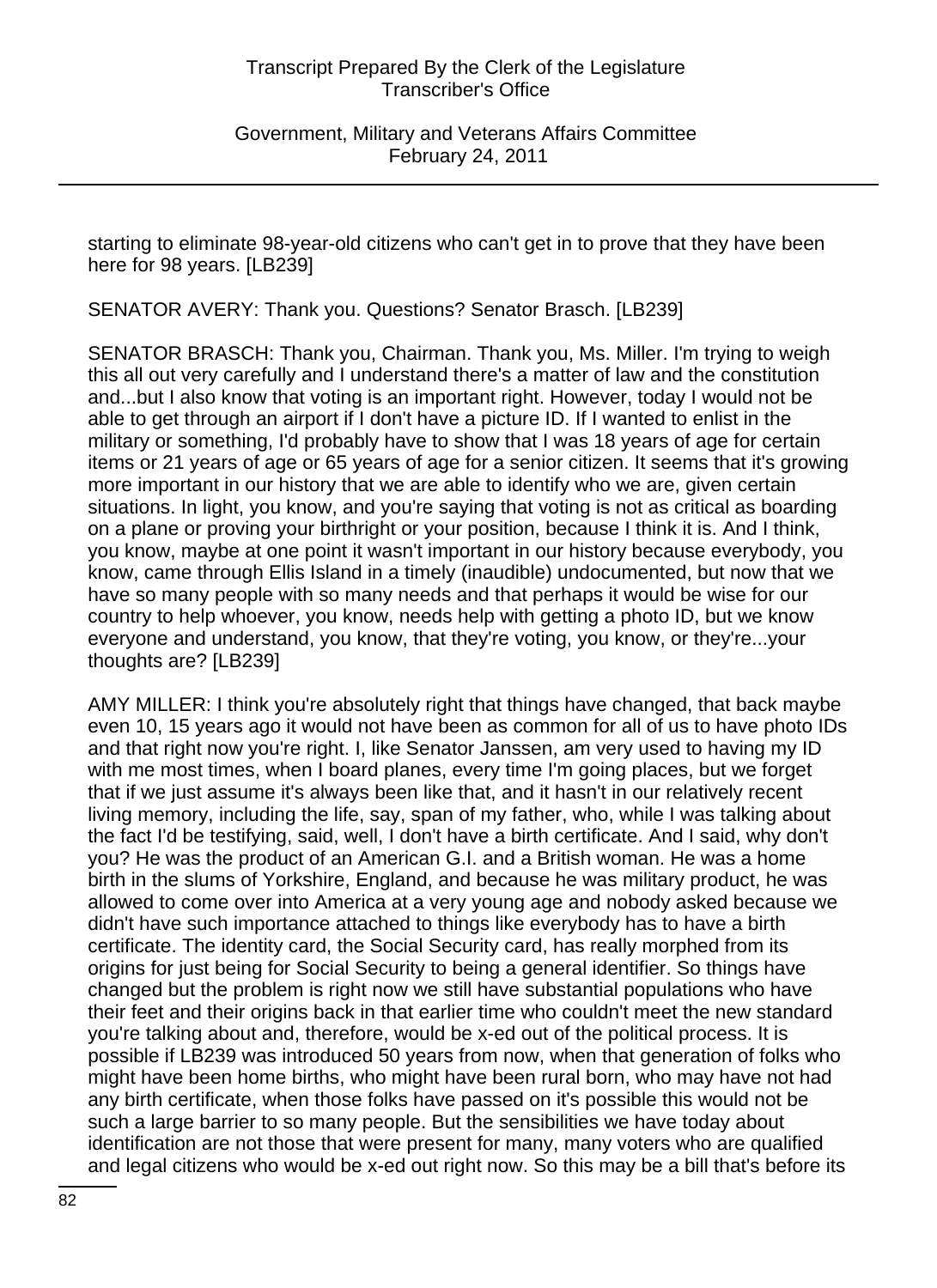Government, Military and Veterans Affairs Committee February 24, 2011

time or before a generation. [LB239]

SENATOR BRASCH: And, you know, and there's advocacy groups that are here and, see, I would think that it's easy to keep putting things off. Now, you know, with identity theft, things like that, I do believe that if there's a will there is a way to identify who we are. I think Senator Janssen mentioned or someone, maybe it was Senator Avery, about if you go to Europe you have to have documentation, a passport, something showing that this is truly who I am. And I think going to our polls for a very important task of voting in our next leaders, you know, the people who hold, you know, our laws in their hands and our futures and our policy and decision makers, you would want to validate that I am truly who I am and move forward. But because I was born in another era, I would think that there would be a way, especially with today's technology, that it wouldn't be a cumbersome task. You know, you could e-mail the hospital in London where your, you know, father was born, that there would be a way to facilitate those papers without a plane ticket or you know. [LB239]

AMY MILLER: I think that is the difficulty that although I'm not going to advocate for a national ID card, I think the proponents who have suggested everybody, every American should just have to have a document that we all have and we all carry with us at all times, it would make police job easier, ambulance, to identify a dead body, whatever, until we have that, that is a sort of first baby step before you can move to and everybody can show that at the ballot box. But right now when not everybody can produce, that there is just no way for me to satisfy the requirements that are currently required under state law, then why leave out 98-year-old Shirley? She has literally...unless we were just going to carve out an exception that perhaps Secretary Gale could meet with each of these individuals and assess whether or not he truly believed they were a legal citizen or not. Right now we don't have a mechanism that will catch all of the Shirleys, that will catch all of the home births, that will catch all the people that were born under circumstances, maybe a foreign birth that moved in. And so until we make that first step, and I hear what you're saying is you might support a national ID card, but since we don't have that I can't see a fair way that you can implement requiring some sort of ID card when right now there's no way for someone to get them. [LB239]

SENATOR BRASCH: And I'm also concerned about how much we are giving...I'm giving my grandkids to take care of. They have a lot on their hands and I think if there's anything we can possibly do today, let's get her done, you know, that kind of, you know, mentality, rather than saying that it's going to be the next generation or the generation after. But I do appreciate and understand your testimony. Thank you very much. [LB239]

AMY MILLER: Thank you. [LB239]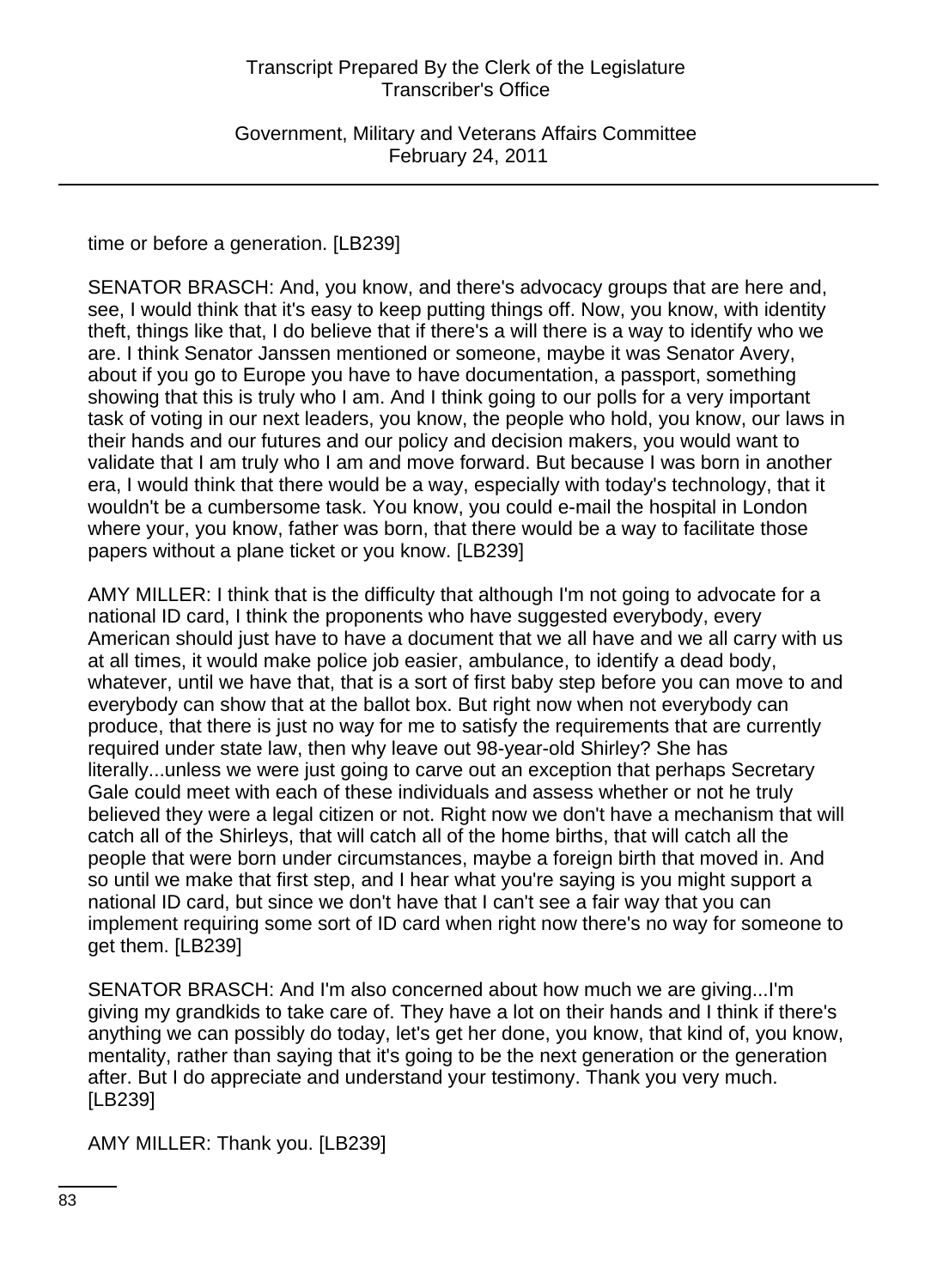Government, Military and Veterans Affairs Committee February 24, 2011

SENATOR BRASCH: Thank you, Chairman. [LB239]

SENATOR AVERY: Senator Karpisek. [LB239]

SENATOR KARPISEK: Thank you, Senator Avery. Thank you, Ms. Miller. It's been so long ago since I registered to vote and I haven't had to change places, how...and I'm sorry if I'm repeating anything, how do you register to vote? Do you have to have an ID to register? [LB239]

AMY MILLER: I haven't had to register to vote for so long because I've been registered since I was 16. I do not believe you have to show identification to register. [LB239]

SENATOR KARPISEK: How would they know it's you? [LB239]

AMY MILLER: Well, we do it by a mail-in card in many places. If I recall correctly, when I came to law school I reregistered because I was at a grocery store and the League of Women Voters were there with a stand, and I did not have to show identification. So we don't currently require it. So this would be an interesting change, and I'm not sure that you're going here but now I'm thinking aloud... [LB239]

SENATOR KARPISEK: Well, I'm going whichever way and, again, I haven't done it and maybe one of the clerks will be able to help us out with this. But I'm thinking if you have to do it there, all of your points are kind of moot. If you don't, all of Charlie's or Senator Janssen's are kind of moot. So anyway... [LB239]

AMY MILLER: You don't have to now and I'm now thinking aloud as to whether or not that creates an additional question. If you wanted to move forward with LB239, do you also need to look at amending all of the registering to vote statutes. Because I know that when I moved recently and bought my own home, I am a taxpayer, when I first...when I finally moved because I bought my home, I simply did it by a card that I mailed in. And so trying to stretch back to when I was a teenager, I don't think you have to provide any photo ID to register to vote. [LB239]

SENATOR KARPISEK: All right. Thank you. Thank you, Senator Price. [LB239]

SENATOR PRICE: Thank you, Senator Karpisek. Are there any further questions from the committee? Senator Schumacher. [LB239]

SENATOR SCHUMACHER: Basically absent a problem, and evidence of a problem with people voting twice because of misidentification, voting for somebody else, some other type of fraud, we are pretty limited in what we can require. [LB239]

AMY MILLER: I would agree with that, because in the constitutional test there has to be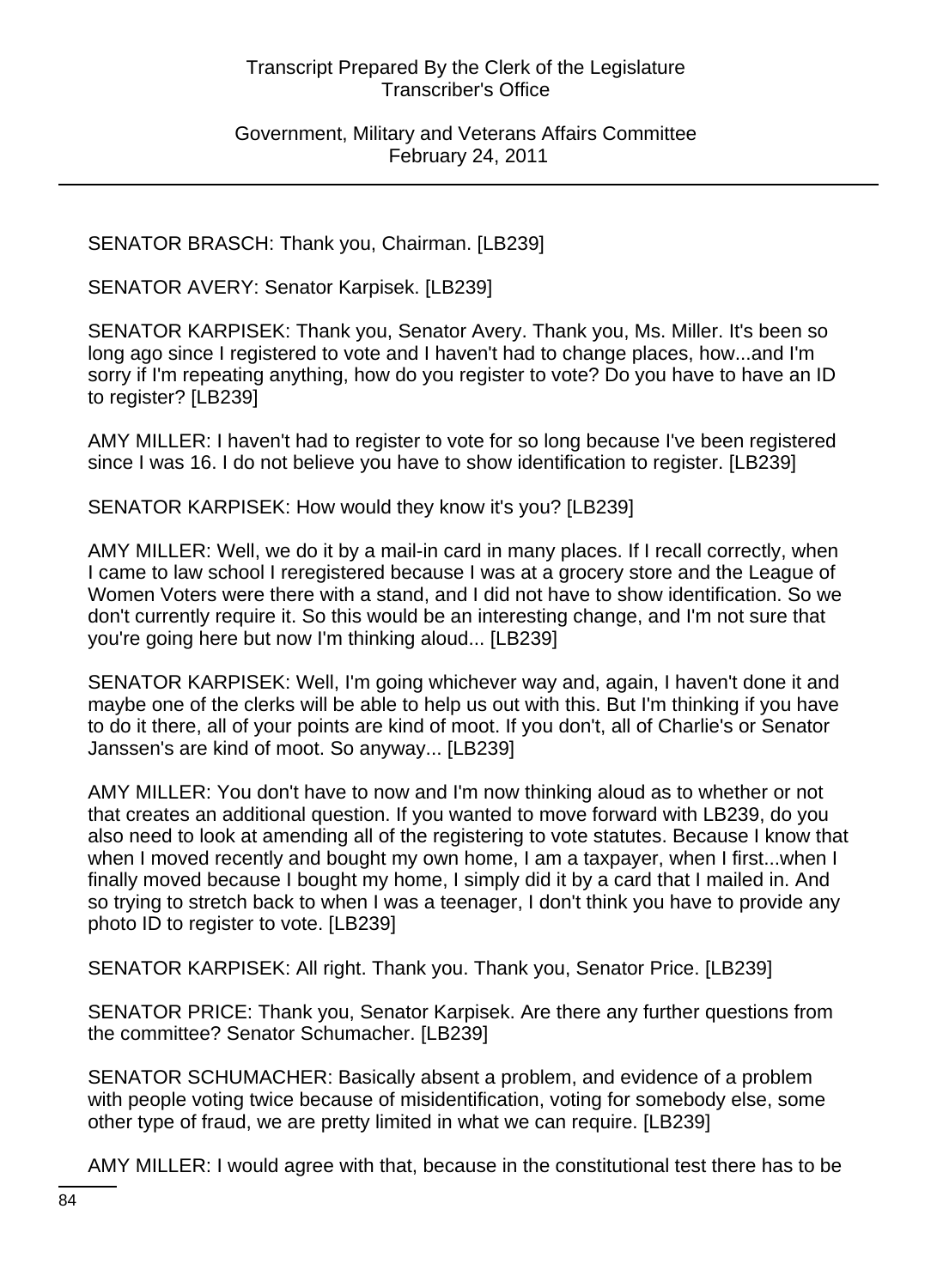Government, Military and Veterans Affairs Committee February 24, 2011

a compelling state interest. A phantom fear that maybe we will all of a sudden be living in the days of Tammany Hall again, I think you would have to have a record, an evidentiary showing that we currently have a problem you are attempting to resolve in order to take such a bold step as to impose potential financial burdens on otherwise qualified voters. [LB239]

SENATOR SCHUMACHER: Thank you. [LB239]

SENATOR PRICE: Thank you, Senator Schumacher. Are there any other questions? Seeing none, thank you, Ms. Miller, for your testimony. Do we have any further opposition? Welcome. [LB239]

JANE KLEEB: (Exhibit 3) Hi. Hello, Senators. My name is Jane Kleeb, and that's K-l-e-e-b, and I'm here representing Bold Nebraska, and my testimony will focus on...more on the youth vote. For several years, I worked on studying and implementing programs to increase young people's civic engagement. I worked in both nonpartisan and partisan programs. There are many myths around the youth vote. At times, I think elected officials and candidates think that the youth vote is some mythical unicorn that only certain candidates can capture when the reality is there are many barriers that prevent young people from voting at the same rate as older voters do, and one of those barriers is in front of you today. Implementing a restrictive voter ID law may sound like a good idea on face value but, in fact, the end result is simply fewer Nebraskans voting. Already only 27 percent of young people in Nebraska voted in 2010, and in 2008 only 48 percent of young people voted, compared to 60 percent of older voters and 73 percent in 2008. A voter ID law will further decrease that number, not increase it. If we as a state are serious about increasing civic engagement, we would pass a same-day election registration law, not a restrictive and expensive voter ID law. A fiscal note of zero for this bill is simply not possible. You cannot force Americans to pay for an ID in order to vote. It's unconstitutional and it's considered a poll tax. Therefore, the state would have to offer photo IDs at no cost to Nebraskans, not to mention all the other things that would go around implementing this law. You would have to do mailings to inform potential voters that they have to have an ID. You would have to have new training for state and county staff. You would have to print additional provisional ballots. A voter ID law will simply require more government staff and will require additional government funds to pay for these new photo IDs. In today's tough economic times and as our state faces almost a \$1 billion deficit, this is not a time to add more economic burden to our counties and to our state, and it is most certainly not a time to grow government for a problem that simply does not exist. The nonexistent problem I'm referring to is voter fraud. There is no proof of any widespread voter fraud right now in our state, and there is no proof that a voter ID would stop such fraud. In fact, I stated in last year's hearing on same-day election registration, the point was raised that the Department of Justice initiative in prosecuting voter fraud resulted in only 40 prosecutions nationwide for election crimes related to illegal voting between 2002 and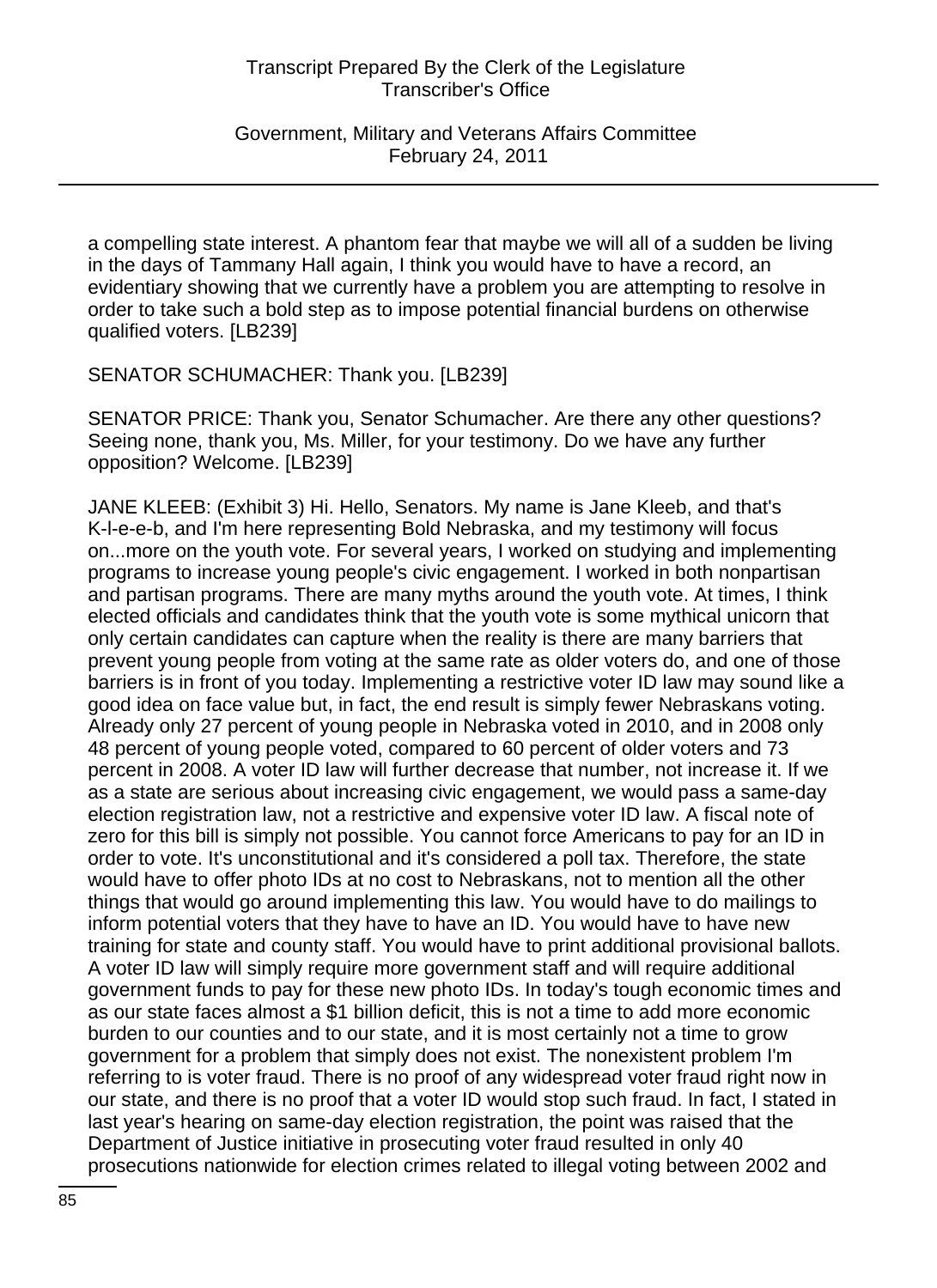Government, Military and Veterans Affairs Committee February 24, 2011

2005. The only thing a voter ID law will do is put up more barriers to Nebraskans voting. Our country and our state pride ourselves on ensuring that Americans have a voice in our democracy. This bill would silence voices, especially young voices, at a time when we can all agree that what we need in Nebraska is more voices in our democratic process. And with that, I'd take any questions, and will also just note that there is a new report by the group that is seen as the expert on voter laws and voter ID cases by Demos that I will most certainly send to Senator Avery so you can get that to the full committee. [LB239]

SENATOR AVERY: Thank you, Ms. Kleeb. Questions from the committee? Senator Pahls. [LB239]

SENATOR PAHLS: Yeah, the part that you intrigued me is the comment about civic engagement, which I have no argument about at all and your reason why it may increase. Can you explain to me, if we're talking about civic engagement, because I'm from the Omaha area and just recently we had a petition, a recall of a mayor, and we had so many people who did sign that petition but they didn't vote. [LB239]

JANE KLEEB: Yep. [LB239]

SENATOR PAHLS: What's... [LB239]

JANE KLEEB: One of the big problems with young people voting, in particular, is that it's not a habit yet. So research shows that it takes three elections to make voting a habit, and when you're a young person, we all are used to voting and if you're in a small town you're really used to voting because everybody around you tells you where to go to get to register to vote. But if you're in a big city or you just moved to a new state, it's often complicated. And while I think our Secretary of State does an amazing job of registering voters, the Web site is also very clunky and it's very confusing to figure out where you go to vote, what you need to vote. I was a reporter for MTV and I tracked two young people figuring out the process in Nebraska and they did not have to show ID. They did have to show proof of residency, so for them, one of them, they were a college student and the other young person was, you know, not in college, so they showed a pay stub and their rental agreement. So people don't vote because it's not a habit. And I think if we're really serious about increasing civic engagement then a bill in the Education Committee should happen on having mandatory civic engagement and civics classes for our high school kids so we are registering all of them in high school, so we are teaching them the process of voting and that huge responsibility that they have. But this law does not do anything to solve that problem. [LB239]

SENATOR PAHLS: Okay. Well, then apparently you have have...and by your name, you do have some background in the history of voting. And I was brought up in a generation where, you know, the United States was burning, you know, think about it, in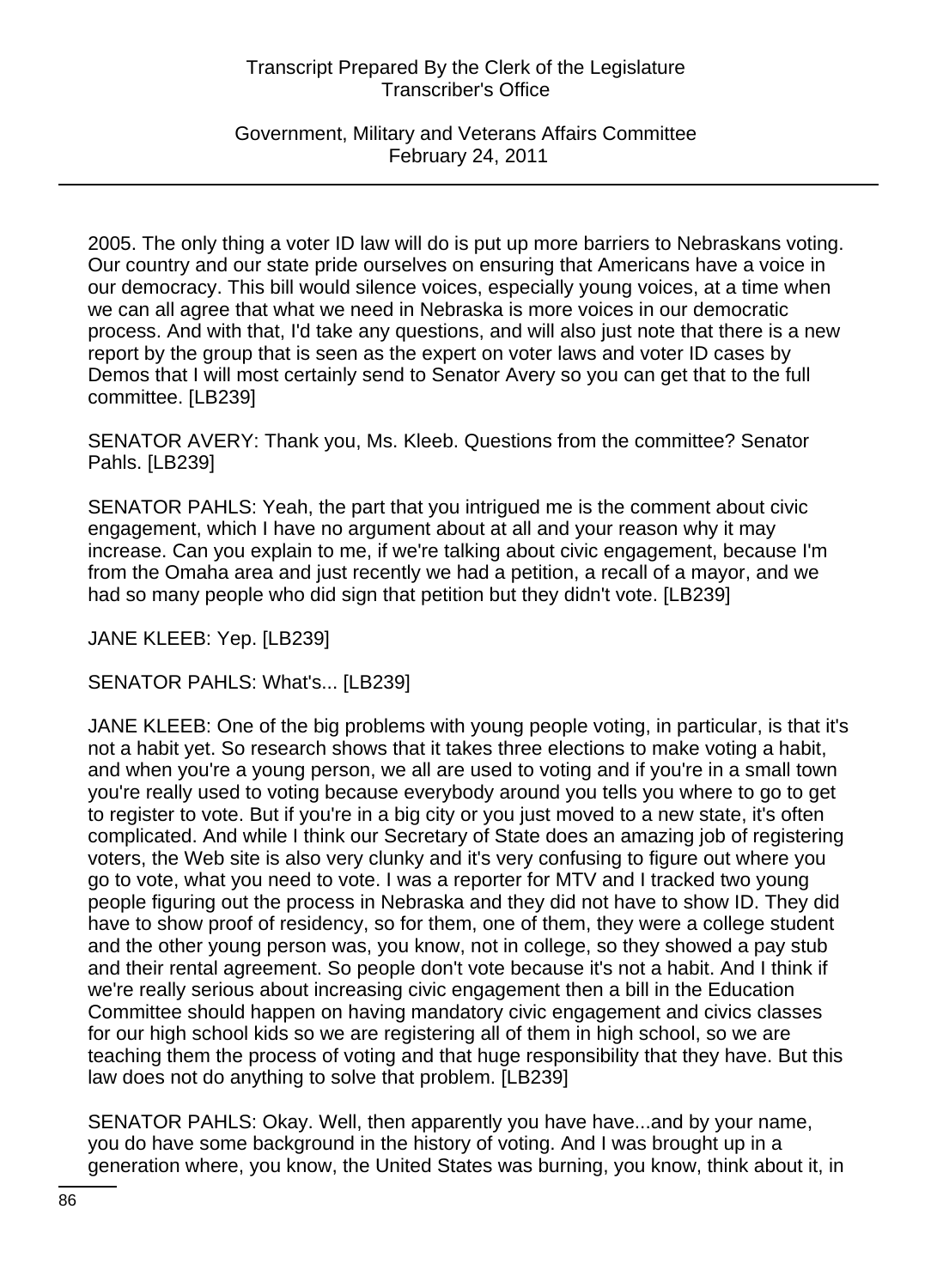Government, Military and Veterans Affairs Committee February 24, 2011

the sixties, which many of you did not have the privilege of growing up in and what I considered as a privilege. It was some tough times. By your knowledge, did more young people vote at that time? [LB239]

JANE KLEEB: It's a great question. Yes. When young people got the right to vote in 1972, about 60 to 70 percent of young people were voting. On average right now about...in presidential years, about 50 percent of young people are voting. Now that is a big increase. There's been a tremendous amount of efforts, Rock the Vote, MTV, both the GOP and the DNC have spent significant amounts of money since 2000 to get young people to vote at higher levels. Voter IDs are shown to decrease the youth vote, and I have a lot of concern, Nebraska is already in the lower end of young people participating in our state, that this law will just further put us down a path of young people not voting. [LB239]

SENATOR PAHLS: Okay. I'm listening. You're telling me you actually have proof that an ID would cause the younger or the youth... [LB239]

JANE KLEEB: Yes. Yes. [LB239]

SENATOR PAHLS: ...not to vote. [LB239]

JANE KLEEB: Rock the...yeah, Rock the Vote actually just testified at...I don't remember the state off my hand but I will send you the testimony from their executive director, Heather Smith. They did studies that shows that voter...when states have restrictive voter ID laws, the youth vote decreases. [LB239]

SENATOR PAHLS: Do you see why some people would bring something like this forth, because the voter...I mean to having an ID? Do you understand the rationale, why some people believe that's needed? [LB239]

JANE KLEEB: I understand on face value why that makes, quote unquote, common sense, but the problem with this is that not everybody has a driver's license or a government-issued photo ID. And so if we're going to implement a photo ID requirement, we are going to have to make sure that where you go to get that photo ID is accessible. Again, this report that Demos did showed, they were doing Wisconsin, that in some areas there wasn't a place where you could actually even go get a photo government ID. So if you didn't have a car, there was really no way, no convenient way, to go and actually get the photo ID taken. And so if we're going to implement this, there has to be a system in place that is easy for people who don't drive or don't have money to take the bus, because we're talking about our constitutional right as citizens to cast our ballots. [LB239]

SENATOR PAHLS: Okay. If we can find a way to do what you just proposed... [LB239]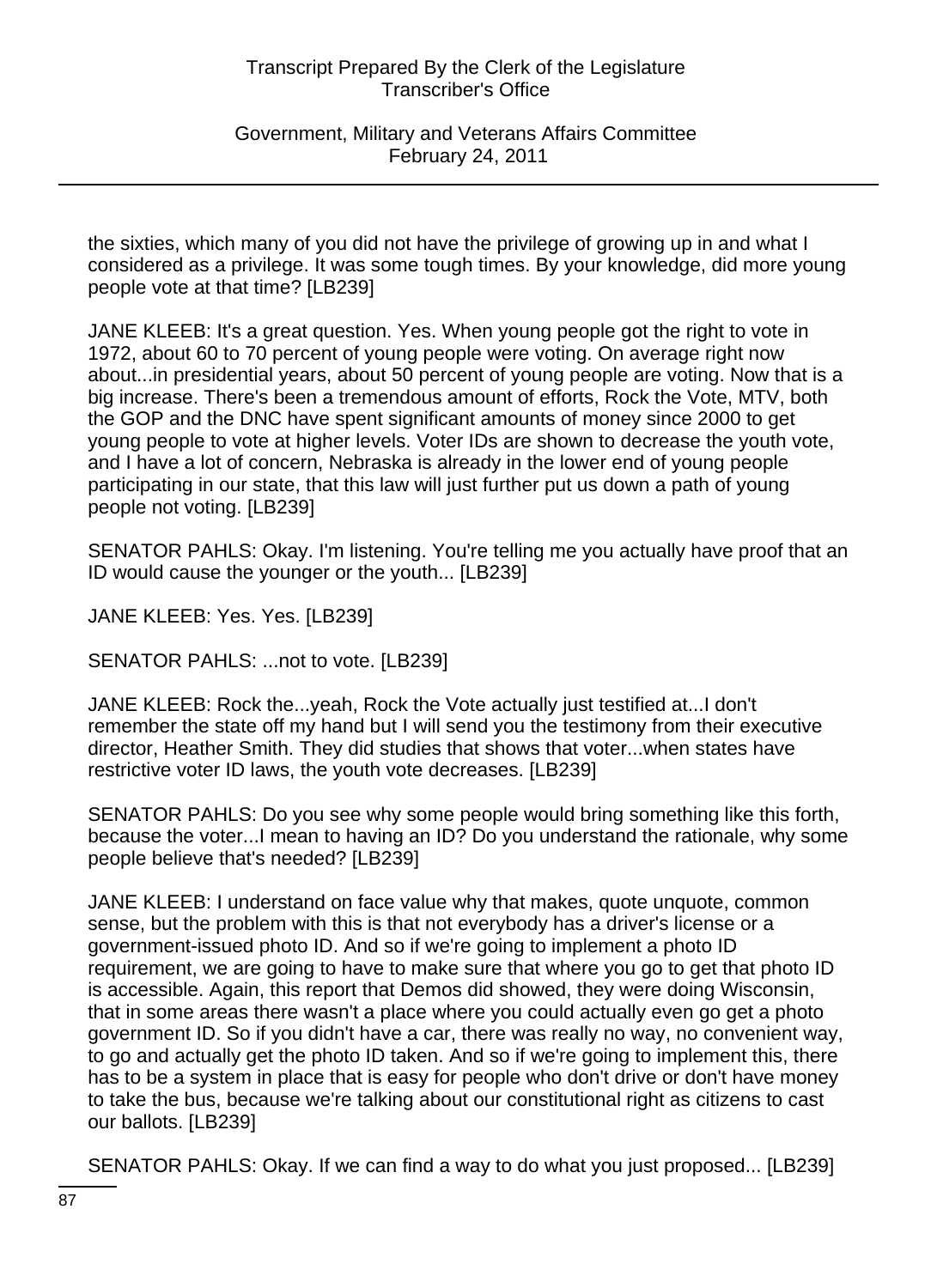### Government, Military and Veterans Affairs Committee February 24, 2011

JANE KLEEB: And that's going to cost millions of dollars. It's not going to cost zero. [LB239]

SENATOR PAHLS: I understand the zero is (inaudible). [LB239]

JANE KLEEB: Yes. And so then fine, I'd be fine with it if our state was committed to the technology, to the resources to make sure that this was not an additional barrier to me as a citizen acting on my constitutional right to vote. [LB239]

SENATOR PAHLS: Okay. Thank you. [LB239]

SENATOR AVERY: Senator Price. [LB239]

SENATOR PRICE: Chairman Avery, thank you very much. Ms. Kleeb, thank you for coming and testifying today in this horrible weather that we have now. You mentioned and referenced young people. Can you identify the range of a young person? [LB239]

JANE KLEEB: Yes. We're talking 18 to 24. [LB239]

SENATOR PRICE: Eighteen to 24. All right. And then do you have any numbers for whether or not more or fewer individuals are getting driver's licenses? [LB239]

JANE KLEEB: No, I don't, but I could definitely do some research on that. [LB239]

SENATOR PRICE: Okay. And then... [LB239]

JANE KLEEB: For many years, I worked, you know, on youth vote programs and trained young people on how to get their peers to the polls, and a lot of lower income and African-American and Latino young people do not have driver's license. They simply...that may sound odd to us, but they don't have them. They may have a community college ID or they may have a high school ID, but they don't have driver's license. And I don't know the exact figures for Nebraska but I will certainly look those up. [LB239]

SENATOR PRICE: All right. And then just finally, in thinking about the testimony from today and everything, we're all left wondering and thinking and contemplating. And on one side of an argument--I don't know if it's an argument but just it is what it is--we have the integrity and the sanctity of the election itself in question, and then the other side we have the voting right, and that's when...and I have no answer. I'm listening and I'm wondering: Are they in opposition? Are they synonymous, congruent? I'm trying to find out. When I try to protect the sanctity of the election and the right to vote and we've seen that they could be at loggerheads at times, if I go too far to protect the sanctity of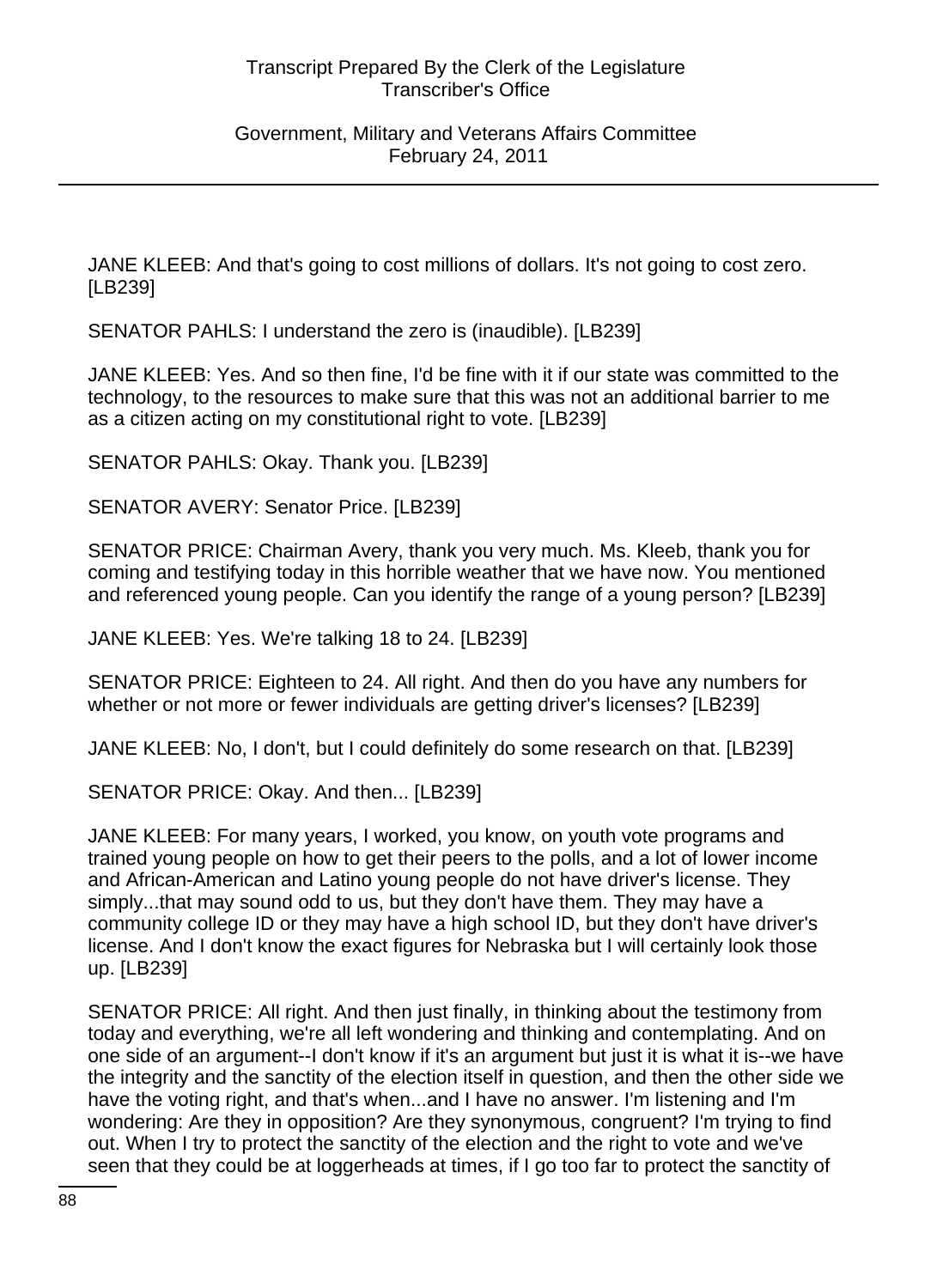# Government, Military and Veterans Affairs Committee February 24, 2011

the vote I could, as someone said, disenfranchise a voter. If I try to get every single voter the opportunity to where we use limited checks and balances for validating who they are, I then compromise my election. Do you see that that could be a challenge? [LB239]

JANE KLEEB: If we had widespread voter fraud in Nebraska, I would agree that the integrity of our election system is at risk, but... [LB239]

SENATOR PRICE: Wouldn't one vote be...wouldn't one vote cast improperly that changed the outcome of an election be as egregious as 100 or 1,000? [LB239]

JANE KLEEB: We have to then ask ourselves as a state, do we have the resources, number one, to defend this law in court, because there will be court challenges to it, and number two, do we have the resources to train our state and county workers and have the resources to provide free photo IDs at accessible locations for folks? So if the answer is yes on that, then implement the law. [LB239]

SENATOR PRICE: Then I think we see it the same way then. The sanctity of the election is so important; it's just like a cost thing on the other side. Thank you. [LB239]

SENATOR AVERY: Any other questions? Senator Schumacher. [LB239]

SENATOR SCHUMACHER: Thank you, Senator Avery. Do you happen to know how often you have to renew a state-issued voter ID? [LB239]

JANE KLEEB: From what I understand, you do not have to ever renew your voter registration unless you move locations. [LB239]

SENATOR SCHUMACHER: No, no, the ID, this bill. [LB239]

JANE KLEEB: Oh, if there was a photo ID... [LB239]

SENATOR SCHUMACHER: Right, and how often do I have to get my mug shot taken? [LB239]

JANE KLEEB: I'm sure that some states may have put an expiration date on it, but I don't know the answer to that. [LB239]

SENATOR SCHUMACHER: Well, this bill requires it to be a current ID so with an expiration date, but it doesn't...it doesn't require that you look like the person on the ID. [LB239]

JANE KLEEB: (Laugh) Yeah, Mickey Mouse never votes either, which you know people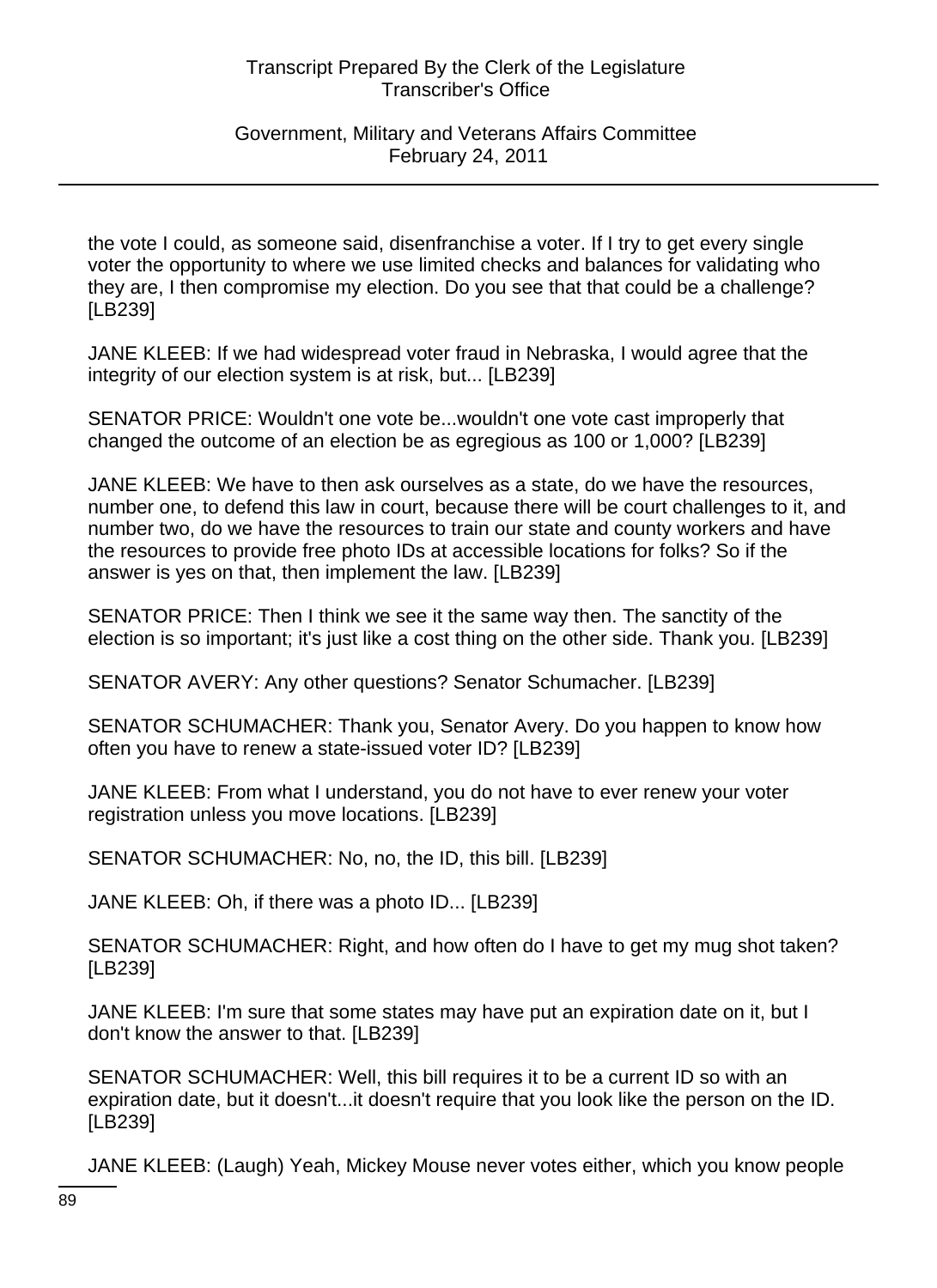Government, Military and Veterans Affairs Committee February 24, 2011

always complain that there's Mickey Mouse, people are registering as Mickey Mouse but Mickey Mouse never tries to vote, you know? (Laugh) [LB239]

SENATOR SCHUMACHER: He may have done it once. (Laugh) He's been voted for. [LB239]

JANE KLEEB: He has been voted for, Donald Duck too. [LB239]

SENATOR SCHUMACHER: I have no further questions. [LB239]

SENATOR AVERY: Any more questions from the committee? Thank... [LB239]

JANE KLEEB: I will follow up and look at license, the numbers, as well as that report, because the report actually has some really good fiscal information in it. [LB239]

SENATOR AVERY: Thank you, Ms. Kleeb. Any other opposition testimony? Good afternoon. Good evening. [LB239]

BETH BAZYN FERRELL: Yes. Chairman Avery, members of the committee, for the record my name is Beth Bazyn, B-a-z-y-n, Ferrell, F-e-r-r-e-l-l. I'm appearing in opposition to the bill for the Nebraska Association of County Officials. Most of the concerns that our board had you've heard today. We did look at this bill before we had the benefit of any kind of a fiscal note and, of course, as you know, with the pending loss of state aid, anything that could potentially cost counties has been a concern to us. A second issue that we discussed was the ten-day delay for someone to come in and present an ID, and whether that would be more appropriately left at seven days rather than expanding it to ten. And finally, another issue we talked about was whether this would discourage longtime voters from voting. For example, a couple comes in, one of them leaves their ID at home. Is the spouse that doesn't have the ID with a potentially either not decide to vote provisionally or not to come back later and show that they had an ID that was appropriate under this? I think Senator Sullivan pointed out that there would be an educational process to this and that may resolve those concerns. I'd be happy to try to answer questions. [LB239]

SENATOR AVERY: Thank you very much. Questions from the committee? I don't see any. Thank you. Any other opposition testimony? Anyone wish to testify in a neutral position? No neutral? (See also Exhibits 4, 5, 6, 7, and 8) Senator Janssen, you have time. [LB239]

SENATOR JANSSEN: Thank you, fellow members of the Government, Military and Veterans Affairs Committee. And I'm even more confused now, because I thought it was Kleeb and now it's "Kleb," and so now I'm thoroughly confused on the pronunciation of that name. But thanks for the debate on both the two bills. I'm very interested in both of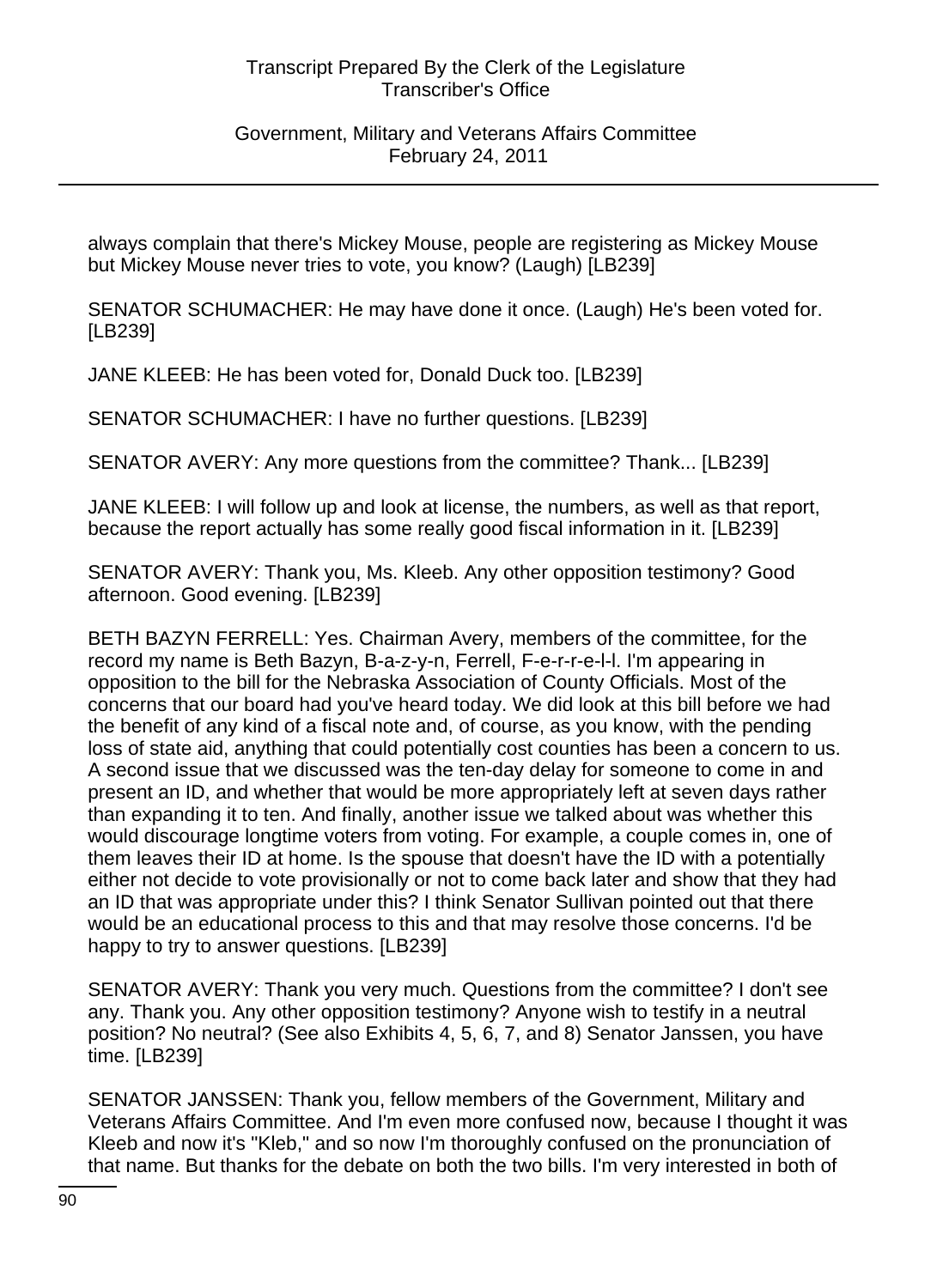Government, Military and Veterans Affairs Committee February 24, 2011

the last two bills, even the bill that wasn't mine. I'm just willing to work with you. Senator Schumacher brought up some great questions and would love to work with you on those because I know that's kind of more of your area of expertise in making this the best possible bill to come out. Nebraskans have asked for it. This is...I keep saying it's common sense. I can pick out a movie; I have to show an ID. I pick up my dry cleaning; I have to show an ID. But I don't have to show an ID to pick my President and I think that doesn't make common sense. So I look forward to working with you and that will end my closing, except for a question from the always inquisitive Senator Sullivan, if she... [LB239]

SENATOR AVERY: (Laugh) Okay. Senator Sullivan. [LB239]

SENATOR SULLIVAN: Thank you. So your comment that Nebraskans want this, you've heard from your constituents and others? [LB239]

SENATOR JANSSEN: Yeah, and like I said in my opening, I had so many...I go home every night, and it's going to be very difficult tonight, into Fremont, and this was the bill--this will surprise you--this is the bill I've heard more about. And I don't run many bills every year; it's just you hear a lot about them. This is a bill...this is...this makes sense. Why don't we do this? To go back to Senator Karpisek's "jeez, I thought we already had to do that" type of thing. And I, granted, I put an article out in the paper, like we all do, our weekly columns, and I wrote about this, but this is the one that seemed to illicit the most, like, hey--even people who are against me on other stuff--like, hey, this makes sense, you should have to do this; I mean your other stuff may not, but this makes sense. Did I take a poll of all Nebraskans? No. I couldn't afford that. But Senator Karpisek could but... [LB239]

SENATOR AVERY: Any other questions? I don't see any. Thank you, Senator Janssen. [LB239]

SENATOR JANSSEN: Thank you very much. [LB239]

SENATOR AVERY: That ends the hearing on LB239. We'll now move to LB365. Welcome, Senator Sullivan. [LB239]

SENATOR SULLIVAN: Thank you. It's been an afternoon. (Laugh) [LB365]

SENATOR AVERY: It has. [LB365]

SENATOR KARPISEK: And evening. [LB365]

SENATOR PRICE: Evening, and it could be morning. [LB365]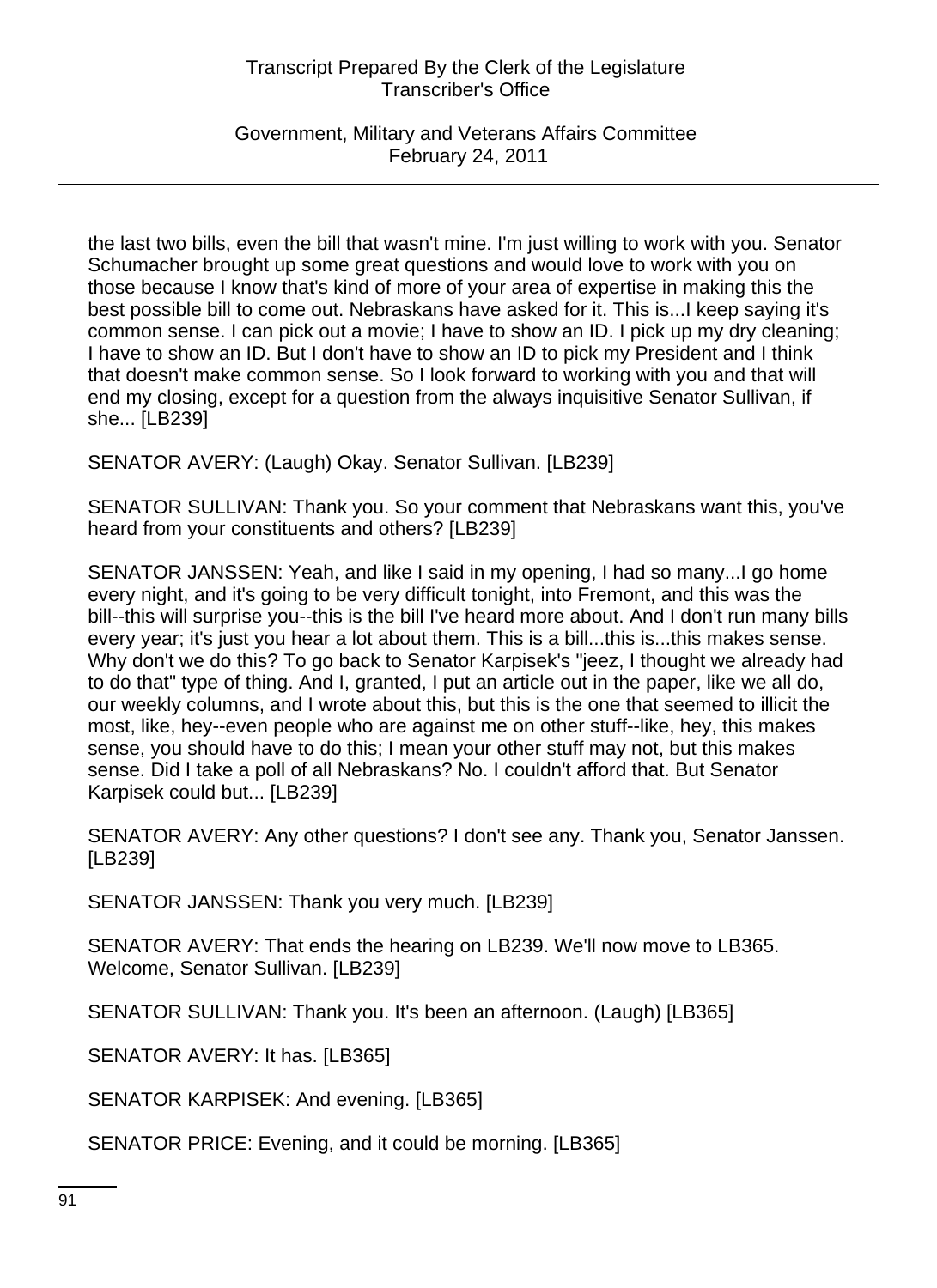Government, Military and Veterans Affairs Committee February 24, 2011

SENATOR SULLIVAN: (Laugh) Chairman Avery and members of the Government, Military and Veterans Affairs Committee. I'm... [LB365]

SENATOR AVERY: Oh, I'm sorry. I'm so tired I forgot to read into the record on the last bill. [LB239]

SENATOR SULLIVAN: Oh. [LB365]

SENATOR AVERY: (Exhibits 4-7) We have two letters in opposition to LB239, one from the League of Women Voters of Nebraska and one from AARP, and two letters in a neutral position from the Secretary of State and from Diane Olmer, Platte County Election Commissioner. (Also see Exhibits 8-10. Testifiers left early because of bad weather.) I'm sorry to interrupt you. [LB239]

SENATOR SULLIVAN: That's all right. No problem. [LB365]

SENATOR AVERY: Now. [LB365]

SENATOR SULLIVAN: So I am Senator Kate Sullivan, K-a-t-e S-u-l-l-i-v-a-n, representing the 41st Legislative District. I introduced LB365 at the request of the Secretary of State John Gale. The provisions in LB365 are related to the implementation of the federal MOVE Act provisions. The Military and Overseas Voter Empowerment or MOVE Act was signed into law by President Obama on October 28, 2009, and added additional protections to the right of service members to vote in federal elections regardless of where they are stationed. This law requires that states and territories allow members of the U.S. uniformed services and merchant marines, their family members, and U.S. citizens residing outside the United States to register and vote absentee in elections for federal offices. The MOVE Act required the state to provide information on the status of a military or overseas voter early voting ballot, yet maintain the confidentiality of the voter's personal information. For the 2010 election cycle, the Secretary of State established such a system using available system tools for a very modest price of approximately \$4,000. Now, an alternative was to make additions or modifications to the Secretary of State's central database, which had an estimated price of \$50,000 to \$60,000. The Secretary of State's modest approach involved using the voter identification number for military and overseas voters to access the system. To preserve the privacy of the military and overseas voters' personal information, the voter ID number needed to be protected. This change will cause difficulties for the political parties, as many if not all have designed their databases utilizing the voter ID number as a key field. Subsection (5) proposes to have the Secretary of State provide registration lists to the state party with the idea that the state party would then provide enhanced lists, for instance, by adding phone numbers or "householding" the lists to the county parties. However, since the introduction of LB365, several county party officials have complained that they either don't like the format the state party provides or the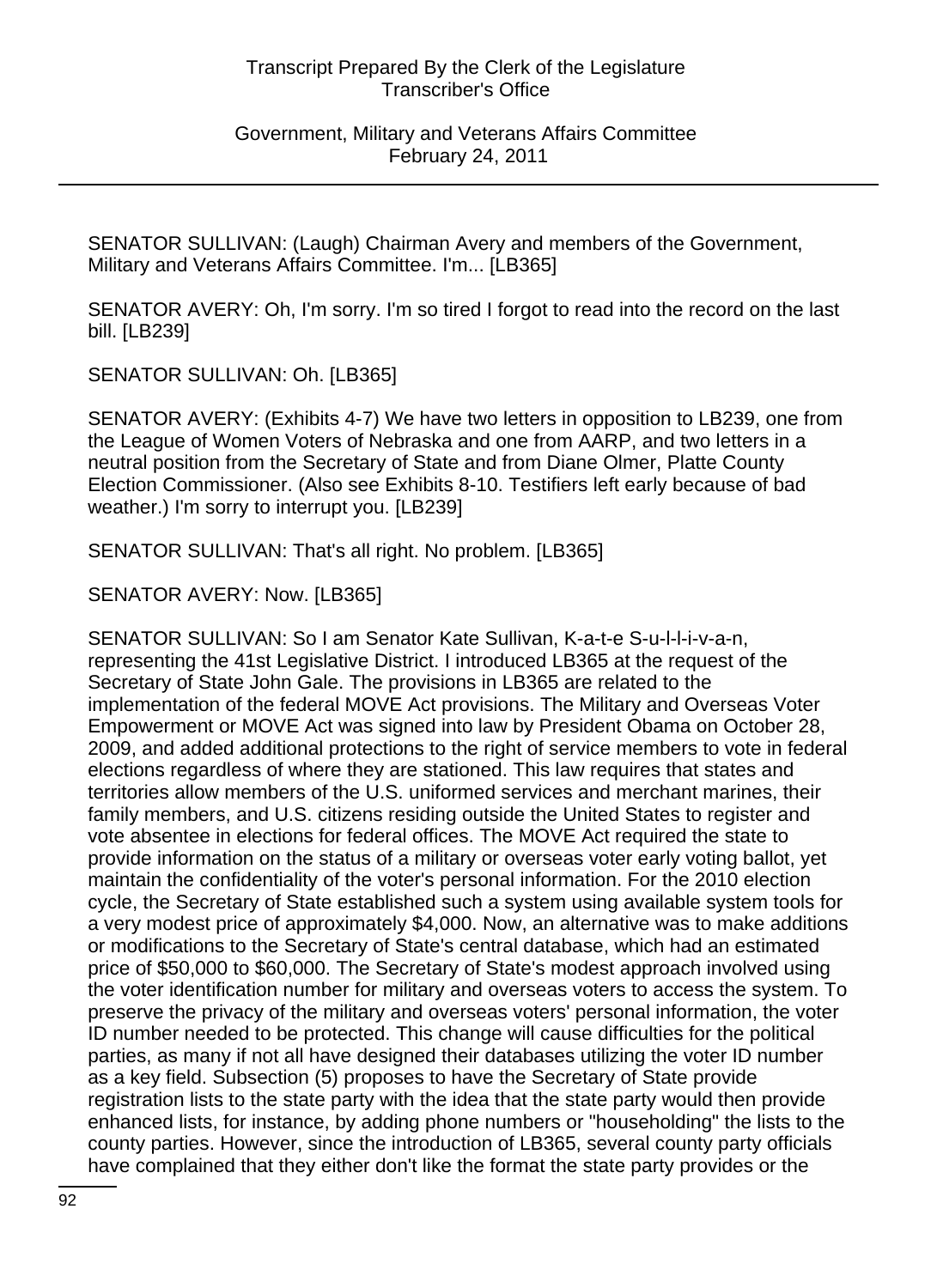Government, Military and Veterans Affairs Committee February 24, 2011

state party charges them for the information. So we may actually want to review that provision of the proposed legislation. The changes in LB365 allow the Secretary of State to comply with the MOVE Act requirements for a very reasonable cost. Now I will say if you have specific technical questions about this implementation, I hope you will address them to Mr. Erickson. He intends to follow me. But I do strongly encourage you to send LB365 to General File. [LB365]

SENATOR AVERY: Thank you, Senator Sullivan. Do we have any questions from the committee? Thank you. [LB365]

SENATOR SULLIVAN: Thank you. [LB365]

SENATOR AVERY: We will now take proponent testimony. Good evening. [LB365]

NEAL ERICKSON: Yeah, it's getting to be evening. Good evening, Chairman Avery, members of the committee. For the record, Neal Erickson, N-e-a-l E-r-i-c-k-s-o-n, Deputy Secretary of State for Elections, here on behalf of Secretary of State John Gale. I'd like to start off by thanking Senator Sullivan for introducing this bill on our behalf. I think she has come up with a pretty good synopsis of it. With the MOVE Act, we had to look at our database and figure out how we were going to comply with the MOVE Act and try and do it as cheaply as possible. We needed to find something that was unique to the military and overseas voter. You know, we looked at things like driver's license. Unfortunately, we didn't feel there was going to be a situation where all military or overseas personnel had a driver's license as a unique identifier. The one thing we did have was the voter ID number, which is basically just a record number within our database that we could utilize. It was something that was known to the military and overseas voter, and allowed them to access our system. The reason for doing so was basically because of cost. It was a way that allowed us to do this relatively cheaply and put this together without expending a lot of money in terms of modifying not only the data captured by our database, but the functionality of it as well. Senator Sullivan is exactly right, while we had this section open we looked at the, in (5), in terms of how we provide under current law every political party is entitled to a free list prior to each election. We've gotten in the habit, in the past few years, of providing that to the state parties, and so we changed that language regarding having counties get it from their local election officials. We anticipated this would be easier. They would get more data for it. And it wasn't until after we introduced it that we found out that, yes, there are some county chairmen out there that don't like that format, don't like...apparently some of the political parties do charge them for those lists or for those enhancements. And so with that, we did it as what we thought was going to make it cheaper and easier for the counties and have an increased data. And with the objections that we have, if that section has to go, well, we do not have a problem with that. So with that, I'd answer any questions you might have. [LB365]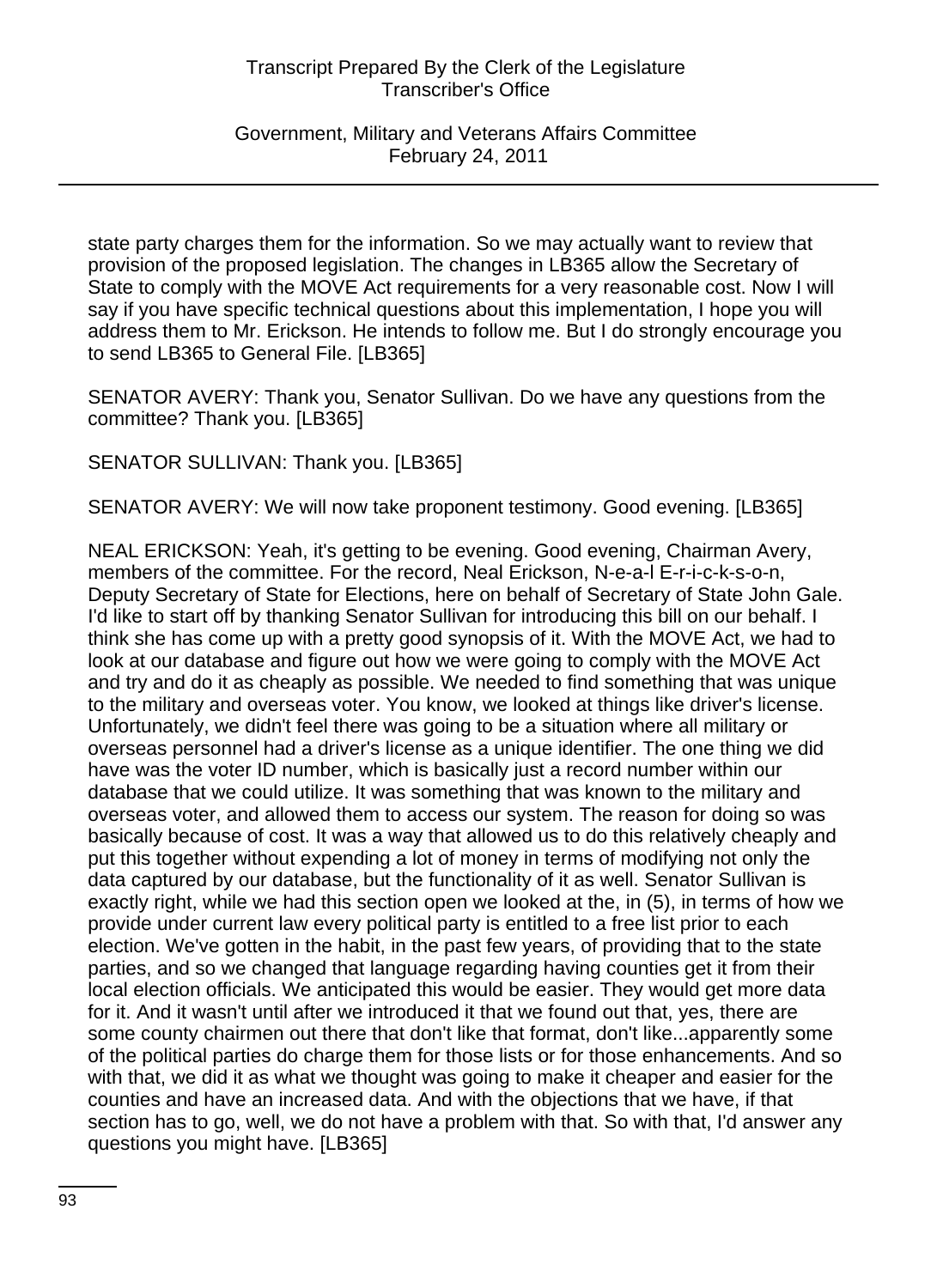#### Government, Military and Veterans Affairs Committee February 24, 2011

SENATOR AVERY: Thank you for your testimony. Questions from the committee? I don't see any. Thank you. [LB365]

NEAL ERICKSON: Thank you. [LB365]

SENATOR AVERY: Any other proponent testimony to LB365? [LB365]

DIANE OLMER: Good evening, Senators, and, unusual, I'm here to promote something. I know Senator Avery might mention that otherwise. [LB365]

SENATOR AVERY: (Laugh) [LB365]

DIANE OLMER: But this bill, people come to my office and they want a list of voters, and there's no restriction on who asks for this list. They do have to sign an oath, and the oath, in short, says: I'm going to use this for political purposes, not commercial. That's it. It doesn't have to be a candidate. It doesn't have to be party member. So I'm not talking about the lists that the parties get free or anything. It's just that this does put restrictions on the list that I can give out. And just, in general, I think that's a good idea. We all are afraid of our identity being stolen, and maybe this would just be good for that. And that's all I have to say about it, so thank you for listening. [LB365]

SENATOR AVERY: Thank you, Ms. Olmer. Questions from the committee? Thank you. Any other proponent testimony? All right. We'll go to opponent testimony. I thought you were hanging around because you were enjoying yourself. [LB365]

KORBY GILBERTSON: I've got nothing better to do. (Laughter) I just enjoy all of you so much that...we don't see enough of each other. Good evening. For the record, my name is Korby Gilbertson. It's spelled K-o-r-b-y G-i-l-b-e-r-t-s-o-n. I'm appearing today as a registered lobbyist on behalf of Media of Nebraska in opposition to LB365. Media of Nebraska, I know most of you know what Media of Nebraska is comprised of. It's the both print and radio and television media in Nebraska, but we focus mainly on open public records, open meetings laws, First Amendment issues--and that's where we come to today. I think we've spent a lot of time focusing on what the bill wants to do, but I want to bring everyone's attention to the first paragraph on page 2, where it says, "The voter registration register shall be a public record." And that's what we want to protect. Many times, the media uses the voter registration records, and the voter ID number specifically, to do...to track voting patterns after the fact. So they will take comparisons of what happens in previous elections, look at what happens now. I can give you a specific example of how these were used, just recently, with the Omaha recall election. And I didn't have time today to go pull the articles, but there was articles in the paper about how when they looked at the voter IDs of the people that signed the petitions and then they could find that only a fraction of those people actually voted in the election. They can also use those numbers for things like tracking voter fraud or looking at how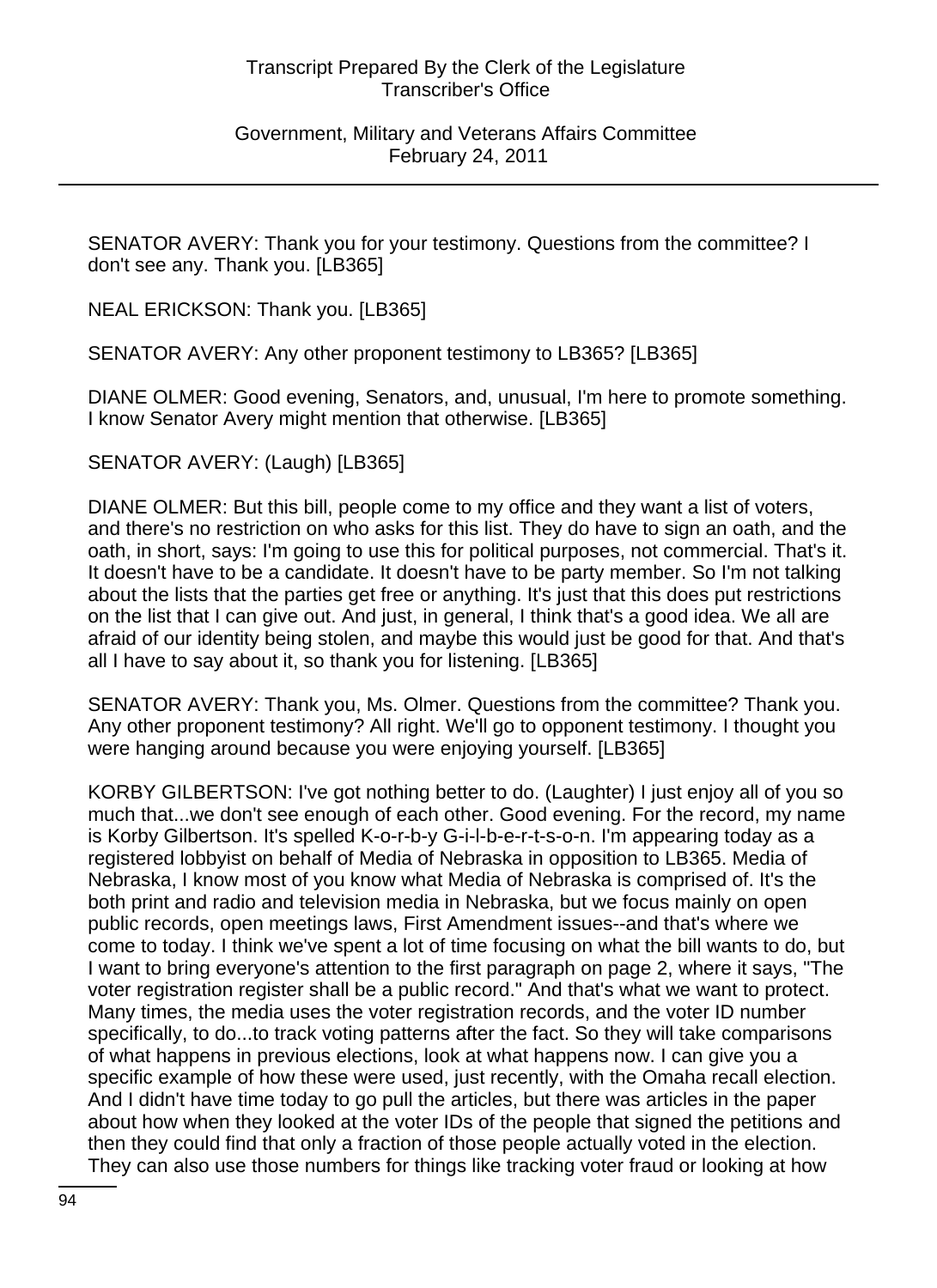Government, Military and Veterans Affairs Committee February 24, 2011

different things go during petition processes and other things. What Media of Nebraska would propose, and I know the Secretary of State is opposed to this, is we don't mind if the information about the driver's license number or the last four digits of the Social Security number are left off; what Media would like to protect is the voter identification number. And for that reason we oppose the bill. I'd be happy to try to answer any questions. [LB365]

SENATOR AVERY: Thank you. What does the voter ID number tell a person? [LB365]

KORBY GILBERTSON: It will only tell you if the person voted. It will not tell you how they voted or anything else. It can only give you a record of how many...for example, you can go see...someone could go look and see if I voted in the last ten elections. [LB365]

SENATOR AVERY: It doesn't... [LB365]

KORBY GILBERTSON: But it does not tell you how. [LB365]

SENATOR AVERY: It doesn't tell you anything about where they live, what their phone number is, or... [LB365]

KORBY GILBERTSON: Not...the ID doesn't. Now the whole record would because they can be by...they're by addressees on the whole record you can look at. I had to look at those years ago, but I haven't done it recently. [LB365]

SENATOR AVERY: Yeah. I was under the impression that the number included a lot more information than voting history. [LB365]

KORBY GILBERTSON: The ID number itself doesn't, but I said the register does. Yes. [LB365]

SENATOR AVERY: Senator Schumacher. [LB365]

SENATOR SCHUMACHER: Thank you, Senator Avery. So basically you don't have any problem with the Social Security number part of the driver's license (inaudible). [LB365]

KORBY GILBERTSON: No. [LB365]

SENATOR SCHUMACHER: And really there's no sense in being all that secretive about the voter ID problem because--voter ID number--because those don't change and there's a "gazillion" copies of this thing out there already. (Inaudible) only affect the new voters. [LB365]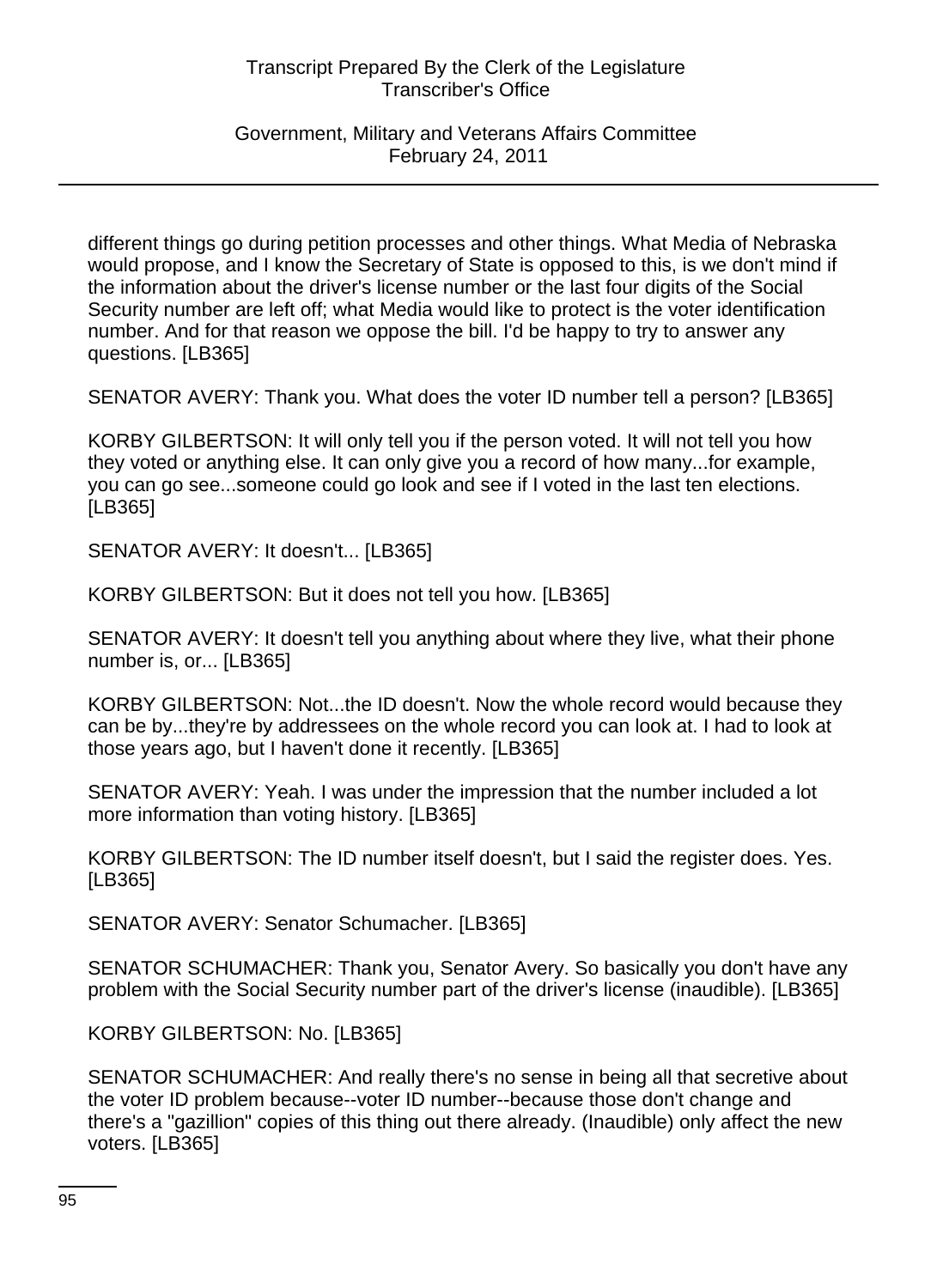#### Government, Military and Veterans Affairs Committee February 24, 2011

# KORBY GILBERTSON: Yes. [LB365]

SENATOR SCHUMACHER: I don't have any further questions. [LB365]

SENATOR AVERY: Any other questions? Were there any attempts between you and the Secretary of State... [LB365]

KORBY GILBERTSON: Yes. [LB365]

SENATOR AVERY: ...and Senator Sullivan to work out a compromise? [LB365]

KORBY GILBERTSON: Yes. [LB365]

SENATOR AVERY: And you could not get it done? [LB365]

KORBY GILBERTSON: No. [LB365]

SENATOR AVERY: We've always been able to get you guys to compromise with us. [LB365]

KORBY GILBERTSON: (Laugh) We...I know, this morning, that we talked to Senator Sullivan about striking the voter registration number from the bill and that we would have no problems with the bill if that was done. And we were told no, so. [LB365]

SENATOR AVERY: Okay. Any questions from anybody else? I don't see any. Thank you. [LB365]

KORBY GILBERTSON: Thank you. [LB365]

SENATOR AVERY: Any other opposition testimony? Anyone wish to testify in a neutral position? You have been waiting a long time for this. [LB365]

SANDRA STELLING: Yes, I have, and I'm not going home tonight either. It's too far; too snowy. I'm Sandra Stelling, S-a-n-d-r-a S-t-e-l-l-i-n-g, Jefferson County Clerk, Register of Deeds, and Election Commissioner, and also cochair of our association's legislative committee. I'm testifying neutral because I agree with part of the bill and don't agree with part of the bill. And I'm sorry, I understand...I missed part of it when Senator Sullivan was giving her testimony to call. I do agree that the limited access to what a voter registration list should have on it. I do agree with that. And I would like to see the local parties still remain in here to get their voter registration list, because my parties in my county use those to get my poll workers, so. And that's all I have. [LB365]

SENATOR AVERY: Well, thank you. Questions? Senator Schumacher. [LB365]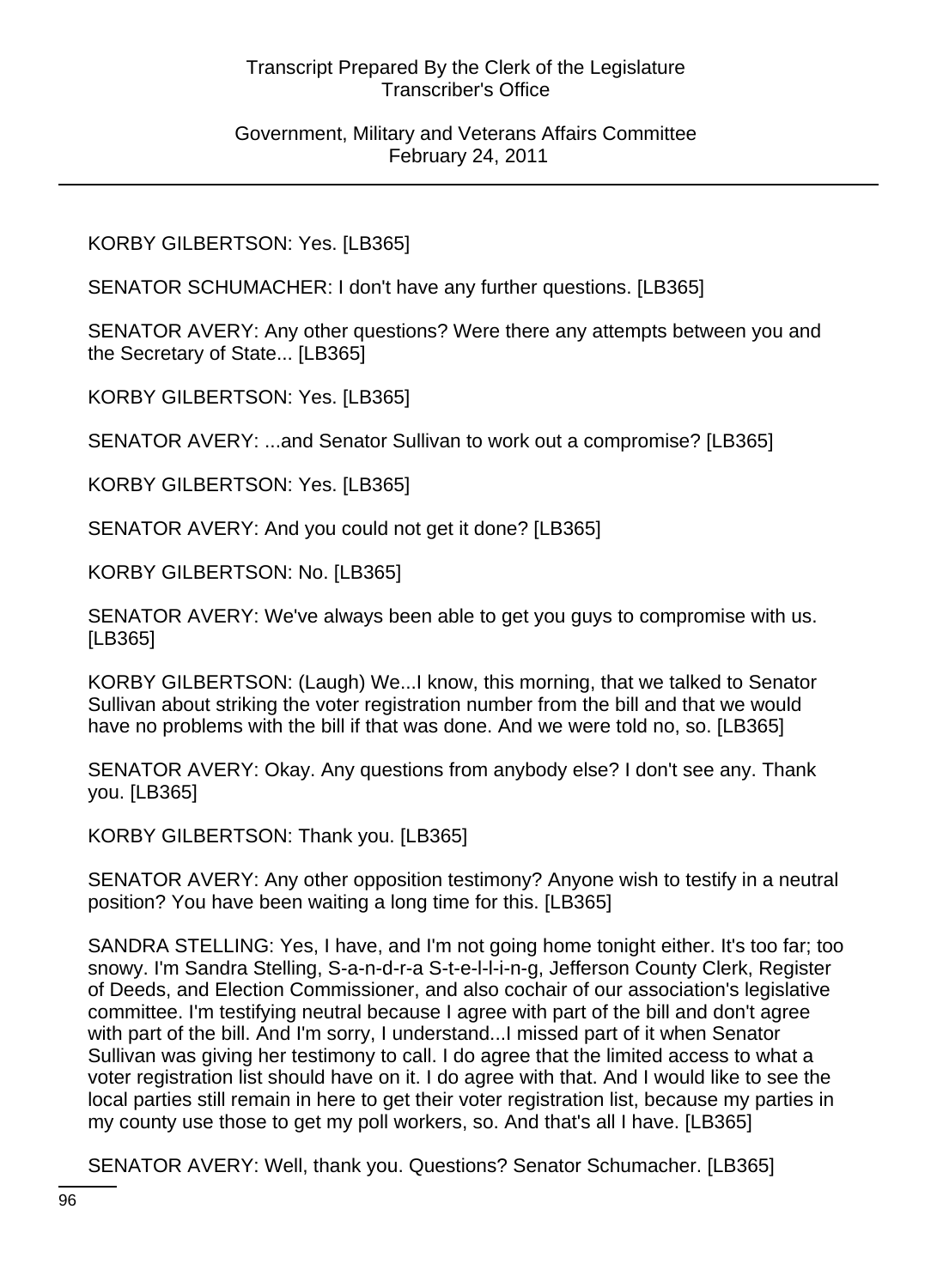Government, Military and Veterans Affairs Committee February 24, 2011

SENATOR SCHUMACHER: I think with all those offices, you give new meaning to the word "county consolidation." (Laugh) I have nothing further. [LB365]

SANDRA STELLING: (Laugh) County consolidation has already been done in a lot of counties, so. (Laugh) [LB365]

SENATOR SCHUMACHER: (Laugh) No questions. [LB365]

SENATOR AVERY: I don't see any more questions. Thank you, Ms. Stelling. Any other neutral testimony? Seeing none, Senator Sullivan, you are recognized to wrap it up. [LB365]

SENATOR SULLIVAN: Thank you very much, Chairman Avery. And I do feel compelled to maybe follow up on a few comments. First of all, I did visit with Ms. Gilbertson and Mr. Radcliffe, and the point of contention was the voter identification number. And if you recall, when I opened my remarks and talked about the MOVE Act requirements, suddenly that voter ID number became the pin number that opened the door to the personal identifying information for the individual. So that's what we're trying to work around in this instance, and that's why I didn't feel like I could budge on that. I will also say, though, that the Secretary of State, in all fairness to them, also is working on other ways to work around that. Because if you recall, I mentioned that they used that field as a way of working within their database. To not do that means that they're going to have to create some new software and that will take some additional monies. And as has been brought up several times today, in these budget constraints that we're facing, they really didn't want to go to that expense right now. So there's hopefully going to be some continuing conversation and work on this to resolve that issue. But in the meantime I will also remind you that voter registration lists are still available to the public. Voter histories are still available to the public. And although it's inconvenient for political parties, campaigns, and other private entities that use voter registration lists, the voter ID number doesn't necessarily belong to the public any more than a voter's driver's license number or their Social Security number does. So bottom line is LB365 does not limit reasonable access to public records. Thank you. [LB365]

SENATOR AVERY: Thank you. Senator Pahls. [LB365]

SENATOR PAHLS: Thank you, Chairman. Do you see any potential for you to make some kind of agreement with the multimedia, or is that...are they just totally off the wall? [LB365]

SENATOR SULLIVAN: Well, I think they apparently don't want to budge off of the voter identification number. And as I said... [LB365]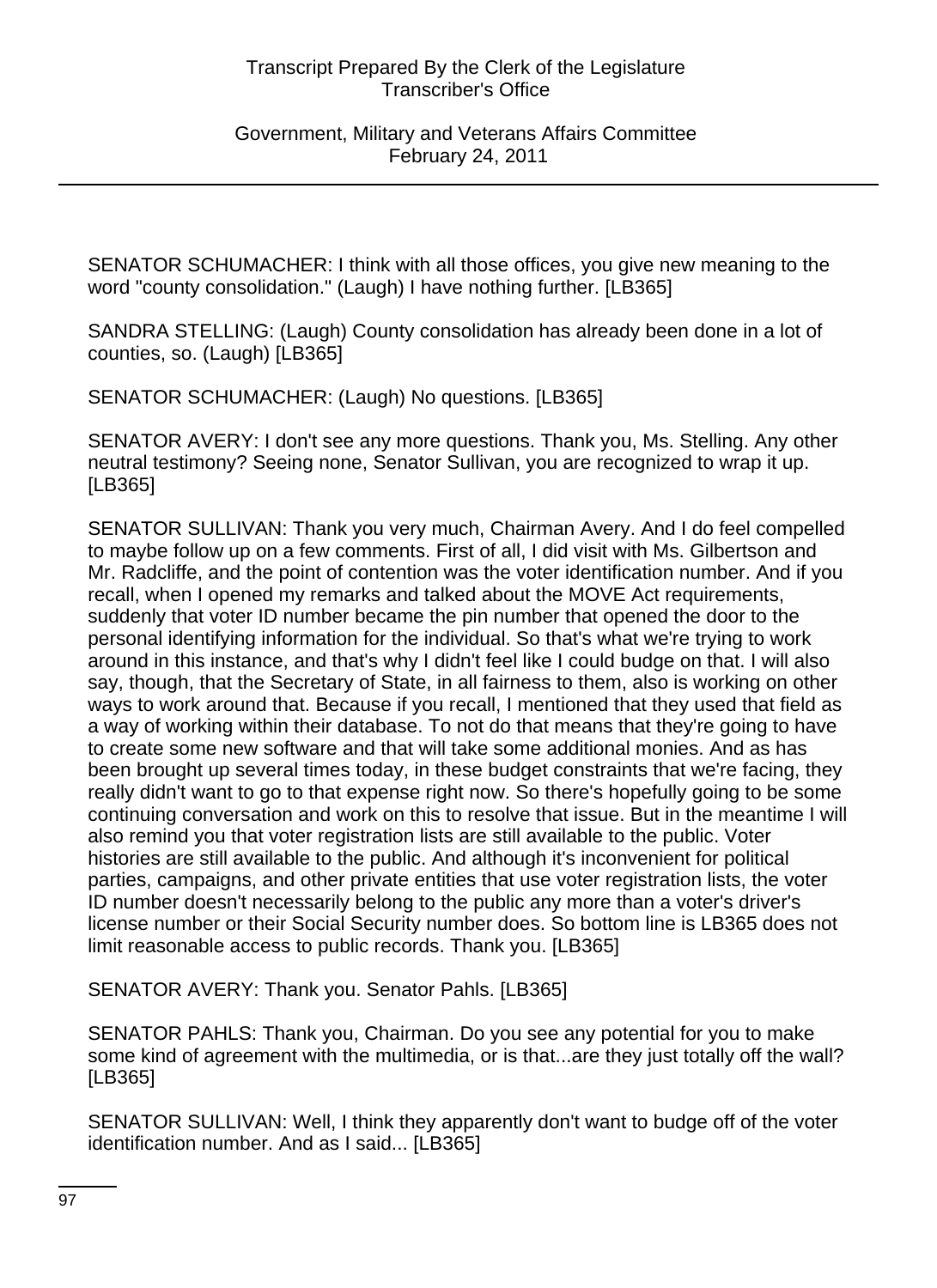Government, Military and Veterans Affairs Committee February 24, 2011

SENATOR PAHLS: That's the critical piece. [LB365]

SENATOR SULLIVAN: That's the critical piece that, like I said, opens the door in light of the MOVE Act and trying to provide that access to the military and overseas voters, because MOVE says you've got to give them access to being able to follow the process of their ballot. This was the way the Secretary of State's Office opted to do that. Now, given time, perhaps even within this year, they can come up with another way to do that, then perhaps...and I'm sure, in that process, then Media of Nebraska will be kept informed. [LB365]

SENATOR PAHLS: Okay. Thank you. [LB365]

SENATOR AVERY: Any other questions? Senator Schumacher. [LB365]

SENATOR SCHUMACHER: Yes, thank you, Senator Avery. But the voter ID number already has been made public. I'm sure Media of Nebraska has got a copy of it. I've got a copy of it. I'm sure anybody that wanted it got a copy of it, so it's not a secret. [LB365]

SENATOR SULLIVAN: Whether they can trace it to the personal information, the Social Security and driver's license of that individual, I'm not sure they can do that. They can do that...well, I guess they could, right...that's the... [LB365]

SENATOR SCHUMACHER: Yeah, they can do it right now. I mean it's right there. The first number in the field is the voter ID number and then your name and your...whether you're Mr. or Mrs. or whatever, and your address, and every precinct you have ever voted in and how many times you voted. It's all there on that line. I know it's there. I mean I've got a copy and I don't think it's a secret, and I'm sure the press has got a copy and I don't think it's a secret. [LB365]

SENATOR SULLIVAN: And that's what we're trying to... [LB365]

SENATOR SCHUMACHER: So it's already...the cat is out of the bag, unless for the new people or maybe the new military people. But I bet I can find your voter ID and probably is not much more time than it takes me to go back to the office. [LB365]

SENATOR AVERY: Any more questions? [LB365]

SENATOR SCHUMACHER: No. [LB365]

SENATOR AVERY: Thank you. [LB365]

SENATOR SULLIVAN: Thank you. [LB365]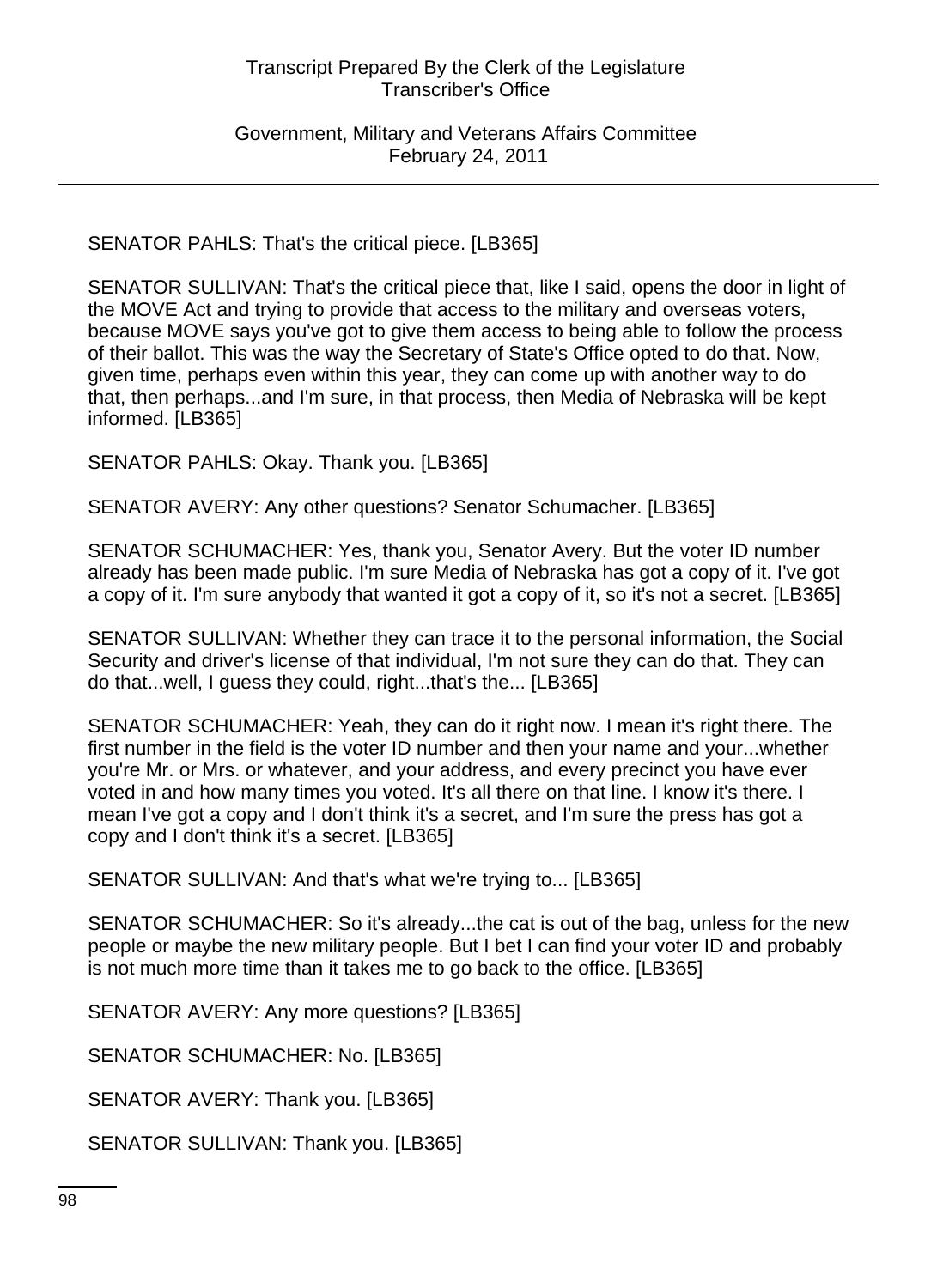Government, Military and Veterans Affairs Committee February 24, 2011

SENATOR AVERY: That will end the hearing on LB365 and we'll now move to LB169. And I'm on speed dial on this. (Laughter) [LB365]

SENATOR PRICE: Okey-dokey. Welcome, Chairman Avery. [LB169]

SENATOR AVERY: This will be the fastest opening you've ever seen. LB169: This provides that if a voter has moved from one residence to another within the state, the voter will be entitled to vote provisionally. Under current law, voters who move within the county in which they are registered to vote are allowed to vote provisionally. However, the bill...I mean the current law does not allow you, if you move out of the county, to vote provisionally. This bill would allow someone who moves from one county to a different county to vote provisionally in the new county of their residence. Current law provides also that a person who has moved to a new county after the close of the voter registration period to be able to vote for President and Vice President. This bill is an extension of that current provision. Instead of only allowing the voter to vote at the top of the...I take it they will be allowed to vote the entire ballot. This is a bill that we have heard before. It's called county-to-county portability. It's reasonable and it moves us closer to making voting easier in this state, which has always been a goal of mine. I have...I introduced a number of bills to do that in the past. I urge you to give this serious consideration and advance it to General File. Thank you. [LB169]

SENATOR PRICE: Thank you, Senator Avery. Are there any questions? Senator Karpisek. [LB169]

SENATOR KARPISEK: Thank you, Senator Price. Senator Avery, how do those votes then get to the right place? [LB169]

SENATOR AVERY: You mean if you vote provisionally... [LB169]

SENATOR KARPISEK: Yes. [LB169]

SENATOR AVERY: ...in the new county? They would have to verify your residence, and then the vote could count because you were already previously registered in another county. I presume you'd have to reregister. [LB169]

SENATOR KARPISEK: It could count. But how does it...how do...how does Saline County know that I voted in Lancaster or vice versa? [LB169]

SENATOR AVERY: Oh, you're worried about the fraud issue; about voting possibly in multiple counties? [LB169]

SENATOR KARPISEK: Well, just how does it even get there? I mean how do they know? How does Lancaster know that I was registered in Saline but now I voted there,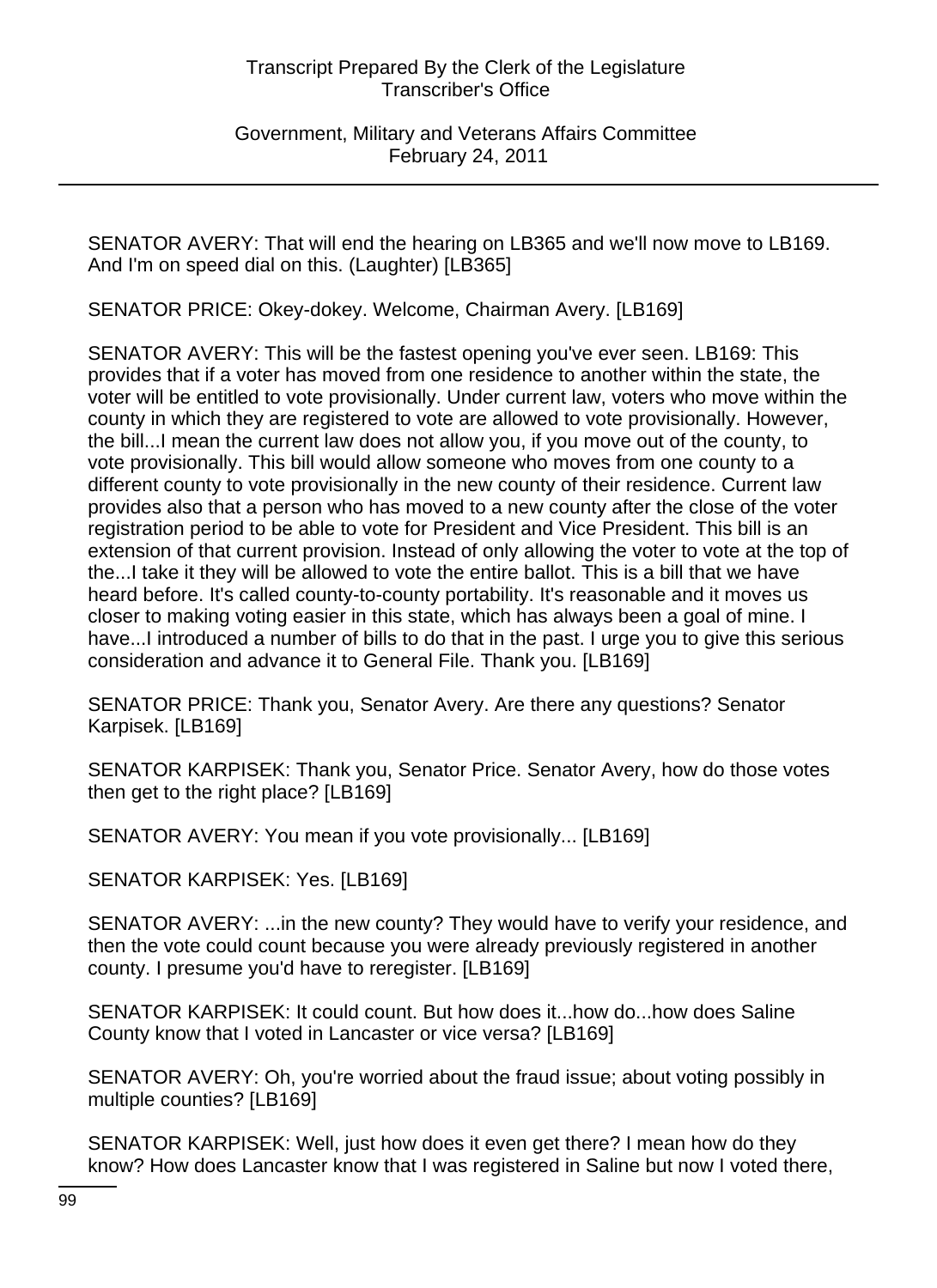Government, Military and Veterans Affairs Committee February 24, 2011

and they need to send my ballot over to there, or does it count here? [LB169]

SENATOR AVERY: No, it counts here. [LB169]

SENATOR KARPISEK: Okay. [LB169]

SENATOR AVERY: It counts where your new residence is. [LB169]

SENATOR KARPISEK: Gotcha. [LB169]

SENATOR AVERY: But I'm not concerned about the issue of fraud, because when you vote provisionally there are safeguards in place that will require...in fact, when you vote provisionally, you are affirming by that vote that you have not voted on any other ballot, and the falsification of this oath carries penalties. [LB169]

SENATOR KARPISEK: Very good. I was more concerned about logistics rather than fraud, but thank you. You cleared up both of those. Thank you, Senator Price. [LB169]

SENATOR PRICE: Any other questions? I have one for you, because I've never voted provisionally. Do you know if on a provisional ballot you need to articulate or indicate that you were registered in Saline County and now your voting in Douglas County, so they know where to go look to where you were registered? I mean... [LB169]

SENATOR AVERY: I have never voted provisionally either, but my guess is that that would...that information would be required. [LB169]

SENATOR PRICE: But right now, on a provisional ballot, you don't know if it requires that you state there: Oh, hey, I'm registered; well, I was registered in this other county and that's why I'm voting here. I'll let...to see someone come up. [LB169]

SENATOR AVERY: Oh, yeah. I'm pretty sure that would be a part of it. [LB169]

SENATOR PRICE: All right. Thank you very much. Seeing no further questions, we'll move to proponents. [LB169]

ADAM MORFELD: (Exhibits 1-2) I just have a few handouts here, quick. I'll also put it on speed dial here. Good afternoon, my name...or good evening, my name is Adam Morfeld. That's A-d-a-m M-o-r-f-e-l-d, and I'm with Nebraskans for Civic Reform. As Senator Avery already stated, county-to-county portability will allow Nebraskans that are already registered to vote in a different part of the state, to vote provisionally and have their ballot counted if for some reason they're not reregistered at their new address. One of the reasons...one of the ways that we kind of found out about this was that, first off, when we were meeting with some election officials, they pointed this out, that it would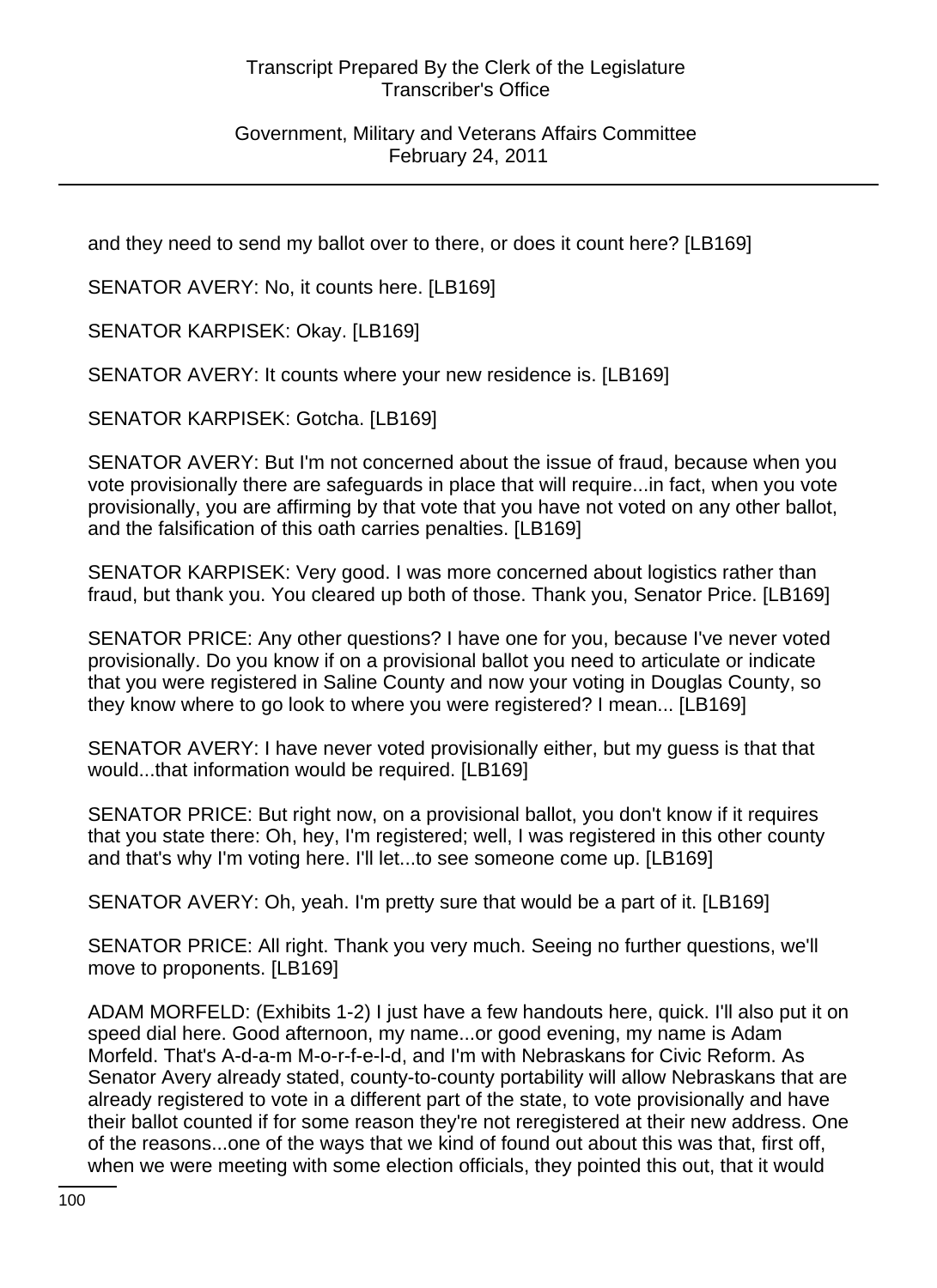Government, Military and Veterans Affairs Committee February 24, 2011

actually be fairly easy. Because, right now, they have to count the provisional ballots that they get--they don't have to count them, excuse me. They have to go through the provisional ballots that they currently get. They're just currently throwing out the ones that are already registered in the state and forgot to reregister. They're just considered in the wrong jurisdiction. Whereas, they would count them with this system instead of throwing them out. We did an analysis of some of the information that was provided by the Secretary of State's Office, and it appeared as though a quarter of provisional ballots that are thrown out are from individuals that have already registered in the state but forgot to reregister in their new jurisdiction. So, I mean, in reality, I think the burden on the election officials is the same as it is now, because instead of throwing out the provisional ballot, they're simply counting it. And that was actually confirmed by about eight different states that we called with county-to-county portability. We asked them if, for instance, their workload increased and provisional ballots greatly increased after the enactment of this law in their state? And they stated that it did not. Instead of throwing out the ballot, they were simply counting the ballot of the individuals that have already been registered in the state. To kind of give you some numbers here, one medium-sized county looked at their provisional ballots that they threw out. They realized that half of the provisional ballots that they threw out would have been counted if something like this had been enacted. And, as I said, about 24 percent of the provisional ballots statewide in the 2008 election wouldn't have been thrown out, which I believe is I think around 800 ballots. But I believe that might be in the...that's actually in the report that I sent around there. So, in conclusion, I urge you to support LB169 and advance it to General File. County portability provides registered Nebraska voters with an opportunity to have their vote counted and their voice heard, and it does so in a cost-effective and minimally burdensome manner for our election officials. I'd be happy to answer any questions that you may have. [LB169]

SENATOR PRICE: Thank you, Mr. Morfeld. And thank you for your brevity. Are there any questions from the committee? Seeing none, thank you. [LB169]

ADAM MORFELD: Thank you. [LB169]

SENATOR PRICE: Could we have the next proponent for LB169? Can we have the first opponent? Welcome back, Mr. Erickson. [LB169]

NEAL ERICKSON: Thanks, Senator Price. Once again, for the record, Neal Erickson, N-e-a-l E-r-i-c-k-s-o-n, Deputy Secretary of State for Elections, here on behalf of the Secretary of State John Gale. We are opposed to this piece of legislation. This basically, what it is, is kind of I guess I'll call it mini EDR. Whereas, election day registration would encompass those that had not been registered previously as well as those that might have been registered in another jurisdiction, this just kind of subdivides that group and takes care of one aspect of it. This will create some logistical problems for us. For example, we will have to, in order...and maybe I should explain the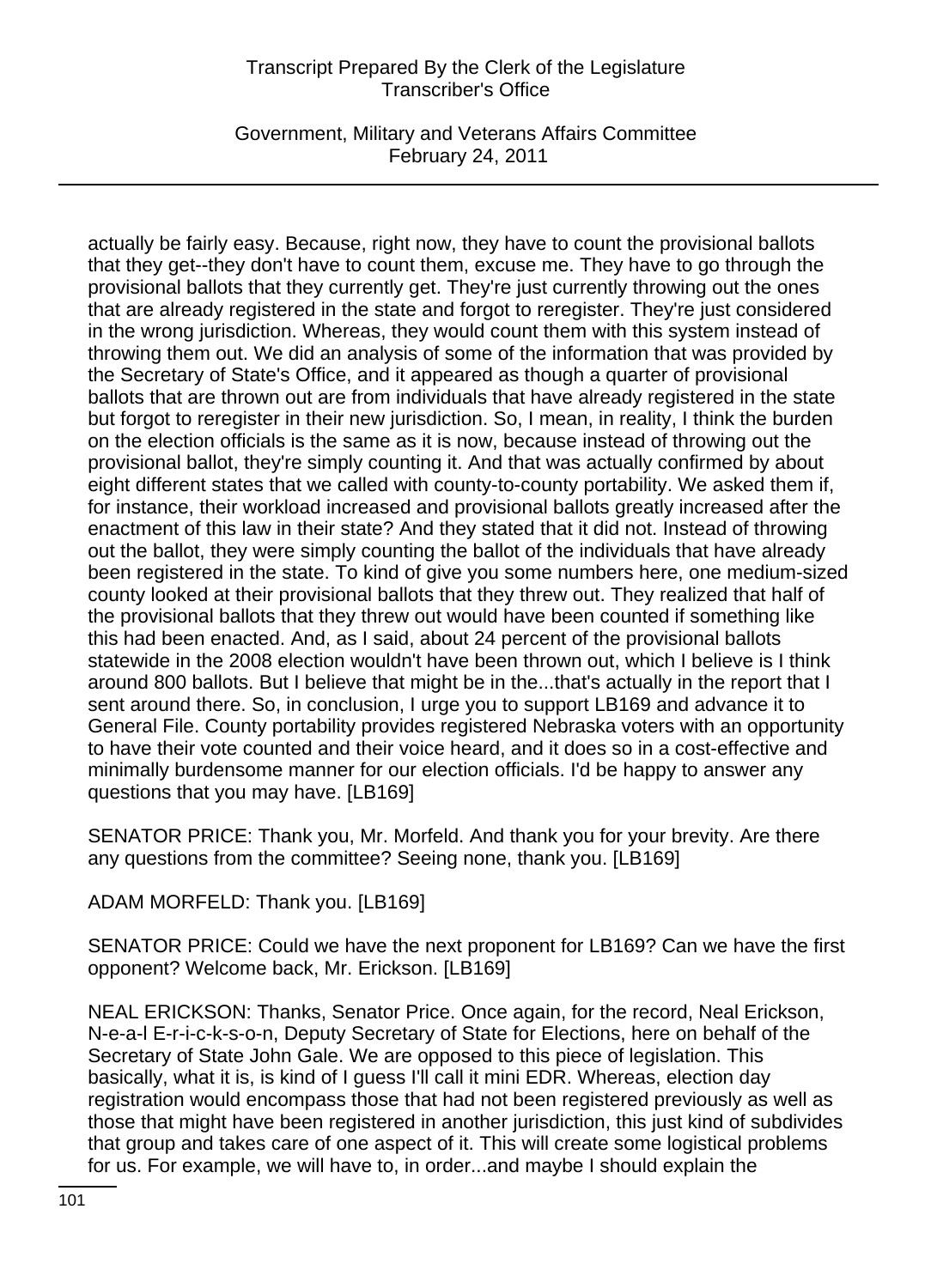Government, Military and Veterans Affairs Committee February 24, 2011

provisional process, since you asked about it and I've been through it actually. When I moved, I refused to reregister because I wanted to actually vote provisional. What that involves is going to the polling place, saying: You know, I live in this precinct but I'm not on the poll book; I'm...you know, I should be entitled to vote on this. Even despite my warning to Lancaster County, I was still asked for ID, which was inappropriate. (Laughter) But what you do is you basically sign a document that says: Yes, I was registered to vote in Lancaster County at this address; I now reside at this address. You fill out a new registration card and you sign a note saying: This is the only ballot I will vote. Yes, it would be possible to do this from county to county, but one of the things we see on the back end is when it comes to counting. Right now, in terms of provisional votes, the smaller counties tend to get this stuff done very quickly. We're going to see an increase in the number of provisional votes there. They're able to get it done because they only have to check within their own jurisdiction. If this were in place, what we would have to do is we would have to wait till every county had put in their voter history to make sure that...we'd have to wait--Douglas County is traditionally the last--we would have to wait until Douglas County has their voter history in there to make sure that person did not vote in Douglas County. So it's going to mess with the time frame a little bit. It is certainly possible, but I think a lot of the same problems that pop up with EDR, which we've talked about at length today, are going to be present also when this...in this type of system. [LB169]

SENATOR PRICE: Good. Thank you. And I think that answers the question, and committee counsel said when you fill out your registration card you would be giving your address where you were registered before, so it's in the packet, maybe not on the provisional. So that's in the record. Senator Schumacher. [LB169]

SENATOR SCHUMACHER: Thank you, Senator Price. So how many provisional ballots would there be, say, in Douglas County or...well, that's the biggest one, so. [LB169]

NEAL ERICKSON: Well, the first year that we did it, they had something like 14,000, which was...they were doing some things that...they were issuing provisionals when they probably didn't have to. But I think, realistically, they probably, in a general election cycle, run 7,000 to 8,000. [LB169]

SENATOR SCHUMACHER: Seven to eight thousand? [LB169]

NEAL ERICKSON: Yeah. [LB169]

SENATOR SCHUMACHER: And that's in the biggest county. [LB169]

NEAL ERICKSON: Right. And that's just from moves within the county itself. [LB169]

SENATOR SCHUMACHER: Okay. Now if they were to enter those, first, into your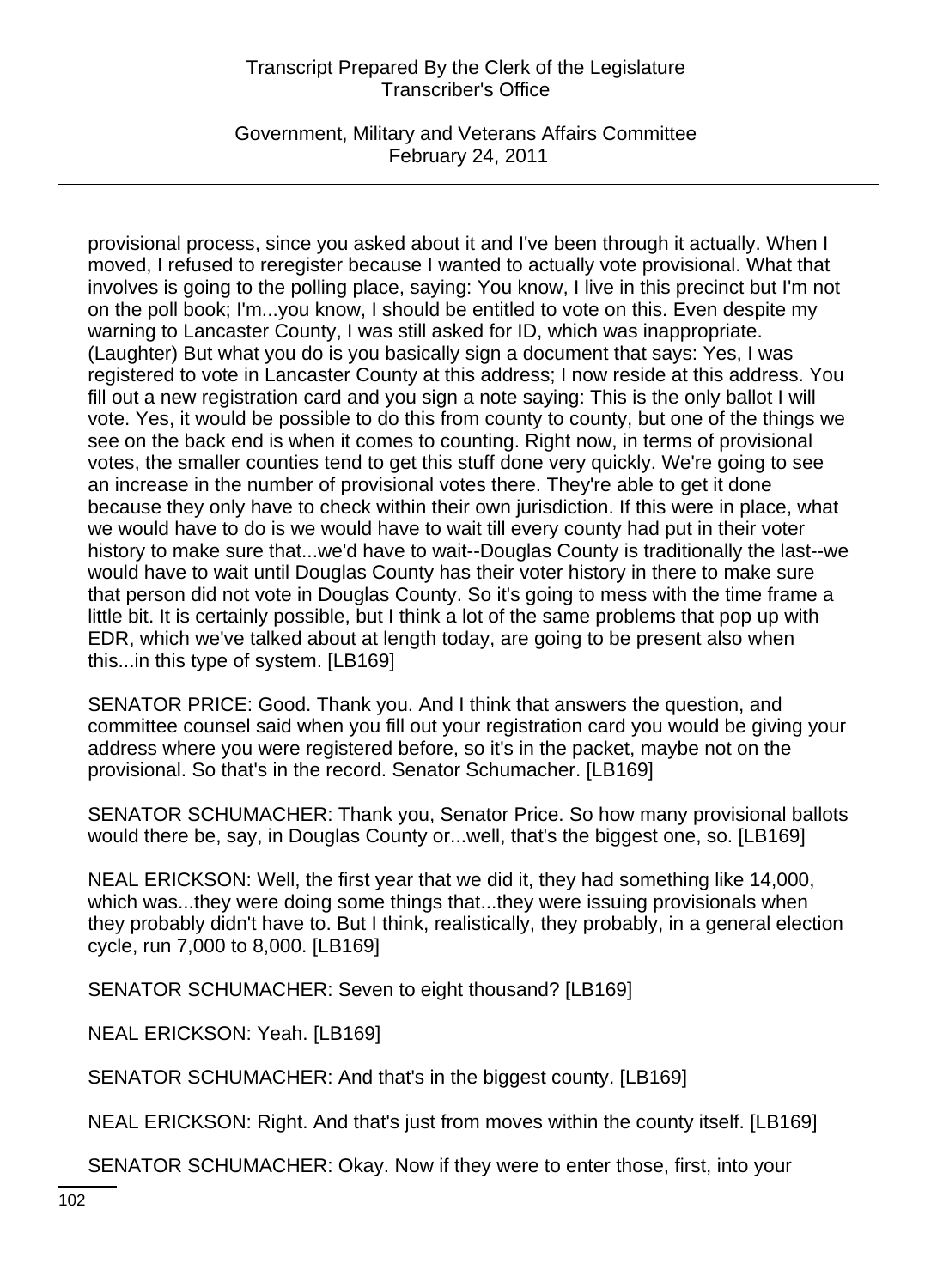Government, Military and Veterans Affairs Committee February 24, 2011

database, or transmit those first, you could--as well as the other counties--before they transmitted all their data, is that possible to speed it up? [LB169]

NEAL ERICKSON: Well, and that's actually what they do. I mean what most of them do, before they even start verifying the provisionals, they enter their voter history so they can determine...if I was to vote provisional, I can do...there's...I can vote at my precinct; I can vote at any precinct provisionally; and then I could also vote my home precinct where I'm on the poll book. So what they have to do is they have to check and make sure that this individual has not voted anyplace else provisionally; in addition, they did not vote in their home precinct or their previous precinct. [LB169]

SENATOR SCHUMACHER: And that ballot is physically laying someplace, waiting to be counted? Or how does that (inaudible)? [LB169]

NEAL ERICKSON: Yeah, that's actually what it's supposed to be. Although we have, occasionally, poll workers mess it up and just throw...and that's what happened with the recall situation. They just...what's supposed to happen is the ballot is supposed to go in the envelope, and the information on the envelope is supposed to be verified before the envelope is even opened and the ballot counted. [LB169]

SENATOR SCHUMACHER: In an earlier hearing, I think this year, there was some talk that the provisional ballots were just a spoof and they really weren't counted for anything. That's not the case? [LB169]

NEAL ERICKSON: No. No, we count, statewide, probably close to 90 percent of our provisionals--85 or 90. [LB169]

SENATOR SCHUMACHER: No further questions. Thank you. [LB169]

SENATOR PRICE: Thank you, Senator Schumacher. For a point of clarification then on that, I think the question was--and I was going to ask it anyway when you said that 7,000 to 8,000 perhaps that come from Douglas County--how many are actually submitted at the poll and how many are qualified, or it can be a different number? Because there have been instances prior to this bill where someone will show up; they're not in that county or in that precinct, and sometimes they'll, for ease and expediency, the poll worker will say--because they don't want to have the fight--they say: Fill out a provisional. That provisional filled out; it goes in the stack. But you know, when you open it up, it's not a valid provisional because this isn't in place. [LB169]

NEAL ERICKSON: Yeah. Well, and that was, when the provisionals...the provisionals have been around basically since the enactment of the National Voter Registration Act, which was in '95, here in Nebraska. They were called fail-safe voting before. HAVA expanded them a little bit. And you're correct, I mean the provisional ballot can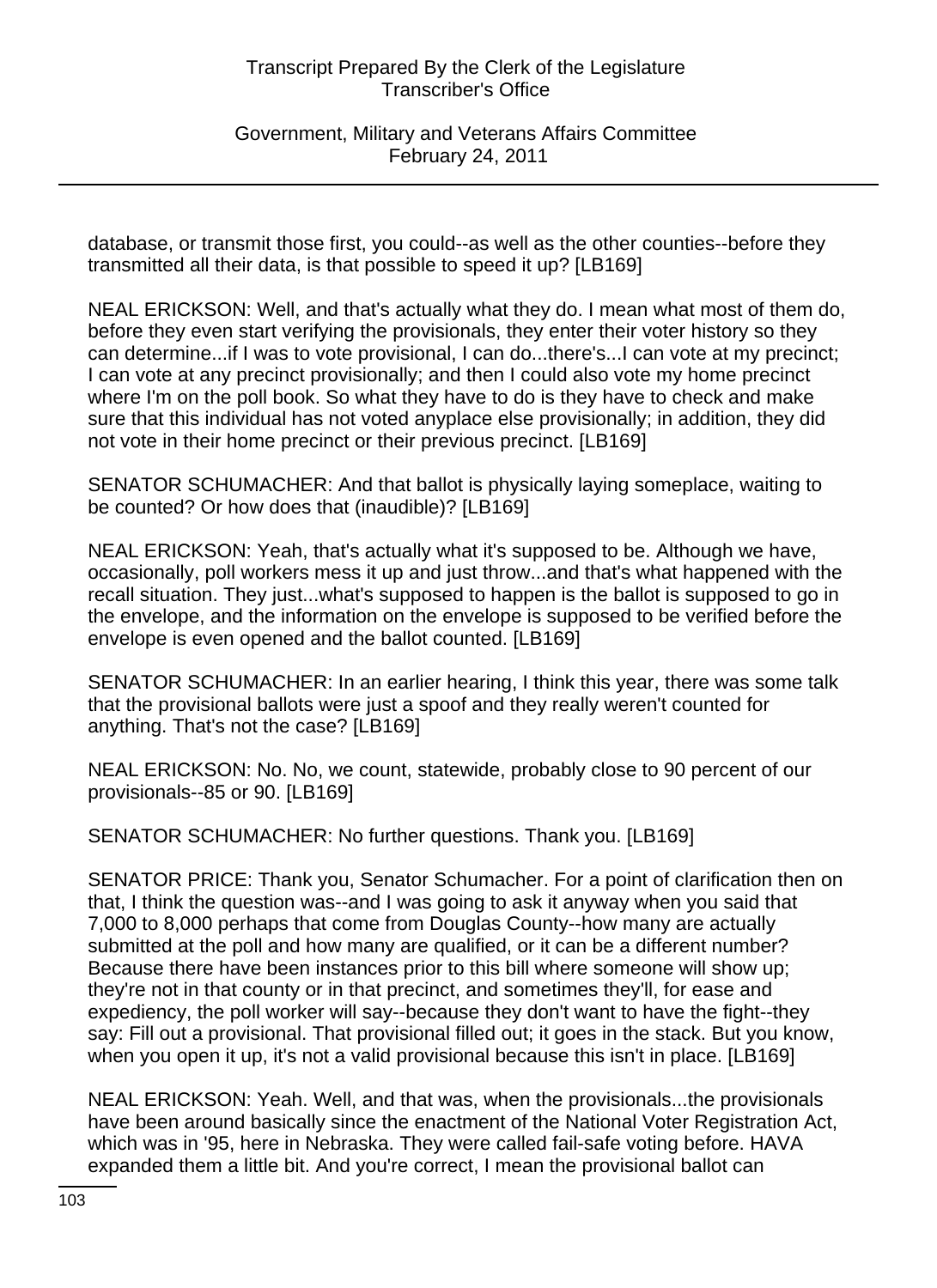Government, Military and Veterans Affairs Committee February 24, 2011

sometimes cover a lot of sins. And when you've got a voter who is not entitled to vote, quite frankly, but is going to give the poll workers a lot of grief, they'll offer a provisional, knowing full well that it will not be counted. [LB169]

SENATOR PRICE: All right. Thank you. I just wanted to make sure we had it clarified what we were talking about with spoofs. Are there any other questions? Seeing no further questions, thank you for your testimony. [LB169]

NEAL ERICKSON: Thank you. [LB169]

SENATOR PRICE: Do we have any other opposition to LB169? Welcome back. [LB169]

DIANE OLMER: (Inaudible.) Good evening, Senators. My name is Diane Olmer, D-i-a-n-e O-l-m-e-r. I'm the election commissioner in Platte County, and I'm here for the election law committee also of our group association. And I just want to reiterate all the things that we mentioned about EDR pretty much fall here too as far as if you increase the number of provisionals you're going to have people showing up at the polls that aren't on the list, and we will have poll workers making too many decisions on what ballot they get. And so that is our biggest gripe or complaint about this bill. And as far as if you have any questions on how a provisional is actually handled, we handle plenty of them, so. With that, I'll let you ask me questions or whatever. [LB169]

SENATOR PRICE: Thank you very much, Mrs. Olmer. Are there any questions? Senator Schumacher. [LB169]

SENATOR SCHUMACHER: Thank you, Senator Price. Diane, how many provisional ballots are usually in Platte County? That's kind of a medium-sized county. [LB169]

DIANE OLMER: Well, it depends on election--maybe 133, maybe 150, maybe less. The point that was brought up that now if it was across the state, I think it...my provisionals usually do all the investigation on them. Sometimes I don't enter my voter history in before we look at them. I just have to go to...I pull it up in the computer, and it says they were registered in Joliet precinct and now they're voting in Columbus A precinct. All I have to do is go look at that poll book: Did they vote in the other? So it's a simple matter verifying that. If they say they think they're registered to vote, usually it means they...and sometimes on that form it says: Where do you think you registered to vote? And a lot of them will check: DMV. Well, we do have access to the DMV driver's license, and we pull up their screen and, at the bottom, it says "registered to vote," in green; or red, "did not register to vote." So things like that it doesn't take us very long to verify. So I usually canvass the Thursday after election day, and I usually have that information ready for the Canvass Board, and they're the final say in everything. But with the new law I'm going to have to wait until Douglas is done, which is the biggest county and they'll have the most, because I'll have voters that moved into Platte County from Omaha, and so I'll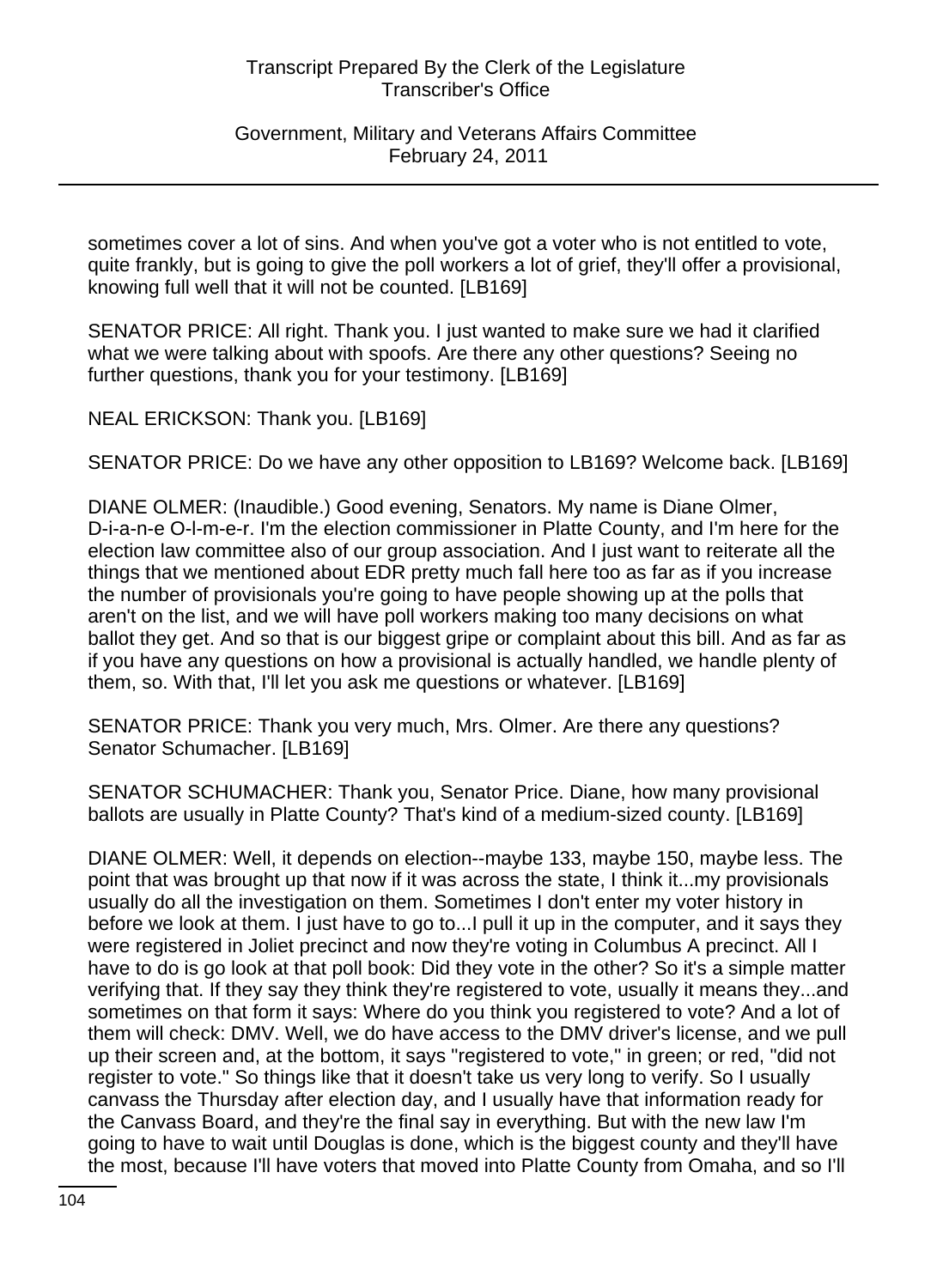Government, Military and Veterans Affairs Committee February 24, 2011

have to wait to see if they voted in Omaha before I can get my process done. So this will slow up the process in smaller counties. [LB169]

SENATOR SCHUMACHER: Would you put your 130, or whatever, ballots in the machine so that Douglas County would know who was voting in Platte County, earlier? [LB169]

DIANE OLMER: If this came in...if this bill came in, I probably would...probably have to hire somebody to enter the voter history so that every county wouldn't have to call me. They could look on the computer and see what their voter history was. [LB169]

SENATOR SCHUMACHER: And you said you have access now at your office to the DMV records? [LB169]

DIANE OLMER: Yes. And we only have that because it mentions about if they've tried to register to vote there. [LB169]

SENATOR SCHUMACHER: And so you would know the driver's license number of the person? [LB169]

DIANE OLMER: Yes. [LB169]

SENATOR SCHUMACHER: Okay. I have no further questions. [LB169]

SENATOR PRICE: Thank you very much, Senator Schumacher. Are there any other questions from the committee? Seeing none, thank you for your testimony. [LB169]

DIANE OLMER: Okay. Thank you. [LB169]

SENATOR PRICE: (Exhibits 3-6) Are there any other testifiers in opposition? While we're waiting for you to approach, I would like to read into the record four letters in opposition from Knox County, Holt County, Hall County, and Platte County election commissioners and/or county clerks. Welcome back. [LB169]

BETH BAZYN FERRELL: Thank you. Senator Price, members of the committee, for the record my name is Beth Bazyn, B-a-z-y-n, Ferrell, F-e-r-r-e-l-l. I'm appearing here in opposition to the bill for the Nebraska Association of County Officials. I won't repeat what you've already heard. We're concerned about this bill because of the logistics of getting the process completed. I'd be happy to answer questions. [LB169]

SENATOR PRICE: That is the quickest I've heard. Thank you very much. (Laughter) Are there any questions from the committee? I see no... [LB169]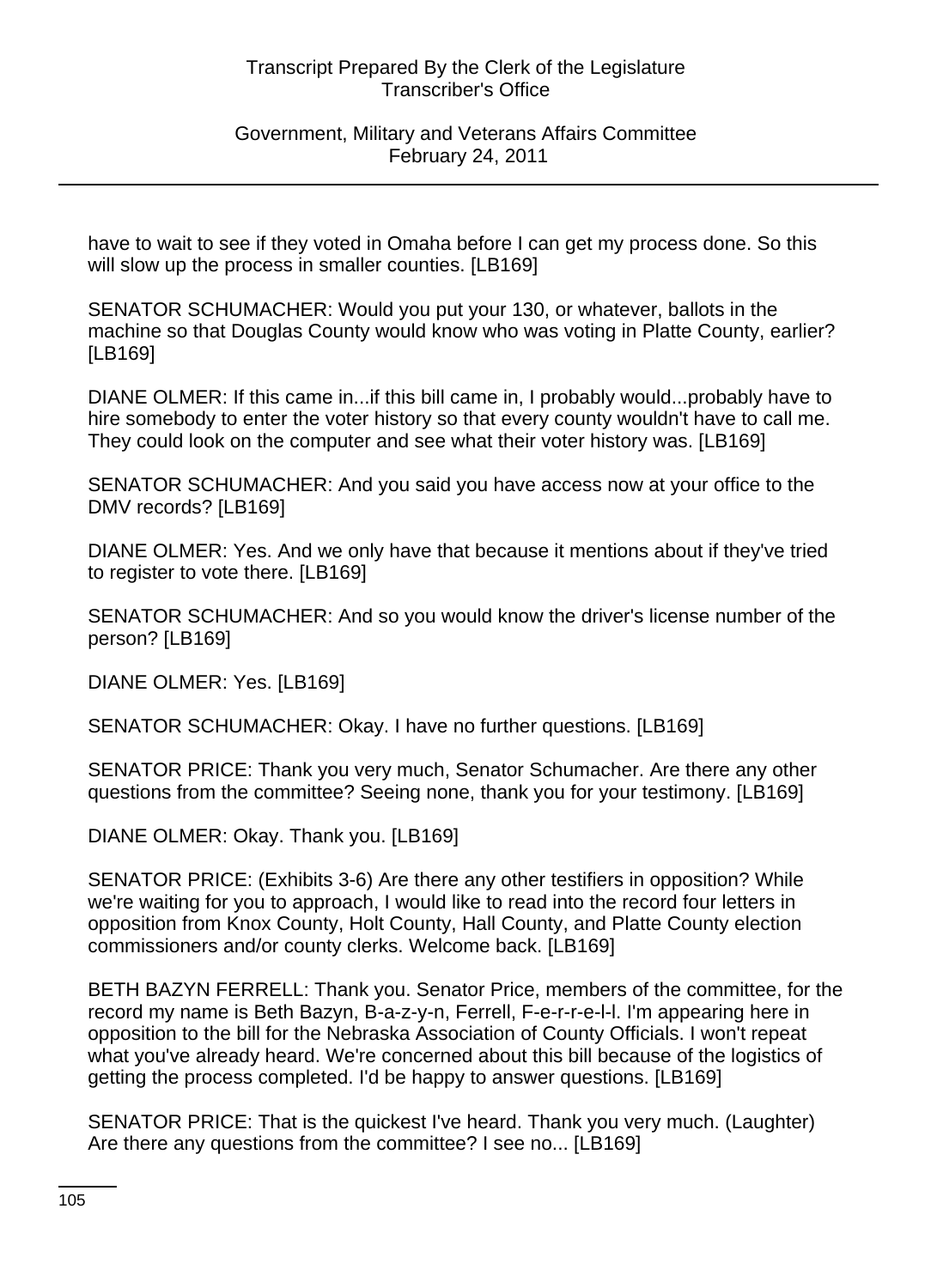Government, Military and Veterans Affairs Committee February 24, 2011

SENATOR SULLIVAN: Well, just... [LB169]

SENATOR PRICE: Well, just one moment. [LB169]

SENATOR SULLIVAN: What...I mean just how much time...assuming we'd have to wait for Douglas County and assuming that a county would have to check all other 91 counties, how much lag time then are we talking about, additional, to finalize the election results? [LB169]

BETH BAZYN FERRELL: I don't really have any data. I think it would just depend on how soon a larger county like Douglas would be able to get that data entered, and that would probably just depend upon the size of the election and those kinds of things. [LB169]

SENATOR SULLIVAN: Um-hum. [LB169]

SENATOR PRICE: All right. Ma'am, do you know how long they have to certify an election? Is that ten days? I remember we talked about a ten-day process of certifying elections or something. [LB169]

BETH BAZYN FERRELL: I believe it's seven days, but I can check it for sure. [LB169]

SENATOR PRICE: Okay. Okay, actually it's seven and they wanted to move it to ten in another bill, and I was just worried about if you're doing your canvassing. But that's probably irrelevant. And I see Senator Schumacher has a question, so. [LB169]

SENATOR SCHUMACHER: Now when you would check the...you wouldn't have to check 90 other counties. You would just check that voter's record if everybody's stuff had been reported. Right? [LB169]

BETH BAZYN FERRELL: Right. If it had been reported... [LB169]

SENATOR SCHUMACHER: It would just be one check. [LB169]

BETH BAZYN FERRELL: It should be just one check. That's the way I understand it. [LB169]

SENATOR SCHUMACHER: Thank you. No further questions. [LB169]

SENATOR PRICE: Thank you, Senator Schumacher. Are there any other questions? Seeing none, thank you for your testimony. Are there any other individuals who would wish to testify in opposition? Would anybody like to testify in the neutral? Seeing none, Senator Avery, you are welcome to close. [LB169]